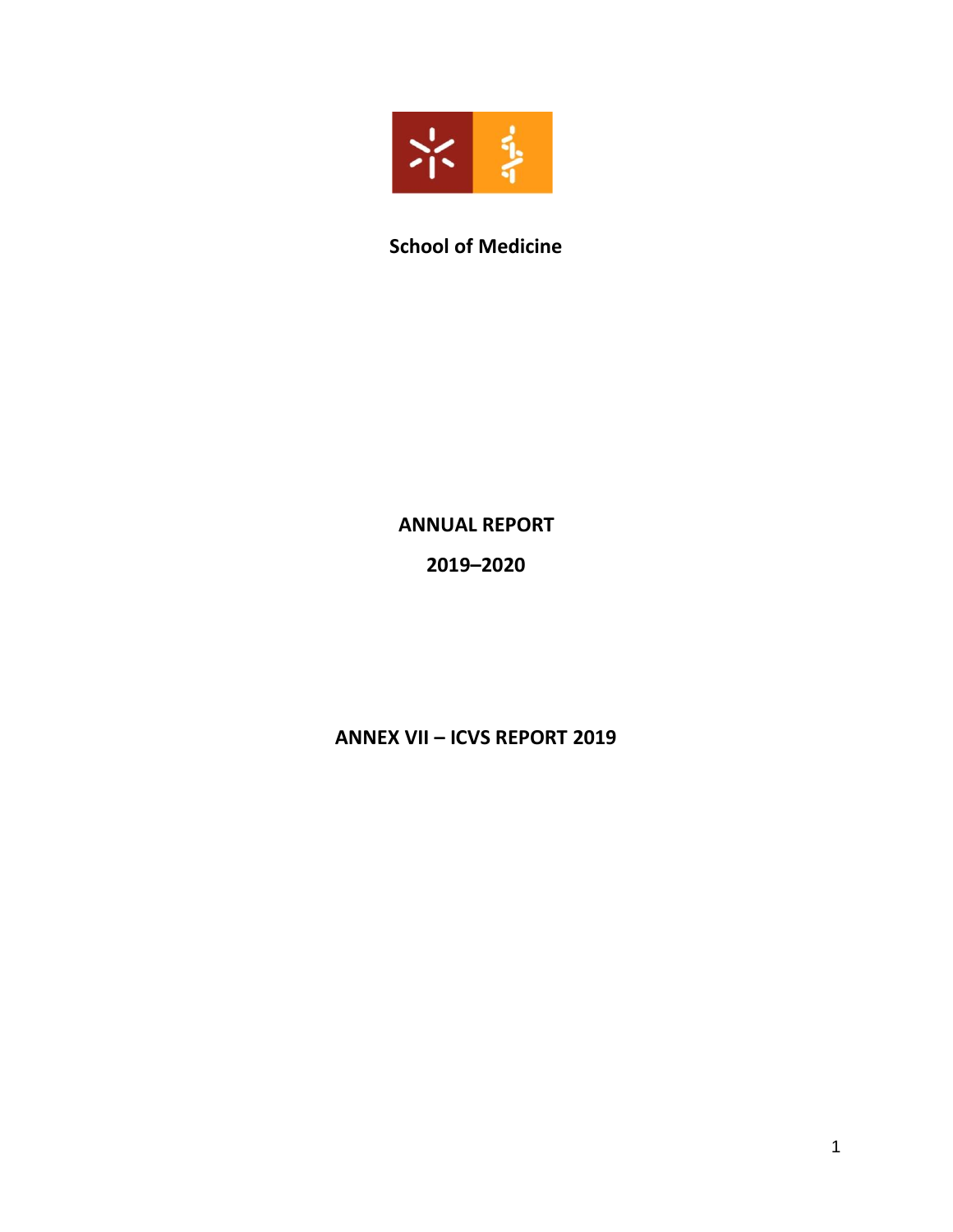The Life and Health Sciences Research Institute (ICVS) was established in 2003 to develop biomedical research within the School of Medicine of the University of Minho. Over the last decade, ICVS has developed synergies with several partners with complementary expertise, namely the 3B's Research Group ensuing the establishment of the PT Government ICVS/3B's - Associate Laboratory, and local healthcare providers to launch the Clinical Academic Centre – Braga Association (2CA-Braga) devoted to performing clinical research.

ICVS is a multidisciplinary unit that currently brings together scientists, engineers and clinicians in a unique scientific and technological platform over 6000 m<sup>2</sup> benefiting from research expertise in different fields such as bioimaging, cell and molecular biology, deep learning and computer science, electrophysiology, epidemiology and statistics, functional MRI, medical electronics, microbiology ABSL2/3, motor and cognitive animal behavior, oncobiology and surgical endoscopy. Scientific projects are developed under four Research Domains: Microbiology & Infection, Neurosciences, Population Health and Surgical Sciences.

ICVS develops projects in national and international consortia, providing experience and training to young researchers and welcomes foreign students and researchers, as well as developing initiatives to foster international institutional collaborations, as those recently established with the International Iberian Nanotechnology Laboratory (INL) as well as the Centro de Investigacións Biomédicas (CINBIO).

Since its launching, ICVS has been consistently graded "excellent" by FCT (Fundação para a Ciência e a Tecnologia) in both evaluation processes of 2002 and 2007, and again graded "excellent" as PT Government ICVS/3B's - Associate Laboratory in 2013. Final assessment regarding the 2017 evaluation process is still under revision.

Along with its several Spin-offs, ICVS aims to contribute as a key stakeholder for the upholding of a competitive Cluster in Biomedical Science, Technology and Healthcare, steered by the School of Medicine, including the recently created Digital Medical center P5 and B.ACIS. Aligned with this vision, ICVS aspires to boost its complete research pipeline to create scientific knowledge and value, producing Research Outputs that improve Clinical Outcomes.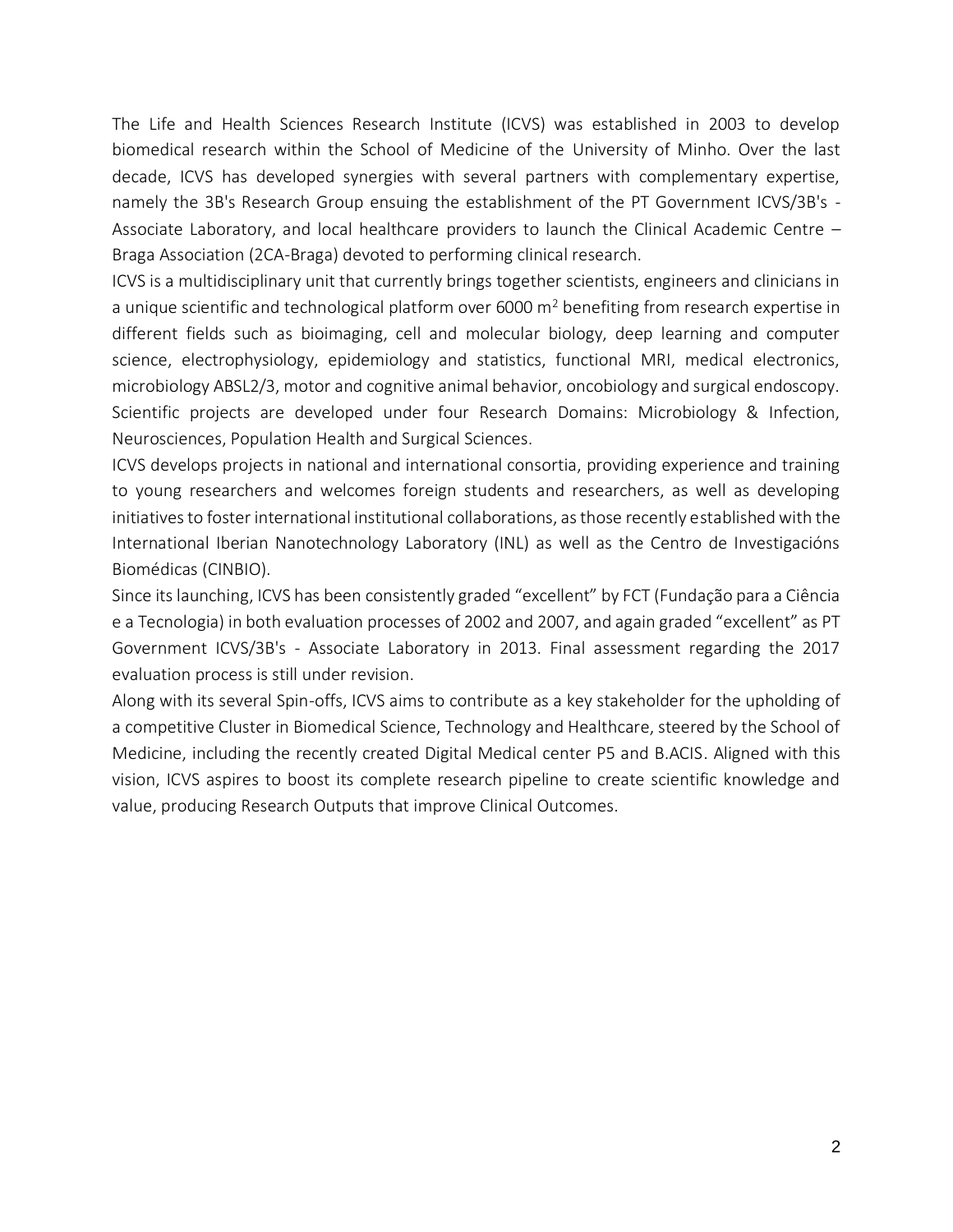# Research Domains

#### MIRD Description

The Microbiology and Infection Research Domain (MIRD) aims to promote basic, translational, and clinical research with the goal of identifying novel prognostic, diagnostic and therapeutic targets and developing personalized medical interventions for infectious diseases. The global burden of infectious diseases, still a leading cause of death and disability worldwide, is magnified by persistent infections, epidemics of new and old infectious diseases (one emerging example being the recent global pandemic of COVID-19), the expanding number of immunocompromised patients and the increasing number of hospital-acquired infections. The MIRD is committed to tackle these challenges by pursuing two main complementary strategies: i) basic research to understand biological mechanisms and to identify novel targets for prognostics, diagnostics and therapy, and ii) translational research that explores relevant biological processes and assess their clinical applicability in patients.

Research strategies within the MIRD range from systems biology approaches to consolidated cellular and animal models, and studies in patients at-risk or suffering from infection, to understand the molecular and cellular mechanisms that orchestrate the host-pathogen interaction and define the immune response and the outcome of infection. The dissection of the virulence traits and the determinants of drug resistance, as well as the evolutionary properties of the pathogens, and their dynamic relationships with the host and the environment is driving significant advances in our understanding of the pathogenesis of infectious diseases. By incorporating this information within a framework comprising distinct layers of inter-individual human variation (genetic, epigenetic, metabolic, and at the level of the microbiome), MIRD has harnessed the capacity to deliver innovative and integrated personalized diagnostic and therapeutic approaches for infectious diseases, which include patient stratification approaches based on host genomics, and novel strategies for the design of vaccines and immunotherapeutics, both for common and neglected infectious diseases.

#### NERD Description

The Neurosciences Research Domain (NeRD) aims to understand neural structure and function in normal conditions and disease, using a multidisciplinary and integrative approach, from fundamental to clinical studies. Our scientists strive to comprehend how complex neural circuits work, how these are shaped and reshaped during life by different environmental factors and how this drives behaviour. Also, we are focused on understanding the neurobiological mechanisms implicated in several neurodevelopmental and neurodegenerative disorders, as well as in evaluating the interplay between the nervous and the immune systems.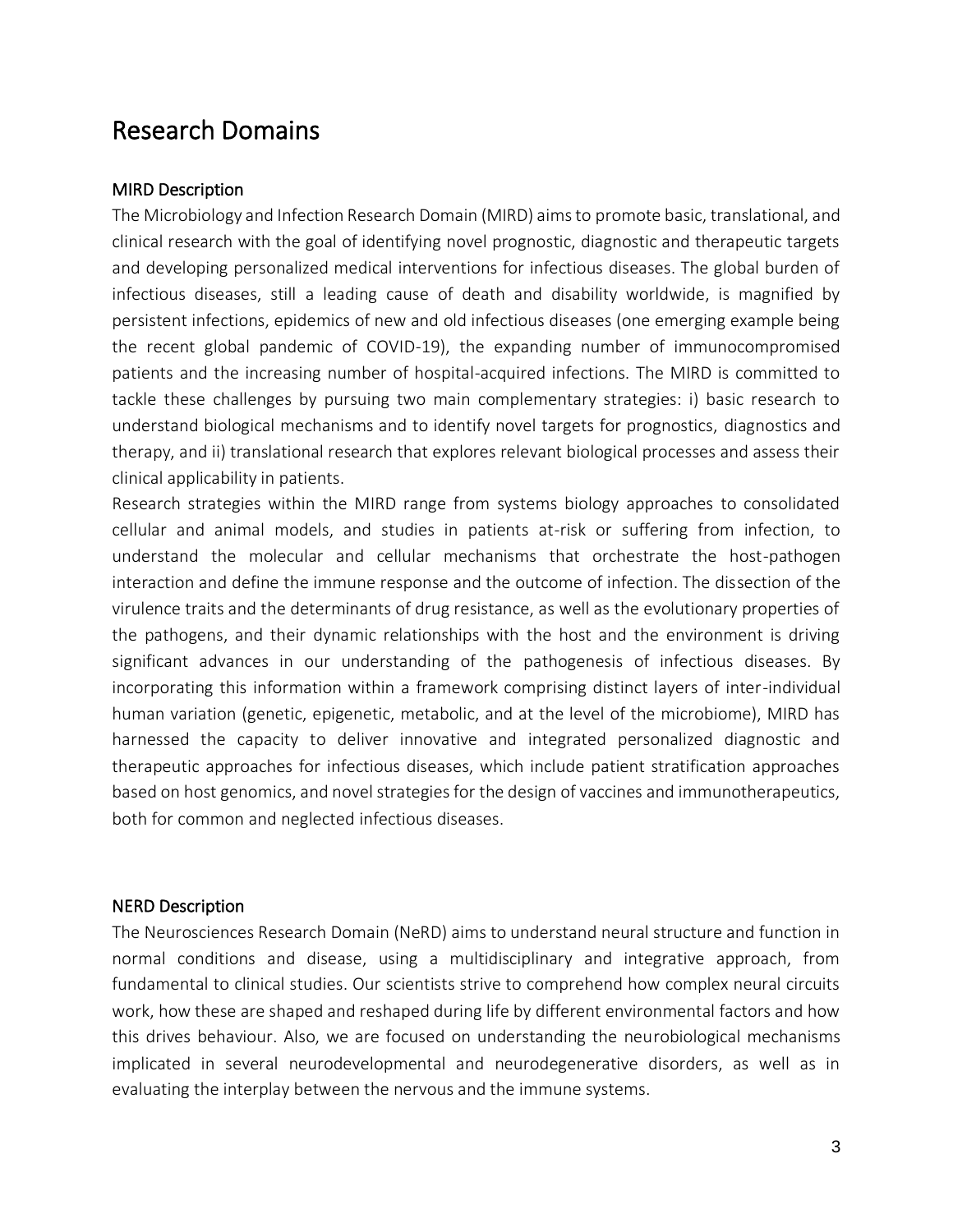Our strategy is to link fundamental and clinical research to understand disease mechanisms better and identify novel therapeutic opportunities. To achieve this, we benefit from a vast logistic infrastructure (labs and equipment) and a team of scientists with a broad spectrum of backgrounds (biochemists, molecular biologists, statisticians, mathematicians, biomedical and electronic engineers, psychologists, veterinaries, pharmacists and MDs from neurology, neuroradiology, psychiatry, internal medicine, endocrinology, surgery, neonatology, paediatrics and medical genetics), thus allowing a multimodal approach to the research questions under study. The team works together in a variety of projects that address the neurobiological basis of behaviour (genes, cells and circuits), neurodevelopment, neuroimmunology, neurodegeneration, neural regeneration and novel therapeutic approaches, benefiting from a fully equipped animal behaviour facility, optogenetics and electrophysiology core, biophotonics, fMRI and neurofeedback.

The NeRD provides a vibrant environment for training and career development for its researchers, relying on the continuous effort to find the best compromise between individual interests and independence, and collaborative work. Importantly, the close interplay with the Clinical Academic Center (2CA-Braga) allows bridging, within the same infrastructure, molecular, cellular and preclinical work to clinical applications. In this way, we hope to take part in the fantastic challenge of contributing to a better understanding of the Nervous System in health and disease to improve its functioning.

#### SSRD Description

The Surgical Sciences Research Domain (SSRD) is composed by an interdisciplinary team that includes scientists from the Biology/Biochemistry fields, Biomedical engineers and Medical doctors of different specialties.

The main scientific aims of the Surgical Sciences Research Domain (SSRD) are to: i) understand the mechanisms that regulate development and differentiation of embryonic cells/organs; ii) identify new risk factors for cancer, molecular markers of diagnostic, prognostic and response to cancer therapy; iii) explore novel surgical techniques to decrease aggressiveness of current interventions; iv) develop technically innovative solutions to optimize surgical procedures; v) provide basic, translational and surgical training.

A better understanding of the pathophysiology of diseases is crucial to uncover novel and safer therapeutic strategies for congenital and malignant diseases. Several of the mechanisms involved in embryo development are common to disease conditions and injury repair. Thus, the SSRD studies the mechanisms underlying organ development, with special emphasis on macrophages and neuroendocrine cells. Cancer, as a multifactorial disease, also uses most of the embryonic mechanisms to growth. Aiming to offer new personalized therapies to cancer patients, the SSRD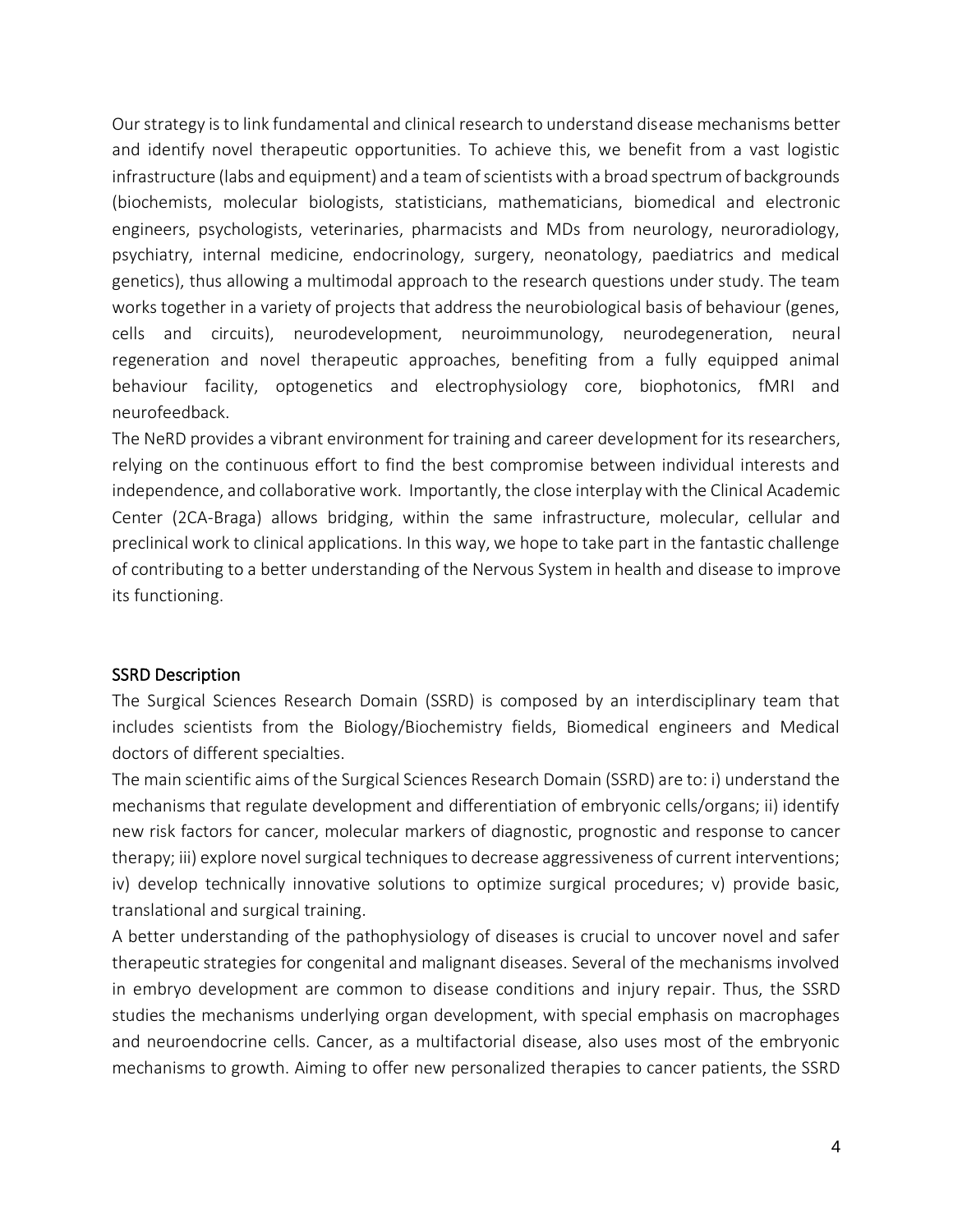screens for new biomarkers of risk to develop cancer, and novel markers of diagnostic and response to cancer therapy.

In surgery, repairing (congenital disorders) and ablative/resection (malignant disorders) are the most common procedures. With the goal to minimize surgical aggression, the team explores new scarless interventions through Natural Orifice Transluminal Endoscopic Surgery (N.O.T.E.S.), as alternative to current methodologies. Since surgery is increasingly dependent on imaging, using 3D images and endoscopy, the team designs and develops innovative technical solutions (personalized prosthesis and surgical plans) to optimize clinical procedures. Some of these translational discoveries are being transferred to our UM Spin-off (iSurgical3D, Lda.) that is already selling medical materials in Europe. Additionally, the SSRD offers and extensive international postgraduation program, from basic and translational science to minimally invasive surgery (engaging over 500 surgeons per year).

#### PHRD Description

The Population Health Research Domain (PopHealth) was established in 2018 to foster research and training in Epidemiology, Public Health and related areas. Aligned with the School of Medicine's goals, its mission is to contribute to improve health promotion and healthcare delivery to regional and national populations.

PopHealth's research is supported by a multidisciplinary team with expertise in psychology, educational sciences, nutrition, epidemiology, immunology, endocrinology, digital medicine, statistics, mathematical modelling and economics. These researchers work in close cooperation with other ICVS Research Domains, the School of Medicine, affiliated healthcare providers and the Clinical Academic Center.

Research in the PopHealth domain targets two main areas: specific chronic disorders and health promotion. Projects on chronic disorders address the assessment/epidemiology and management of non-communicable disorders (such as asthma, obesity, hypertension, chronic pain, multiple sclerosis, diabetes and neoplasia), and infectious diseases (such as HIV/AIDS and tuberculosis). Projects on health promotion address determinants of healthy ageing, strategies to cope with chronic stress in the working environment, and the impact of nutritional supplements in fetal and newborn development.

The PopHealth Research Domain is expected to generate knowledge and tools (educational, informatics, technological) that health authorities and stakeholders may use to improve healthrelated policies.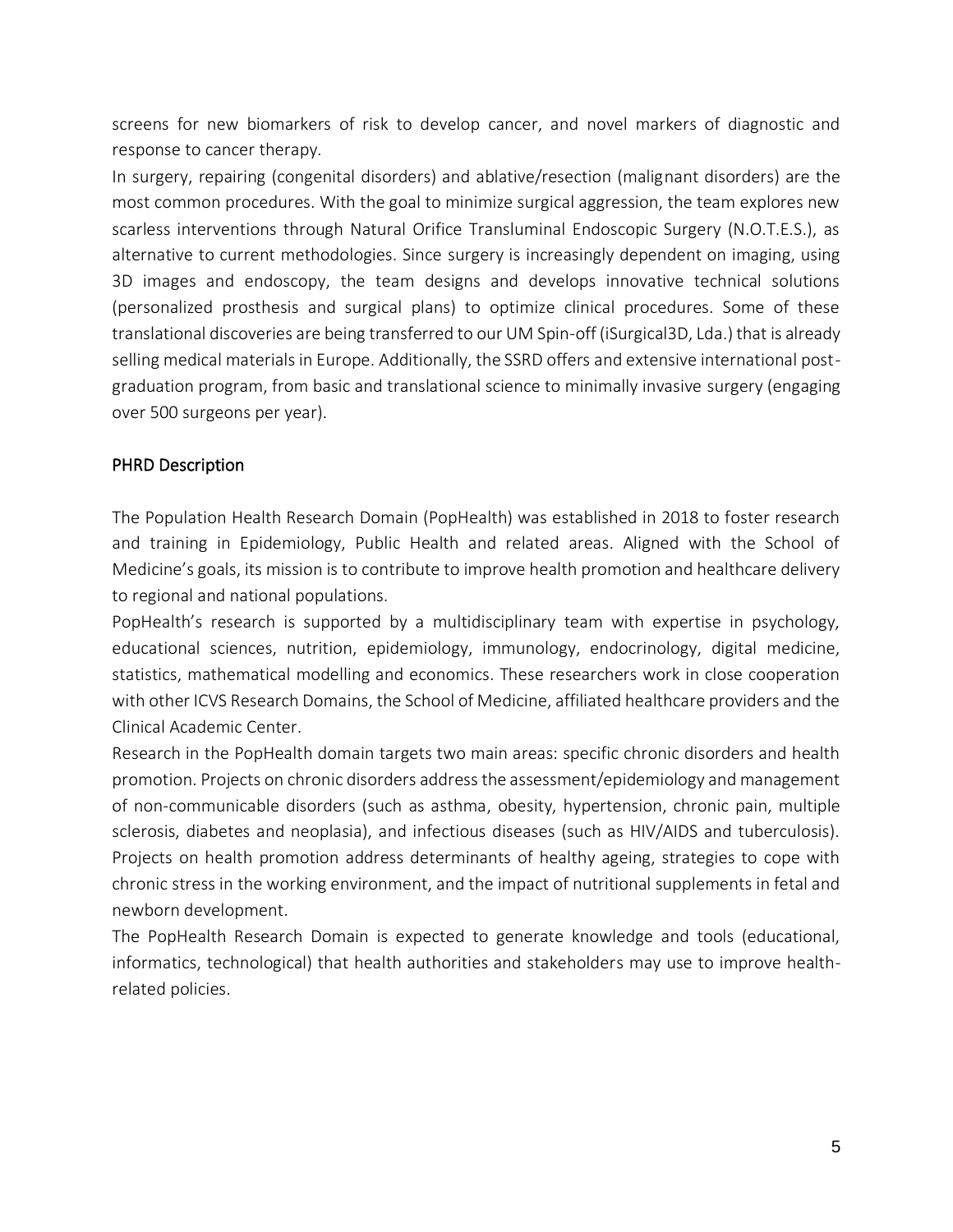#### ICVS Collaboration Networks

Building robust national and international collaborative networks is a major pillar underpinning the ICVS research strategy. Pursuing this challenge, during 2019, ICVS promoted a survey to characterize the previously established ICVS research collaborations. The results indicated that the ICVS top 5 international collaborations are with institutions in USA, France, Brazil, Spain and Sweden. Concerning national collaborations, the top 5 institutional ICVS partners are IPO (*Instituto Português de Oncologia*) Porto, CNC (Center for Neurosciences and Cell Biology) and iCBR (Institute for Clinical and Biomedical Research) from Coimbra, INL (International Iberian Nanotechnology Laboratory) Braga and different institutes from University of Porto. Based on these indicators, ICVS aims to improve the effectiveness of the research networks by promoting regular evaluation of scientific collaborations and supporting mobility opportunities for graduate students. This ICVS goal involves not only the promotion but also the consolidation and expansion of strategic and effective research collaborations based on complementarity and excellence in research. In this context, during 2019, the INL and the CINBIO (Centro de Investigacións Biomédicas - Vigo, Spain) have been the focus of these initiatives. The organization of "Hackathon" initiatives with INL have resulted in 6 collaborative R&D projects with a total budget of 1 379 696,40 euros, funding obtained from national and international competitive calls. Regarding CINBIO, the 1<sup>st</sup> joined initiative: "ICVS – CINBIO 1<sup>st</sup> Meeting – Fostering bridges across the border", took place at ICVS, 15<sup>th</sup> October 2019, with a total of 43 participants from both institutions resulting in the identification of more that 12 potential collaborative interactions between participants. Another relevant component of the ICVS collaborative networks is the participation, as the coordinator of the Biology department, in the consortium PT-OPENSCREEN and its application to become a member of the *Roteiro Nacional de Infraestruturas de Investigação de interesse estratégico* (RNIE) as well as of the EU-OPENSCREEN.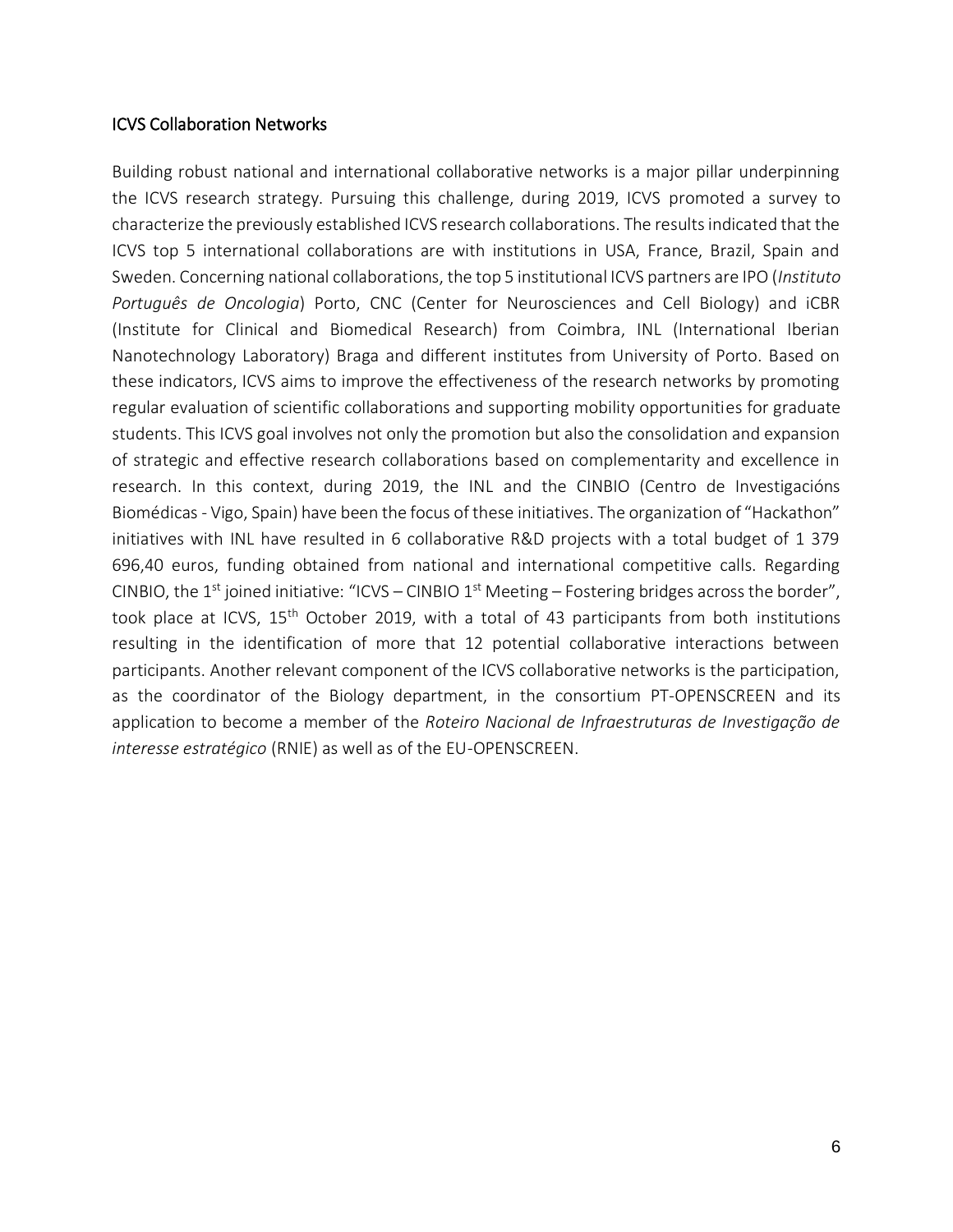# 2019 Summary of Major Achievements

The ICVS community kept motivated to share their skills and expertise. Like this, the ICVS members definitively contributed to organize 40 two-three days courses, most of them hands-on, with half of which clinically oriented. In this trend of expertise-based activities, 11 of our researchers delivered scientific specialized services and/or were involved in consulting activities.

Eighteen students concluded their MSc thesis, whereas 13 concluded their PhD thesis at ICVS. Additionally, we welcomed 16 visiting trainees/researchers at our facilities from 10 countries,

Our researchers published 290 manuscripts in peer-reviewed journals (66% in quartile 1) with a mean impact factor of 4.4, with eight papers published in journals with an impact factor greater than 10. Moreover, our researchers performed 226 scientific communications in congresses, half of them in international meetings.

Emphasizing the quality of the research developed at our Institute, we currently run 90 research projects with 18 Million euros; from these, in 2019, 13 I&D projects started (10 international), which represented over 2 Million Euros recruited (with 72% from abroad) for research activities at ICVS.

Nine of our researchers, individually or as a team, received scientific prizes/awards, with two researchers being distinguished with the *L'Oreal Portugal Award for Women in Science*, and the *Nature Research Awards for Driving Global Impact 2019* (Runner up).

The ICVS researchers gave 100 talks and/or performed live procedures by invitation (40% in international Events/Universities), whereas 15 of contributed for relevant Editorial activities (Editor-in-Chief, Associate Editor) of international pear reviewed periodicals.

In 2019, several translation and entrepreneurship initiatives were carried out and merits to be highlighted the first international patent (WO/2019/198061) sold, namely to KARL STORZ SE & CO. KG, for commercialization of the technology KidneyNav that will allow to perform ureteroscopyassisted percutaneous kidney access in an easier, precise and faster way without exposure to radiation.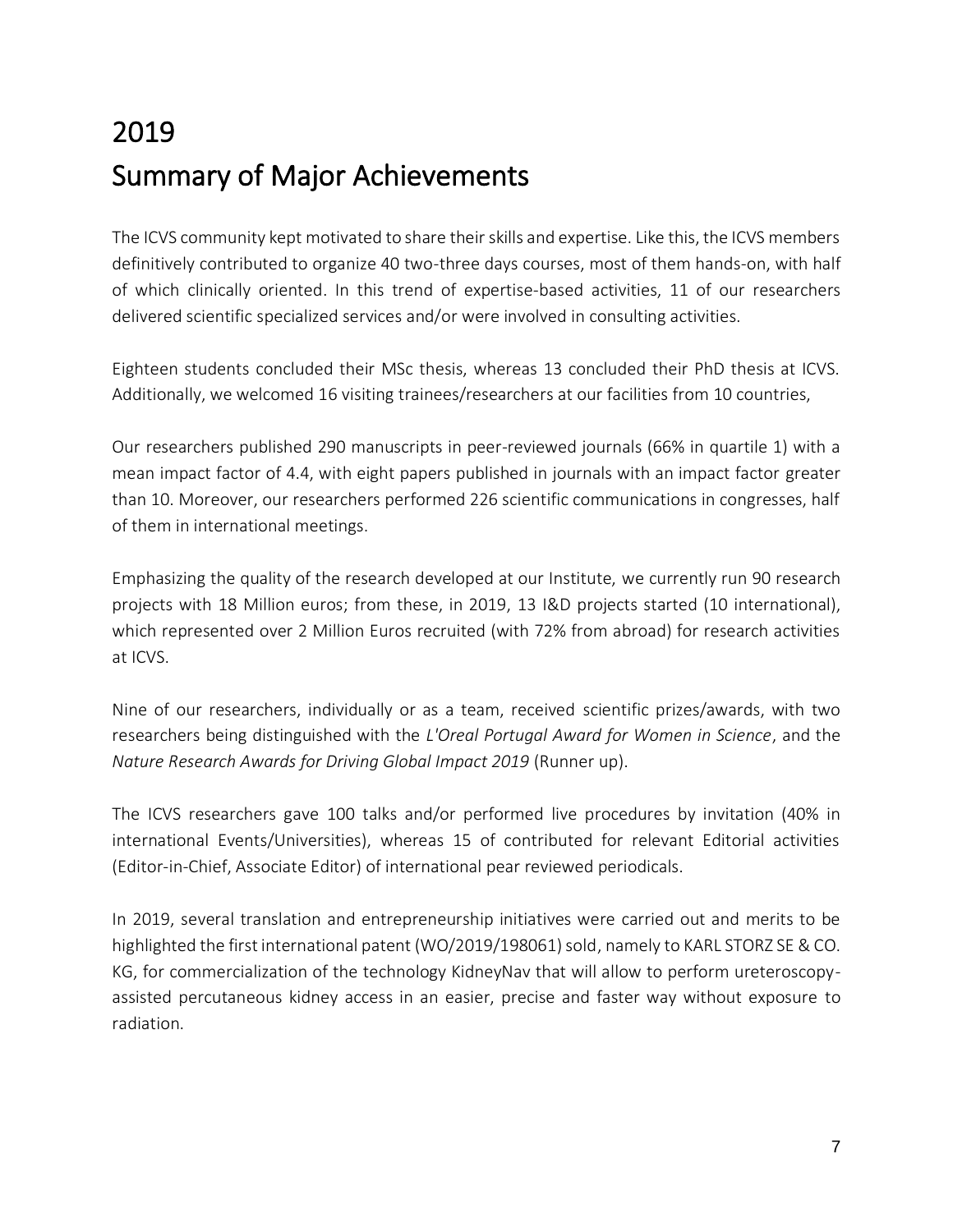Lastely, ICVS researchers were strongly involved in the organization of several international congresses, including the 6<sup>th</sup> Annual ISCaM Meeting 2019, the 1<sup>st</sup> Minho Meeting on Spinal Cord Injury, and the Satellite Meeting of GLIA 2019.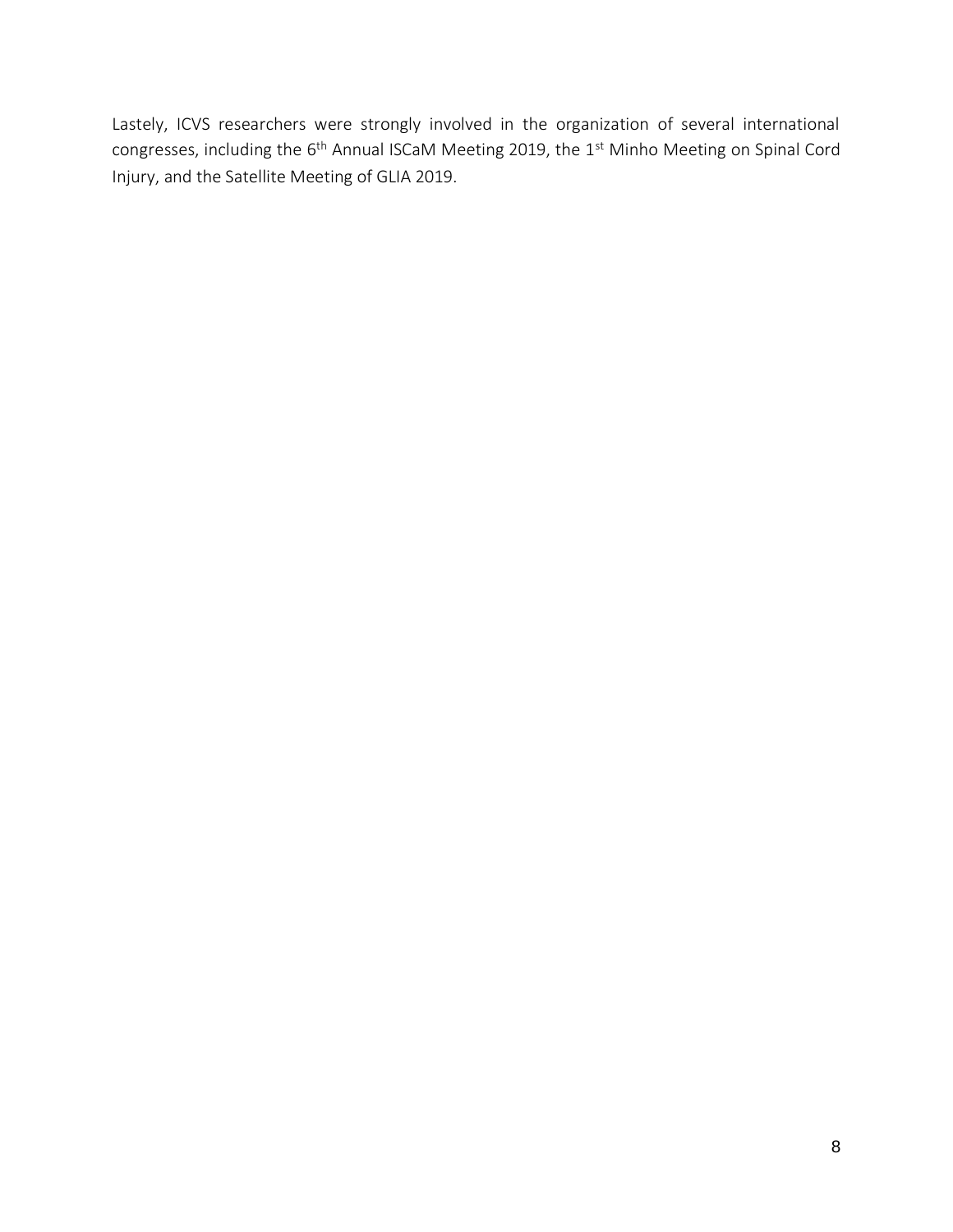# Full Report

## 1 - Expertise-based Services

- A. Specialized services and/or contracts with national/international entities (ongoing in 2019):
- 1) Almeida, A. | TECNIMEDE Sociedade Técnico Medicinal, SA | Portugal | Pharmacological evaluation of the effect of pirlindole and its enantiomers in the control of pain and comorbid emotional impairments in experimental diabetes;
- 2) Bessa, J. | TECNIMEDE Sociedade Técnico Medicinal, SA | Portugal | Estudo das propriedades antidepressivas do Pirlindol num modelo animal de Chronic Mild Stress - Fase II;
- 3) Cerqueira, J. | Biogen Portugal | Portugal | Impact of dimethyl fumarate on cognition: animal studies;
- 4) Correia-Pinto, J. | KARL STORZ | Germany | Sponsoring Agreement Regarding the Support of an Event -Training Center;
- 5) Osório, N. | Gilead Sciences, Lda | Portugal | Impacto da diversidade genética do VIH-1 na imunodeciência;
- 6) Silva, R. | Gilead Sciences, Lda | Portugal | Relação entre as células T reguladoras e a hiperactivação imunológica que está associada às co-morbilidade dos doentes com infeção crónica por VIH;
	- B. Consulting activities (contracted in 2019):
- 7) Cerqueira, J. | Vieira de Almeida and Associates | Consultancy on patent litigation | Not able to disclose;
- 8) Cerqueira, J. | Biogen | Consultancy on Virtual patient scenarios for the training of neurologists;
- 9) Cerqueira, J. | Sanofi-Genzyme | Consultancy on multiple sclerosis treatment;
- 10) Cerqueira, J. | Merck | Consultancy on multiple sclerosis management;
- 11) Maciel, P. | Bn'ML | Consultant services

#### C. Organization of postgraduate courses (2019):

1) Agostinho Carvalho; Gil Castro & Sandra Costa | The Frontiers Of Research In Ild: May 10th, 2019 | [https://www.med.uminho.pt/en/ild-seminar;](https://www.med.uminho.pt/en/ild-seminar)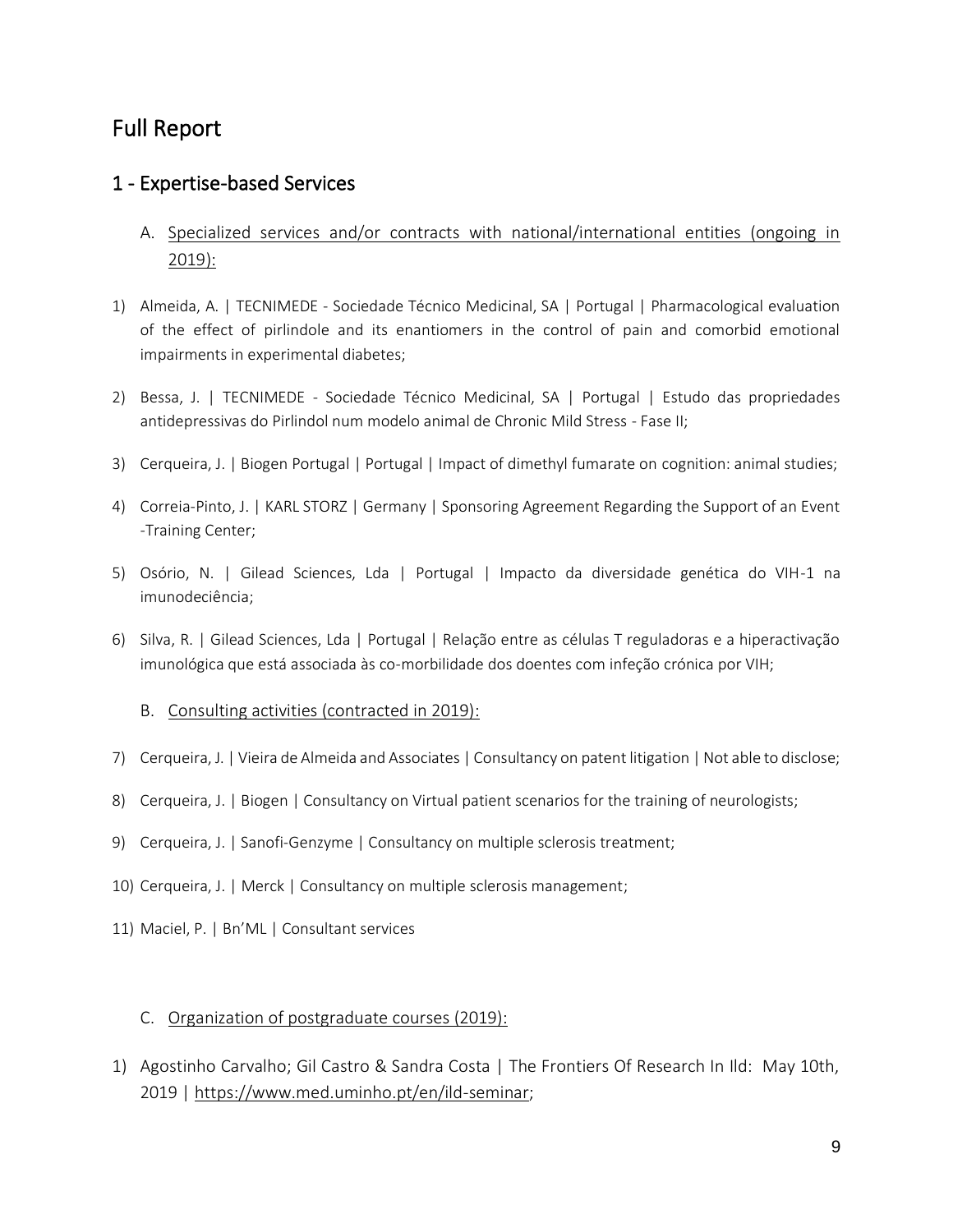- 2) Bruno Costa & Nuno Osório | Bioinformatics In Health Sciences: November 11-29th, 2019 | [https://www.med.uminho.pt/en/post-graduation/courses/bioinf;](https://www.med.uminho.pt/en/post-graduation/courses/bioinf)
- 3) Bruno Costa; Fátima Baltazar; Rute Moura & Sandra Costa | Fundamentals In Genetics, Development And Neoplasia: September 9-27th, 2019 | [https://www.med.uminho.pt/en/post-graduation/courses/fgdn;](https://www.med.uminho.pt/en/post-graduation/courses/fgdn)
- 4) Bruno Costa; Luísa Pinto; Patrícia Patrício & Joana Palha | Being A Bio-Entrepreneur: March 4- 22th, 2019 | [https://www.med.uminho.pt/en/post-graduation/courses/bio-entrepreneur;](https://www.med.uminho.pt/en/post-graduation/courses/bio-entrepreneur)
- 5) Carla Rolanda & Jorge Correia-Pinto | Advanced Emr And Esd Workshop: September 12-13th, 2019 | [https://www.med.uminho.pt/en/mis-courses/emr-esd;](https://www.med.uminho.pt/en/mis-courses/emr-esd)
- 6) Carla Rolanda | Advanced Endoscopic Techniques: November 6th, 2019 | [https://www.sped.pt/index.php/escola/tecnicas-avancadas-de-endoscopia;](https://www.sped.pt/index.php/escola/tecnicas-avancadas-de-endoscopia)
- 7) Carla Rolanda | Basic Endoscopic Techniques: November 5th, 2019 | [https://www.sped.pt/index.php/escola/tecnicas-basicas-de-endoscopia;](https://www.sped.pt/index.php/escola/tecnicas-basicas-de-endoscopia)
- 8) Cecília Leão; João Bessa; Nadine Santos & Patrícia Monteiro | Training In Research Integrity And Bioethics: May 20-24th, 2019 | [https://www.med.uminho.pt/en/post](https://www.med.uminho.pt/en/post-graduation/courses/tRIBE)[graduation/courses/tRIBE;](https://www.med.uminho.pt/en/post-graduation/courses/tRIBE)
- 9) Claudia Nobrega & Belém Sampaio-Marques + Co-Organizadores Margarida Correia Neves & Paula Ludovico | Cell Functional And Phenotypical Analysis: February 11-22th, 2019 | [https://www.med.uminho.pt/en/post-graduation/courses/cytometry;](https://www.med.uminho.pt/en/post-graduation/courses/cytometry)
- 10) Egídio Torrado; Jorge Pedrosa & Agostinho Carvalho | Fundamentals In Immunology And Infection: October 21 - November 8th, 2019 | [https://www.med.uminho.pt/en/post](https://www.med.uminho.pt/en/post-graduation/courses/fii)[graduation/courses/fii;](https://www.med.uminho.pt/en/post-graduation/courses/fii)
- 11) Estevão Lima & Jorge Correia-Pinto | Robotic Surgery And 3d Advanced Laparoscopic Surgery: September 4-7th, 2019 | [https://www.med.uminho.pt/en/post-graduation/courses/robotic](https://www.med.uminho.pt/en/post-graduation/courses/robotic-surgery)[surgery;](https://www.med.uminho.pt/en/post-graduation/courses/robotic-surgery)
- 12) Fernanda Marques, Hugo Almeida & Tiago Gil Oliveira | Fundamentals In Neuroscience: September 30 - October 18th, 2019 | [https://www.med.uminho.pt/en/post](https://www.med.uminho.pt/en/post-graduation/courses/fin)[graduation/courses/fin;](https://www.med.uminho.pt/en/post-graduation/courses/fin)
- 13) Hélder Ferreira & Cristina Nogueira Silva | Gynecological Laparoscopic Surgery: May 23-25th, 2019 | [https://www.med.uminho.pt/en/mis-courses/gynecology;](https://www.med.uminho.pt/en/mis-courses/gynecology)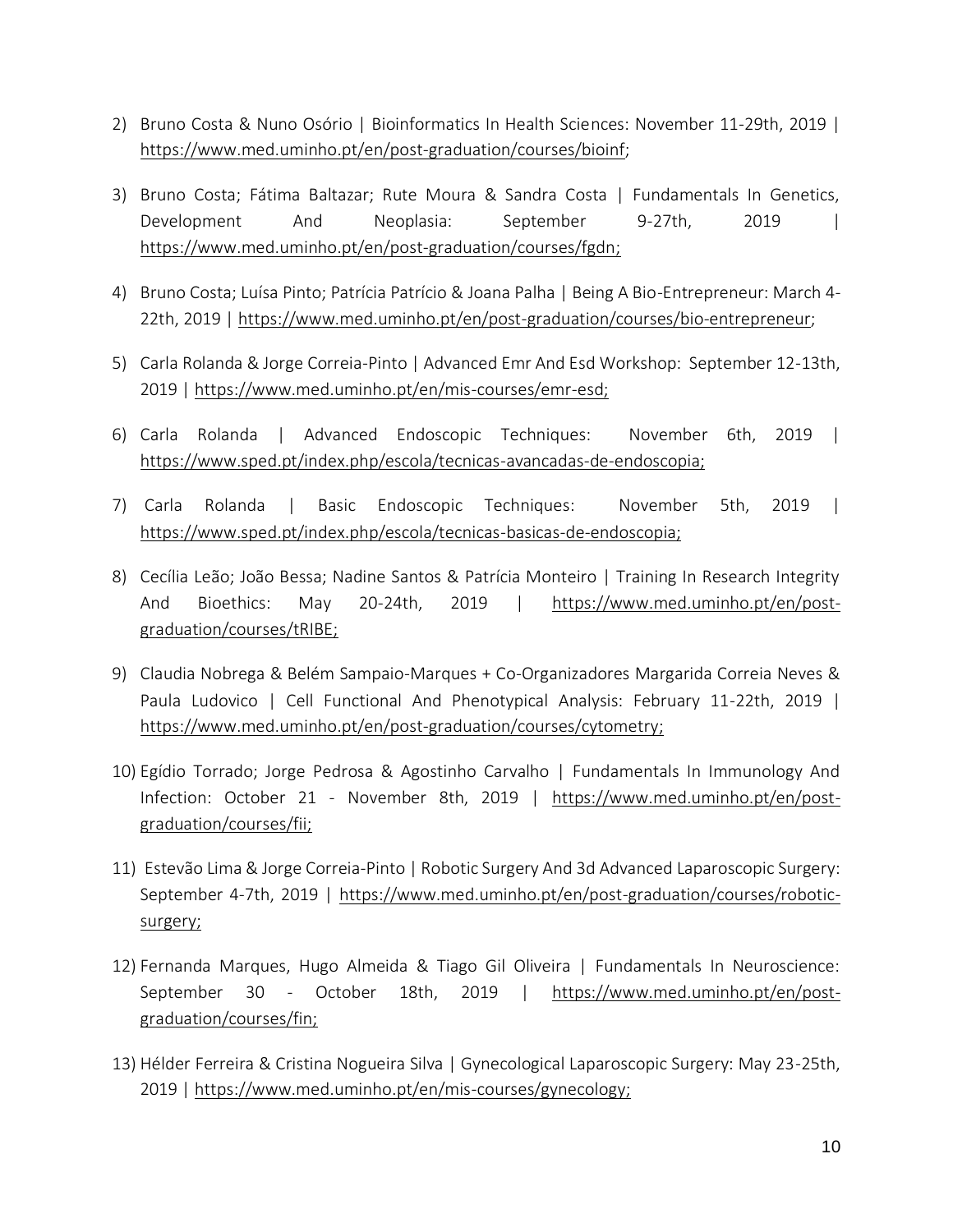- 14) Henedina Antunes; Carla Rolanda & Jorge Correia Pinto | Pediatric Endoscopy: September 19- 21th, 2019 | [https://www.med.uminho.pt/en/mis-courses/pedgas;](https://www.med.uminho.pt/en/mis-courses/pedgas)
- 15) Jaime Correia de Sousa; Luís Figueiredo & Pedro Teixeira | Epidemiology: March 11 April 26th, 2019 | [https://www.med.uminho.pt/en/post-graduation/courses/epidemiology;](https://www.med.uminho.pt/en/post-graduation/courses/epidemiology)
- 16) Jaime Correia de Sousa; Patrício Costa & Pedro Teixeira | Evidence-Based Practice In Health Research And Decision-Making: May 3 - June 29th, 2019 | [https://www.med.uminho.pt/pt/pos-graduacao/cursos/evidencia;](https://www.med.uminho.pt/pt/pos-graduacao/cursos/evidencia)
- 17) João Bessa & Pedro Morgado | Applied Clinical Psychopharmacology: July 8-12th, 2019 | [https://www.med.uminho.pt/en/Post-Graduation/courses/psychopharmacology;](https://www.med.uminho.pt/en/Post-Graduation/courses/psychopharmacology)
- 18) João Cerqueira | Intervention Approaches For The Treatment Of Chronic Pain: February 8-9th, 2019 | lattps://www.med.uminho.pt/pt/Pos-[Graduacao/cursos/Documents/ChronicPain2019\\_flyer.pdf;](https://www.med.uminho.pt/pt/Pos-Graduacao/cursos/Documents/ChronicPain2019_flyer.pdf)
- 19) João Nuno Torres; Vera Trocado; Paulo Mota & Jorge Correia-Pinto | Basic Laparoscopy For Residents: June 3-4th, 2019 | [https://www.med.uminho.pt/en/mis-courses/residents;](https://www.med.uminho.pt/en/mis-courses/residents)
- 20) João Nuno Torres; Vera Trocado; Paulo Mota & Jorge Correia-Pinto | Basic Laparoscopy For Residents: November 8-9th, 2019 | [https://www.med.uminho.pt/en/mis-courses/residents;](https://www.med.uminho.pt/en/mis-courses/residents)
- 21) Jorge Correia-Pinto & Catarina Barroso | Fetal And Neonatal Endoscopic Surgery: September 25-27th, 2019 | [https://www.med.uminho.pt/en/mis-courses/fetal-neonatal;](https://www.med.uminho.pt/en/mis-courses/fetal-neonatal)
- 22) José Cotter & Bruno Rosa | Capsule Endoscopy Training Program: October 2-4th, 2019 | [https://www.med.uminho.pt/en/Post-Graduation/courses/capsule-endoscopy;](https://www.med.uminho.pt/en/Post-Graduation/courses/capsule-endoscopy)
- 23) José Pêgo | Comprehensive Ultrasound Training Program 1st Ed All year, 2019 | [https://www.med.uminho.pt/en/Post-Graduation/CUTP;](https://www.med.uminho.pt/en/Post-Graduation/CUTP)
- 24) José Pêgo | InAnestesia Formação Avançada 10th Ed May 16-17 2019;
- 25) José Pêgo | InAnestesia Introdução à Anestesiologia Clínica 9th Ed Jan7-11, 2019 [https://www.med.uminho.pt/pt/\\_layouts/15/uminho.portaisuoei.ui/pages/eventsdetail.aspx](https://www.med.uminho.pt/pt/_layouts/15/uminho.portaisuoei.ui/pages/eventsdetail.aspx?id=53949) [?id=53949;](https://www.med.uminho.pt/pt/_layouts/15/uminho.portaisuoei.ui/pages/eventsdetail.aspx?id=53949)
- 26) Leite-Almeida & Ioannis Sotiropoulos | Pathogenesis Of Neurodegenerative Diseases: April 1- 5th, 2019 | [https://www.med.uminho.pt/en/post-graduation/courses/neurodegeneration;](https://www.med.uminho.pt/en/post-graduation/courses/neurodegeneration)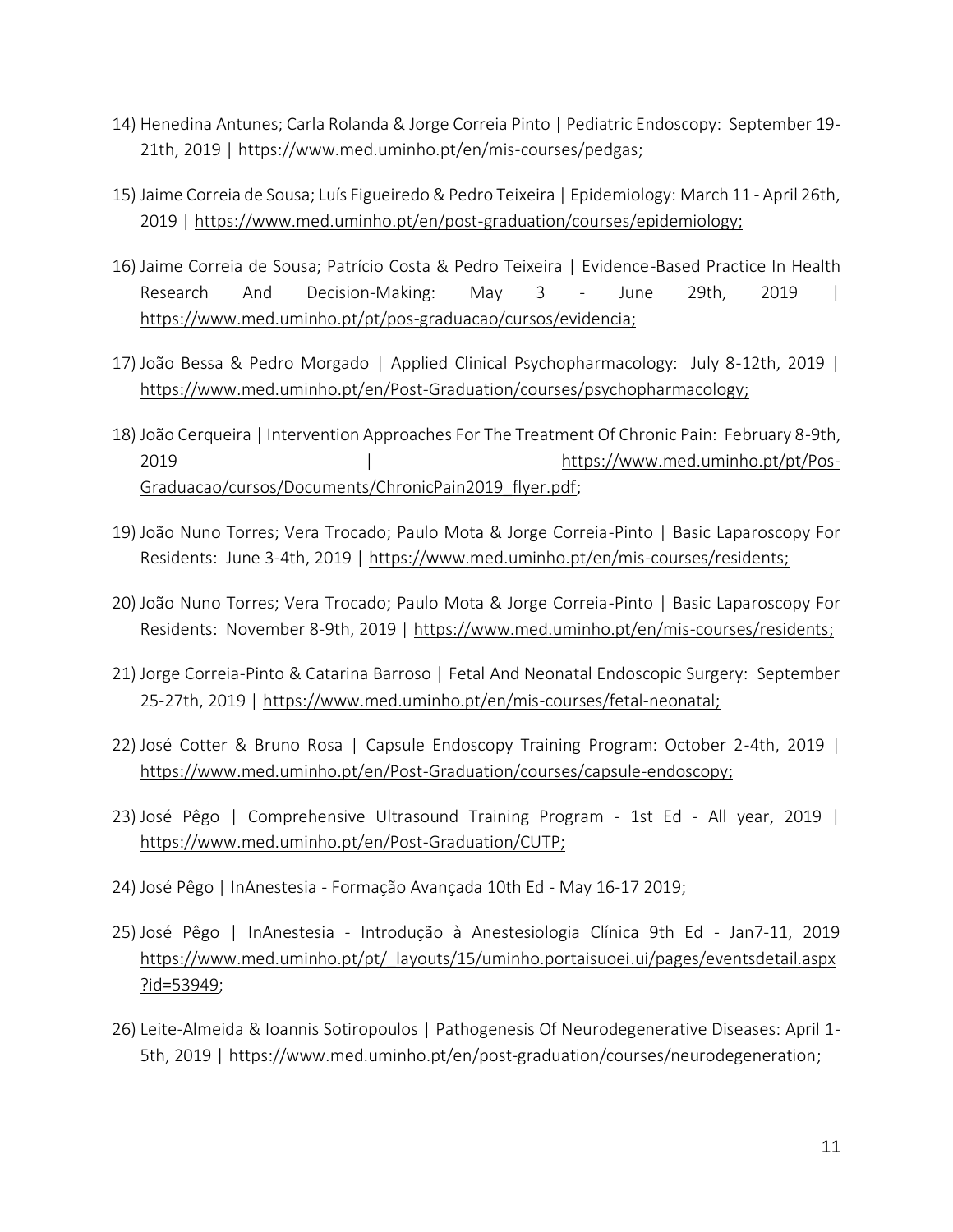- 27) Magda Castelhano-Carlos, Alice Miranda & Margarida Correia-Neves | Laboratory Animal Science: January 28 - February 8th, 2019 | [https://www.med.uminho.pt/en/post](https://www.med.uminho.pt/en/post-graduation/courses/las)[graduation/courses/las;](https://www.med.uminho.pt/en/post-graduation/courses/las)
- 28) Manuel João Costa | Research Methodologies: December 2-20th, 2019 | [https://www.med.uminho.pt/en/post-graduation/courses/research-methodologies;](https://www.med.uminho.pt/en/post-graduation/courses/research-methodologies)
- 29) Nuno Sousa | Sulci, Gyri, Ventricles And Dissecting Fibers: November 18-22th, 2019 | [https://www.med.uminho.pt/en/neurosurgery-courses;](https://www.med.uminho.pt/en/neurosurgery-courses)
- 30) Nuno Sousa; Pedro Cunha & Jorge Cotter | Arterial Stiffness And Early Vascular Aging: November 27-29th, 2019 | [https://www.med.uminho.pt/en/post-graduation/courses/ASEVA;](https://www.med.uminho.pt/en/post-graduation/courses/ASEVA)
- 31) Patricia Monteiro & Hugo Leite-Almeida | Advanced Neurophysiology And Behavior: May 6- 10th, 2019 | [https://www.med.uminho.pt/en/post-graduation/courses/anb;](https://www.med.uminho.pt/en/post-graduation/courses/anb)
- 32) Patricio Costa | Biostatistics In Health Sciences: January 7-25th, 2019 | [https://www.med.uminho.pt/en/post-graduation/courses/biostat;](https://www.med.uminho.pt/en/post-graduation/courses/biostat)
- 33) Pedro Morgado & João Bessa | Psychiatry And Mental Health: May 17 June 1st, 2019 | [https://www.med.uminho.pt/pt/pos-graduacao/cursos/saude-mental;](https://www.med.uminho.pt/pt/pos-graduacao/cursos/saude-mental)
- 34) Pedro Morgado | Transformational Leadership In Healthcare: March 1 May 4th, 2019 | [https://www.med.uminho.pt/pt/cursos/lideranca;](https://www.med.uminho.pt/pt/cursos/lideranca)
- 35) Pedro Morgado; João Cerqueira & Vítor Hugo Pereira | Intensive Communication Skills Course: November 7-9th, 2019 | [https://www.med.uminho.pt/pt/Pos-](https://www.med.uminho.pt/pt/Pos-Graduacao/cursos/comunicacao)[Graduacao/cursos/comunicacao;](https://www.med.uminho.pt/pt/Pos-Graduacao/cursos/comunicacao)
- 36) Rui Duarte & Pedro Varanda | Minimally Invasive Spine Surgery: November 15-16th, 2019 | [https://www.med.uminho.pt/en/mis-courses/spine;](https://www.med.uminho.pt/en/mis-courses/spine)
- 37) Rui Duarte | Fundamentals In Arthroscopy: June 13-14th, 2019 | [https://www.med.uminho.pt/en/mis-courses/arthroscopy;](https://www.med.uminho.pt/en/mis-courses/arthroscopy)
- 38) Rui Miguelote | Evaluation And Treatment Of Infertile Couple In Primary Care: May 13th, 2019 | [https://www.med.uminho.pt/pt/pos-graduacao/cursos/infertilidade-MGF;](https://www.med.uminho.pt/pt/pos-graduacao/cursos/infertilidade-MGF)
- 39) Rui Miguelote | Evaluation and Treatment Of Infertile Couple: May 17-18th, 2019 | [https://www.med.uminho.pt/pt/pos-graduacao/cursos/infertilidade;](https://www.med.uminho.pt/pt/pos-graduacao/cursos/infertilidade)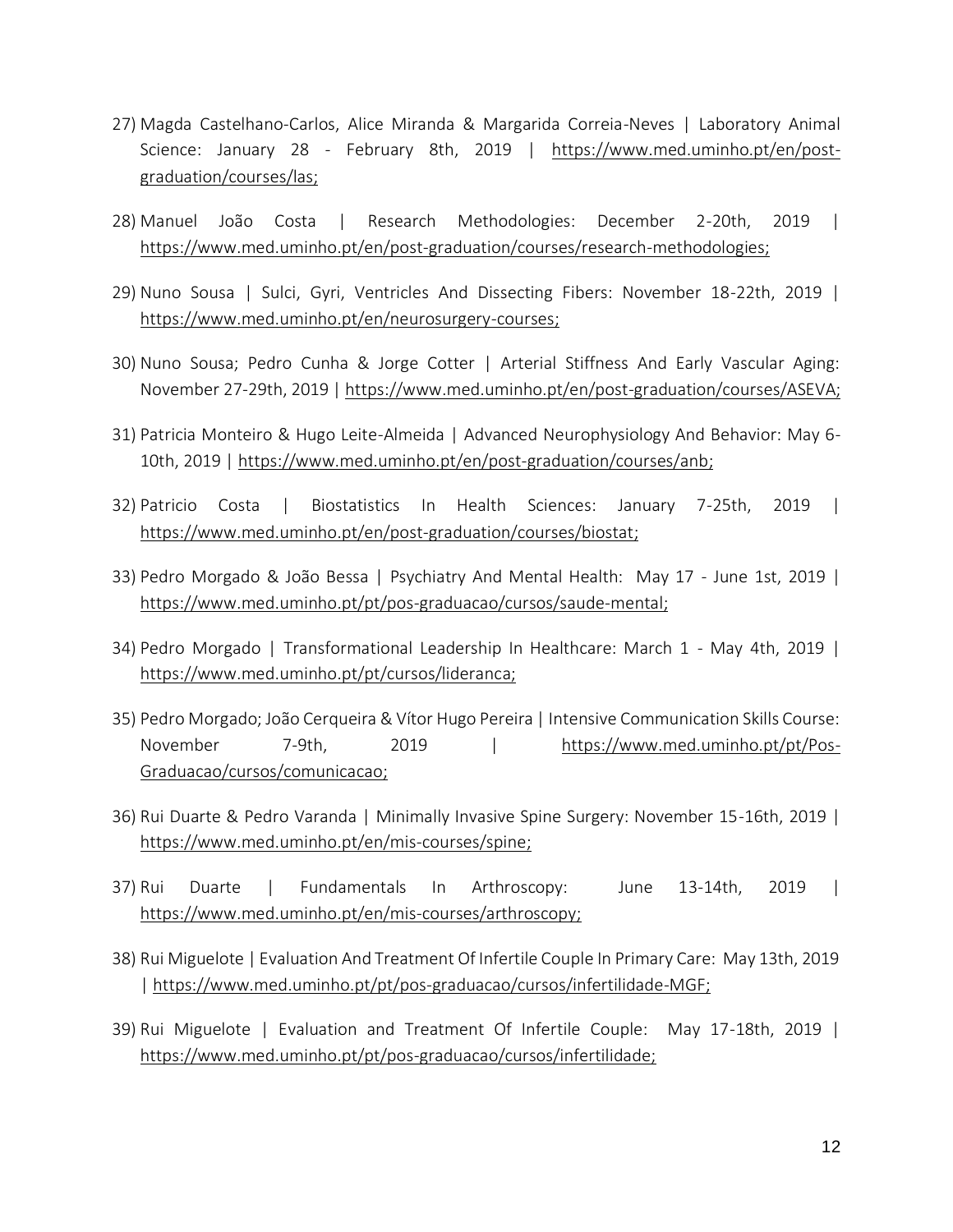- 40) Sara Gomes | Advanced Techniques For Airway Management: September 16-18th, 2019 | [https://www.atamcourse.com/.](https://www.atamcourse.com/)
	- D. Management/Clinical Governance of Other Entities, for instances: 2CA B.ACIS P5 Hospitals - Companies - Foundations – Others
- 1) Estêvão Lima | Director of Urology Department |Hospital de Braga;
- 2) João Sousa | Vice Presidente da Direção da B'ACIS | School of Medicine, University of Minho;
- 3) Jorge Correia-Pinto | Director of Pediatric Surgery Department |Hospital de Braga.

## 2 - Scientific Research

- A. Master & PhD (concluded in 2019)
- 1) Master
	- 1.1. Ana Catarina Mesquita Azevedo | Influence of HOXA9 in the response of glioblastoma to immune checkpoint inhibitors | Bruno Costa & Cláudia Nóbrega | Master in Health Sciences;
	- 1.2. Ana Raquel Ferreira Cunha| Exploiting RKIP protein as a novel predictor of EGFR targeted therapies response in lung cancer | Olga Martinho | Master in Health Sciences;
	- 1.3. Andreia Filipa Gomes de Pinho | Impact of proteic and vesicular secretome of adipose tissue derived stem cells in spinal cord injury | António Salgado & Susana Monteiro | Master in Health Sciences;
	- 1.4. Ângela Sofia Gerós Mesquita | | Cognitive performance: exploring the role of interleukin-10 male mice | Susana Oliveira & Palmira Silva | Master in Health Sciences,
	- 1.5. Bruna Alexandra Vale Araújo | Hilar hippocampal cytogonesis: a new source of neural plasticity in the adult mammalian brain? | António Pinheiro & Luísa Pinto | Master in Health Sciences;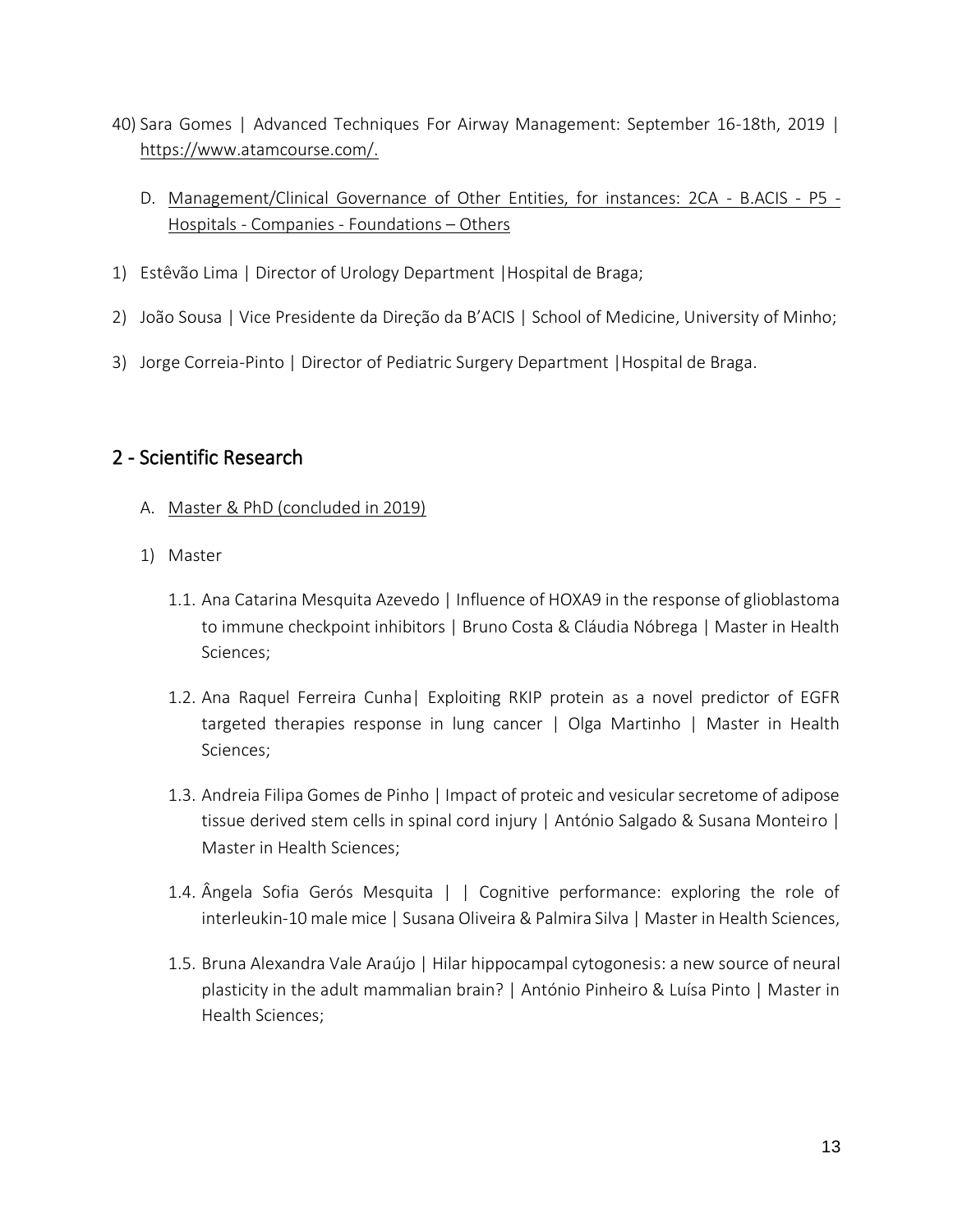- 1.6. Bruna Filipa Oliveira Martins | The therapeutic impact of WNT/WNT6 inhibition and immune checkpoints blockade in glioblastoma | Bruno Costa | Master in Health Sciences;
- 1.7. Diana Marina Fonseca Rodrigues | Characterization of sex-specific nociceptive, emotional and electrophysiological impairments after the induction of the chronic constriction injury model of experimental neuropathic pain | Filipa Lacerda & Diana Amorim | Master in Health Sciences;
- 1.8. Helena Maria Vilaça Faria | Mesenchymal stem cells secretome derived exosomes: biological nanovesicles for the treatment of Parkinson´s disease? | Fábio Teixeira & António Salgado | Master in Health Sciences;
- 1.9. Henrique Emanuel Araújo Silva | Decoding the interplay between TAZ and metabolism in early lung development | Rute Moura & Marco Alves | Master in Health Sciences;
- 1.10. Inês Fernandes Lages | Dissecting chemotherapy resistance in prostate cancer: interplay between RKIP and androgen stimulation | Olga Martinho & Rui Reis | Master in Health Sciences;
- 1.11. Isaac Miguel Sánchez | Influence of host-pathogen genetic variants on malaria chemotherapy | Maria Veiga & Pedro Ferreira | Master in Health Sciences;
- 1.12. Joana Catarina Pereira Mendes | Social behavior under chronic pain conditions the role of oxytocin | Hugo Almeida | Master in Health Sciences;
- 1.13. Joana Lima Sá | Dissecting petraxin-3 role in the modulation of multiple sclerosis | Fernanda Marques & Agostinho Carvalho | Master in Health Sciences;
- 1.14. João Filipe Oliveira Viana | The role of astrocytic metabotropic glutamate receptor 5 in cognitive function | João Oliveira | Master in Health Sciences;
- 1.15. Marta Sofia Carvalhal Monteiro | The potential role of innate immune memory in multiple sclerosis disease using autoimmune experimental encephalomyelitis mouse model | Fernanda Marques & João Cerqueira | Master in Health Sciences;
- 1.16. Nuno Filipe Lopes dos Santos | Targeting lactate transport for tumor immunotherapy | Sara Granja & Sandra Costa | Master in Health Sciences;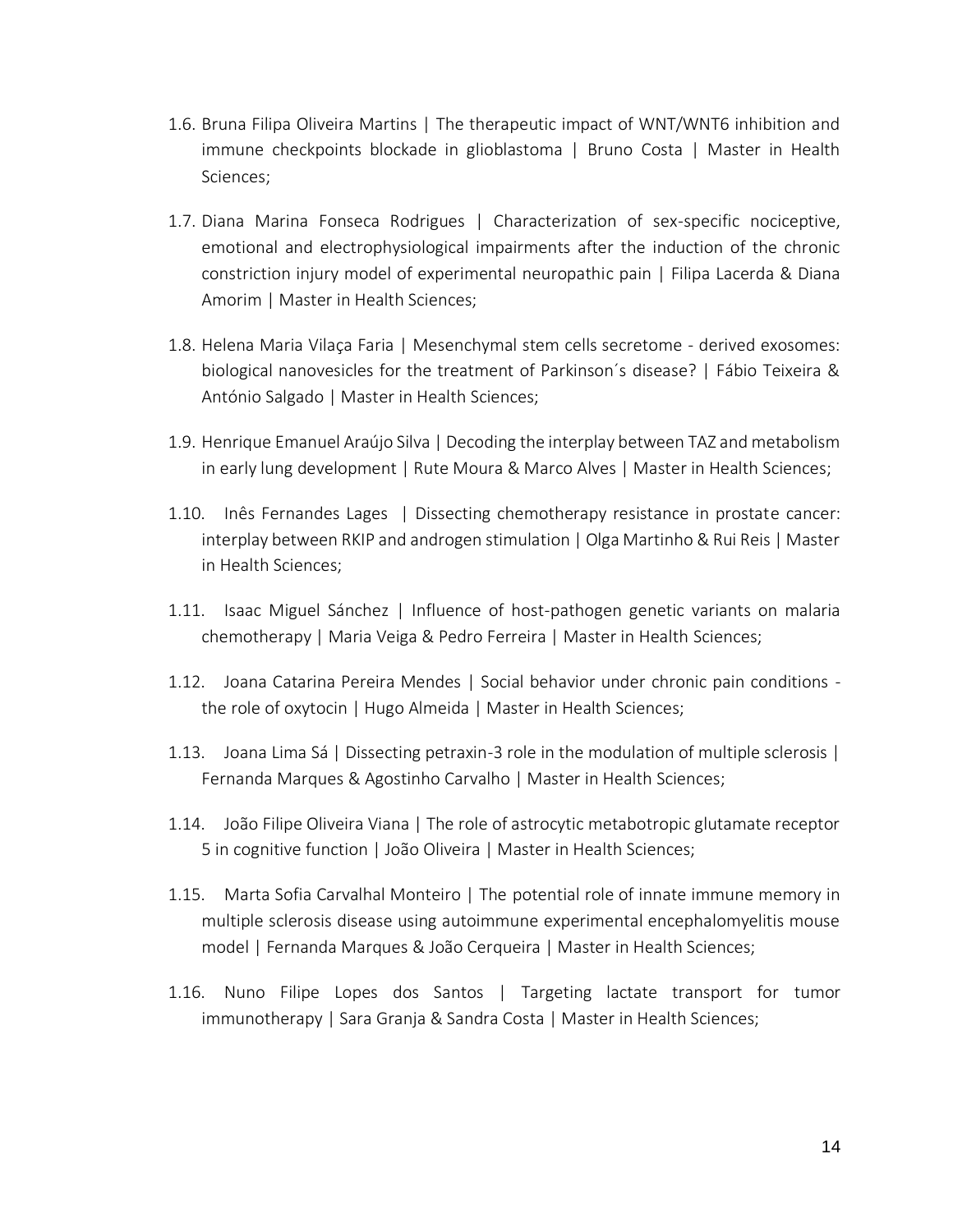- 1.17. Rita de Melo Miranda | Mechanisms underlying Mycobacterium avium infectioninduced thymic atrophy | Palmira Silva & Maria Correia-Neves | Master in Health Sciences;
- 1.18. Sofia Libório Passos Ramos | Macrophages in pulmonary fibrosis: characterization and fibroblasts transdifferentiation modulation | Sandra Costa | Master in Health Sciences.

#### 2) PhD

- 2.1. Ana Isabel Ferreira de Oliveira | Intercellular relationships in the tumor microenvironment: implications for cancer pathophysiology | Bruno Costa & Bruno J Manadas | PhD in Aging and Chronic Diseases;
- 2.2. Daniel Rodrigues Machado | Integration of Sleep and Social Behavior in Drosophila melanogaster | Tiago G Oliveira & Kyunghee Koh | PhD in Medicine;
- 2.3. Eduardo Domingos Correia Gomes | Combination of Cellular Therapy with Peptidemodified Gellan Gum Hydrogels for Spinal Cord Injury Repair | António Salgado & Nuno Silva | PhD in Health Sciences;
- 2.4. Joana Filipa Madureira Gaifem | Deciphering the microbiome and metabolic factors contributing to protection against ulcerative colitis | Ricardo Silvestre & Duarte Barral | PhD in Aging and Chronic Diseases;
- 2.5. João Carlos Lima Gonçalves | Dissecting the mechanisms of dynein recruitment to the nuclear envelope during neocortical development | Tiago Oliveira & Richard Vallee | PhD in Medicine (Program MD/PhD);
- 2.6. João Luís Vaz Lima da Silva | Unraveling the synaptic role of RAb35: implications for Alzheimer´s disease pathology | Ioannis Sotiropoulos & Clarissa Waites | PhD in Medicine (Program MD/PhD);
- 2.7. Liliana Patrícia Carvalho Amorim | Putting the focus on sleep quality: subjective sleep measures, actigraphy and brain correlates in ageing | Nadine Santos & Nuno Sousa | PhD in Health Sciences;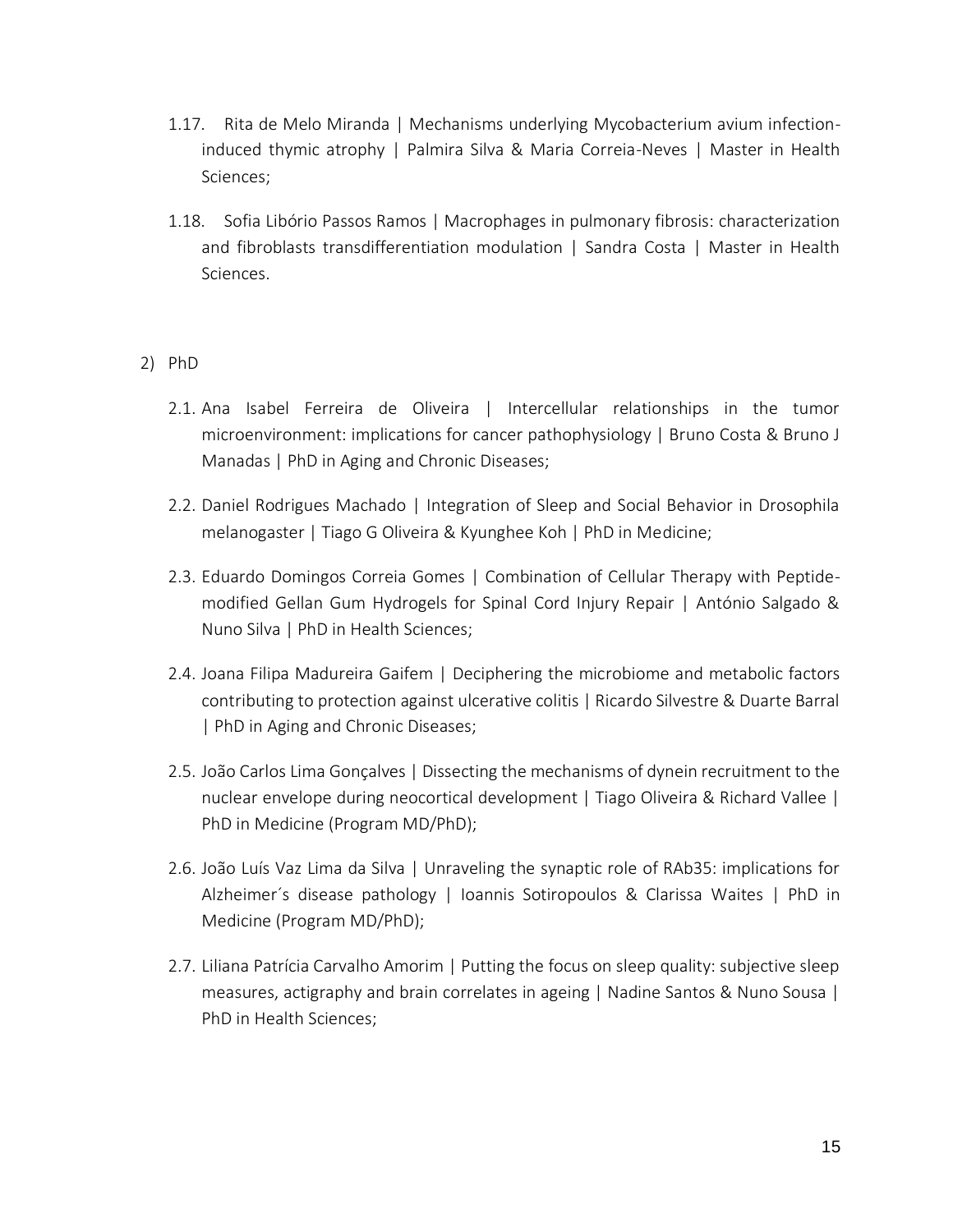- 2.8. Mariana Rodrigues Resende da Silva | Assembly of granulomas during mycobacterial infections in mice: cellular and molecular Dynamics | Supervisors: António Gil Castro & Rui Appelberg | PhD in Health Sciences;
- 2.9. Pedro Miguel Silva Moreira | The dynamics of decision making: an approach to distinct valuation systems | Patrício Costa & Pedro Morgado | PhD in Health Sciences;
- 2.10. Rita Ribeiro da Silva | Diseases Immune recovery of HIV infected patients and thymus function | Ana Horta & Cristina João | PhD in Aging and Chronic Diseases;
- 2.11. Sónia Isabel Nunes Guerra Gomes | The impact of astrocyte calcium signaling in cortico-limbic function and behavior | João Oliveira & Luísa Pinto | PhD in Health Sciences;
- 2.12. Tiago José Abreu Mota | Development of a Lassa/rabies virus vaccine based on the rabies vector | António Gil Castro & Matthias Schnell | PhD in Medicine (Program MD/PhD);
- 2.13. Torcato Duarte Novo Meira | The role of the hippocampal CA2 area in social memory | João Cerqueira & Steven Siegelbaum | PhD in Medicine (Program MD/PhD).

#### B. International visiting researchers

- 1) Aina Bellver | Spain | Supervised by Andreia Teixeira-Castro and Patrícia Maciel | Seven months internship to determine the role of serotonin receptors in suppression of proteotoxicity in C. elegans models of Spinocerebellar ataxia type 3;
- 2) Bernardino Souto | Brazil | Supervised by Nuno Osório | Twelve months advanced research internship, post-doctoral level, on Genomic Epidemiology of the Human immunodefciency virus 1 (HIV-1);
- 3) Georgia Athanasopoulou | Greece | Supervised by oannis Sotiropoulos | 4 months visit supported by ERASMUS program to study of the GR signaling in Alzheimer's disease pathology;
- 4) James Britton | Ireland | Supervised by António Salgado | Two months fellowship to study the Co‐Transplantation of Adipose Tissue‐Derived Stromal Cells and Olfactory Ensheathing Cells for Spinal Cord Injury Repair;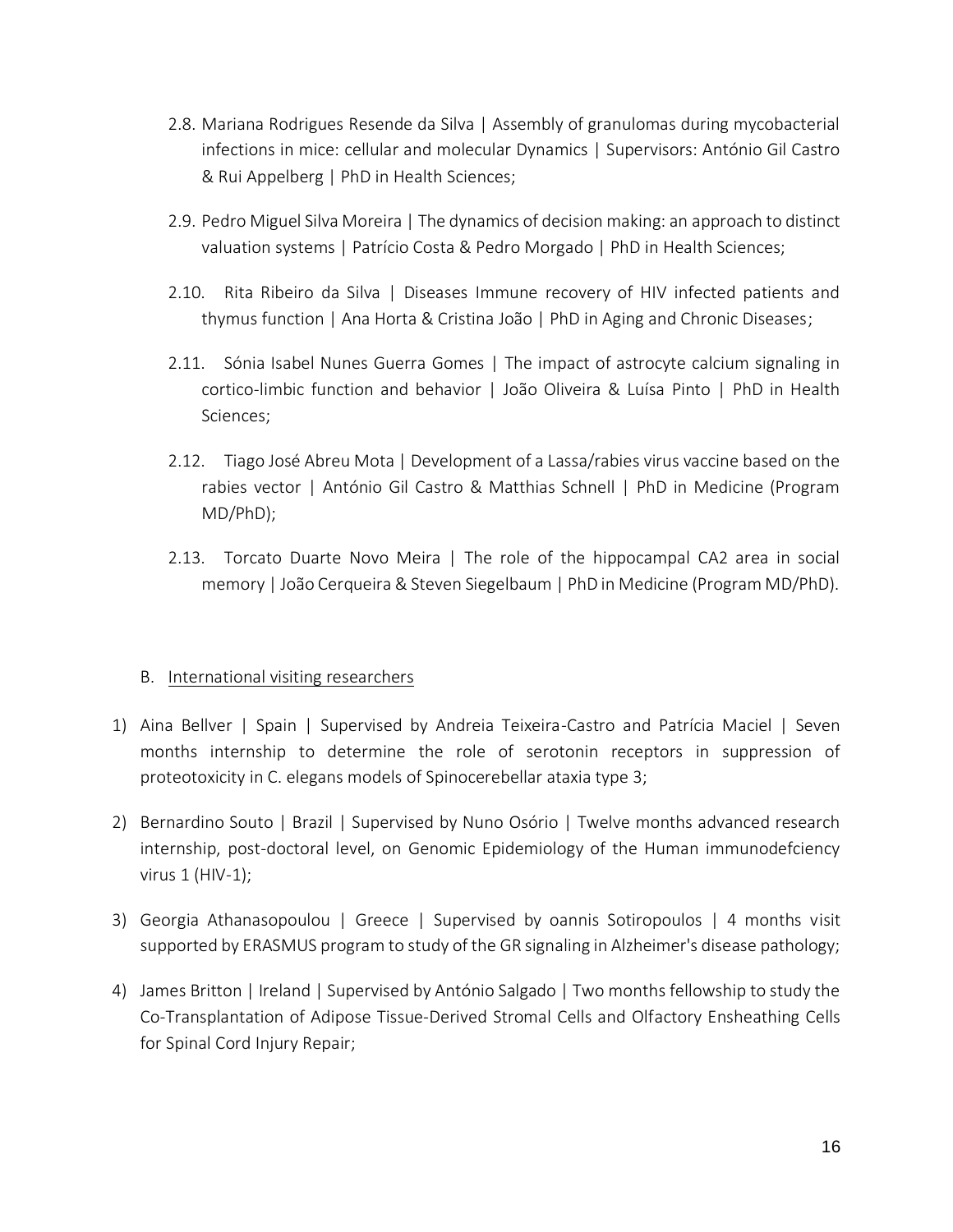- 5) Jean Paul Nshizirungu | Rwanda | Supervised by Rui Reis | Six months fellowship to study the Microsatellite instability in gastric adenocarcinoma of Moroccos;
- 6) Laura Blaikie | Scotland | Supervised by Patrícia Maciel. Four months research visit supported by ERASMUS program to evaluate efficacy of novel synthetic compounds in the C. elegans model of MJD;
- 7) Lea Pereira, | France | Supervised by Maria Isabel Veiga | Two months fellowship in "Defining drug resisatnce pathways in the malaria parasite";
- 8) Mariana Beltrame Corrêa | Brazil | Supervised by Fátima Baltazar | Five months fellowship to evaluate the effect of pilocarpine in the expression and activity of the monocarboxylate transporters in uterine cancer cells;
- 9) Marianna Scuglia | Italy | Supervised by Jorge Correia-Pinto | Twelve months fellowship to develop the project novel biodegradable membranes compared with Goretex® for the treatment of congenital diaphragmatic hernia: an experimental study;
- 10) Marianne Massa | France | Supervised by Paula Ludovico and Belém Sampaio-Marques | Two months fellowship to evaluate the effects of metabolites supplementation on yeast aging modulation;
- 11) Marie Clemence | France | Supervised by Ioannis Sotiropoulos | Two months Summer rotation undergraduate student to study the role of Tau in neurogenesis suppression in stressed brain;
- 12) Mark Bisschops | Netherlands | Supervised by Paula Ludovico and Belém Sampaio-Marques | One-month fellowship to decipher the mode(s) of cell death in the yeast Saccharomyces cerevisiae under anaerobic conditions;
- 13) Natália Noronha Ferreira Naddeo | Brazil | Supervised by Fátima Baltazar | Five months fellowship to evaluate synergic effects between alpha-cyano-4-hydroxycinnamic acid and cetuximab against glioblastoma using drug delivery systems;
- 14) Regina da Silva | Brazil | Supervised by Luisa Pinto| Three months to study behavioural tests and protocol for induction of stress-induced depression in rats;
- 15) Renata Sobiskova | Czech Republic | Supervised by Nuno Silva | One month laboratory rotation within the Research Exchange of IFMSA to test new drugs for spinal cord injury repair;
- 16) Vassiliki Georgopoulou | Greece | Ioannis Sotiropoulos | Six month research supported by ERASMUS program to study the impact of chronic stress and GR signaling in Tau pathology.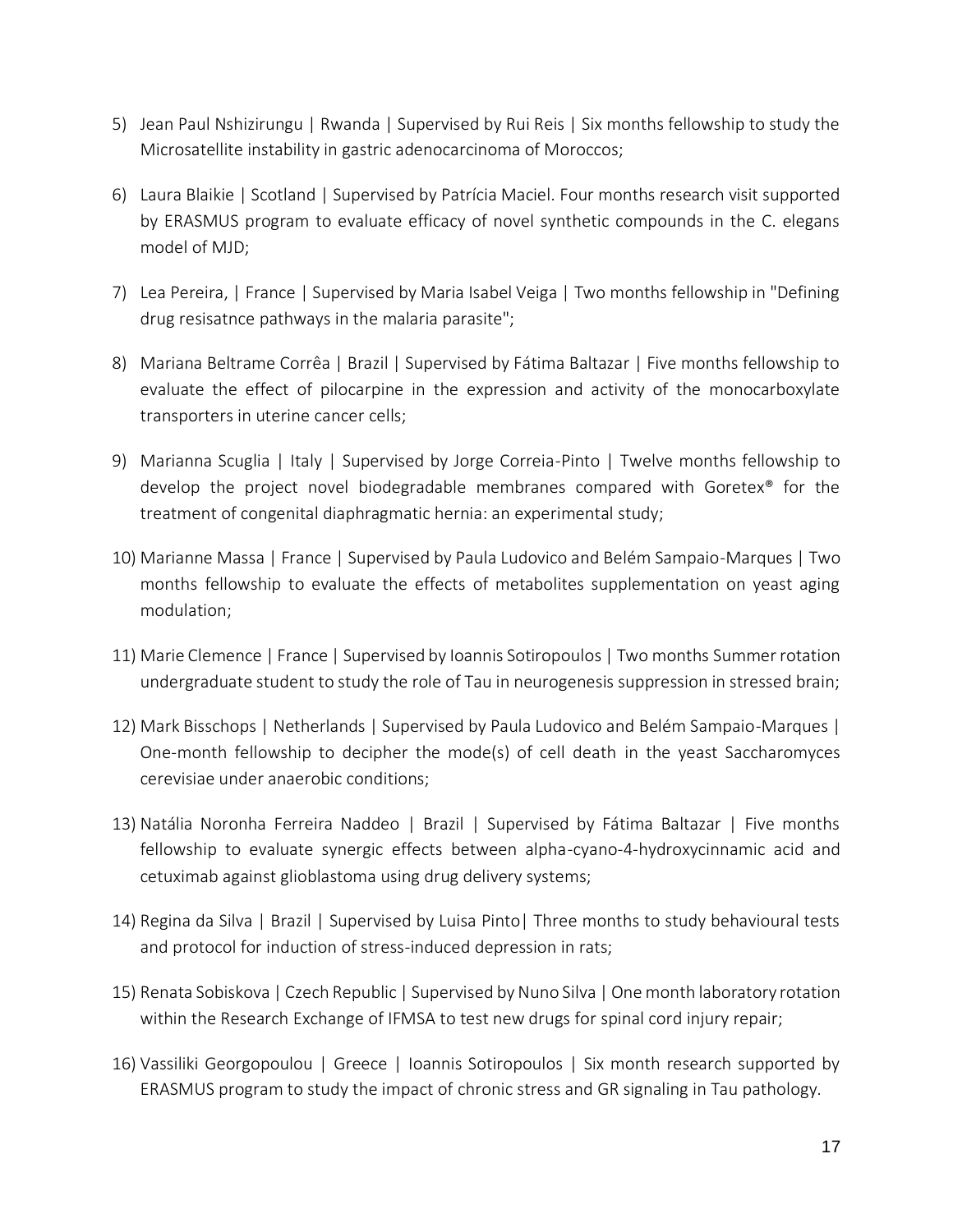#### C. Oral and/or poster presentation presented in meetings

- 1) Afonso J., Marques R., Barbosa-Matos C., Michaelis M., Longatto A., Santos L., Cinatl J., Sardão V. & Baltazar F. | Cisplatin-resistant urothelial bladder cancer cells undergo metabolic reprogramming | 26th Porto Cancer Meeting and 5th Joint Meeting Porto-Bordeaux | May 1- 3 | Porto, Portugal;
- 2) Amorim L., Sousa A., Castanho TC., Sousa N., Santos NC. | Sleep quality meaning and its association with the Pittsburgh sleep quality index (PSQI): A population base study across the adult lifespan | Neuroscience 2019, Annual Meeting for SFN | October 19-23 | Chicago, USA;
- 3) Antunes D., Rodrigues C., Gonçalves S., Duarte-Oliveira C., Campos C., Rodrigues F., Silvestre R., Cunha C., Carvalho A. | Glutamine metabolism regulates the imune response to the fungal pathogen Aspergillus fumigatus | XLV Annual Meeting of the Portuguese Society of Immunology | May 15-17 | Coimbra, Portugal;
- 4) Araujo M, Guimaraes Y., Cury F., Santana I., Longatto A. | Avaliação de análise automatizada de citologia anal e comparação de achados de alto grau em relação à presença de HSIL/ASC-H na citologia cervical | 32º Congresso Brasileiro de Patologia | May 2-5 |Fortaleza, Brasil;
- 5) Araujo M, Pec L., Oliveira C., Santana I., Fregnani J., Villa L., Silva R., Longatto A. |Screening for anal HPV in msm and follow up after treatment for anal condiloma |Eurogin 2019 | December 4-7 | Monaco;
- 6) Araújo P., Osório N. | SNAPPy: a snakemake pipeline for HIV-1 subtyping by phylogenetic pairing | Bioinformatic Open days | February 21-22| Braga, Portugal;
- 7) Araújo-Silva H., Alves M., Correia-Pinto J., Oliveira P., Moura R. | TAZ as a potential player in developmental lung metabolic rewiring | Young Embryologist Network (YEN) Conference | May 13 | London, UK;
- 8) Baltazar F. | Altered metabolism as hallmark of cancer: role of lactate transporters | CIBB meeting 2019| December 20 | Coimbra, Portugal;
- 9) Barbosa A., Afonso J., Pastrez P., Baltazar F., Longatto A. | Characterization of glycolytic metabolism of esophageal carcinomas and evaluation of its potential as therapeutic target |6th Annual ISCaM Meeting 2019 | October 17-19 | Braga, Portugal;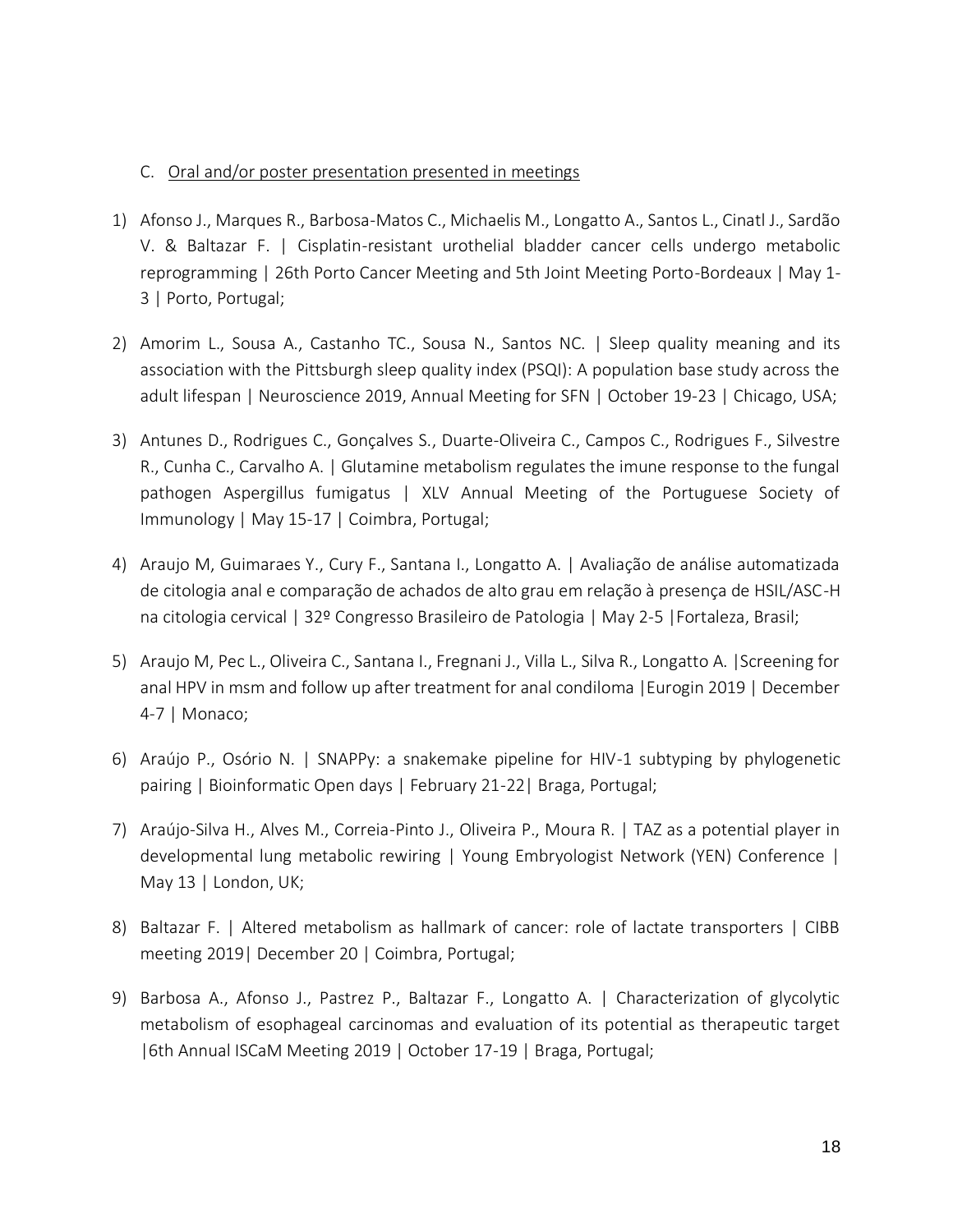- 10) Barbosa A., Ferreira C., Ferreira C., Mesquita I., Fraga A., Longatto A., Osório N., Carvalho C., Silvestre R., Rodrigues R., Baltazar F., Castro AG., Costa S. and Torrado E. | Commensal gut bacteria modulate immune surveillance and promote extra-intestinal tumor overgrowth |6th Annual ISCaM Meeting 2019 | October 17-19 2019 | Braga, Portugal;
- 11) Barbosa-Matos C., Borges-Pereira C., Libório-Ramos S., Torrado E., Mazzone M. & Costa S. | Regulation of pulmonary fibrosis by hepatocyte growth factor receptor signalling | EMB FEBS Lecture Course "Molecular mechanisms of tissue injury, repair and fibrosis" | May 23-31 | Spetses Island, Greece;
- 12) Barbosa-Matos C., Borges-Pereira C., Libório-Ramos S., Torrado E., Mazzone M. & Costa S. | Induction of c-Met expression in immune cells drives pulmonary fibrosis | Champalimaud Research Symposium "Tissue Environment in Health and Disease" | October 8-10 | Lisboa, Portugal;
- 13) Barbosa-Sequeira J., Felizes A,. Barroso C., Lamas-Pinheiro R. & Correia-Pinto J. | Laparoscopic pyeloplasty: Comparing outcomes between children under and over 1 year-old in a single center | IPEG's 28th Annual Congress for Endosurgery in Children | March 19-22 | Santiago, Chile;
- 14) Barreira-Silva P., Melo-Miranda R., Nobrega C., Serre-Miranda C., Roque S., Borges M., Behar SM., Appelberg R. & Correia-Neves M. | Mycobacterium avium infection-induced thymic atrophy is associated with alterations in bone marrow precursors, thymic stroma and thymocyte viability | MycoPorto 2019| September 19-20 | Porto, Portugal;
- 15) Barroso C., Braga I., Felizes A., Lamas-Pinheiro R. & Correia-Pinto J. | Cirurgia minimamente invasiva no tratamento da obstrução da junção pielo-ureteral desde o primeiro ano de vida | Reunião Anual da Sociedade Portuguesa de Nefrologia Pediátrica | October 11 | Lisbon, Portugal;
- 16) Barroso C., Felizes A., Silva AR., Gonçalves M., Gonçalves A., Cadilhe A., Santos MJ., Pereira A. & Correia-Pinto J. | Tratamento contemporâneo de CPAM com diagnóstico pré-natal | Jornadas da Sociedade Portuguesa de Pneumologia Pediátrica e do Sono |May 9-11 | Ílhavo, Portugal;
- 17) Barroso C., Silva A., Felizes A., Braga I. & Correia-Pinto J. | Thoracoscopic left upper lobectomy for CPAM. | 12th SPCMIN Congress | October 11-13 | Coimbra, Portugal;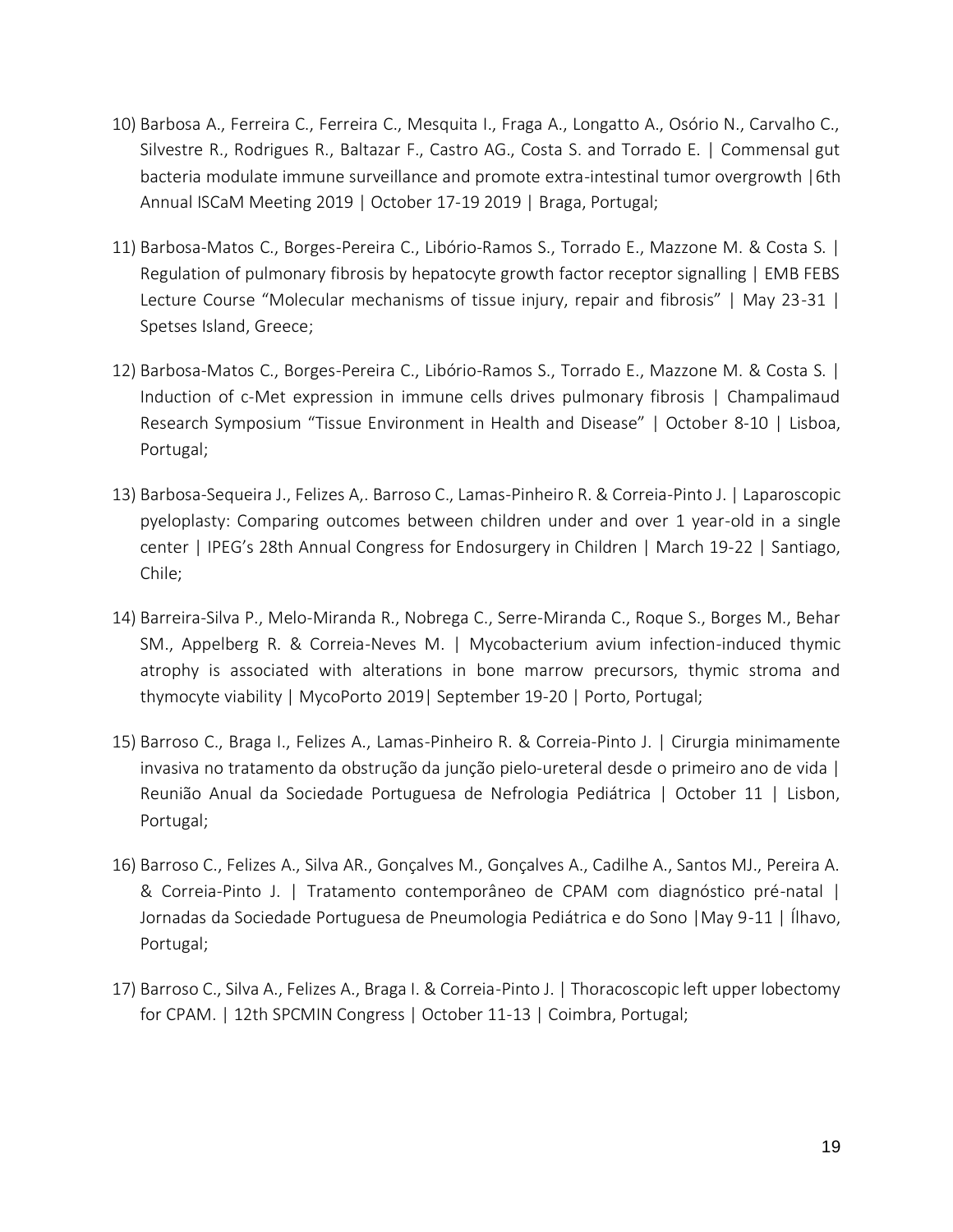- 18) Barroso C., Silva A., Lamas-Pinheiro R., Osório A., Carvalho J., Correia-Pinto J. & Antunes H. |Gastroenterological follow-up after thoracoscopic repair of esophageal atresia | ESPGHAN 52nd Annual Meeting | June 5-8 | Glasgow, United Kingdom;
- 19) Barroso C., Silva AR., Júnior JM. & Correia-Pinto J. | New ways of looking at cleft palate repair | IPEG's 28th Annual Congress for Endosurgery in Children | March 19-22 | Santiago, Chile;
- 20) Barroso C., Silva AR., Lamas-Pinheiro R., Monteiro J., Carvalho JL. & Correia-Pinto J. | Incidental findings of gynecological anomalies during laparoscopic procedures | IPEG's 28th Annual Congress for Endosurgery in Children | March 19-22 |Santiago, Chile;
- 21) Bertão A., Vilaça N., Granja S., Costa M., Parpot P., Fonseca AM., Bañobre-López M., Baltazar F. & Neves I. | In vitro and in vivo efficacy evaluation of drug delivery systems based on zeolites | Nanomed Europe 2019 | June 17-19 | Braga, Portugal.
- 22) Bessa J., Morgado P., Monteiro P., Santos N.C., Leao C. | Clinical Ethics for Physicians and Medical Students: interactive case studies and clinical simulation as training tools for ethical reflective learning in Neuroscience | ICONE - 5th International Conference on Neuroethics 2019 | September 16-17 Lisbon, Portugal;
- 23) Bianco P., Sanchez-Cordony R., Verinz A., Godinho U., Weyer S., Lesellier J., Spiropoulosy T., Floyd D., Everest Y. & Nunez A. | Pathology of idiopathic amyloidosis in four captive badgers (meles meles) | Joint congress of veterinary pathology and veterinary clinical pathology | September 25-28 |Burgers' Zoo Arnhem, the Netherlands;
- 24) Borges A., Sarabando R., Sousa D., Vieira A., Bivar L., Ribeiro B., Igreja J., Miranda A., Barbosa P., Cerqueira M., Reis I. & Nogueira-Silva C. | Pelvic floor disfunction after vaginal delivery: moods study | 27th World Congress on Controversies in Obstetrics, Gynecology & Infertility (COGI) | November 21 - 23| Paris, France;
- 25) Braga I., Silva MC., Lamas-Pinheiro R. & Correia-Pinto J. | The impact of blue dye injection in the morbidity of the laparoscopic treatment of varicocele | 9th Annual Congress of the European Society of Paediatric Endoscopic Surgeons | September 11-13 |Vicenza, Italy;
- 26) Braga J., Meirinho SG. & Oliveira MC. | Preparation of AuNPs nanocomposites for electroanalytical sensors development | XXV Encontro Luso-Galego De Química 2019| November 20-22|Santiago de Compostela-Galicia, Spain;
- 27) Bravo F., Miranda A., Santa-Marinha L., Xu Y., Gomez E. & Oliveira TG. | Lipidomic determinants of seizure severity in an Alzheimer's disease mouse model | AD/PD 2019, the 14th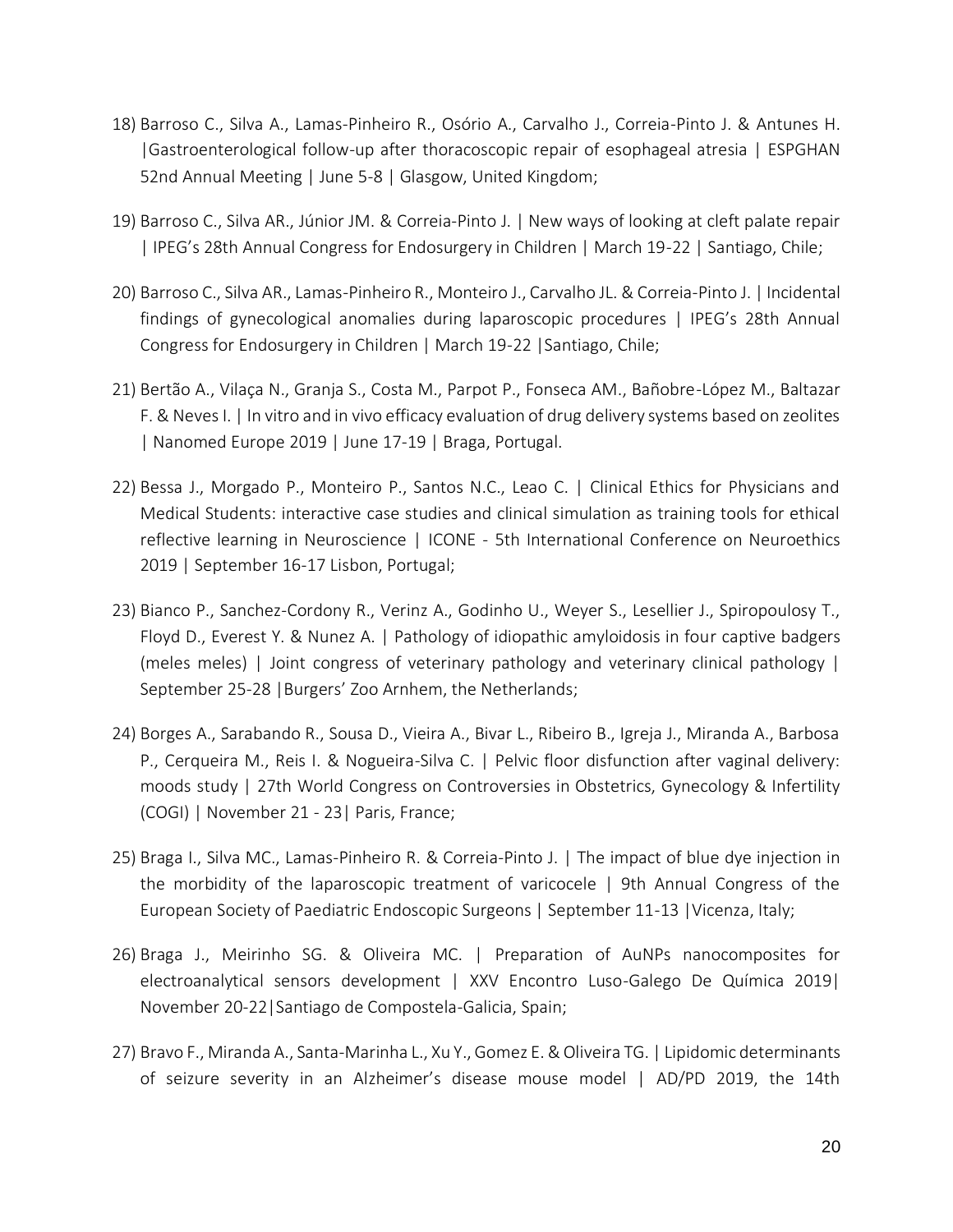International Conference on Alzheimer's and Parkinson's Diseases | March 26-31 | Lisboa, Portugal;

- 28) Campos A., Duarte-Silva S., Neves-Carvalho A., Nogueira-Gonçalves G., Teixeira-Castro A. & Maciel P. | Microglial and astrocytic pathology in a mouse model of Machado-Joseph disease | XIV European Meeting on Glial Cells in Health and Disease | July 10-13 | Porto, Portugal;
- 29) Campos B., Duarte-Silva S., Neves-Carvalho A., Nogueira-Gonçalves G., Silva-Fernandes A., Teixeira-Castro A., Brites D., Ambrósio A. & Maciel P. | Microglial and astrocytic pathology in a mouse model of Machado-Joseph disease | 2019 International Ataxia Research Conference (IARC)|November 14-16 | Washington, USA;
- 30) Campos C., Bastos H., Sokhatska O., Duarte-Oliveira C., Antunes D., Gonçalves S., Costa S., Silvestre R, Delgado L., Morais A., Torrado E., Garlanda C., Mantovani A., Cunha C. & Carvalho A. | Macrophage-derived PTX3 regulates granuloma formation in sarcoidosis through metabolic reprogramming | XLV Annual Meeting of the Portuguese Society of Immunology | May 15-17 | Coimbra, Portugal;
- 31) Cardoso-Carneiro D., Cunha P., Nogueira R., Raquel-Cunha A., Peters A., Carvalho A., Reis R. & Martinho O. | RKIP protein as a potential prognostic, aggressiveness and therapy response biomarker in HNSCC | VII International Symposium on Translational Oncology | September 13- 14 |Barretos, Brazil;
- 32) Carvalho L., Oliveira-Pinto S., Pontes O., Lopes D., Ferreira B., Proença M., Baltazar F. & Costa M. | Síntese e atividade biológica de novos agentes anticancerígenos para o tratamento do cancro da mama | 1º Encontro Nacional de Jovens Investigadores em Oncologia | September 10 |Porto, Portugal;
- 33) Carvalho-Antunes B., Sobral-Baptista A. & Baltazar F. | Evaluation of antitumor activity of AZD3965 using in vivo |6th Annual ISCaM Meeting 2019| October 17-19 | Braga, Portugal;
- 34) Casanova M., Costa P., Lawthom R. & Coimbra J. | How can Psychological Intervention and Career Counselling Respond to Uncertainty, Precarity and Unemployment's Psychosocial Consequences? |NorNet Conference: Critical perspectives on agency and social justice in transitions and career development | October 23-24 | Copenhagen, Denmark;
- 35) Casanova M., Costa P., Lawthom R. & Coimbra J. | Meaning-making on Uncertainty, Precarity and Unemployment's Psychosocial Consequences: the case of Community and Political Leaders | Qualitative Methods in Psychology & History and Philosophy of Psychology Conference 2019 | July 3-5 | Cardiff, United Kingdom;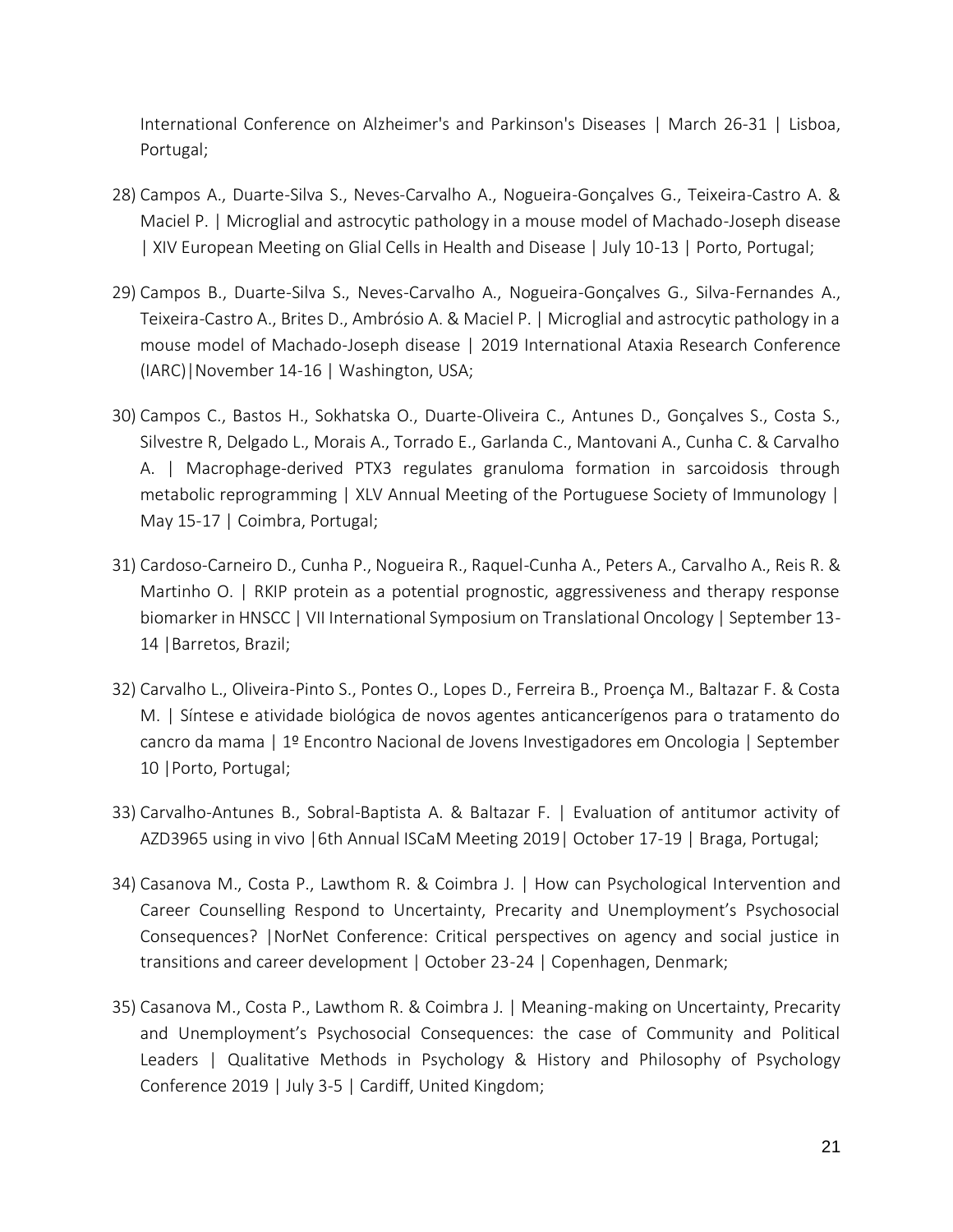- 36) Casanova M., Costa P., Lawthom R. & Coimbra J. | Psychosocial Uncertainty as a Factor for Inequality – employment, unemployment and precarity in Portugal in 2009 |2019 Annual Conference of the British Psychological Society | May 1-2 | Harrogate, United Kingdom;
- 37) Casanova M., Costa P., Lawthom R. & Coimbra J. |Meaning making on Psychosocial Uncertainty and its Political Consequences |5th UK Community Psychology Festival - Critical Optimism in an Age of Austerity | September 13-14 | Brighton, United Kingdom;
- 38) Celeiro S., Reis R. & Viana-Pereira M. | Therapeutic relevance of SPINT2 in Melanoma | 6th Annual ISCaM Meeting 2019 | October 17-19 | Braga, Portugal;
- 39) Cibrão J., Monteiro S., Lima R., Serra S., Teixeira F., Graça J., Silva N. & Salgado AJ. | The Therapeutic Effect of Adipose Mesenchymal Stem Cells Secretome on a Mouse Spinal Cord Injury Model |5th International Spinal Cord Repair Meeting| December 13-14| Barcelona, Spain;
- 40) Coimbra B., Soares-Cunha C., Borges S., Domingues A., Vasconcelos N., Sousa N. & Rodrigues AJ. | Role of different laterodorsal tegmentum inputs to nucleus accumbens in reward | Neuroscience 2019, Annual Meeting for SFN | October 19-23 | Chicago IL, USA;
- 41) Coimbra B., Soares-Cunha C., Borges S., Sousa N. & Rodrigues AJ. | LDT to nucleus accumbens inputs drive preference and increase motivation | XVI Meeting of the Portuguese Society for Neuroscience (SPN) | May 30 - June 1 | Lisboa, Portugal;
- 42) Costa B. | Key cellular and molecular regulators of malignant brain tumors | Portuguese Society of Oncology - Research Course | June 14 | Coimbra, Portugal;
- 43) Costa M., Da Silva J., Almeida D., Pereira-Sousa J., Teixeira-Castro A. & Maciel P. | Anti-aging genetic manipulation in C. elegans impact differentially in Machado-Joseph disease | Workshop on "Strategies & tools for modulating pathologic protein self-assembly in proteinopathies" | March 21-22 | Porto, Portugal;
- 44) Costa T., Fraga A., Neves N. & Aguilar H. | Influence of topographic properties on the antimicrobial effect of polymer-coated surfaces | Microbiotec 19 - Congress of Microbiology and Biotechnology 2019 | December 5-7 | Coimbra, Portugal;
- 45) Cruz S., Campos C., Timóteo M., Tavares M., Nascimento S., Medeiros R. & Sousa H. |Systematic review of hepatitis e virus prevalence in hematopoietic stem cell transplant recipients | 22 ESCV Congress 2019 | September 11-14 |Copenhagen, Denmark;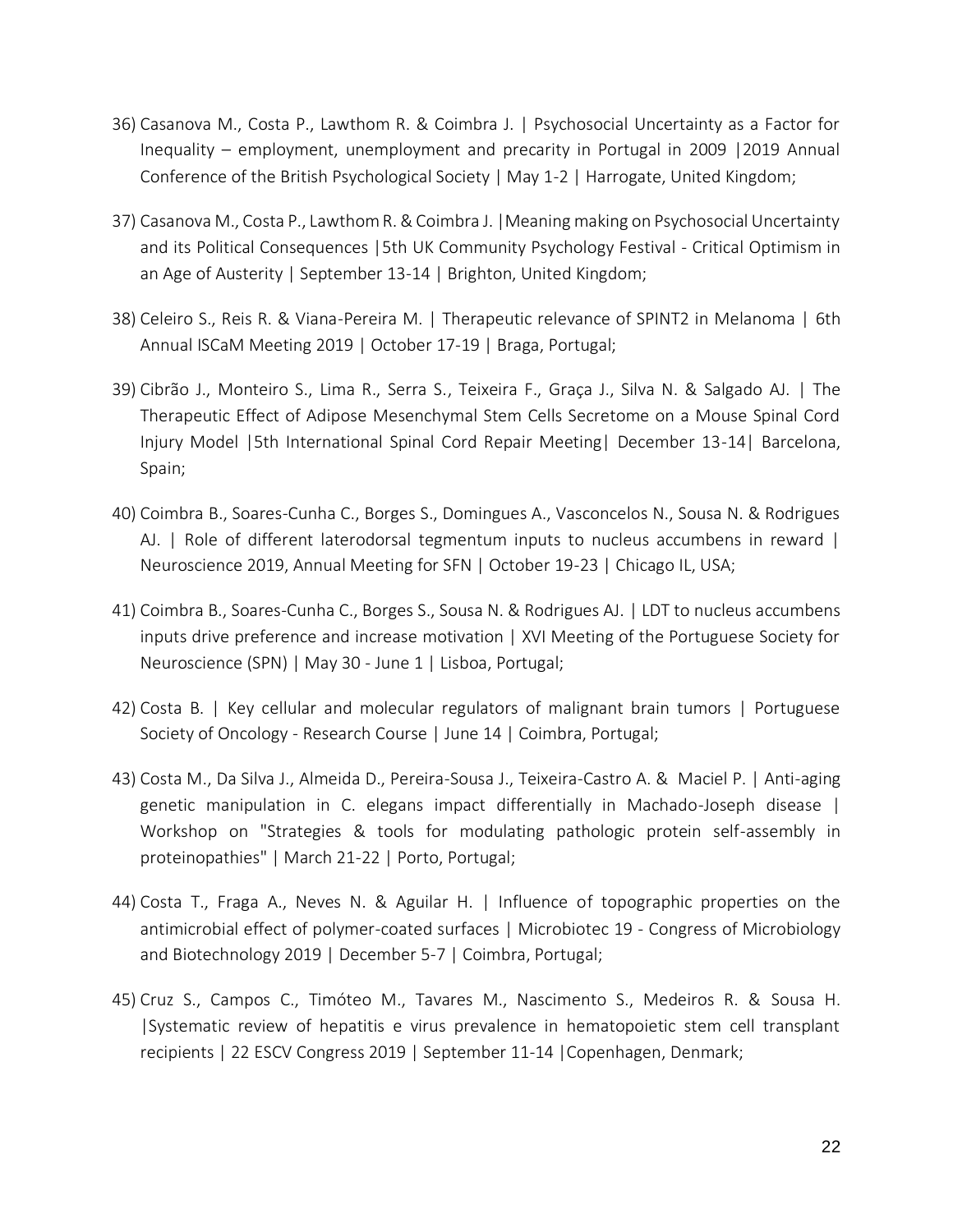- 46) Cunha A., Esteves M., Pereira-Mendes J., Guimarães M., Sousa N., Almeida A. & Leite-Almeida H. | Trait and state impulsivity in chronic pain: a rodent study | XVI Meeting of the Portuguese Society for Neuroscience (SPN) | May 30 - June 1 | May 30th – June 1st, 2019| Lisboa, Portugal;
- 47) Cunha A., Esteves M., Pereira-Mendes J., Guimarães M., Sousa N., Almeida A. & Leite-Almeida H. | Chronic pain increases impulsivity in high- (but now low-) impulsive rats. | EBPS Biennial Meeting | August 29-31| Braga, Portugal;
- 48) de Carvalho A., Strikoudis A., Liu H., Chen Y., Dantas T., Vallee R., Correia-Pinto J. & Snoeck HW. | Glycogen synthase kinase 3 induces multilineage maturation of human pluripotent stem cellderived lung progenitors in 3D culture | Jornadas da Sociedade Portuguesa de Pneumologia Pediátrica e do Sono | May 9-11 | Ílhavo, Portugal;
- 49) Deprez M., Sampaio-Marques B., Vliegen D., Andries C., Eskes E., Bruggeman Y., Ma T., Ludovico P. & Winderickx J. | Cross-talk between pH Homeostasis and Vacuolar Amino Acid Metabolism: an Essential Aspect of Ageing? | 29th International Conference on Yeast Genetics and Molecular Biology | August 18-22 | Gothenburg, Sweden;
- 50) Domingos C., Pêgo JM. & Santos NC | The role of physical activity on healthy brain aging using a wearable device to measure and quantify free-living physical activity| 3rd Annual Meeting CINBIO "From bench to bedside: diagnosis, therapy & data analysis" | July 1-2 | Vigo, Spain;
- 51) Dominguez J., Pacheco A., Peixoto M., Mendes A., Fraga A. & Pedrosa J. | Statins as new candidates for the treatment of Buruli Ulcer | Microbiotec 19 - Congress of Microbiology and Biotechnology 2019| December 5-7 | Coimbra, Portugal;
- 52) Duarte-Oliveira C., Cunha C., Amorim A., Redondo M., Martins N., Oliveira L. & Carvalho A. | Genetic variation in innate immune receptors influences susceptibility to bacterial infection in patients with bronchiectasis | The European NTM & Bronchiectasis Workshop | July 6-8 | Vienna, Austria;
- 53) Duarte-Oliveira C., Ferreira S., Campos C., Antunes D., Gonçalves S., Mantovani A., Cunha C. & Carvalho A. | PTX3-dependent regulation of antifungal immunity in chronic pulmonary aspergillosis | XLV Annual Meeting of the Portuguese Society of Immunology | May 15-17 | Coimbra, Portugal;
- 54) Duarte-Silva S., Silva J., Neves-Carvalho A., Raposo M., Soares-Cunha C., Correia J., Nogueira-Gonçalves G., Oliveira S., Teixeira-Castro A. & Maciel P. | A Glucorticoid receptor-dependent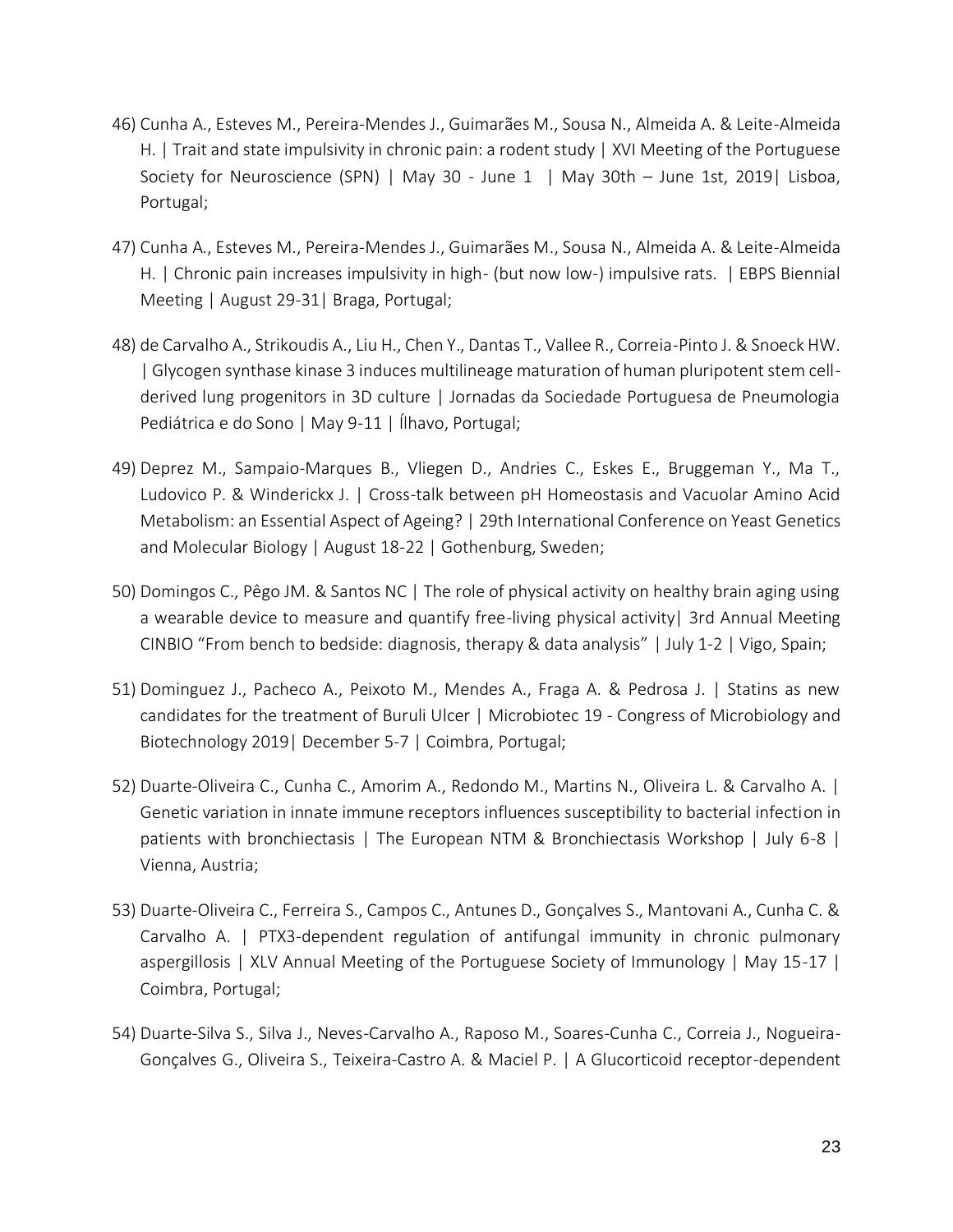mechanism of bile acid action with therapeutic impact in polyglutamine disease | 2019 ISN-ASN Meeting| August 4-8 | Montreal, Canada;

- 55) Duarte-Silva S., Teixeira-Castro A. & Maciel P. | Disease-modifying therapies for SCA3: lessons from preclinical trials | 2019 International Ataxia Research Conference (IARC)| November 14- 16 | Washington, USA;
- 56) Esteves M., Cabral J., Cunha A., Reis J., Almeida A., Sousa N. & Leite-Almeida H. | Prefrontalstriatal functional encoding of impulsivity - a brief (3 seconds) history of brain time | XVI Meeting of the Portuguese Society for Neuroscience (SPN) | May 30 - June 1 | May 30 – June 1 | Lisboa, Portugal;
- 57) Esteves M., Cabral J., Cunha A., Reis J., Almeida A., Sousa N. & Leite-Almeida H. | Networks of impulsivity – prefrontal-striatal encoding of behavioral inhibition | EBPS Biennial Meeting | August 28-31 | Braga, Portugal;
- 58) Etlinger P., Barroso C., Miranda A., Szabo A. & Correia-Pinto J. | When are the trainees ready to transfer skills from LAB to the OR. | IPEG's 28th Annual Congress for Endosurgery in Children | March 19-22 | Santiago, Chile;
- 59) Fernandes C., Antunes D., Almeida M., Prados-Rosales R., Silva B., Nakouzi-Naranjo A., Zuzarte M., Chatterjee S., Stark R., Pina-Vaz C., Carvalho A., Borges O., Casadevall A. & Gonçalves T. | The melanin synthesis in Alternaria infectoria - a protection against antifungal drugs and against immune response | ASM Microbe 2019 |June 20-24 | San Francisco, USA;
- 60) Fernandes-Silva H., Alves M., Araújo-Silva H., Correia-Pinto J., Oliveira P. & Moura R. | A Warburg-like metabolic profile underlies early pulmonary branching morphogenesis | 44th FEBS Congress | July 6-11 | Krakow, Poland;
- 61) Ferreira C., Mesquita I., Moreira D., Cunha C., Carvalho A., Sarkar A., Saha B., Laskay T., Estaquier J. & Silvestre R. | Immunometabolic networks in the regulation of visceral leishmaniasis. | XLV Annual Meeting of the Portuguese Society of Immunology | May 15-17 | Coimbra, Portugal;
- 62) Ferreira N., Baltazar F., Silvestre R. & Granja S. |Elucidating the impact of IL-17A/F in lung cancer | 3rd Symposium on Immunomodulation in Cancer and Regeneration | June 25 | Porto, Portugal;
- 63) Ferreira N., Granja S., Baltazar F. & Gremião M. | Exploiting hallmarks of cancer using nanotechnologytools as a novel therapeutic strategy against glioblastoma: biological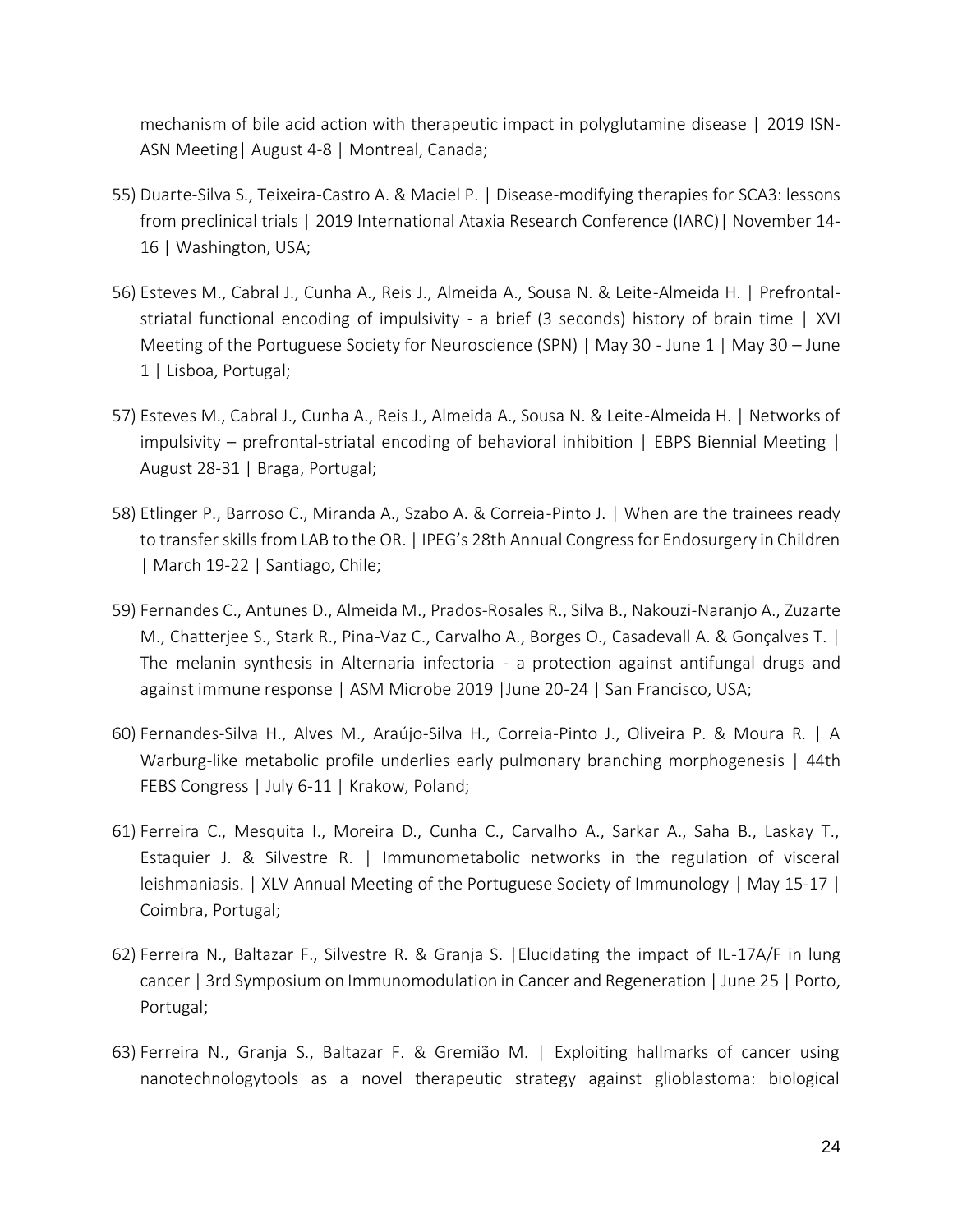performance | 22nd International Symposium on Microencapsulation | September 25-27 | Salvador, Brasil;

- 64) Ferreira S., Picó-Pérez M., Sousa M., Vieira R. & Morgado P. | A feasibility study of fMRI neurofeedback for treatment-resistant obsessive-compulsive disorder | Real-Time Functional Imaging and Neurofeedback conference | December 7-11 | Maastricht, Netherlands;
- 65) Fevereiro J., Fraga A., Peixoto MJ., Mendes A., Pacheco A., Silva-Gomes ., Capela C., Sopoh G., Dossou A., Cunha C., Carvalho A., Rodrigues F. & Pedrosa J. | Transcriptome of model of spontaneous healing of M. ulcerans-infection reveals dependency on immune-related pathways. MycoPorto 2019 | September 19-20 | Porto, Portugal;
- 66) Fonseca M., Sediyama M., Figueira G., Vilasboas-Campos D., Bessa C., Costa M., Maciel P. & Dias A. | Neuroprotective and antioxidant effects of Maranta arundinacea and Porophyllum ruderale in Caenorhabditis elegans | Food Chemistry Conference | September 17-19 | Seville, Spain;
- 67) Godzien J., Czajkowski M., Rojo-Blanco D., Cunha C., Lagrou K., Maertens J., Barbas C. & Carvalho A. | Diagnosis of aspergillosis based on metabolomics data - application of relative expression analysis-RXA to minimize interindividual metabolic differences | 2019 Metabolomics Conference | June 23-27 | The Hague, the Netherlands;
- 68) Gomes E., Ghosh B., Lima R., Goulão M., Urban M., Silva D., Sousa N., Lepore A., Silva N. & Salgado A. | Combination of a Gellan Gum-based Hydrogel with Cell Therapy for the Treatment of Cervical Spinal Cord Injury | TERMIS EU 2019 | May 27-31 | Rhodes, Greece;
- 69) Gomes E., Ghosh B., Lima R., Goulão M., Urban M., Silva D., Sousa N., Lepore A., Silva N. & Salgado A. |Cellular Therapies combined with Gellan Gum-based Hydrogels for Cervical Spinal Cord Injury Repair | 1st Minho Meeting on Spinal Cord Injury 2019 | July 15 | Braga, Portugal;
- 70) Gomes E., Mendes S., Ghosh B., Lima R., Goulão M., Urban M., Assunção-Silva R., Anjo S., Banadas B., Gimble J., Sousa N., Lepore A., Silva N. & Salgado A. | Combination of Cellular Therapy with Gellan Gum Hydrogels for the Treatment of Cervical, Thoracic and Lumbar Spinal Cord Injuries | TERMIS AP Congress 2019 | October 14-17 | Brisbane, Australia;
- 71) Gomes E., Mendes S., Ghosh B., Lima R., Goulão M., Urban M., Assunção-Silva R., Gimble J., Sousa N., Lepore A., Silva N. & Salgado A. | Tissue Engineering for Spinal Cord Injury Repair: Combination of Functionalized Hydrogels and Cellular Therapies | Encontro Ciência 2019 | July 8-10 | Lisbon, Portugal;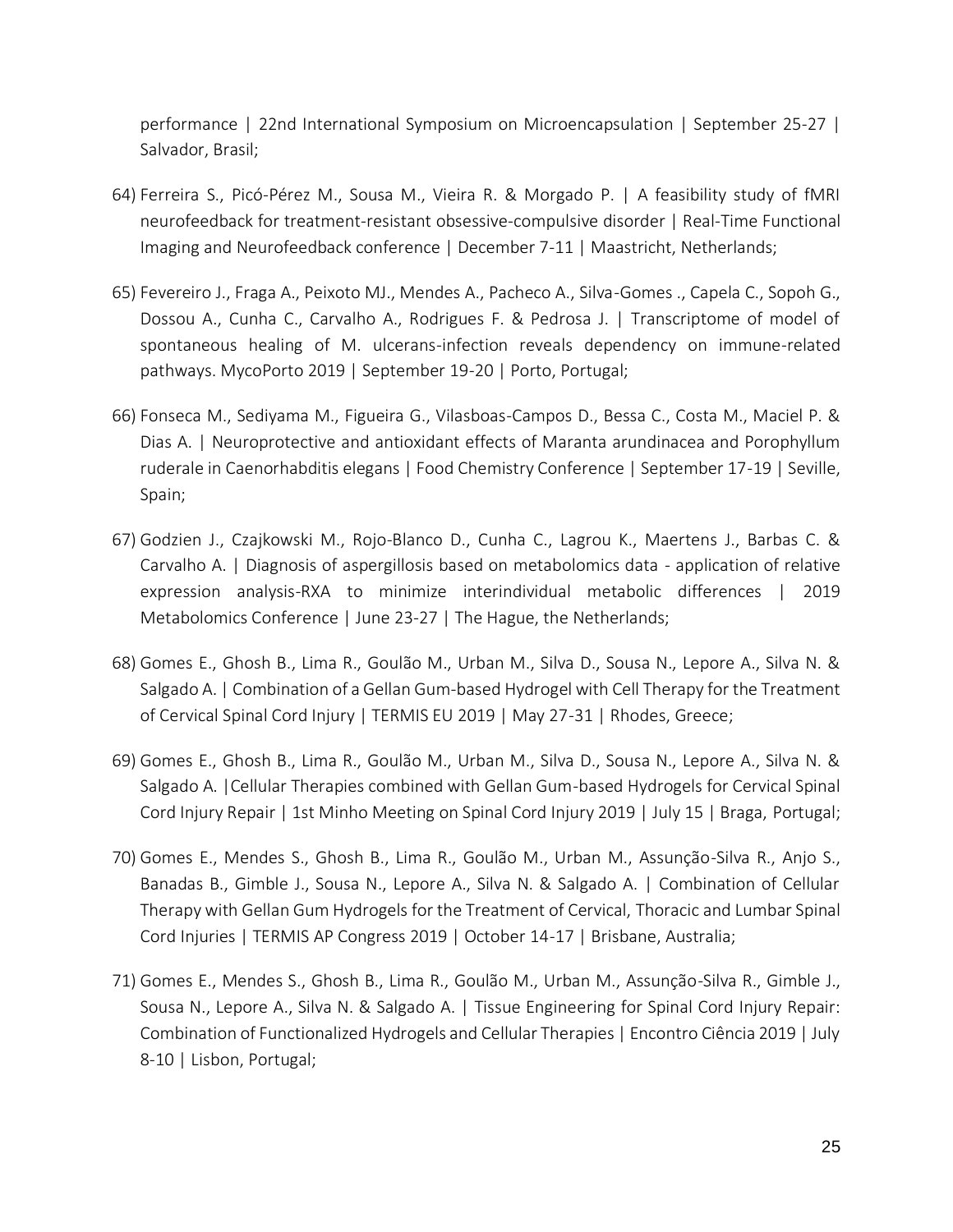- 72) Gomes S., Granja S, Silva E., Baltazar F. & Preto A. | Unveiling the role of diet microbiomederived short chain fatty acids in colorectal cancer metabolism | 6th Annual ISCaM Meeting 2019| October 17-19 | Braga, Portugal;
- 73) Gomes S., Macedo J., Azevedo M., Chaves S, Silva S., Baltazar F. & Preto A. | Uncovering the role of acetate in the prevention of colorectal cancer induced by food contaminants | 26th Porto Cancer Meeting and 5th Joint Meeting Porto-Bordeaux | May 1-3 | Porto, Portugal;
- 74) Gomes-Rosa B., Sobral-Silva C. & Baltazar F. | Prognostic value of Monocarboxylate transporter 1 overexpression in different cancer types: a systematic review | 6th Annual ISCaM Meeting 2019| October 17-19 |Braga, Portugal;
- 75) Gonçalves C., Castro J., Xavier-Magalhães A., Martins E., Pojo M., Queirós S., Chautard E., Taipa R., Pires M., Pinto A., Pardal F., Custódia C., Faria C., Clara C., Pinheiro C., Reis R., Sousa N. & Costa B.| Deciphering key roles of WNT6 in glioblastoma: mechanistic, functional, and clinical insights | 10th Brain Tumor Meeting | May 23-24| Berlin, Germany;
- 76) Gonçalves C., Castro J., Xavier-Magalhães A., Martins E., Pojo M., Queirós S., Chautard E., Taipa R., Pires M., Pinto A., Pardal F., Custódia C., Faria C., Clara C., Pinheiro C., Reis R., Sousa N. & Costa B.| WNT6 is a novel oncogenic prognostic biomarker in human glioblastoma | 6th Annual ISCaM Meeting 2019 | October 17-19| Braga, Portugal;
- 77) Gonçalves S., Duarte-Oliveira C., Campos C., Aimanianda V., Antunes D., Rodrigues C., Torrado E., Silvestre R., Chamilos G., van de Veerdonk F., Netea M., Latgé J., Cunha C. & Carvalho A. | Fungal melanin regulates antifungal immunity via calcium-mediated reprogramming of macrophage metabolismo | XLV Annual Meeting of the Portuguese Society of Immunology | May 15-17 | Coimbra, Portugal;
- 78) Graça J., Gomes E., Lima R., Serra S., Afonso J., Pereira, Monteiro S., Salgado A., Almeida R. & Silva N. | Exploring the Effects of Spleen-derived M2 Macrophages for Spinal Cord Injury Repair | 1st Minho Meeting on Spinal Cord Injury 2019| July 15 | Braga, Portugal;
- 79) Guimarães M., Miranda C., Cunha A., Pereira-Mendes J., Ferreira C., Esteves M., Sousa N., Almeida A., Torrado E., Correia-Neves M. & Leite-Almeida H. | Inflammatory profile influences chronic pain development after peripheral nerve injury | XVI Meeting of the Portuguese Society for Neuroscience (SPN) | May 30 – June 1| Lisboa, Portugal;
- 80) Guimaraes Y., Araujo M., Resende J., Santana I., Cury F. & Longatto A. | FocalPoint GS System for anal cytology and relation of high risk results of anal cytology in women with cervical HPV infection | 42nd European Congress Of Cytology | June 16-19 | Malmo, Sweeden;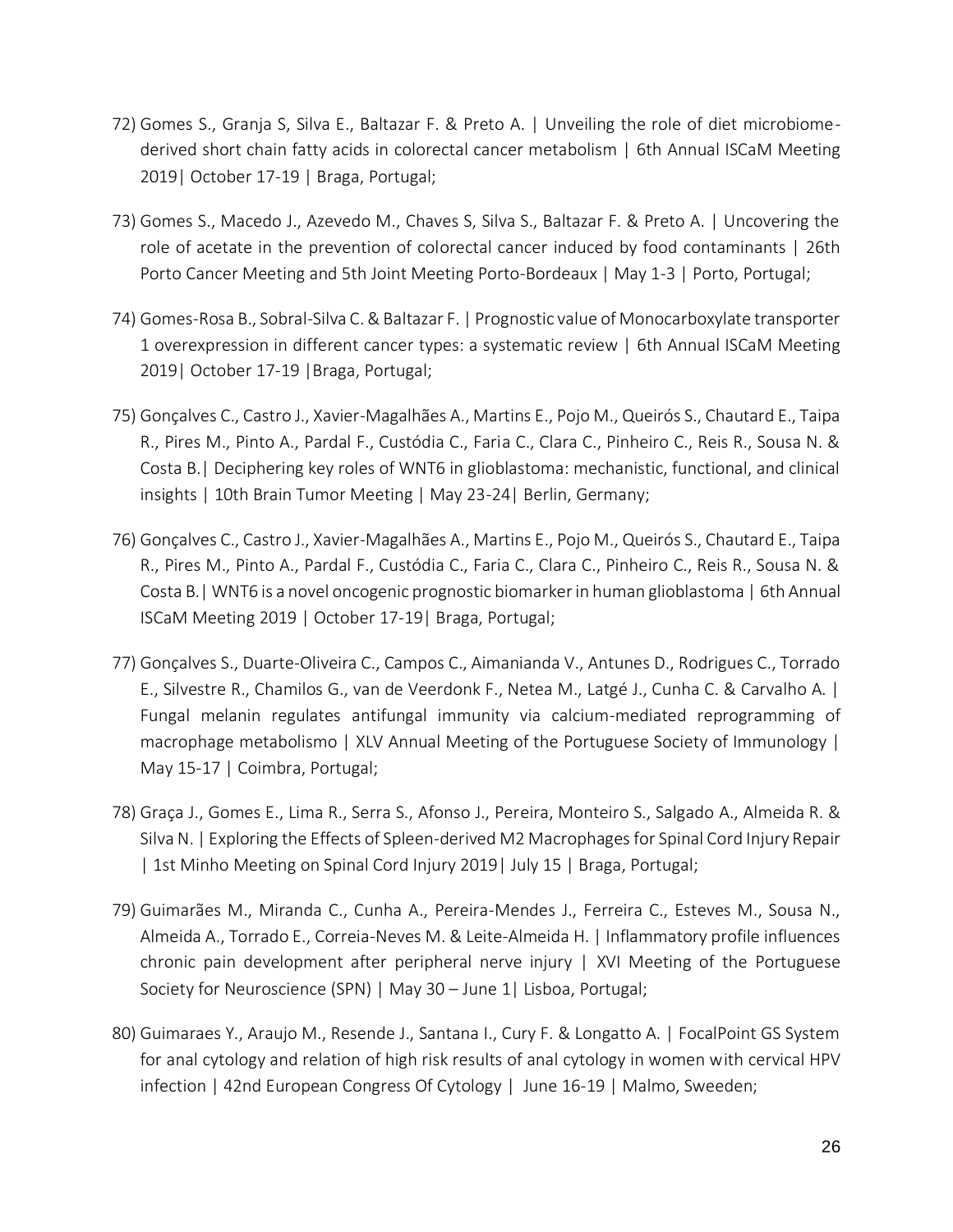- 81) Laranjeira I., Apolinário E., Amorim D., Almeida A., Silva-Filho A., Dias A. & Pinto-Ribeiro F. | Baccharis dracunculifolia ameliorated nociceptive, emotional impairments, and decrease microglia activation in rats with osteoarthritis | Natural Products in Drug Discovery and Human Health (NatProdDDH) 2019 PSE Meeting | July 28-31 | Lisbon, Portugal;
- 82) Laranjeira I., Rodrigues D., Almeida A. & Pinto-Ribeiro F. | Pain severity is associated with the development of depression and anxiety in patients with osteoarthritis: systematic review and meta-analysis | XVI Meeting of the Portuguese Society for Neuroscience (SPN) | May 30 - June 1 | Lisbon, Portugal;
- 83) Leite-Almeida H. |Chronic pain and social behavior in rats: a two-way road | EBPS Biennial Meeting | August 28-31 | Braga, Portugal;
- 84) Libório-Ramos S., Barbosa-Matos C., Borges-Pereira C., Fernandes R. & Costa S | Pulmonary macrophages profile during the inflammatory phase of lung fibrosis | Champalimaud Research Symposium "Tissue Environment in Health and Disease" | October 8-10 | Lisboa, Portugal;
- 85) Lima A., Campos C., Cunha C., Carvalho A., Reis R., Ferreira H. & Neves N. | IL-23 inactivation by targeted liposomes to mediate the regression of autoimmune diseases | TERMIS EU 2019 | May 27-31 | Rhodes, Greece;
- 86) Lima R., Gomes E., Cibrão J., Assunção-Silva R., Rodrigues C., Neves-Carvalho A., Monteiro S., Salgado A.J. & Silva N. | Levetiracetam Acute Treatment Promotes Protection of Neural Tissue and Functional Recovery After Spinal Cord Injury | 1st Minho Meeting on Spinal Cord Injury 2019| | July 15 | Braga, Portugal;
- 87) Lima R., Gomes E., Pereira I., Assunção-Silva R., J. Graça, Cibrão J., Monteiro S., Salgado A.J. & Silva N. | Animals Models in Spinal Cord Injury Regenerative Medicine: From Molecular to Cell Therapies Using Engineered Biomaterials | TERMIS AP Congress 2019 | October 14-17 | Brisbane, Australia;
- 88) Lomba B., Raposo J., Pereira-Sousa J., Maciel P. & Teixeira-Castro A. | Serotonergic signaling modulation of protein homeostasis in C. elegans expressing firefly luciferase | Workshop on Integrative Approaches to Protein Folding & Aggregation | June 11-12 | Lisbon, Portugal;
- 89) Lomba B., Raposo J., Pereira-Sousa J., Maciel P. & Teixeira-Castro A. | Using luciferase mutants to study the impact of serotonergic signaling modulation of proteostasis in C. elegans | Workshop on Strategies & tools for modulating pathologic protein self-assembly in proteinopathies | March 21-22 | Porto, Portugal;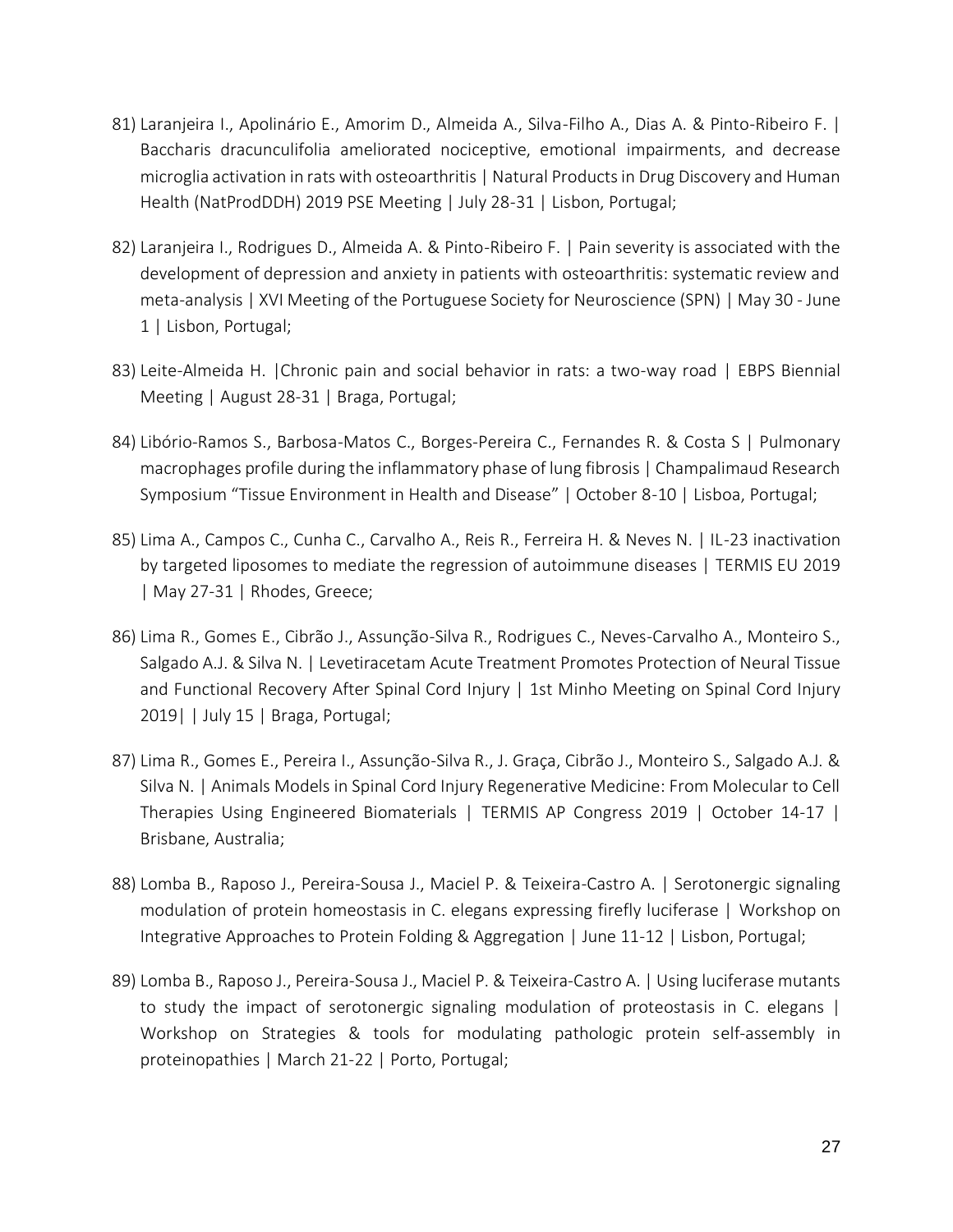- 90) Longatto A., Baltazar F., Afonso J. & Barbosa A. | Characterization of glycolytic metabolism of oesophageal carcinomas and evaluation of its potential as therapeutic target 6th Annual ISCaM Meeting 2019| October 17-19 2019 | Braga, Portugal;
- 91) Lopes D., Oliveira-Pinto S., Louçano J., Baltazar F., Costa M. & Proença M. | Synthesis of functionalized chromeno [2,3-b]pyridines: promising agents for breast cancer treatment | 4th Symposium on Medicinal Chemistry| May 24 | Braga, Portugal;
- 92) Ludovico P. | The role of proteolytic systems and metabolism in acute myeloid leukemia | CINBIO | April 11 | Vigo, Spain;
- 93) Magalhães C., Comas I., Saraiva M. & Osório NS | Uncovering the epitopes underlying the induction of varying adaptive immune responses by different Mycobacterium tuberculosis lineages | European Society of Mycobacteriology (ESM) | June 30– July 3 | Valencia, Spain;
- 94) Marinha L., Castanho I., Silva R., Bravo F., Miranda A., Xu Y., Point du Jour K., Wenk M., Chan R., Di Paolo G., Pinto V., Oliveira TG. | Phospholipase D1 ablation disrupts dorsal-ventral hippocampal axis | Neuroscience 2019, Annual Meeting for SFN | October 19-23 | Chicago, USA;
- 95) Marote A., Mendes-Pinheiro B., Gomes E., Domingues A., Patrício P., Barata-Antunes S., Serre-Miranda C., Fernandes-Platzgummer A., Teixeira F., Lobato da Silva S., Roybon L., Pinto L., Salgado A. | Induced Pluripotent Stem Cell-derived Mesenchymal Stem Cells secretome as a new therapeutic tool for Parkinson's disease | 11th International Meeting of the Portuguese Society for Stem cells and Cell Therapies | October 10-12 | Lisbon, Portugal;
- 96) Marote A., Mendes-Pinheiro B., Gomes E., Lamas N., Pinto L., Roybon L. & Salgado A. | Generation of an in vitro model of Parkinson's disease to explore the neuroprotective effects of mesenchymal stem cells secretome | FENS Regional Meeting | July 10-13 | Belgrade, Serbia;
- 97) Marques C., Pereira-Sousa J., Serra S., Sousa R., Teixeira-Castro A. & Salgado A. | A neuroprotective role played by secretome from mesenchymal stem cells against the action of a-synuclein on a Caenorhabditis elegans model of Parkinson's disease | Portuguese Society for Neuroscience (SPN) | May 30 - June 1 | Lisboa, Portugal;
- 98) Marques F. | Patch-seq analysis of the choroid plexus epithelial cell barrier in homeostasis and in Alzheimer's disease | Panel discussion at Neuroscience 2019, Annual Meeting for SFN promoted by Cure Alzheimer's Fund, Targeting breakthrough research | October 21 | Chicago, USA;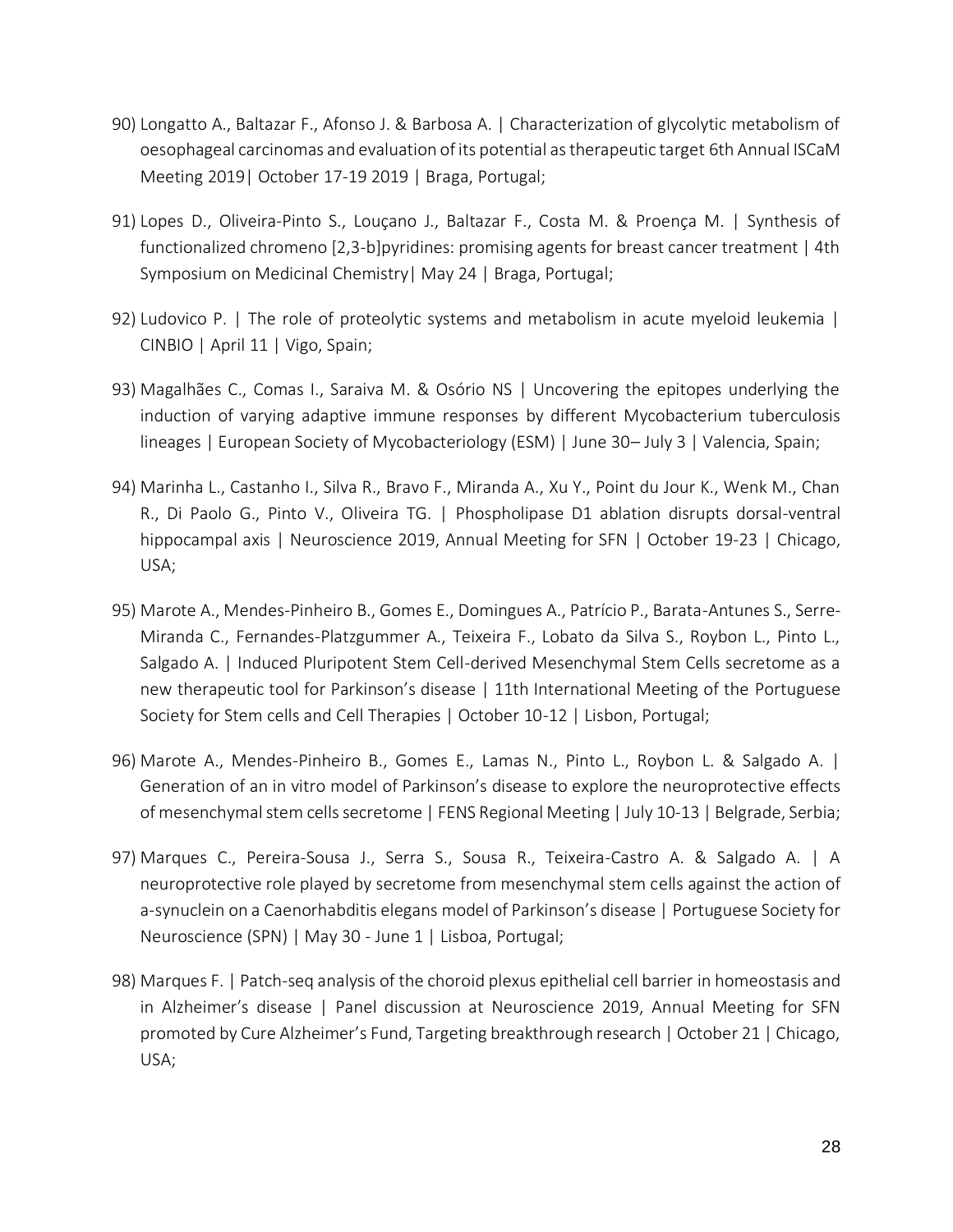- 99) Marques F. | Role of astrocytic proteins in Multiple Sclerosis | 18th National Meeting of the Spanish Society of Neuroscience | September 4-6 | Santiago de Compostela, Spain;
- 100) Martins E., Pojo M., Gonçalves C., Carvalho R., Ribeiro A., Taipa R., Pardal F, Pinto A., Custódia C., Faria C., Sousa N., Paredes J. & Costa B. | Functional and prognostic relevance of CDH3/P-cadherin in glioblastoma | 26th Porto Cancer Meeting and 5th Joint Meeting Porto-Bordeaux | May 1-3| Porto, Portugal;
- 101) Martins E., Pojo M., Gonçalves C., Carvalho R., Ribeiro A., Taipa R., Pardal F, Pinto A., Custódia C., Faria C., Sousa N., Paredes J. & Costa B. | CDH3/P-cadherin is an oncogenic biomarker in glioblastoma | XI Congresso Nacional da Associação Portuguesa de Neuro-Oncologia | January 18-19| Lisbon, Portugal;
- 102) Martins S., Costa I., Giunti P., Watanabe M., Sasaki H., Almeida B., Amorim A., Nicholson G., Saraiva-Pereira M., Tsuji S., Li Q., Chen S., Landoure G., Maciel P., Sharony R., Zhou Y-X., Brunt E., Corral-Juan M., Hsieh M., Tranebjærg L., Ogun S., Finkel M., Gordon C., Cornejo-Olivas M., Fishbeck K., Matilla A., Volpini V., Riess O., Wu Z-Y., Jardim J., Stevanin G., Brice A., Coutinho P., Soong B-W., Ranum L., Dürr A. & Sequeiros J. | The Joseph and Machado lineages and their sublineages in families with Machado-Joseph disease spread worldwide | 2019 International Ataxia Research Conference (IARC)| November 14-16 | Washington DC, USA;
- 103) Mendes A., Fraga A., Rebelo R., Reis R., Correlo V., Pedrosa J. & Marques A. | Biomaterialsbased therapeutic approach targeting Mycobacterium ulcerans infection | Microbiotec 19 - Congress of Microbiology and Biotechnology 2019 | December 5-7 | Coimbra, Portugal;
- 104) Mesquita I., Ferreira C., Kluck G., Barbosa A., Torrado E., Dinis-Oliveira RJ., Rodrigues F., Sparwasser T., Cunha C., Carvalho A., Saha B., Castro AG., Estaquier J. & Silvestre R. | HIF-1α induction suppresses lipid accumulation in myeloid cells and protects against Leishmania donovani infection | Annual Meeting of the Portuguese Society for Immunology | May 15-17 | Coimbra, Portugal;
- 105) Miguelote R. | Abortos de Repetição: Uma nova perspectiva | Reunião da Associação Portuguesa de Diagnóstico Pré-Natal | October 4-5 | Viana do Castelo, Portugal;
- 106) Miguelote R. | Qual o papel do parto com o mínimo de intervenção médica na realidade obstétrica atual | XI Jornadas Materno-Fetais "REFLEXÃO SOBRE O PARTO" | October 26 | Trofa, Portugal;
- 107) Miguelote R., Soares M., Silva V., Costa S., Brás F., Santos R. & Dantas S.|O contributo do stress psicológico para a oligo/anovulação: da amenorreia hipotalâmica funcional ao sindrome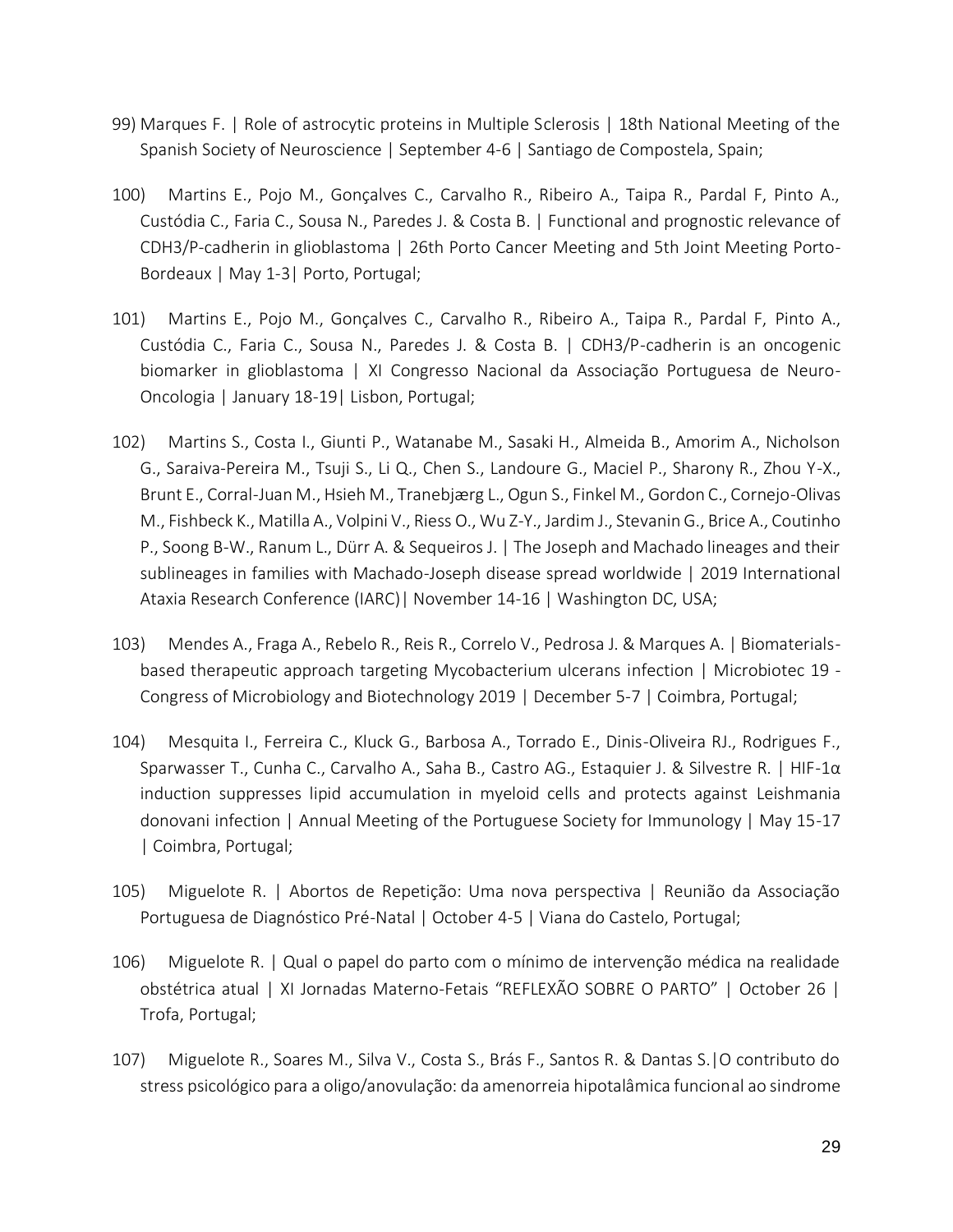do ovário poliquístico| 7º Congresso Português de Medicina da Reprodução| May 9-11 | Porto, Portugal;

- 108) Miranda AM., Di Paolo G., Oliveira TG. | Neuronal endolysosomal dysfunction and exosome secretion: differential impact of PI3P and PI(3,5)P2 deficiency | AD/PD 2019, the 14th International Conference on Alzheimer's and Parkinson's Diseases| March 26-31 | Lisboa, Portugal;
- 109) Monteiro P. | Chronic stress differentially impacts cell-specific populations in the striatum. | EMBO fellows meeting | June 13-16 | Heidelberg, Germany;
- 110) Monteiro P., Santos N.C., Morgado P., Bessa J., Leao C. | Advanced training in research integrity and bioethics (tRIBE): neuroscience case studies as a training tool for ethical reflective learning. | ICONE - 5th International Conference on Neuroethics 2019 | September 16-17 | Lisbon, Portugal;
- 111) Monteiro S., Lima, R., Cibrão J., Graça J., Pinho A., Miranda C., Correia-Neves M., Salgado AJ. & Silva N. | Exploring the Spinal-Spleen Circuitry as a target for immunomodulation after Spinal Cord Injury | IV Symposium of the Portuguese Glial Network: "Glia Diversity in Neuromodulation and Neurodegeneration | May 29 |Lisbon, Portugal;
- 112) Monteiro S., Macieira M., Pinho A., Serre-Miranda C., Lima R., Cibrão J., Vasconcelos, N., Graça J., Miranda A., Soares-Cunha C., Rodrigues AJ., Correia-Neves M., Salgado, A. & Silva, N. | Splenic sympathetic signaling is involved in the altered immune response to spinal cord injury | Cell symposia - Neuroimmune axis: in health and disease | September 22-24 | California, USA;
- 113) Morais N., et al. & Lima E. | The impact of millimetric residual stones after endourological procedures for treatment of kidney calculi: a retrospective analysis | American Urological Association anual meeting | May 3-6 | Chicago, USA;
- 114) Moreira P., Marques P., Coelho A., Costa P, Macoveanu J., Siebner R., Sousa N. & Morgado P. | Dissociation between striatal volume and risky decision-making in OCD | Neuroscience 2019, Annual Meeting for SFN | October 19-23 | Chicago IL, USA)
- 115) Morgado P. | Anomalias de la neuroplasticidad enla enfermedad obsesivo-compulsiva | XXII Congreso Nacional de Psiquiatría | September 26-28 | Bilbao, España;
- 116) Nascimento D., Caetano I., Viana J., Guerra-Gomes S., Dunphy J., Haydon P. & Oliveira J. |MiniSOG: temporal and spatial control over astrocyte exocytosis| International Astrocyte School | April 7-13 | Bertinoro, Italy;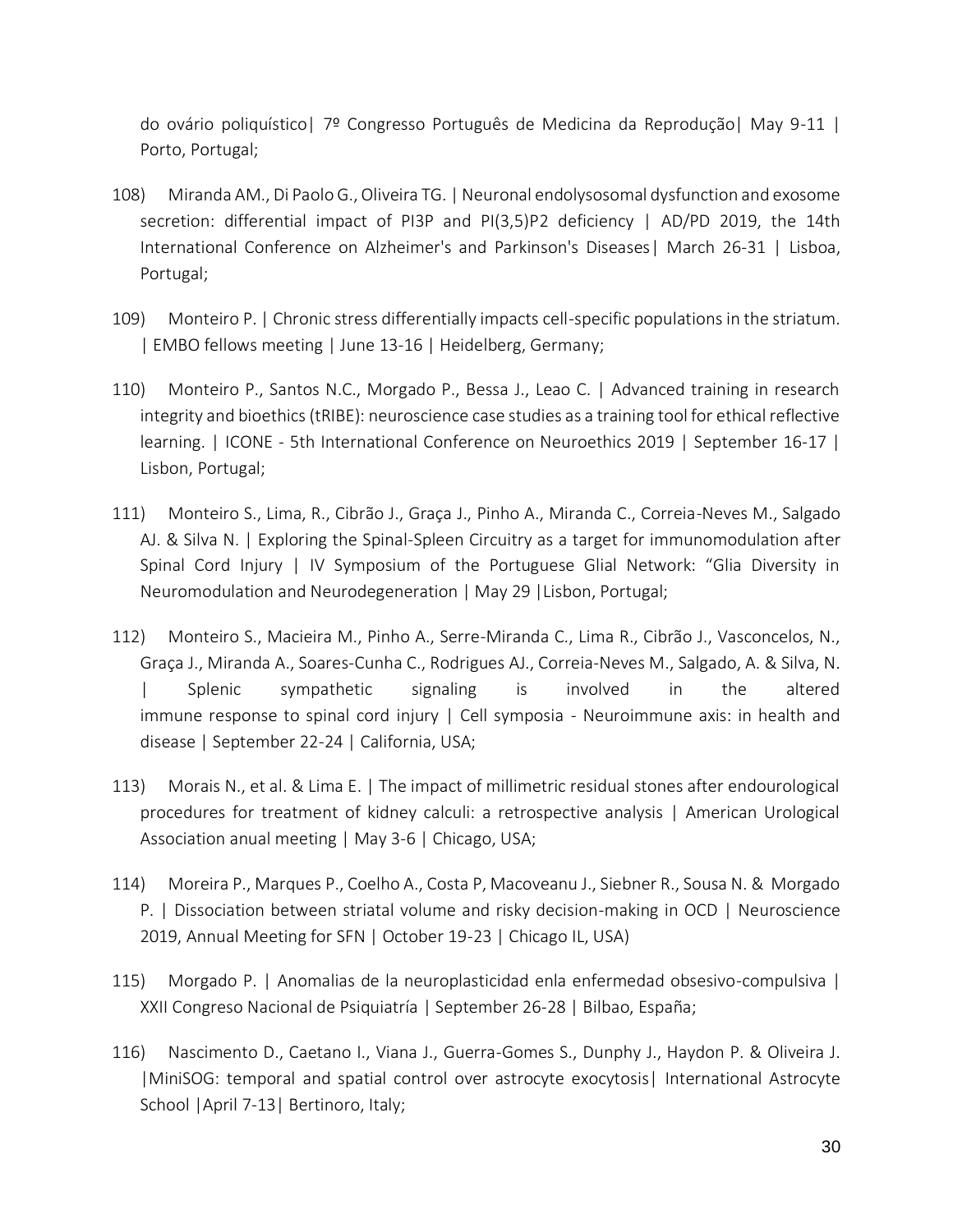- 117) Neves S., Guerra-Gomes S., Sousa N., Oliveira J., Palha J., Cerqueira J. & Marques F. | Experimental Autoimmune Encephalomyelitis induction in a model of impaired IP3-dependent astrocytic Ca2+ signaling | XIV European Meeting on Glial Cells in Health and Disease | July 10- 13 | Porto, Portugal;
- 118) Neves S., Serre-Miranda C., Roque S., Nobrega C., Correia-Neves M., Correia-Sousa J., Sousa N., Palha J, Cerqueira J. & Marques F. | Immune thymic profile of the MOG-induced experimental autoimmune encephalomyelitis mouse model | 5th International Porto Congress of Multiple Sclerosis | February 14-16 | Porto, Portugal;
- 119) Neves-Carvalho A., Duarte-Silva S., Silva J., Almeida B., Heetveld S., Sotiropoulos I., Heutink P., Li K., Maciel P. | Regulation of neuronal mRNA splicing and Tau isoform ratio by ATXN3 through deubiquitylation of splicing factors | 2019 International Ataxia Research Conference (IARC)|November 14-16 |Washington, USA;
- 120) Neves-Carvalho A., Mendes-Pinheiro B., Correia S., Pires J., Duarte-Silva S., Monteiro S., Teixeira F., Lima R., Silva N., Salgado AJ., Maciel P. | Pre-clinical study of mesenchymal stem cells transplantation and their secretome administration in an animal model of Spinocerebellar ataxia type 3 | 2019 International Ataxia Research Conference (IARC)|November 14-16 | Washington, USA, USA;
- 121) Neves-Carvalho A., Mendes-Pinheiro B., Correia S., Pires J., Duarte-Silva S., Monteiro S., Teixeira F., Lima R., Silva N., Salgado AJ., Maciel P. | Testing the therapeutic potential of mesenchymal stem cells and their secretome in an animal model of SCA3 | EMBO Workshop: From genes to circuits in health and disease | February 4-7 | Bangalore, India;
- 122) Neves-Carvalho A., Palarz K., Duarte-Silva S., Khodakhah K. & Maciel P. | Study of Cerebellar circuits (dys)function in Spinocerebellar Ataxia type 3 | EMBO Workshop: From genes to circuits in health and disease | February 4-7 | Bangalore, India;
- 123) Nunes A., Ferreira H., Neves N., Baltazar F. & Granja, S. | Targeting Cancer Cell Metabolism Using Targeted Drug Delivery Systems | 26th Porto Cancer Meeting and 5th Joint Meeting Porto-Bordeaux | May 1-3 | Porto, Portugal;
- 124) Nunes A., Ferreira H., Neves N., Baltazar F., Granja S. | Disruption of cancer cell metabolism using targeted drug delivery systems | 6th Annual ISCaM Meeting 2019| October 17-19 | Braga, Portugal;
- 125) Oliveira C., Granja S., Longatto A., Campos P., Stefano J., Martins-Filho S., Chagas A., Herman P., Alvares-Filho, M., Carrilho F., Baltazar F. & Alves V. | Metabolic caracterization of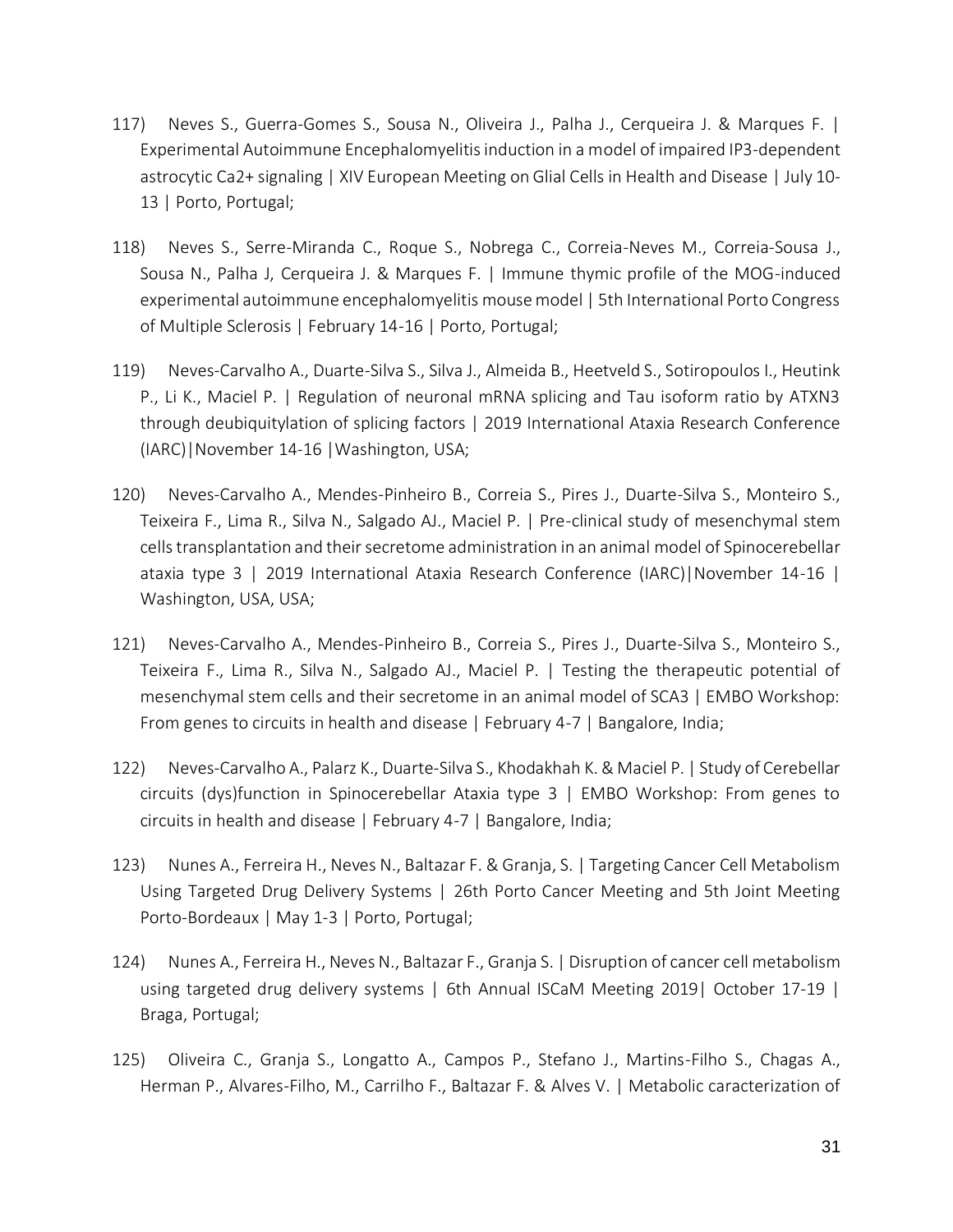hepatocellular cancer cells related to nonalcoholic fatty liver disease? | NAFLD SUMMIT 2019 | September 26-28 | Sevilha, Spain;

- 126) Oliveira O., Ribeiro A., Krainski E., Rito T., Correia-Neves M. & Duarte R.| Spatial patterns and hotspots of multidrug-resistant tuberculosis in Portugal | MycoPorto 2019| September 19-20 | Porto, Portugal;
- 127) Oliveira O., Ribeiro A., Krainski E., Rito T., Correia-Neves M. & Duarte R.| Using Bayesian spatial models to map and to identify geographical hotspots of multidrug-resistant tuberculosis in Portugal | ESCAIDE (European Scientific Conference on Applied Infectious Disease Epidemiology) | November 27-29 | Stockholm, Sweden;
- 128) Oliveira S., Esteves S., Duarte-Silva S., Cunha-Garcia D., Costa M., Teixeira-Castro A., Maciel P. | Preclinical evidence supporting serotonergic modulation as a therapeutic approach for Spinocerebellar Ataxia 3" | AD/PD 2019, the 14th International Conference on Alzheimer's and Parkinson's Diseases| March 26-31 | Lisboa, Portugal;
- 129) Oliveira S., Esteves S., Duarte-Silva S., Cunha-Garcia D., Maciel P., Teixeira-Castro A. | Early modulation of serotonergic signaling suppresses aggregation in Spinocerebellar Ataxia 3  $\mid$ Workshop on "Strategies & tools for modulating pathologic protein self-assembly in proteinopathies" | March 21-22 | Porto, Portugal;
- 130) Oliveira TG., Sousa N., Shelanski M., Grunwald G., Correia-Neves M. & Palha J. | Building an MD/PhD program as a scientific hub to promote biomedical research | Orpheus Conference – 2019 | March 21-23 | Dublin, Ireland;
- 131) Oliveira-Pinto S., Pontes O Proença F., Baltazar F. & Costa M. | Chromene-based molecules as targeted inhibitors for renal cell cancer therapy | ICVS Open Week | April 12 | Braga, Portugal;
- 132) Oliveira-Pinto S., Pontes O., Sampaio-Marques B., Ludovico P., Proença F., Baltazar F. & Costa M. | Chromene-based compounds as candidates for renal cell cancer treatment | RICT2019 - 55th International Conference on Medicinal Chemistry | July 3-5 | Nantes, France;
- 133) Oliveira-Pinto S., Pontes O., Sampaio-Marques B., Ludovico P., Proença F., Baltazar F. & Costa M. | Biological activity of novel targeted inhibitors for renal cell cancer therapy | 26th Porto Cancer Meeting and 5th Joint Meeting Porto-Bordeaux | May 1-3 | Porto, Portugal;
- 134) Oliveira-Pinto S., Pontes O., Sampaio-Marques B., Ludovico P., Proença F., Baltazar F. & Costa M. | New molecules based on chromene moiety as candidates for renal cell carcinoma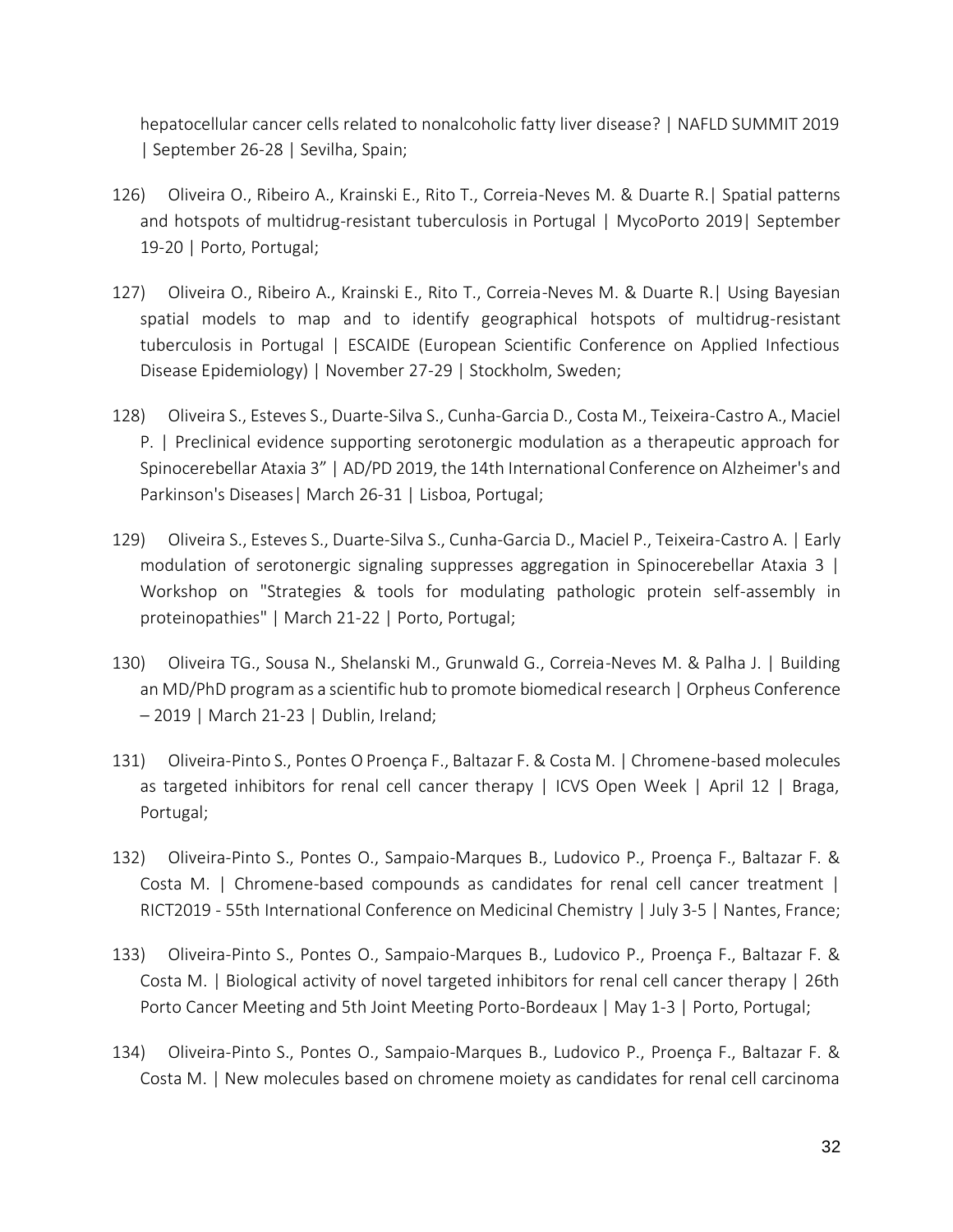therapy | 1º Encontro Nacional de Jovens Investigadores em Oncologia | September 10 | Porto, Portugal;

- 135) Pereira H., Sampaio-Marques B. & Ludovico P. | Druggability of the ubiquitin system: which road to take | Ubicode annual symposium 2019| February 27 | Lisbon, Portugal;
- 136) Pereira H., Sampaio-Marques B. & Ludovico P. | Mechanistic links between proteasome, aging and age-related diseases modelled in yeast | 11th Symposium on Metabolism | October 30 | Porto, Portugal;
- 137) Pereira H., Sampaio-Marques B. & Ludovico P. | Uncovering the molecular mechanisms that tie autophagy and UPS during ageing | 11th Symposium on Metabolism | October 30 | Porto, Portugal;
- 138) Pereira I., Marote A., Salgado AJ. & Silva N. | Generation of human spinal cord Neural Stem Cells to repair Spinal Cord Injury | 1st Minho Meeting on Spinal Cord Injury 2019|July 15 | Braga, Portugal;
- 139) Pereira J., Trocado V., Gomes M., Silva S., Carvalho A., Pinheiro P. & Nogueira-Silva C. | Parto instrumentado – Como estamos na formação em Portugal? |V Congresso Nacional de Obstetrícia e Medicina Materno-Fetal| November 28-30 | Figueira da Foz, Portugal;
- 140) Pereira-Mendes J., Guimarães M., Cunha A., Esteves M., Sousa N., Almeida A. & Leite-Almeida H. | Chronic pain effect on social behaviors in rats | XVI Meeting of the Portuguese Society for Neuroscience (SPN) | May 30 - June 1| Lisboa, Portugal;
- 141) Pereira-Sousa J., Jalles A., Vilasboas-Campos D., Ferreira-Lomba B., Da Silva J., Varney M., Newman-Tancredi A., Maciel P. & Teixeira-Castro A. | Targeting of the serotonin (1A) receptor suppresses mutant ataxin-3 pathogenesis in C. elegans | 2019 International Ataxia Research Conference (IARC) | Washington, USA;
- 142) Pereira-Sousa J., Lomba B., Varney M., Newman-Tancredi A., Teixeira-Castro A. & Maciel P. | NLX-112, a novel 5-HT1A receptor agonist, suppresses pathogenesis of mutant ATXN3 in C. elegans | Workshop on "Strategies & tools for modulating pathologic protein self-assembly in proteinopathies" | March 21-22 | Porto, Portugal;
- 143) Pereira-Sousa J., Lomba B., Varney M., Newman-Tancredi A., Teixeira-Castro A. & Maciel P. | NLX-112, a novel 5-HT1A receptor agonist, suppresses pathogenesis of mutant ATXN3 in C. elegans | | AD/PD 2019, the 14th International Conference on Alzheimer's and Parkinson's Diseases| March 26-31 | Lisboa, Portugal;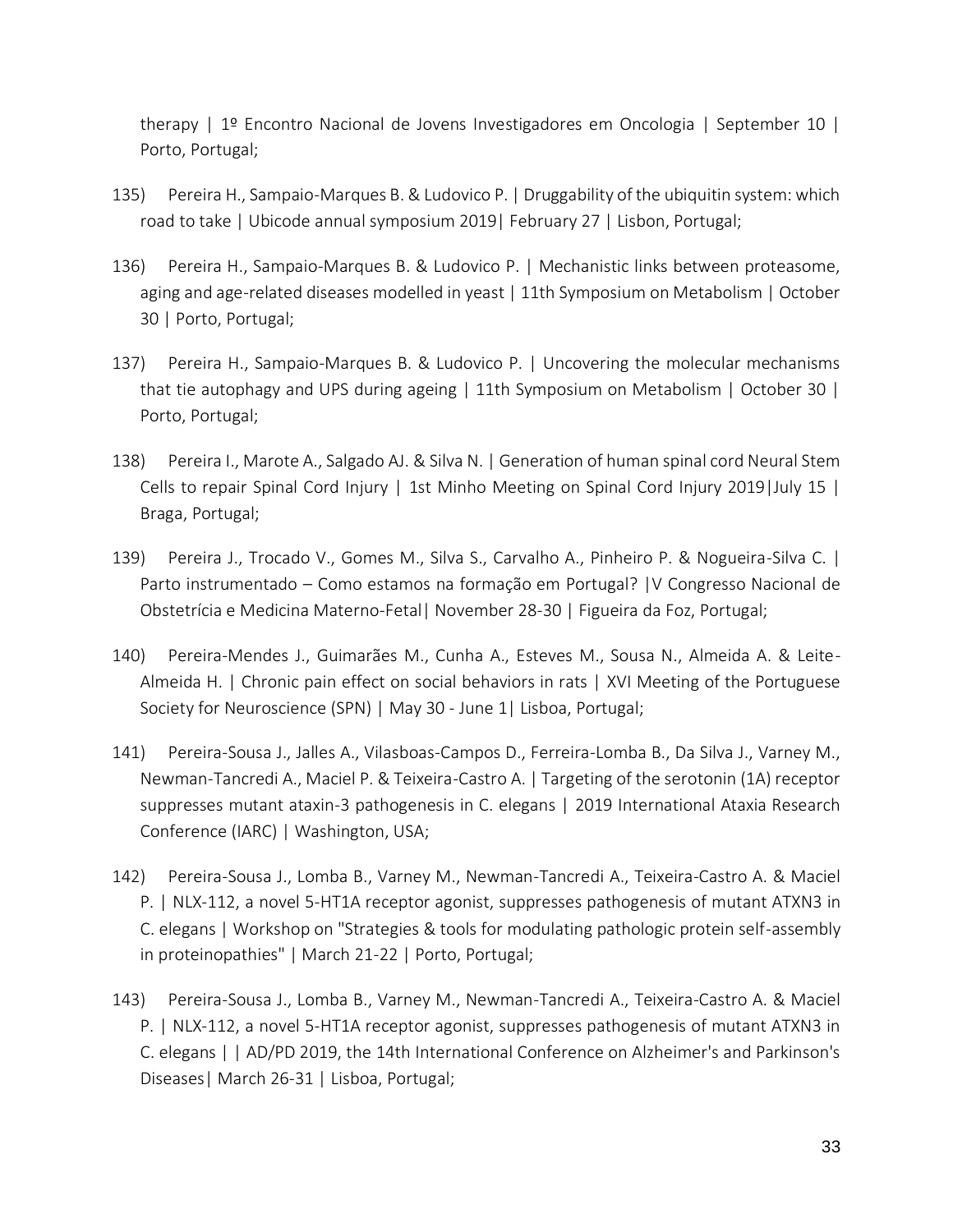- 144) Pereira-Vieira J., Granja S., Barbosa-Matos C., Ko Y., Preto A., Casal M. & Baltazar F. |3- Bromopyruvate sensitizes Acute Myeloid Leukemia cell lines to chemotherapy | 26th Porto Cancer Meeting and 5th Joint Meeting Porto-Bordeaux |May 1-3 | Porto, Portugal;
- 145) Picó-Pérez M., Moreira P., Costa P., Sousa N., Soriano-Mas C. & Morgado P. | A metaanalytic connectivity modelling and functional decoding study of emotional processing in OCD | 25th Organization for Human Brain Mapping (OHBM) Annual Meeting | June 9-13 | Rome, Italy;
- 146) Picó-Pérez M., Moreira P., Ferreira V., Radua J., Sousa N., Soriano-Mas, C. & Morgado P. | Common structural grey matter and functional activation abnormalities in obsessivecompulsive disorder: a meta-analytic investigation | 32nd ECNP Congress | September 7-10 | Copenhaguen, Denmark;
- 147) Pinheiro M., Freitas M., Cardoso-Carneiro D., Cunha A., Granja S. & Martinho O. | Role of RKIP protein in the modulation of cancer cells metabolism in solid tumors | 6th Annual ISCaM Meeting 2019| October 17-19 | Braga, Portugal;
- 148) Pinho A., Lima R., Gomes E., Silva D., Cibrão J., Serra S., Silva N., Monteiro S., Salgado A. | Immunomodulatory and regenerative effect of adipose tissue derived stem cell exosomes on spinal cord injury | XVI Meeting of the Portuguese Society for Neuroscience (SPN) | May 30 - June 1| Lisboa, Portugal;
- 149) Pinho A., Lima R., Gomes E., Silva D., Cibrão J., Serra S., Silva N., Monteiro S., Salgado A. | Impact of the proteic and vesicular secretome of adipose tissue derived stem cells in spinal cord injury | 11th International Meeting of the Portuguese Society for Stem cells and Cell Therapies | October 10-12 | Lisboa, Portugal;
- 150) Pinto L. | Genetic and Epigenetic factors that modulate stress-induced Neuro- and Glioplasticity in an animal model of Depression | Symposium on Animal Models of Affective Disorders, Ruhr-University of Bochum | March 29 | Bochum, Germany;
- 151) Pinto L. | Glial plasticity as a key mechanism underlying the pathophysiology of depression. |7th Mediterranean Neuroscience Conference | June 23-27 | Marrakech, Marocco;
- 152) Pinto L. | Time-dependent functional correlates of adult hippocampal cytogenesis: Relevance to Depression | Eurogenesis 4th Meeting | June 11-13 | Bordeaux, France;
- 153) Pontes O., Costa M., Oliveira-Pinto S., Proença F. & Baltazar F. | Chromene derivatives: a new strategy to overcome renal cancer resistance | 6th Annual ISCaM Meeting 2019| October 17-19 | Braga, Portugal;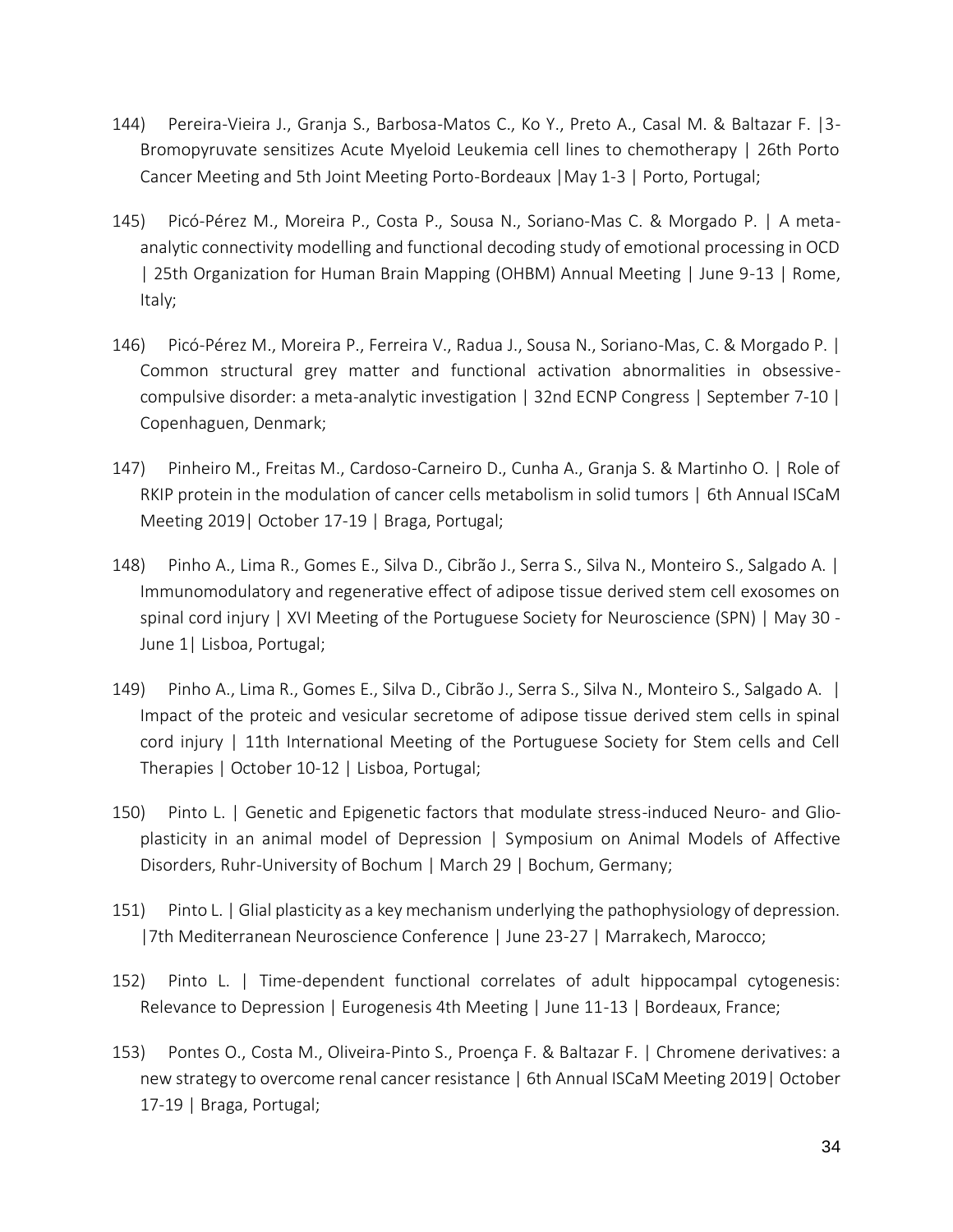- 154) Pontes O., Gonçalves C., Duarte-Silva S., Sampaio-Marques B., Bessa C., Ludovico P., Costa B., Maciel P., Proença F., Baltazar F. & Costa M. | New chromenederivatives: unravelling the molecular mechanisms for breast cancertreatment | 13th Biological and Medicinal Chemistry Postgraduate Symposium | December 13 | Cambridge, United Kingdom;
- 155) Pontes O., Sampaio-Marques B., Duarte-Silva S., Bessa C., Ludovico P., Maciel P., Baltazar F., Proença F. & Costa M. | Exploitation of novel chromene derivatives for breast cancer treatment | 1º Encontro Nacional de Jovens Investigadores em Oncologia | September 10 | Porto, Portugal;
- 156) Pontes O., Sampaio-Marques B., Duarte-Silva S., Bessa C., Ludovico P., Maciel P., Baltazar F., Proença F. & Costa M. | New chromene derivatives: Unraveling the molecular mechanisms for breast cancer therapy | RICT2019 - 55th International Conference on Medicinal Chemistry | July 3-5 | Nantes, France;
- 157) Pontes O., Sampaio-Marques B., Duarte-Silva S., Bessa C., Ludovico P., Maciel P., Baltazar F., Proença F., Baltazar F. & Costa M. | In vitro and in vivo evaluation of new chromene derivatives as potent anticancer agentes | 26th Porto Cancer Meeting and 5th Joint Meeting Porto-Bordeaux | May 1-3 | Porto, Portugal;
- 158) Queirós S., Gao H., Santis G., Papachristidis A., Fonseca J., Vilaça J. & D'hooge J. | Threedimensional color Doppler ultrasound simulation mimic paravalvular regurgitation | SPIE Medical Imaging Conference| February 16-21 | San Diego, USA;
- 159) Queirós S., Morais P., Fonseca J., D'hooge J. & Vilaça J. | Semi-automatic aortic valve tract segmentation in 3D cardiac magnetic resonance images using shape-based B-spline Explicit Active Surfaces | SPIE Medical Imaging Conference| February 16-21 | San Diego, USA;
- 160) Queirós S., Morais P., Pereira C., Baptista M., Rodrigues N., D'hooge J., Barbosa D. & Vilaça J. | Automatic left ventricular segmentation in 4D interventional ultrasound data using a patient-specific temporal synchronized shape prior | SPIE Medical Imaging Conference| February 16-21 | San Diego, USA;
- 161) Raposo M., Melo A., Vilasboas-Campos D., Ferreira A., Vasconcelos J., Alonso I., Silva P., Bettencourt C., Houlden H., Sequeiros J., Heutink P., Maciel. &, Lima M. | Identification of novel genetic modifiers of Machado-Joseph disease (MJD/SCA3) using whole-exome sequencing | International Machado-Joseph Research Disease Conference | November 12-13 | Washington, USA;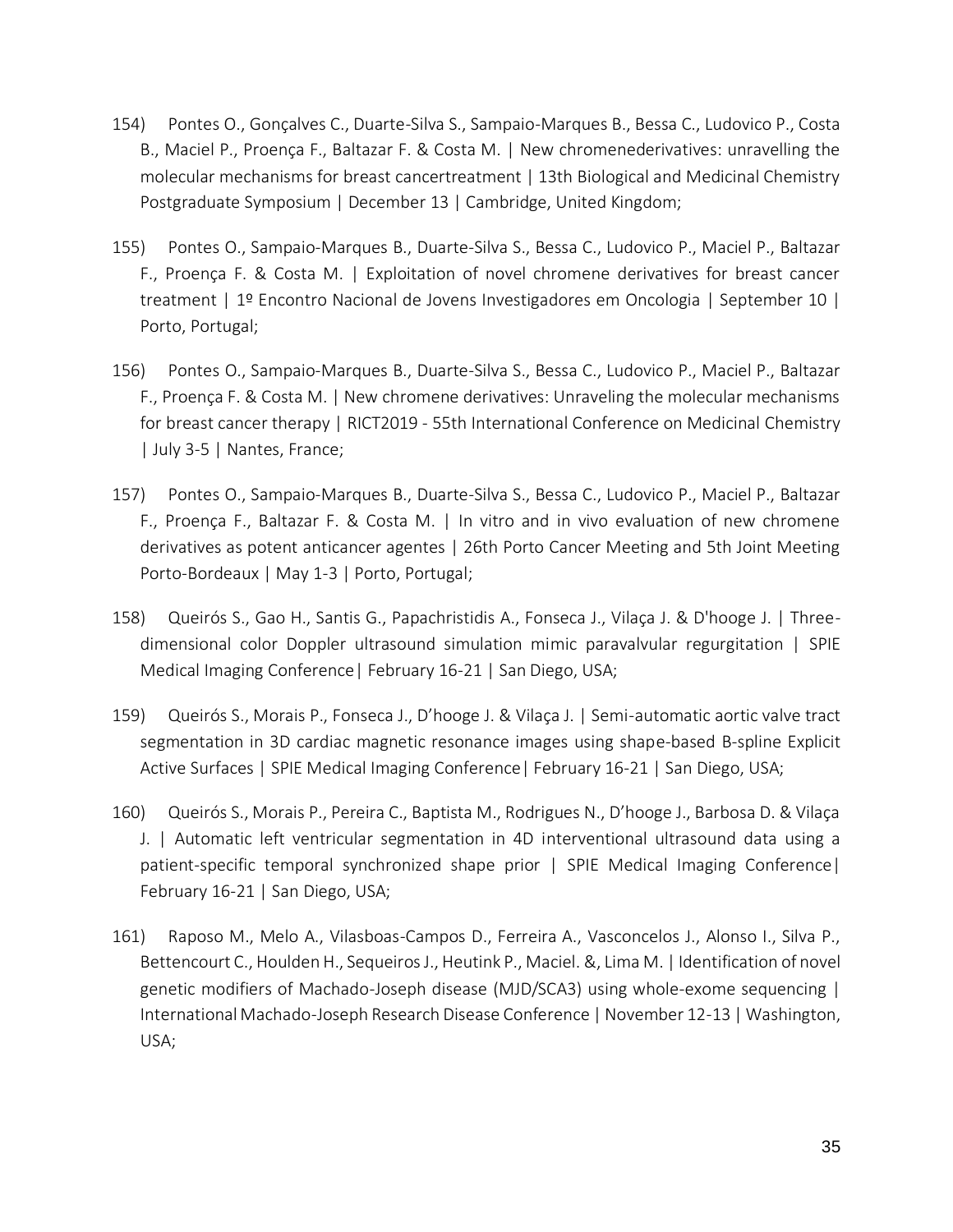- 162) Raquel-Cunha A., Pinheiro J., Cardoso-Carneiro D., Gabriela-Freitas M., Reis R. & Martinho O. | RKIP protein as a novel predictor of EGFR targeted therapies in lung cancer | 3rd Annual Meeting CINBIO "From bench to bedside: diagnosis, therapy & data analysis" | July 1-2 | Vigo, Spain;
- 163) Ribeiro J., Malta M. & Sousa H. | Epstein-barr virus is absent in gastric superficial neoplastic lesions: a retrospective study | 22 ESCV Congress 2019 | September 11-14 |Copenhagen, Denmark;
- 164) Rocha D., Magalhães C., Cá B., Ramos H., Carvalho T., Guimarães J., Saraiva M. & Osório N.| Phenotypical and molecular characterization of streptomycin-resistant M. tuberculosis clinical isolates from a Portuguese cohort | ESM 40th Annual Congress | June 30 - July 3 |Valencia, Spain;
- 165) Rocha L., Gomes E., Silva N., Sousa R., Learmonth D. & Salgado AJ. | Developing a vascularization strategy using adipose tissue stem cells and biodegradable hydrogels to enhance recovery following spinal cord injury | 5th International Spinal Cord Repair Meeting | December 14 | Barcelona, Spain;
- 166) Rocha L., Gomes E., Sousa R., Learmonth D. & Salgado AJ. | A co-culture system based on ASCs and HUVECs in GRGDS-modified gellan gum to promote neurite outgrowth and vascularization | TERMIS EU 2019 | May 28 | Rhodes, Greece;
- 167) Rocha L., Gomes E., Sousa R., Learmonth D. & Salgado AJ. | Exploring the interactions between ASCs and HUVECs to promote neurite outgrowth in DRG explants | 5th International Symposium in Peripheral Nerve Regeneration| July 8 | Porto, Portugal;
- 168) Rodrigues AJ. | Nucleus accumbens circuits in reward (and aversion) | 7th Mediterranean Neuroscience Conference 2019 | June 23-27 | Marrakesh, Morocco;
- 169) Rodrigues AJ. | Role of different laterodorsal tegmentum to nucleus accumbens inputs in reward | Neuroscience 2019, Annual Meeting for SFN | October 19-23 | Chicago, USA;
- 170) Rodrigues AJ. | Stress impact on microglia (and neurons): gender differences and behavioral implications | EBPS Biennial Meeting | August 28-31 | Braga, Portugal;
- 171) Rodrigues B., Portugal-Nunes C., Castanho T., Amorim L., Sousa N. & Santos N. | The mediterraenan diet effects on cognition and well-being | Healthy Ageing – Next Generation of Challenges | PANINI Co-creation Event | June 26 | Birmingham, United Kingdom;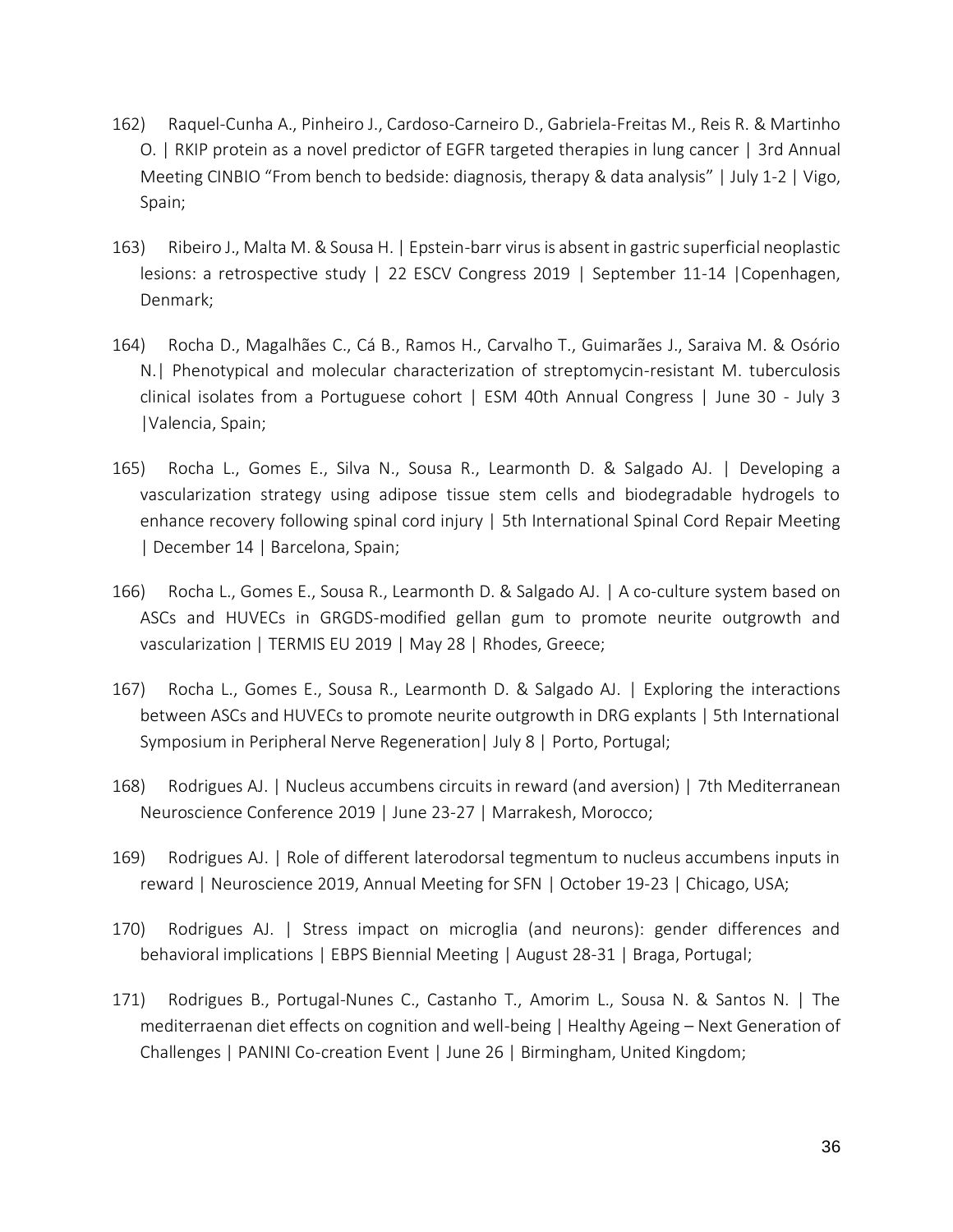- 172) Rodrigues D., Jacinto L., Sousa N. & Monteiro P. | Cell type specific impact of chronic stress in striatum neurons | Neuroscience 2019, Annual Meeting for SFN | October 19-23 | Chicago, USA;
- 173) Rodrigues N., Brito J., Torres H., Oliveira B., Borges J., Queirós S., Mendes J., Fonseca J. & Coelho V. | Top-down human pose estimation with depth images and domain adaptation | 14th International Joint Conference on Computer Vision, Imaging and Computer Graphics Theory and Applications (VISIGRAPP) | February 25-27 | Prague, Czech Republic;
- 174) Sampaio-Marques B. & Ludovico P. | Proteostasis control during aging: lessons from yeast | 11th Symposium on Metabolism | October 30 | Porto, Portugal;
- 175) Sampaio-Marques B., Guedes A., Vasilevskiy I., Gonçalves S., Outeiro T., Winderickx J., Burhans W. & Ludovico P. | Alpha-synuclein induces DNA damage and autophagy degradation of ribonucleotide reductase 1 in yeast and human cells | COST Transautophagy: Annual Meeting 2019 | April 23-25 | Sofia, Bulgaria;
- 176) Sampaio-Marques B., Pereira H. & Ludovico P. | Dysregulation of genomic stability and autophagy in alpha-synuclein-driven toxicity | Proteostasis: From organelles to organisms, EMBO Workshop |November 15-19| Ericeira, Portugal;
- 177) Sampaio-Marques B., Pereira O., Girão H. & Ludovico P. | Autophagy signalling and metabolism regulation in acute myeloid leukemia | Proteostasis: From organelles to organisms, EMBO Workshop |November 15-19| Ericeira, Portugal;
- 178) Santos N., Baltazar F., Costa S. & Granja S. | Targeting lactate transport for immunotherapy | 26th Porto Cancer Meeting and 5th Joint Meeting Porto-Bordeaux | May 1-3 | Porto, Portugal;
- 179) Santos N., Bessa J., Morgado P., Santos A., Costa M., Cerqueira J., Sousa N. & Leão C. | The "Vertical Domains" at the University of Minho Medical Course: a longitudinal experience of student immersion in humanities applied to clinical practice | AMEE | August 24-28 | Viena, Austria;
- 180) Santos N., Monteiro P., Mogado P., Bessa J. & Leão C | Advanced training in research integrity and bioethics (tRIBE): neuroscience case studies as a training tool for ethical reflective learning | ICONE - 5th International Conference on Neuroethics 2019 | September 16-17 | Lisboa, Portugal;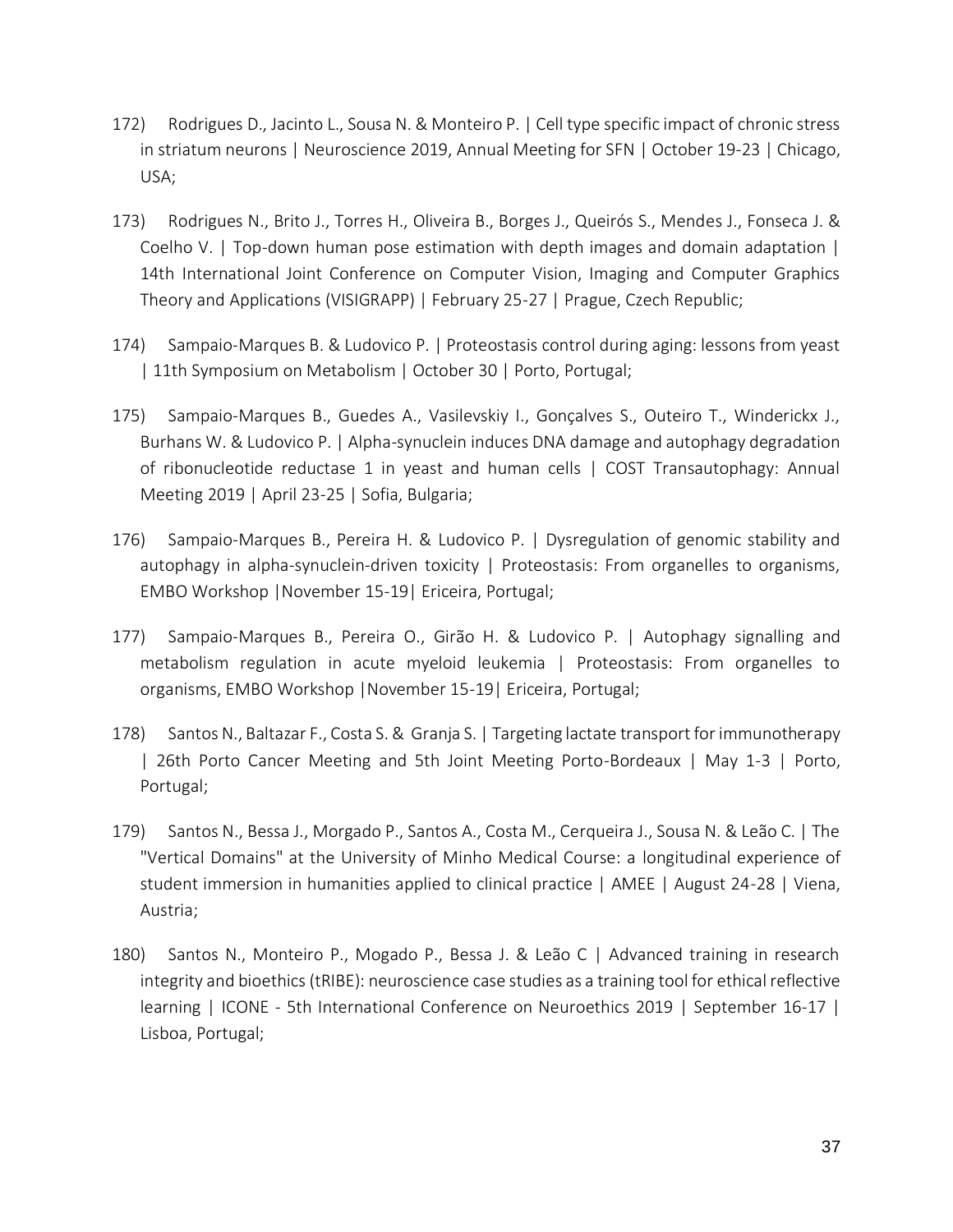- 181) Santos-Pereira A., Correia J., Rocha M. & Osório N. | SPINET (Syndemic Protein Interaction NETwork): a web server for HIV, M. tuberculosis and host protein-protein interaction networks | Bioinformatics Open Days | February 20-22| Braga, Portugal;
- 182) Santos-Pereira A., Correia J., Rocha M. & Osório N. | Unveiling the synergistic mechanisms of M. tuberculosis and HIV-1 through SPINET, a protein-protein interaction network analysis tool | European Society of Mycobacteriology Annual Meeting | June 30 - July 3 | Valencia, Spain;
- 183) Sarabando R., Borges A., Sousa D., Vieira A., Bivar L., Ribeiro B., Igreja J., Miranda A., Barbosa P., Cerqueira M., Reis I. & Nogueira-Silva C. | Which factors may influence women´s satisfaction and preferences in future mode of delivery? | 27th World Congress on Controversies in Obstetrics, Gynecology & Infertility (COGI)| November 21-23 Paris, France;
- 184) Sarabando R., Sousa D., Borges A., Casteleiro M., Vasconcelos R., Nogueira-Silva C. & Reis I. | Haverá lugar para antibioterapia profilática de rotina no parto instrumentado? | V Congresso Nacional de Obstetrícia e Medicina Materno-Fetal | November 28-30| Figueira da Foz, Portugal;
- 185) Sarabando R., Sousa D., Borges A., Miranda A., Nogueira-Silva C., Rocha A., & Reis I. | Fatores de risco para patologia endometrial e relação com malignidade | 193ª Reunião da Sociedade Portuguesa de Ginecologia| June 6-8 | Carvoeiro, Portugal;
- 186) Silva H., Castro I., Sousa R., Sousa H., Sampaio-Marques B. & Ludovico P. | Integration of lipid metabolism with Krebs cycle in acute myeloid leucemia | 6th Annual ISCaM Meeting 2019|October 17-19| Braga, Portugal;
- 187) Silva J. & Sotiropoulos I. |Chronic stress as a precipitating factor in Alzheimer's Disease brain pathology: from synapses to networks | FENS Regional Meeting | July 10-13 | Belgrade, Serbia;
- 188) Silva J., Duarte-Silva S., Neves-Carvalho A., Raposo M., Soares-Cunha C., Correia, J., Nogueira-Gonçalves G., Oliveira S., Teixeira-Castro A. & Maciel P. | A Glucorticoid receptordependent mechanism of bile acid action with therapeutic impact in polyglutamine disease | International Society for Neurochemistry | August 4-8 | Montreal, Canada;
- 189) Silva J., Gomes P., Pego JM., Leite-Sousa H., Sousa N. & Sotiropoulos I. | Molecular mechanisms of post-anesthesia cognitive deficits and Tau protein | EBPS Biennial Meeting | August 28-31 | Braga, Portugal;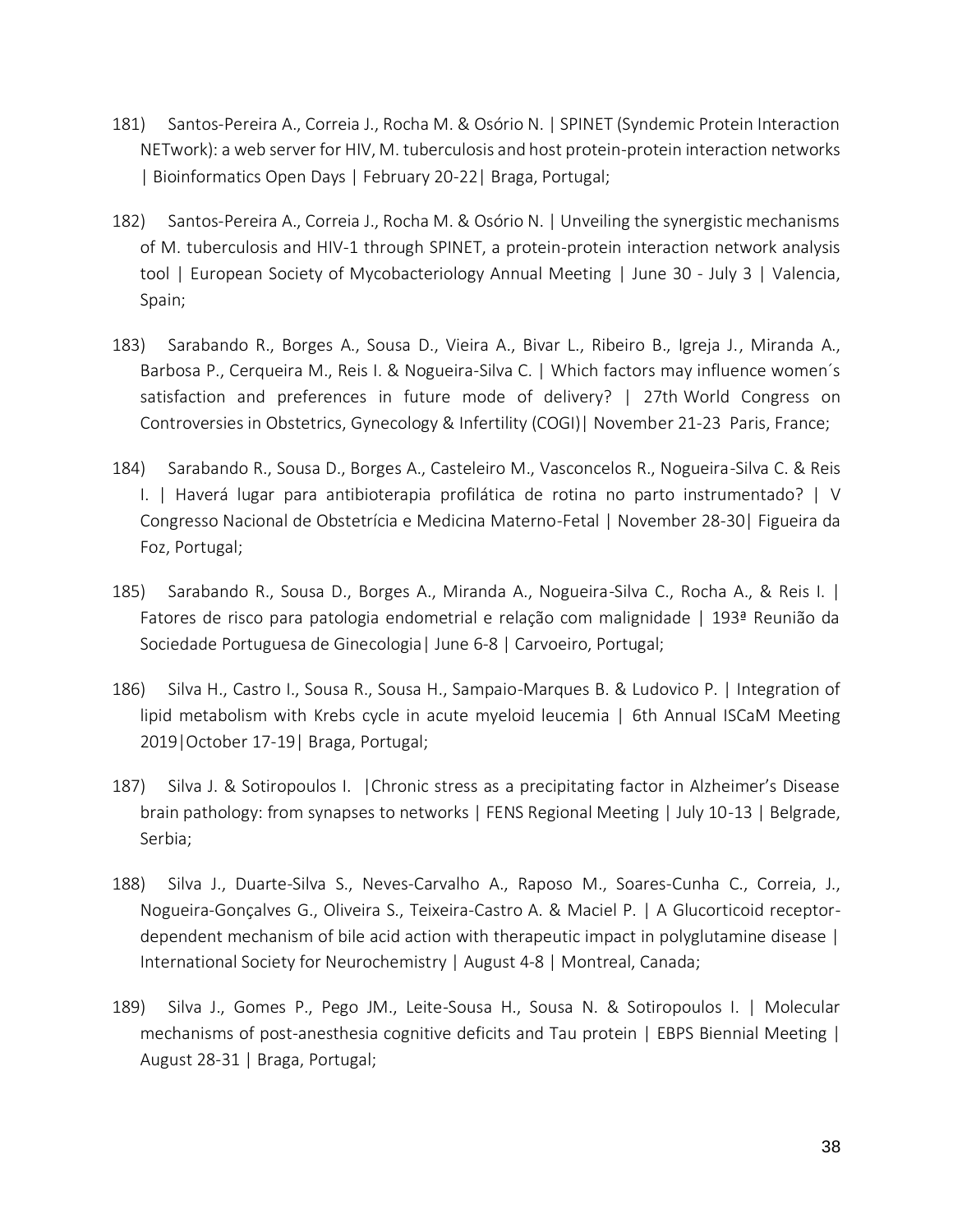- 190) Silva J., Rodrigues S., Marques M., Gomes P., Neves-Carvalho A., Soares-Cunha C., Takashima A., Ludovico P., Takashima A., Wolozin B., Sousa N. & Sotiropoulos I. | Dysregulation of autophagy and stress granule-related proteins in stress-driven Tau pathology | 2019 ISN-ASN Meeting| August 4-8 | Montreal, Canada;
- 191) Silva V., Ramos F., Costa S., Brás F., Santos R., Dantas S. & Miguelote R.| Zona juncional: Estudo ecográfico transvaginal 3D em mulheres com infertilidade| 7º Congresso Português de Medicina da Reprodução| May 9-11 | Porto, Portugal;
- 192) Silva-Gomes R., Marina M., Stravalaci M., Fontanini A., Mattiola I., Cunha C., Carvalho A., Locati M., Oliveira M., Bottazzi B. & Mantovani A. | Role of the tetraspan MS4A4A on macrophage-mediated immune responses to pathogens and tumor growth | II Joint Meeting of the German Society for Immunology (DGfl) and the Italian Society of Immunology, Clinical Immunology and Allergology (SIICA) | September 10-13 | Munich, Germany;
- 193) Silva-Ribeiro T., Coelho E., Genisheva Z., Oliveira J., Carvalho P., Correia-Pinto J., Sampaio P. & Moura RS. | Electronic cigarette aerosol: impact on embryonic lung morphology | 14th Young European Scientists (YES) meeting | September 12-15 | Porto, Portugal;
- 194) Sotiropoulos, I. | Stress granules and Tau protein interplay in stress-driven brain pathology: implication for Alzheimer and depression disorders | 32nd ECNP Congress | September 7-10 | Copenhagen, Denmark;
- 195) Sotiropoulos, I. |Endolysosomal sorting and degradation of Tau protein and its role in stress-driven hippocampal malfunction | AD/PD 2019, the 14th International Conference on Alzheimer's and Parkinson's Diseases| March 26-31 | Lisbon, Portugal;
- 196) Sotiropoulos, I. |Tau therapeutics in and beyond Alzheimer's disease |7th Mediterranean Neuroscience Conference 2019 | June 23-27 | Marrakesh, Morocco;
- 197) Sotiropoulos, I. |Tau-dependent and -independent mechanisms of adult cytogenesis suppression in stress-driven brain pathology | 4th Eurogenesis Conference | June 11-13 | Bordeaux, France;
- 198) Sousa D., Borges A., Sarabando R., Correia C., Nogueira-Silva C. & Reis I. | Investigação clínica no internato: a realidade da especialidade de Ginecologia e Obstetrícia em Portugal | V Congresso Nacional de Obstetrícia e Medicina Materno-Fetal | November 28-30 | Figueira da Foz, Portugal;
- 199) Sousa D., Borges A., Sarabando R., Ribeiro B., Afonso H., Rocha A., Reis I. & Nogueira-Silva C. | Uterine bleeding in postmenopausal women – The role of hysteroscopy | 27th World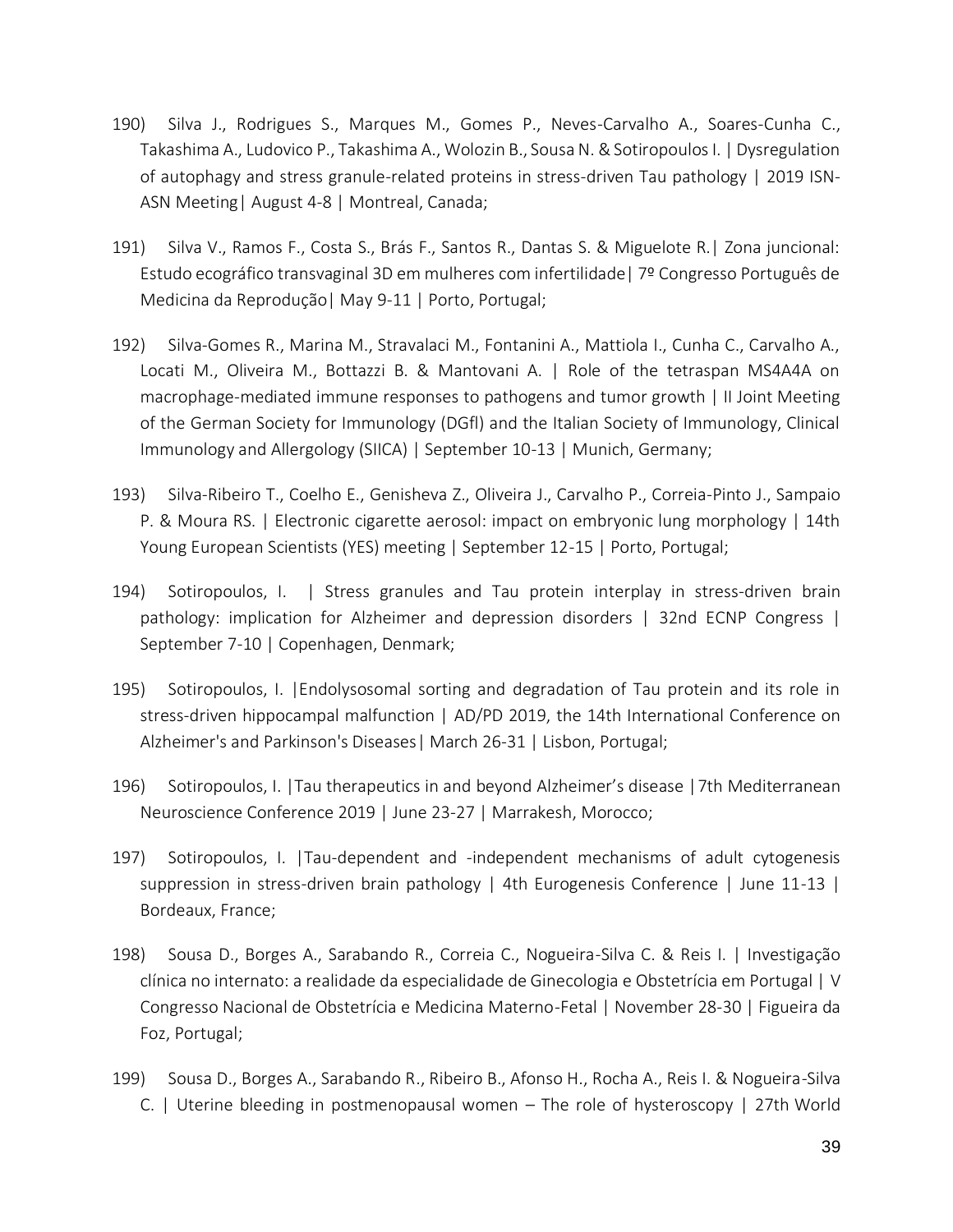Congress on Controversies in Obstetrics, Gynecology & Infertility (COGI)| November 21-23| Paris, France;

- 200) Sousa D., Borges A., Sarabando R., Ribeiro B., Bivar L., Vieira A., Igreja J., Miranda A., Barbosa P., Cerqueira M., Reis I. & Nogueira-Silva C. | Postpartum sexual dysfunction in portuguese women - a prospective study | 27th World Congress on Controversies in Obstetrics, Gynecology & Infertility (COGI)| November 21-23 | Paris, France;
- 201) Sousa D., Sarabando R., Borges A., Miranda A., Nogueira-Silva C., Rocha A. & Reis I. | Papel da histeroscopia e biópsia endometrial na avaliação do espessamento endometrial em mulheres pós-menopausa | 193ª Reunião da Sociedade Portuguesa de Ginecologia| June 6-8 | Carvoeiro, Portugal;
- 202) Sousa D., Sarabando R., Borges A., Miranda A., Nogueira-Silva C., Rocha A. & Reis I. | Acuidade da ecografia ginecológica e histeroscopia no diagnóstico de patologia do endométrio | 193ª Reunião da Sociedade Portuguesa de Ginecologia| June 6 – 8 | Carvoeiro, Portugal;
- 203) Sousa H., Sampaio-Marques B., Fernandes A., Castro I., Perez J. & Ludovico P. | Clinical Implications of the Autophagy Core Gene Variations in Acute Myeloid Leukemia | 6th Annual ISCaM Meeting 2019|October 17-19| Braga, Portugal;
- 204) Souto B., Araújo P., Santos-Pereira A., Triunfante V., Martins J. & Osório N. | Epidemiologia da resistência antirretroviral do HIV-1 no brasil entre 2008 e 2017 | XII Congresso da Sociedade Brasileira de DST, VIII Congresso Brasileiro de AIDS e III Congresso Latino Americano IST/HIV/AIDS | September 22-25 | Foz do Iguaçu, Brazil;
- 205) Souto B., Triunfante V., Araújo P., Santos-Pereira A., Martins J. & Osório N. | Epidemiologia molecular do HIV-1 no Brasil: elevada prevalência do subtipo C na região Sul | XII Congresso da Sociedade Brasileira de DST, VIII Congresso Brasileiro de AIDS e III Congresso Latino Americano IST/HIV/AIDS | September 22-25 | Foz do Iguaçu, Brazil;
- 206) Speck N., Scopin A., Longatto-Filho A., Tso F., Munari, F., Ribalta J., Porto C. & Focchi G. | Uterine Cervical Cancer Screening Evaluation in Xingu Indigenous Park | ASCCP2019 Annual Scientific Meeting on Anogenital and HPV-Related Diseases | April 4-7 | Atlanta, USA;
- 207) Tavares A. & Sousa H. | high prevalence of high-risk hpv infection in university students from the northeast region of Portugal using self-sampling | 22 ESCV Congress 2019 | | September 11-14 |Copenhagen, Denmark;
- 208) Teixeira F., Faria H., Domingues A., Freitas E., Mendes-Pinheiro B., Marques R., Barata S, Lima R., Serra S. & Salgado A. | Stem Cells Secretome Combined with Pharmacotherapies as a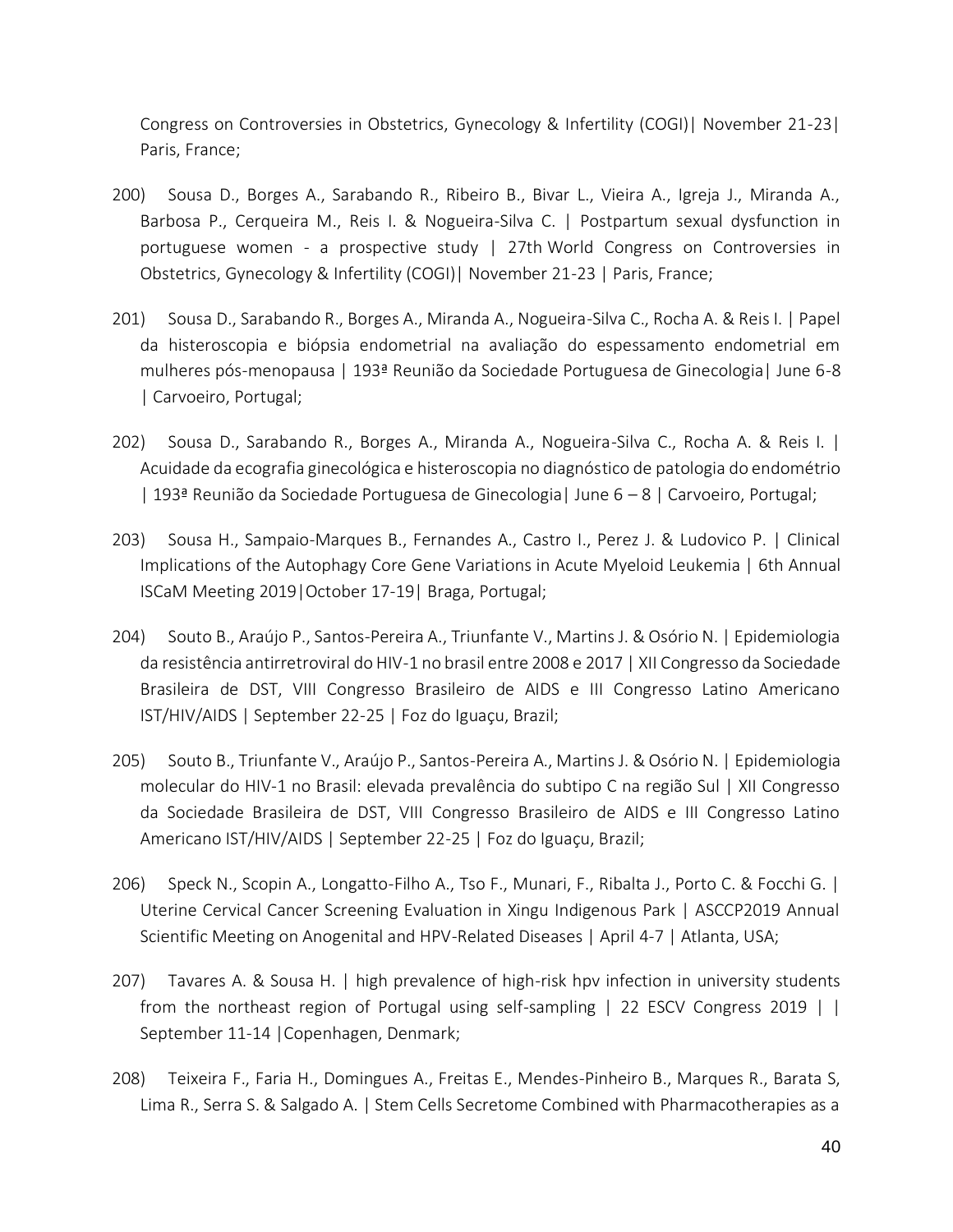Multimodal Strategy for Parkinson's Disease Regenerative Medicine | TERMIS AP Congress 2019 | October 14-17 | Brisbane, Australia;

- 209) Teixeira-Castro A., Pereira-Sousa J., Ferreira-Lomba B., Oliveira S. & Maciel P. | Suppression of proteotoxicity by serotonergic signaling activation | Workshop on Strategies and Tools for modulating pathological protein self-assembly in proteinopathies 2019 | March 21-22 | Porto, Portugal.
- 210) Teixeira-Castro A., Pereira-Sousa J., Ferreira-Lomba B., Oliveira S. & Maciel P. | Serotonergic signaling activation suppresses proteotoxicity | International Machado-Joseph Research Disease Conference | November 12-13 | Washington, USA;
- 211) Timóteo M., Ribeiro J., Malta M., Medeiros R. & Sousa H. | MDM2 regulation of p53 in epstein-barr virus associated gastric cancer (preliminar study) 22 ESCV Congress 2019 | September 11-14 |Copenhagen, Denmark;
- 212) Torrado, E. | Impact of the inflammatory environment in the protective CD4 T cell response to Mycobacterium tuberculosis infection | MycoPorto 2019 | September 19-20 | Porto, Portugal;
- 213) Torres F., Lopes F., Beleza P., Rouleau G. & Maciel P. | FERMT2, um novo gene de epilepsia? | 31º Encontro Nacional de Epileptologia |March 8-9 | Porto, Portugal;
- 214) Torres J., et al. & Lima E. | Analgesic Strategy For Transrectal Ultrasound-Guided Prostate Biopsy: A Prospective Study | American Urological Association anual meeting | May 3-6 | Chicago, USA;
- 215) Torres J., et al. & Lima E. | Percutaneous nephrostomy vs ureteral stent for hydronephrosis secondary to ureteric calculi: impact on spontaneous stone passage and health-related quality of life – a prospective study | American Urological Association Anual Meeting | May 3-6 | Chicago, USA;
- 216) Torres, H., Oliveira B., Fonseca J., Queirós S., Borges J., Rodrigues N., Coelho V., Pallauf J., Brito J. & Mendes J. | Real-time human body pose estimation for in-car depth images | Doctoral Conference on Computing, Electrical and Industrial Systems (DOCEIS 2019) | May 8- 10 | Costa de Caparica, Portugal;
- 217) Triquell S., Martínez-Zalacaín I., Boedhoe S., Morgado P., Alonso P., Soriano-Mas C. et al. | Prefrontal cortical thickness is associated with response to cognitive-behavioural therapy in children and adolescents with OCD | 32nd ECNP Congress | September 7-10 | Copenhagen, Denmark;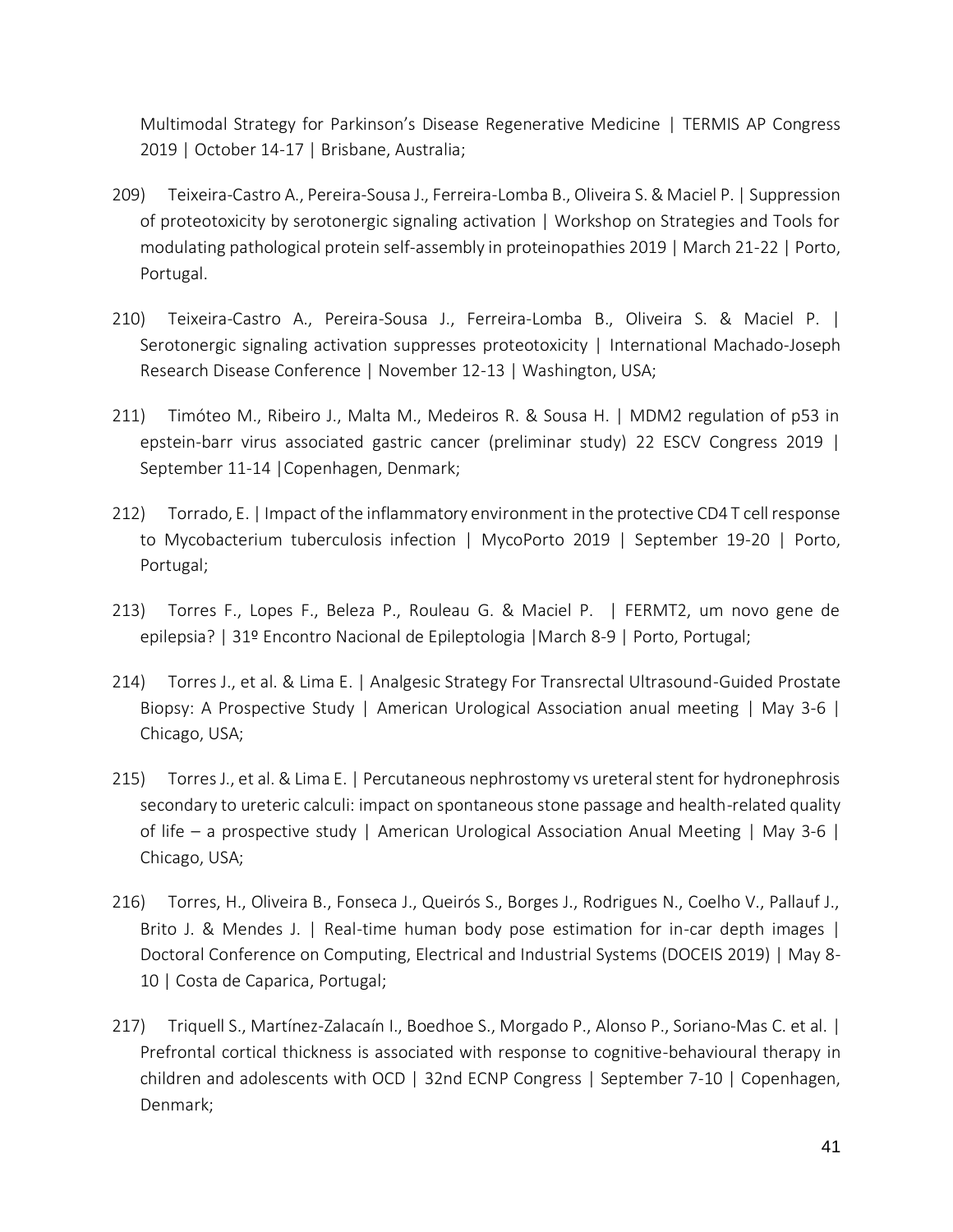- 218) Trocado V., Moura C., Silva J., Costa S., Miranda A. & Nogueira-Silva C. | Localização placentar e desfechos obstétricos, fetais e neonatais: Uma revisão sistemática | V Congresso Nacional de Obstetrícia e Medicina Materno-Fetal | November 28-30 | Figueira da Foz, Portugal;
- 219) Veiga, M. | Antimicrobial resistance: the molecular mechanism behing it | XV Congreso Internacional deInvestigación Científica (XV CIC) | June 5-8| SantoDomingo, Dominican Republic;
- 220) Veiga, M. | Defining drug resistance pathways in the malaria parasite | Instituto de Investigação em Biomateriais, Biodegradáveis e Biomiméticos (i3Bs) AvePark - Parque de Ciência e Tecnologia | February 8| Guimarães, Portugal;
- 221) Veiga, M. | Fatores genéticos do parasita da malária relevantes na resposta aos fármacos | I Jornadas da Ciência, University of Minho | March 13| Braga, Portugal;
- 222) Veiga, M. | Progress of molecular diagnosis to detect malaria disease | Conferencia Molecular Diagnosis On Infection Diseases: Molecular approaches in Malaria | February 26| Santo Domingo, Dominican Republic;
- 223) Vieira N. | Basic mechanisms of disease (III): the Sorting machinery of the cell | Advanced course on Pathogenesis of neurodegenerative diseases - finding a common ground | April 1 | Braga, Portugal;
- 224) Vieira N., Roque S., Miranda C., Bessa C., Rodrigues AJ., Marques P., Chan F., de Carvalho A., Hong W. Correia-Neves M., & Sousa N. | Unveiling Sorting Nexins role in the nervous system | 7th Mediterranean Neuroscience Conference | June 23-27 | Marrakech, Morocco;
- 225) Vieira N., Roque S., Miranda C., Bessa C., Rodrigues AJ., Marques P., Chan F., de Carvalho A., Hong W. Correia-Neves M., & Sousa N. | Sorting out Sorting Nexins role in cognition, and the modulator effect of stress | XVI Meeting of the Portuguese Society for Neuroscience (SPN) | May 30 - June 1| Lisbon, Portugal;
- 226) Vilaça-Faria H., Domingues A., Mendes-Pinheiro B., Pinho A., Campos J., Salgado A. & Teixeira F. | Mesenchymal Stem Cells Secretome-Derived Exosomes: Biological Nanovesicles for the Treatment of Parkinson's Disease? | XVI Meeting of the Portuguese Society for Neuroscience (SPN) | May 30 – June 1 | Lisbon, Portugal.
	- D. Publications in scientific journals (Original full papers, reviews, Proceedings; Letters…)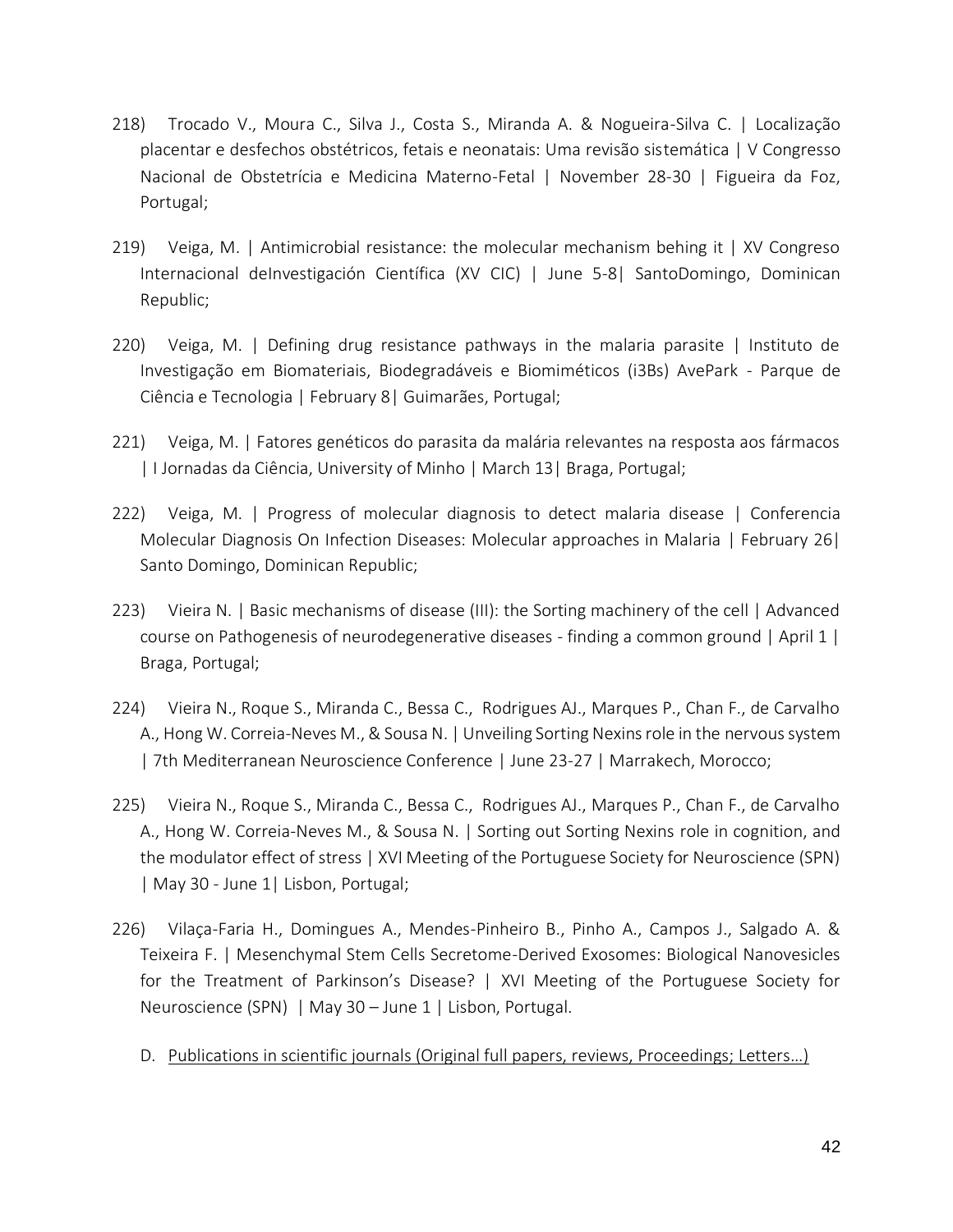- 1) Antunes, D., Cunha, C., & Carvalho, A. (2019). Genetic regulation of the host-fungus interaction in the pathogenesis of aspergillosis. Current Fungal Infection Reports, 13(3), 77-85. doi:10.1007/s12281-019-00344-8;
- 2) Araújo, A. M. S. D., Teixeira, P., Hespanhol, V., & Correia-de-Sousa, J. (2019). Discordance between old and new criteria for stratifying patients with COPD. Journal Brasileiro de Pneumologia, 45(6), e20190183. doi:10.1590/1806-3713/e20190183;
- 3) Araújo, A. M., Leite, C., Costa, P., & Costa, M. J. (2019). Early identification of first-year students at risk of dropping out of high-school entry medical school: the usefulness of teachers' ratings of class participation. Advances in Health Sciences Education, 24(2), 251-268. doi: 10.1007/s10459-018-9863-9;
- 4) Araújo, P. M. M., Carvalho, A., Pingarilho, M., BEST-HOPE study group, Abecasis, A. B., & Osório, N. S. (2019). Characterization of a large cluster of HIV-1 A1 infections detected in Portugal and connected to several Western European countries. Scientific Reports, 9(1), 7223. doi:10.1038/s41598-019-43420-2;
- 5) Araujo, P. M. M., Martins, J. S., & Osorio, N. S. (2019). SNAPPy: A snakemake pipeline for scalable HIV-1 subtyping by phylogenetic pairing. Virus Evolution, 5(2). doi:10.1093/ve/vez050;
- 6) Arieira, C., Boal Carvalho, P., Dias De Castro, F., & Cotter, J. (2019). Esophagogastroduodenoscopy Findings in Patients on the Waiting List for Bariatric Surgery. GE Portuguese Journal of Gastroenterology, 26(6), 389-395. doi:10.1159/000495770;
- 7) Arieira, C., de Castro, F. D., Carvalho, P. B., & Cotter, J. (2019). Primary colon mantle lymphoma: a misleading macroscopic appearance! Revista Espanola De Enfermedades Digestivas, 111(12), 965-967. doi:10.17235/reed.2019.6405/2019;
- 8) Arieira, C., Magalhães, R., Dias de Castro, F., Boal Carvalho, P., Rosa, B., Moreira, M. J., & Cotter, J. (2019). CECDAIic–a new useful tool in pan-intestinal evaluation of Crohn's disease patients in the era of mucosal healing. Scandinavian Journal of Gastroenterology, 54(11), 1326-1330. doi:10.1080/00365521.2019.1681499;
- 9) Arieira, C., Monteiro, S., Dias de Castro, F., Boal Carvalho, P., Rosa, B., Moreira, M. J., & Cotter, J. (2019). Capsule endoscopy: Is the software TOP 100 a reliable tool in suspected small bowel bleeding? Digestive and Liver Disease, 51(12), 1661-1664. doi:10.1016/j.dld.2019.06.008;
- 10) Arieira, C., Monteiro, S., Xavier, S., Dias de Castro, F., Magalhães, J., Marinho, C., . . . Cotter, J. (2019). Transient elastography: should XL probe be used in all overweight patients?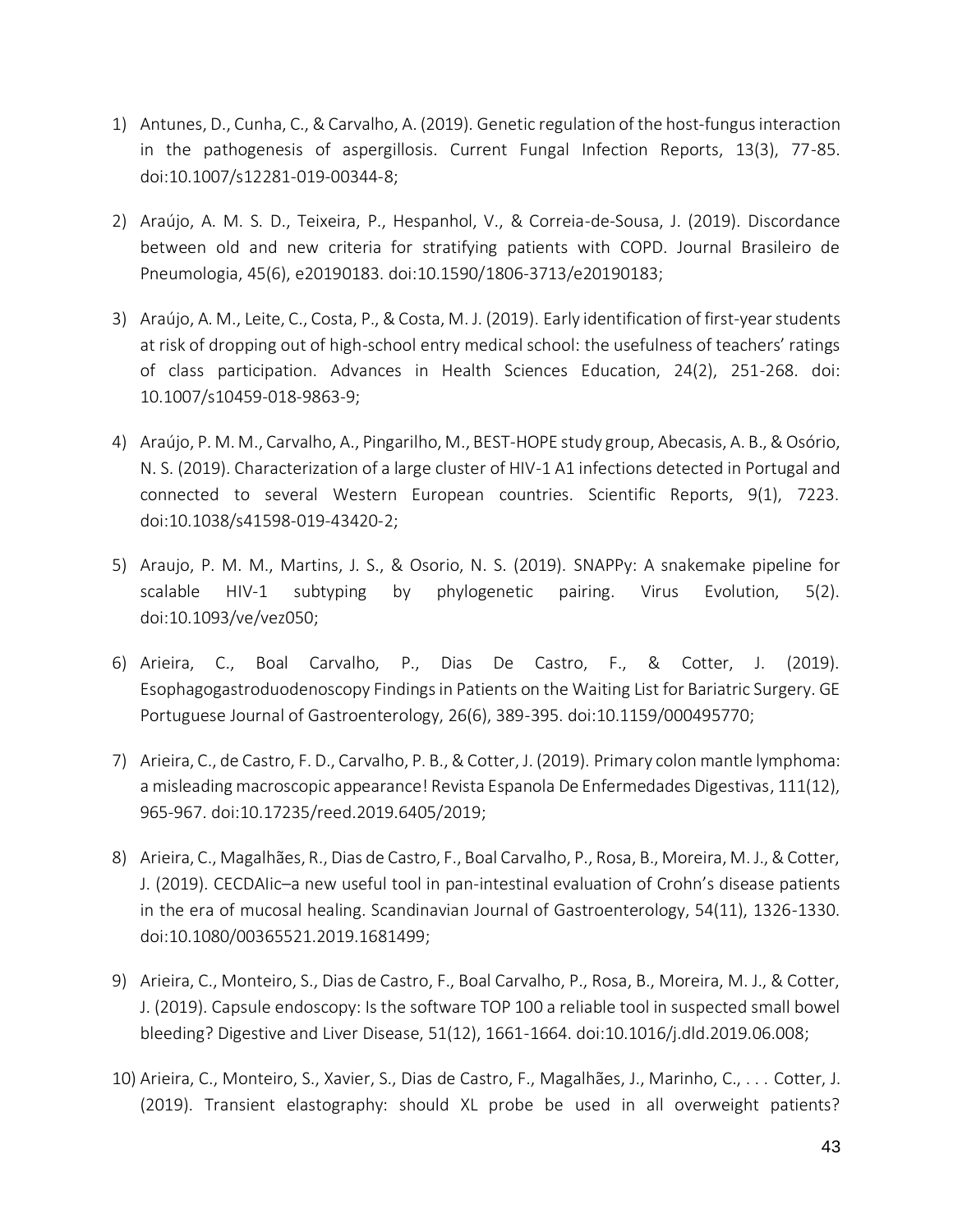Scandinavian Journal of Gastroenterology, 54(8), 1022-1026. doi:10.1080/00365521.2019.1644367;

- 11) Arieira, C., Monteiro, S., Xavier, S., Dias De Castro, F., Magalhães, J., Moreira, M. J., . . . Cotter, J. (2019). Hepatic steatosis and patients with inflammatory bowel disease: When transient elastography makes the difference. European Journal of Gastroenterology and Hepatology, 31(8), 998-1003. doi:10.1097/MEG.0000000000001319;
- 12) Ashraf, N. S., Duarte-Silva, S., Shaw, E. D., Maciel, P., Paulson, H. L., Teixeira-Castro, A., & Costa, M. C. (2019). Citalopram Reduces Aggregation of ATXN3 in a YAC Transgenic Mouse Model of Machado-Joseph Disease. Molecular Neurobiology, 56(5), 3690-3701. doi: 10.1007/s12035- 018-1331-2;
- 13) Assunção-Silva, R., Gomes, E., Silva, N. & Salgado, A. J. (2019). Nanoengineered Biomaterials for Spinal Cord Injury Regeneration. In M. Mozafri, J. Rajadas & D. Kaplan (Eds.), Nanoengineered Biomaterials for Regenerative Medicine (Chap.8, pp. 167-185). doi:10.1016/B978-0-12-813355-2.00008-9;
- 14) Azevedo, A., Viana, C., Costa, A. C., & Martins, S. F. (2019). Computed tomography enterography or magnetic resonance enterography in Crohn's disease - which to choose?. Journal of Coloproctology, 39(1), 9-14. doi:10.1016/j.jcol.2018.09.003;
- 15) Azevedo, O., Marques, N., Craveiro, N., Pereira, A. R., Antunes, H., Reis, L., . . . Miltenberger-Miltenyi, G., Sousa, N., & Cunha, D. (2019). Screening for Fabry disease in patients with left ventricular noncompaction. Revista Portuguesa de Cardiologia, 38(10), 709-716. doi:10.1016/j.repc.2019.02.014;
- 16) Bacelo, E., Da Silva, M. A., Cunha, C., Faria, S., Carvalho, A., Reis, R. L., . . . Neves, N. M. (2019). Biofunctional nanofibrous substrate for local TNF-capturing as a strategy to control inflammation in arthritic joints. Nanomaterials, 9(4). doi:10.3390/nano9040567;
- 17) Barrière, D. A., Hamieh, A. M., Magalhaes, R., Traoré, A., Barbier, J., Bonny, J. M., Ardida, D., Busserolles, J., Mériaux, S., & Marchan, F. (2019). Structural and functional alterations in the retrosplenial cortex following neuropathic pain. Pain, 160(10), 2241-2254. doi:10.1097/j.pain.0000000000001610;
- 18) Barrière, D. A., Magalhães, R., Novais, A., Marques, P., Selingue, E., Geffroy, F., Marques, F., Cerqueira, J., Sousa, J. C., Boumezbeur, F., Bottlaender, M., Jay, T. M., Cachia, A., Sousa, N., & Mériaux, S. (2019). The SIGMA rat brain templates and atlases for multimodal MRI data analysis and visualization. Nature Communications, 10(1). doi:10.1038/s41467-019-13575-7;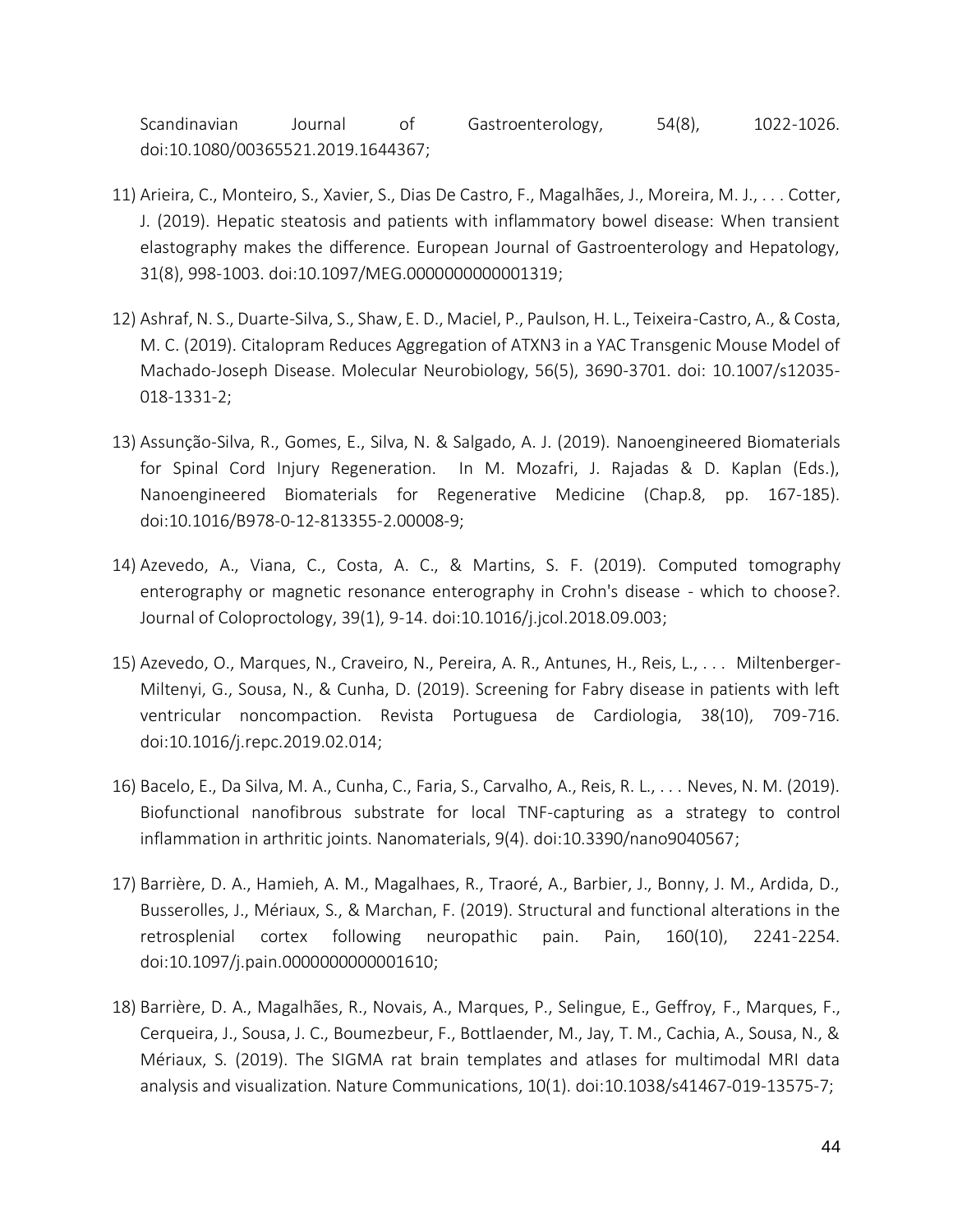- 19) Benedetto, R., Massicano, A., Crenshaw, B. K., Oliveira, R., Reis, R. M., da Rocha, E., Araújo, E. B., & Lapi, S. E. (2019). 89Zr-DFO-cetuximab as a molecular agent to identify Cetuximab resistance in Head and Neck Squamous Cell Carcinoma. Cancer Biotherapy and Radiopharmaceuticals, 34(5), 288-296. doi:10.1089/cbr.2018.2616;
- 20) Bernal-Martínez, L., Alcazar Fuoli, L., Miguel-Revilla, B., Carvalho, A., Cuétara Garcia, M. S., Garcia-Rodriguez, J., Cunha, C., Gómez-García de la Pedrosa, E., & Gomez-Lopez, A. (2019). High resolution melting assay for genotyping variants of CYP2C19 enzyme: utility in predicting voriconazole effectiveness. Antimicrobial Agents and Chemotherapy, 63(6), e02399-18. doi:10.1128/AAC.02399-18;
- 21) Bernardo, M. O., Cecilio-Fernandes, D., Lima, A. R. D. A., Silva, J. F., Ceccato, H. D., Costa, M. J., & De Carvalho-Filho, M. A. (2019). Investigating the relation between self-assessment and patients' assessments of physicians-in-training empathy: A multicentric, observational, crosssectional study in three teaching hospitals in Brazil. BMJ Open, 9(6). doi:10.1136/bmjopen-2019-029356;
- 22) Bordone, M., Salman, M., . . . Silva, J. M., . . . Yamazaki, R., & Seidenbecher, C. (2019). The energetic brain - A review from students to students. Journal of Neurochemistry, 151(2), 139- 165. doi:10.1111/jnc.14829;
- 23) Bosnic-Anticevich, S., Costa, E., ... Correia de Sousa, J., ... Zuberbier, T., & Bousquet, J. (2019) ARIA pharmacy 2018 "Allergic rhinitis care pathways for community pharmacy". Allergy, 74(7), 1219-1236. doi: 10.1111/all.13701;
- 24) Bousquet, J. J., Schunemann, H. J., ... Correia de Sousa, J., ... Zidarn, M. & ARIA Study Goup; MASK Study Group (2019). Next-generation ARIA care pathways for rhinitis and asthma: a model for multimorbid chronic diseases. Clinical and Translational Allergy, 9(1). doi:10.1186/s13601-019-0279-2;
- 25) Bousquet, J., Hellings, P. W., ... Correia de Sousa, J., ... Zidarn, M., Zuberbier, T., & MASK Study Group (2019) Allergic Rhinitis and its Impact on Asthma (ARIA) Phase 4 (2019): Change management in allergic rhinitis and asthma multimorbidity using mobile technology. The Journal of Allergy and Clinical Immunology, 143(3), 864-879. doi: 10.1016/j.jaci.2018.08.049;
- 26) Brakema, E. A., van Gemert, F. A., ... de Sousa, J. C., ... Warren, L., & Williams S. (2019). COPD - origins in low-and-middle income countries: what are the implications of a false start?. npj Primary Care Respiratory Medicine, 29(1). doi:10.1038/s41533-019-0117-y;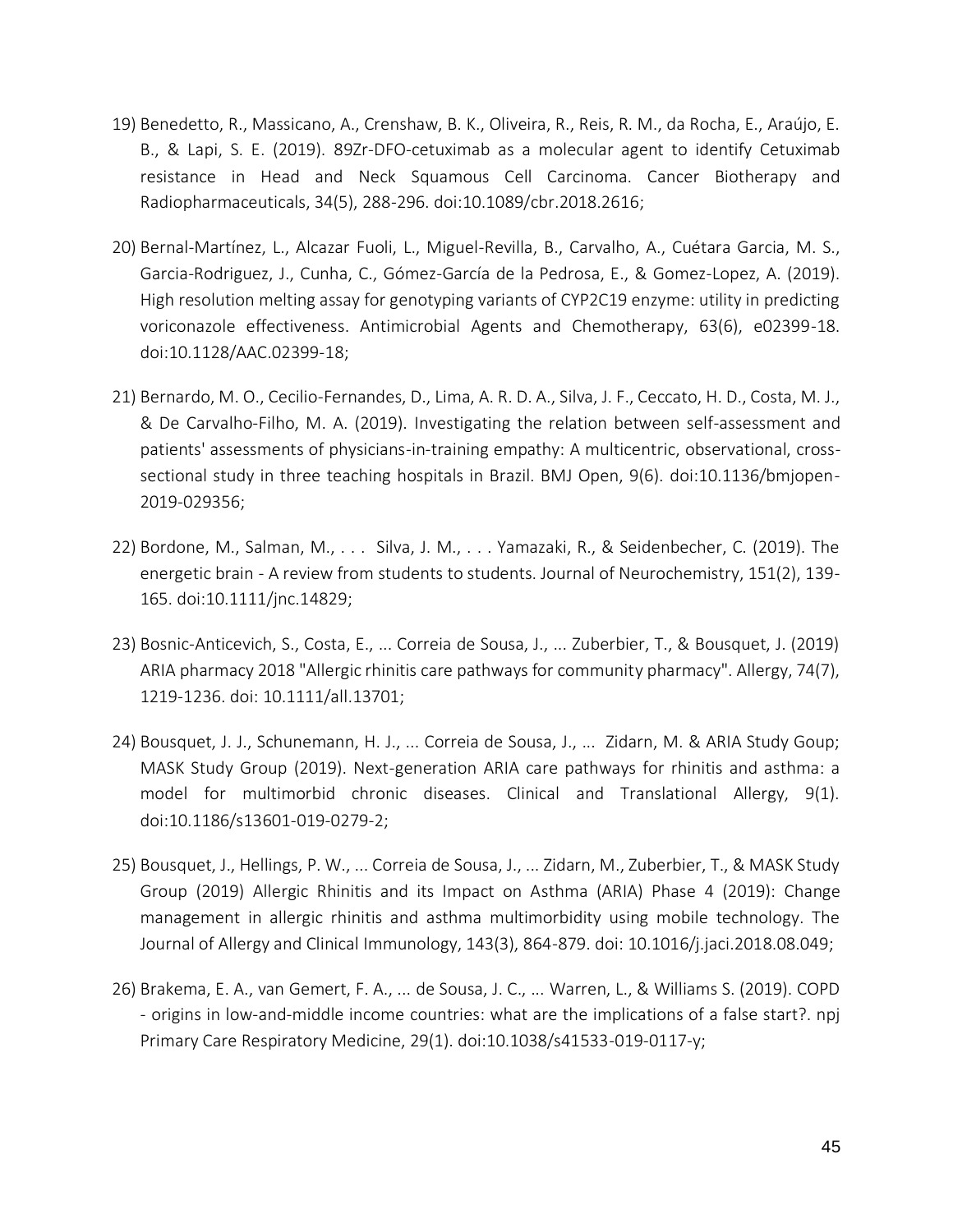- 27) Brakoulias, V., Starcevic, V., … Morgado, P., ... Wang, Z. & Fineberg, N. A. (2019). Treatments used for obsessive–compulsive disorder - An international perspective. Human Psychopharmacology-Clinical and Experimental, 34(1), e2686. doi:10.1002/hup.2686;
- 28) Branco, M., Linhares, P., Carvalho, B., Santos, P., Costa, B. M., & Vaz, R. (2019). Serum lactate levels are associated with glioma malignancy grade. Clinical Neurology and Neurosurgery, 186, 105546. doi:10.1016/j.clineuro.2019.105546;
- 29) Brown, P. RELISH Consortium (\*including Costa, B.) & Zhou, Y. (2019). Large expert-curated database for benchmarking document similarity detection in biomedical literature search. Database-the Journal of Biological Databases and Curation. doi:10.1093/database/baz085;
- 30) Brucato, N., Fernandes, V., Kusuma, P., Černý, V., Mulligan, C. J., Soares, P., Rito, T., Fin, B., Boland, A., Deleuze, J.-F., Cox, M. P., Sudoyo, H., Stoneking, M., Pereira, L., & Ricaut, F.-X. (2019). Evidence of Austronesian genetic lineages in East Africa and South Arabia: complex dispersal from Madagascar and Southeast Asia. Genome Biology and Evolution, 11(3):748-758. doi:10.1093/gbe/evz028;
- 31) Caetano, A. C., Cunha, C., Arroja, B., Costa, D., & Rolanda, C. (2019). Role of a micronized purified flavonoid fraction as an adjuvant treatment to rubber band ligation for the treatment of patients with hemorrhoidal disease: A longitudinal cohort study. Annals of Coloproctology, 35(6), 306-312. doi:10.3393/ac.2018.09.18;
- 32) Café, A., Carvalho, M., Crato, M., Faria, M., Kjollerstrom, P., Oliveira, C., Pinto, P. R., Salvado, R., Santos, A. A., & Silva, C. (2019). Haemophilia A: health and economic burden of a rare disease in Portugal. Orphanet Journal of Rare Diseases, 14(1), 211.doi:10.1186/s13023-019- 1175-5;
- 33) Campa, D., Martino, A., . . . Marques, H., . . . Reis, R. M., . . . Zawirska, D., & Canzian, F. (2019). Genetic polymorphisms in genes of class switch recombination and multiple myeloma risk and survival: an IMMEnSE study. Leukemia and Lymphoma, 60(7), 1803-1811. doi:10.1080/10428194.2018.1551536;
- 34) Campos, C. F., Leite, L., Pereira, P., Pinho Vaz, C., Branca, R., Campilho, F., Freitas, F., Ligeiro, D., Marques, A., Torrado, E., Silvestre, R., Lacerda, J. F., Campos, A. Jr., Cunha, C., & Carvalho, A. (2019). PTX3 polymorphisms influence cytomegalovirus reactivation after stem-cell transplantation. Frontiers in Immunology, 10, 88. doi:10.3389/fimmu.2019.00088;
- 35) Campos, C. F., van de Veerdonk, F. L., Gonçalves, S. M., Cunha, C., Netea, M. G., & Carvalho, A. (2019). Host genetic signatures of susceptibility to fungal disease. In M. Rodrigues (Ed.),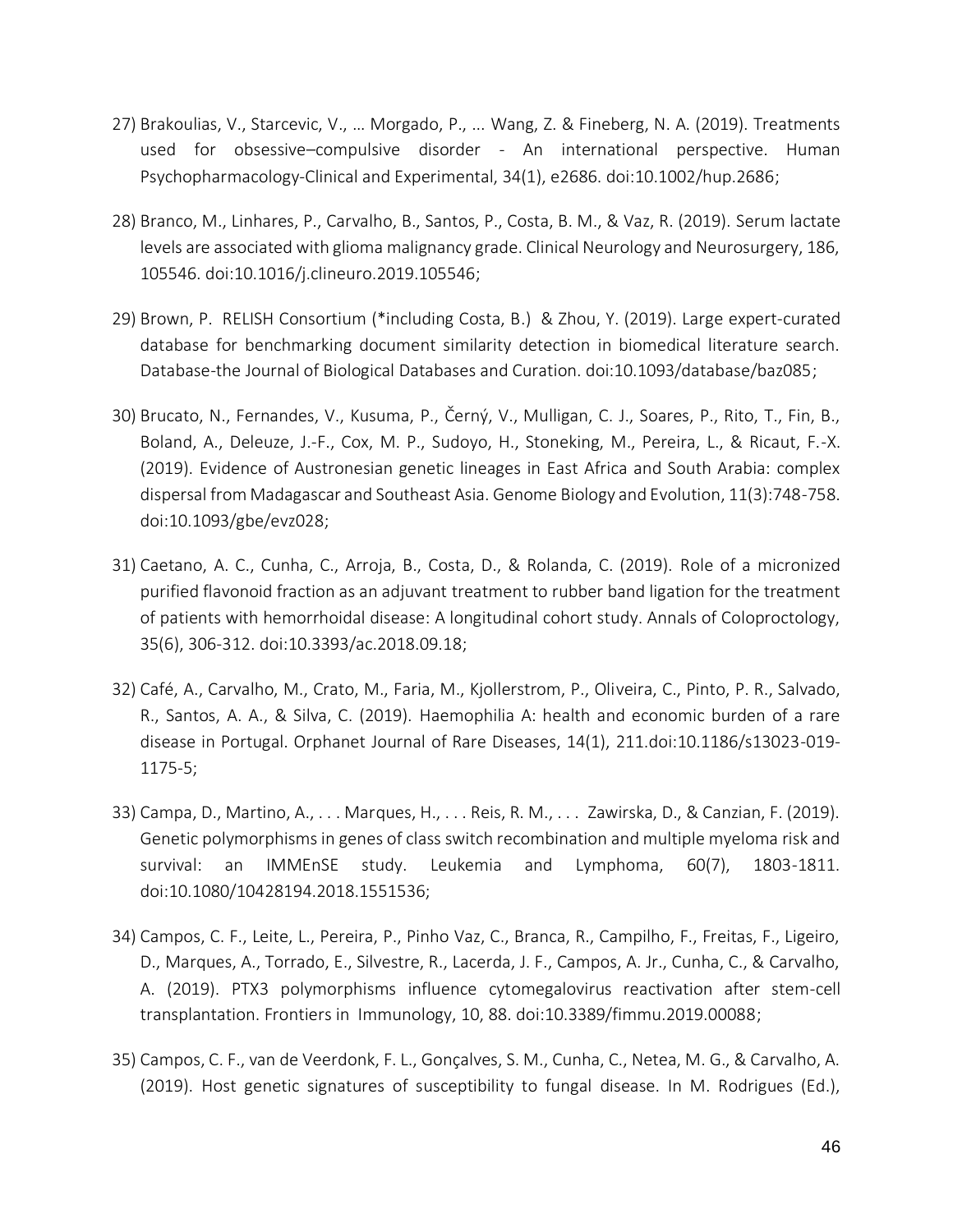Current Topics in Microbiology and Immunology, Vol. 422. Fungal Physiology and Immunopathogenesis (pp. 237-263). doi:10.1007/82\_2018\_113;

- 36) Campos-Romero, A., Anderson, K. S., Longatto-Filho, A., Luna-Ruiz Esparza, M. A., Morán-Portela, D. J., Castro-Menéndez, J. A., Moreno-Camacho, J. L., Calva-Espinosa, D. Y., Acosta-Alfaro, M. A., Meynard-Mejía, F. A., Muñoz-Gaitán, M., & Alcántar-Fernández, J. (2019). The burden of 14 hr-HPV genotypes in women attending routine cervical cancer screening in 20 states of Mexico: a cross-sectional study. Scientific Reports, 9(1), 10094. doi:10.1038/s41598- 019-46543-8;
- 37) Canena, J., Lopes, L., Fernandes, J., Alexandrino, G., Lourenço, L., Libânio, D., Horta, D., Giestas, S. & Reis, J. (2019). Outcomes of Single-Operator Cholangioscopy-Guided Lithotripsy in Patients with Difficult Biliary and Pancreatic Stones. GE-Portuguese Journal of Gastroenterology, 26(2), 105-113. doi: 10.1159/000488508;
- 38) Carneiro, D., Novais, P., Durães, D., Pego, J. M., & Sousa, N. (2019). Predicting completion time in high-stakes exams. Future Generation Computer Systems, 92, 549-559. doi: 10.1016/j.future.2018.01.061;
- 39) Carvalho Silva, D. M., Marques, N., Azevedo, O., Miltenberger-Miltenyi, G., Bento, D., Guedes, J., Azevedo, P., Bispo, J., Mota, T., Fernandes, R., Nzwalob, H., Cabrita, A., Ramos, A. & De Jesus, I. (2019). P.G360R Is a Pathogenic GLA Gene Mutation Responsible for a Classic Phenotype of Fabry Disease. Cardiology (Switzerland), 144(3-4), 125-130. doi:10.1159/000502437;
- 40) Carvalho, A. C., Santos, N. C., Portugal-Nunes, C., Castanho, T. C., Moreira, P., Costa, P. S., Sousa, N., & Palha, J. A. (2019). 25-OH Vitamin D Levels and Cognitive Performance: Longitudinal Assessment in a Healthy Aging Cohort. Frontiers in Aging Neuroscience, 11. doi:10.3389/fnagi.2019.00330;
- 41) Carvalho, R., Dias, N., & Cerqueira, J. J. (2019). Brain-machine interface of upper limb recovery in stroke patients rehabilitation: A systematic review. Physiotherapy Research International, 24(2), e1764. doi:10.1002/pri.1764;
- 42) Castro, I., Sampaio-Marques, B., & Ludovico, P. (2019). Targeting Metabolic Reprogramming in Acute Myeloid Leukemia. Cells, 8(9). doi:10.3390/cells8090967;
- 43) Cavero-Redondo, I., Tudor-Locke, C., Álvarez-Bueno, C., Cunha, P. G., Aguiar, E. J., & Martínez-Vizcaíno, V. (2019). Steps per Day and Arterial Stiffness: Systematic Review and Meta-Analysis. Hypertension, 73(2), 350-363. doi:10.1161/HYPERTENSIONAHA.118.11987;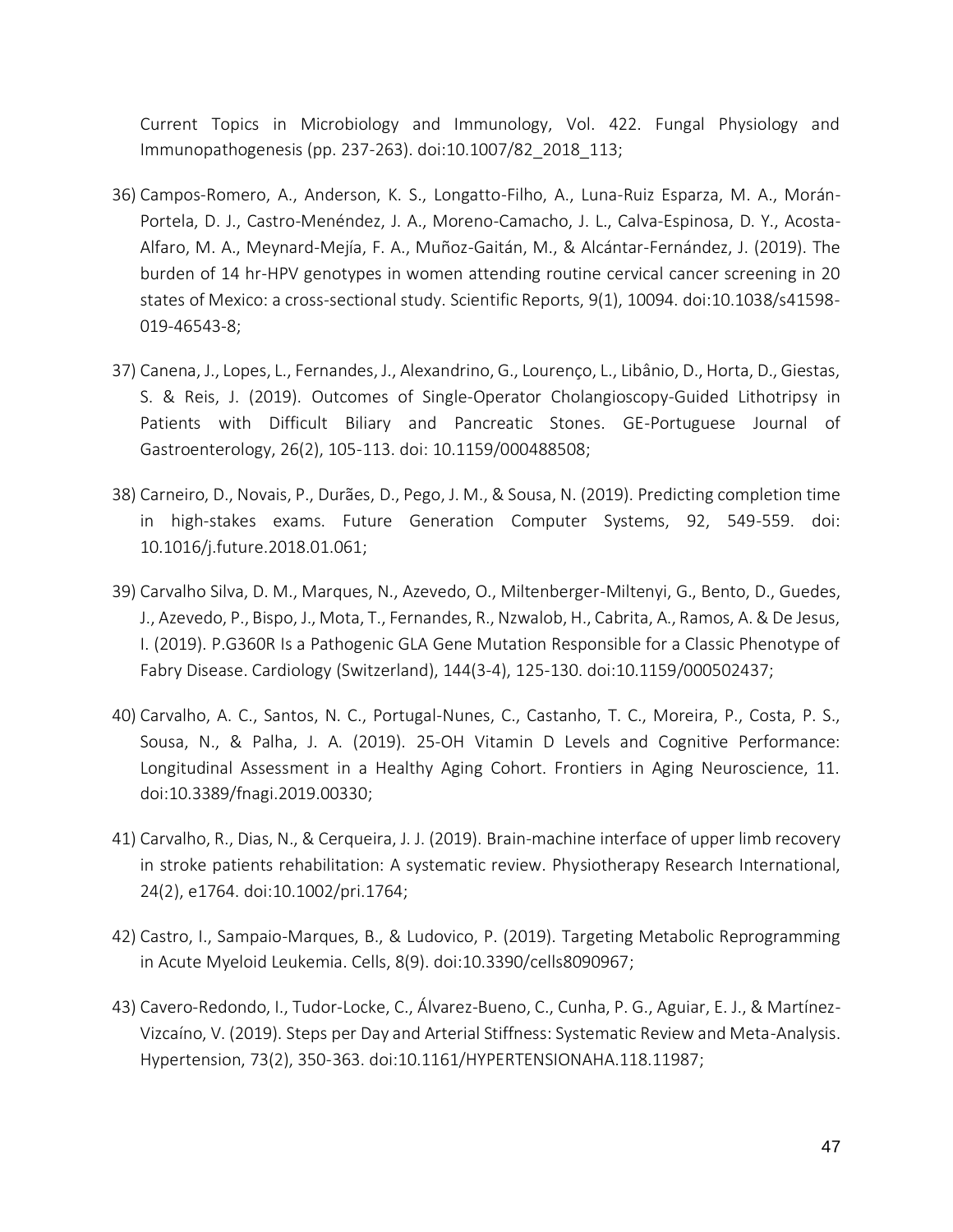- 44) Ceia, F., Santos-Silva, A., Alves, J., Silva-Pinto, A., Oliveira, O., Carvalho, A. C., Ramos, A., Carvalho, T., Sarmento, A., & Duarte, R. (2019). Mycobacterial blood cultures in the diagnosis of tuberculosis in HIV-infected patients: are they useful?. Clinical Microbiology and Infection, 25(2), 264-265. doi: 10.1016/j.cmi.2018.09.013;
- 45) Chou, C. L., Kalet, A., Costa, M. J., Cleland, J., & Winston, K. (2019). Guidelines: The dos, don'ts and don't knows of remediation in medical education. Perspectives on Medical Education, 8(6), 322-338. doi:10.1007/s40037-019-00544-5;
- 46) Choubey, M., Ranjan, A., Bora, P. S., Baltazar, F., & Krishna, A. (2019). Direct actions of adiponectin on changes in reproductive, metabolic, and anti-oxidative enzymes status in the testis of adult mice. General and Comparative Endocrinology, 279, 1-11. doi:10.1016/j.ygcen.2018.06.002;
- 47) Choubey, M., Ranjan, A., Bora, P. S., Baltazar, F., Martin, L. J., & Krishna, A. (2019). Role of adiponectin as a modulator of testicular function during aging in mice. Biochimica et Biophysica Acta - Molecular Basis of Disease, 1865(2), 413-427. doi:10.1016/j.bbadis.2018.11.019;
- 48) Coimbra, B., Soares-Cunha, C., Vasconcelos, N. A. P., Domingues, A. V., Borges, S., Sousa, N., & Rodrigues, A. J. (2019). Role of laterodorsal tegmentum projections to nucleus accumbens in reward-related behaviors. Nature Communications, 10, 4138. doi:10.1038/s41467-019- 11557-3;
- 49) Cordeiro, A., Torres, J. P., Nogueira, V. H., & Lima, E. (2019). Step by step illustrative video of laparoscopic artificial urinary sphincter implantation in a woman with recurrent stress urinary incontinence. Central European Journal of Urology, 72(1), 73-74. doi:10.5173/ceju.2019.1839;
- 50) Correia-Neves, M., Fröberg, G., Korshun, L., Viegas, S., Vaz, P., Ramanlal, N., Bruchfeld, J., Hamasur, B., Brennan, P. J., & Källenius, G. (2019) Biomarkers for Tuberculosis: The Case for Lipoarabinomannan. ERJ Open Research, 5 (1). doi:10.1183/23120541.00115-2018;
- 51) Correia-Neves, M., Sundling, C., Cooper, A., & Källenius, G. (2019). Lipoarabinomannan glycoconjugate derivatives in active and passive protection against tuberculosis. Frontiers in Immunology, 10, 1968. doi:10.3389/fimmu.2019.01968;
- 52) Costa, D., Brandão, M., Costa, R., Gonçalves, R., Braga, A., & Rolanda, C. (2019). Long-term follow-up after EMR of large colorectal lesions: metachronous lesions, predictors and surveillance timing. Scandinavian Journal of Gastroenterology, 54(12), 1487-1493. doi:10.1080/00365521.2019.1694066;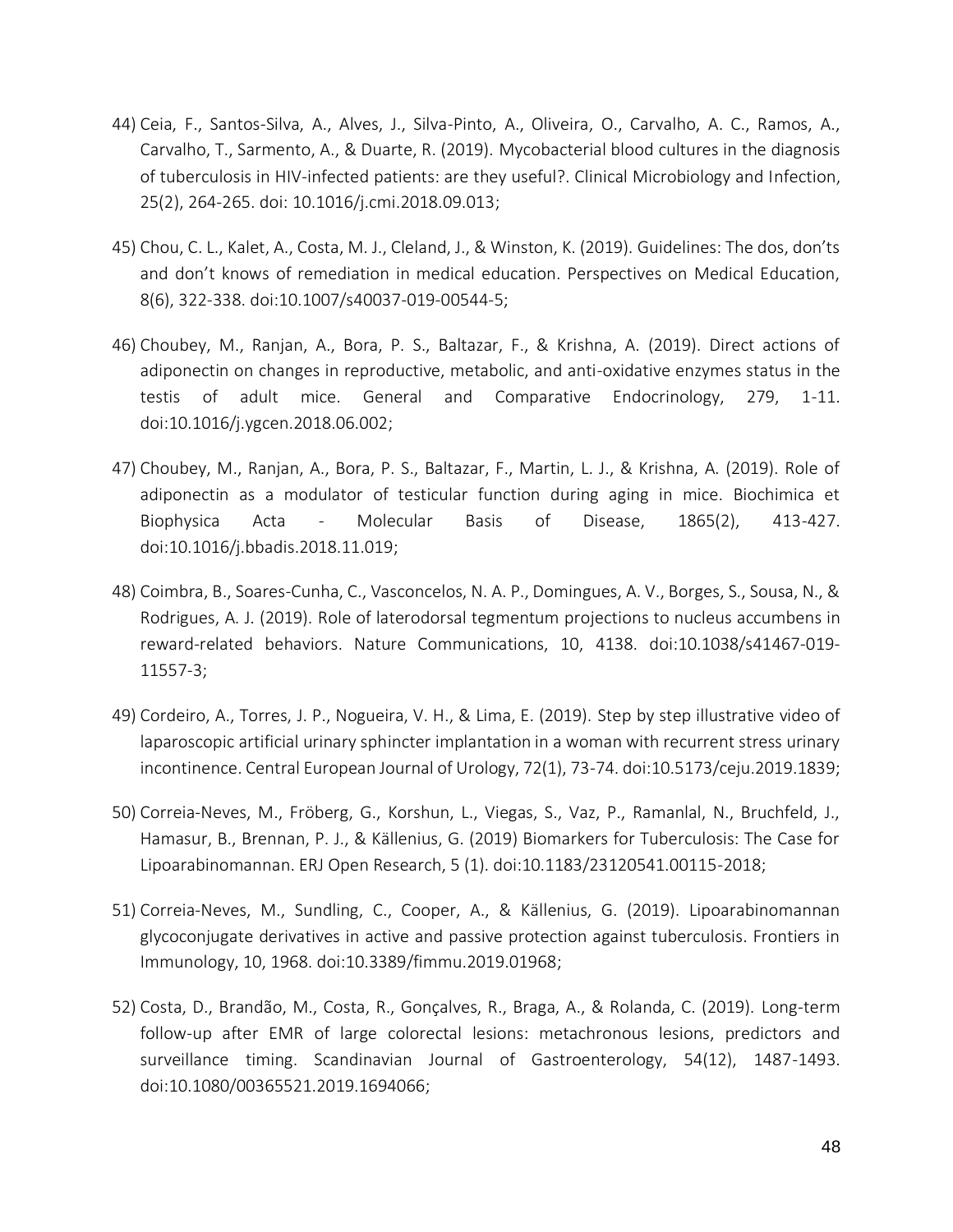- 53) Costa, D., Carvalho, S., Rolanda, C., & Arroja, B. (2019). Isolated gastric Kaposi's sarcoma. Annals of Gastroenterology, 32(5), 525. doi:10.20524/aog.2019.0388;
- 54) Costa, M. M., Lima, R., Melo-Fonseca, F., Bartolomeu, F., Alves, N., Miranda, A., Gasik, M., Silva, F. S., Silva, N. A., & Miranda, G. (2019). Development of β-TCP-Ti6Al4V structures: Driving cellular response by modulating physical and chemical properties. Materials Science and Engineering: C, 98, 705-716. doi:10.1016/j.msec.2019.01.016;
- 55) Costa, R. S., Cardoso, A. F., Ferreira, A., Costa, J., Costa, D., Fernandes, D., & Caetano, A. C. (2019) What recovery position should patients adopt after percutaneous liver biopsy?. European Journal of Gastroenterology and Hepatology, 31(2), 253-259. doi:10.1097/MEG.0000000000001290;
- 56) Costa, R. S., Costa, J. M., Ferreira, A., Gonçalves, R., & Rolanda, C. (2019). An uncommon diagnosis done by colonoscopy. Gastrointestinal Endoscopy, 89(3), 643-644. doi:10.1016/j.gie.2018.11.022;
- 57) Costa, R. S., Ferreira, A., Leal, T., Costa, D., Rolanda, C., & Gonçalves, R. (2019). Endoscopic Submucosal Dissection for the Treatment of Superficial Epithelial Gastric Neoplasia in a Portuguese Centre. GE Portuguese Journal of Gastroenterology, 26(2), 90-98. doi:10.1159/000487820;
- 58) Cotter, J., Cotter, M. J., Oliveira, P., Cunha, P., Torres, E., & Polonia, J. (2019). Comparison of Salt Intake in Children to that of their Parents. Nephron, 142(4), 284-290. doi:10.1159/000499344;
- 59) Couto, M., Gomes-Fonseca, J., Moreira, A. H. J., Henriques-Coelho, T., Fonseca, J. C., Pinho, A. C. M., Correia-Pinto, J., & Vilaça, J. L. (2019). Patient-specific outcome simulation after surgical correction of Pectus Excavatum: A preliminary study. In K. Mori & H. K. Hahn (Eds.), Medical Imaging 2019: Computer-Aided Diagnosis, Vol. 10950. Progress in Biomedical Optics and Imaging - Proceedings of SPIE. doi:10.1117/12.2512773;
- 60) Cruz, S., Campos, C., Timóteo, M., Tavares, A., José Nascimento, M. S., Medeiros, R., & Sousa, H. (2019). Hepatitis E virus in hematopoietic stem cell transplant recipients: a systematic review. Journal of Clinical Virology, 119, 31-36. doi:10.1016/j.jcv.2019.08.002;
- 61) Cunha, C., & Carvalho, A. (2019). Genetic defects in fungal recognition and susceptibility to invasive pulmonary aspergillosis. Medical Mycology, 57, 211-218. doi:10.1093/mmy/myy057;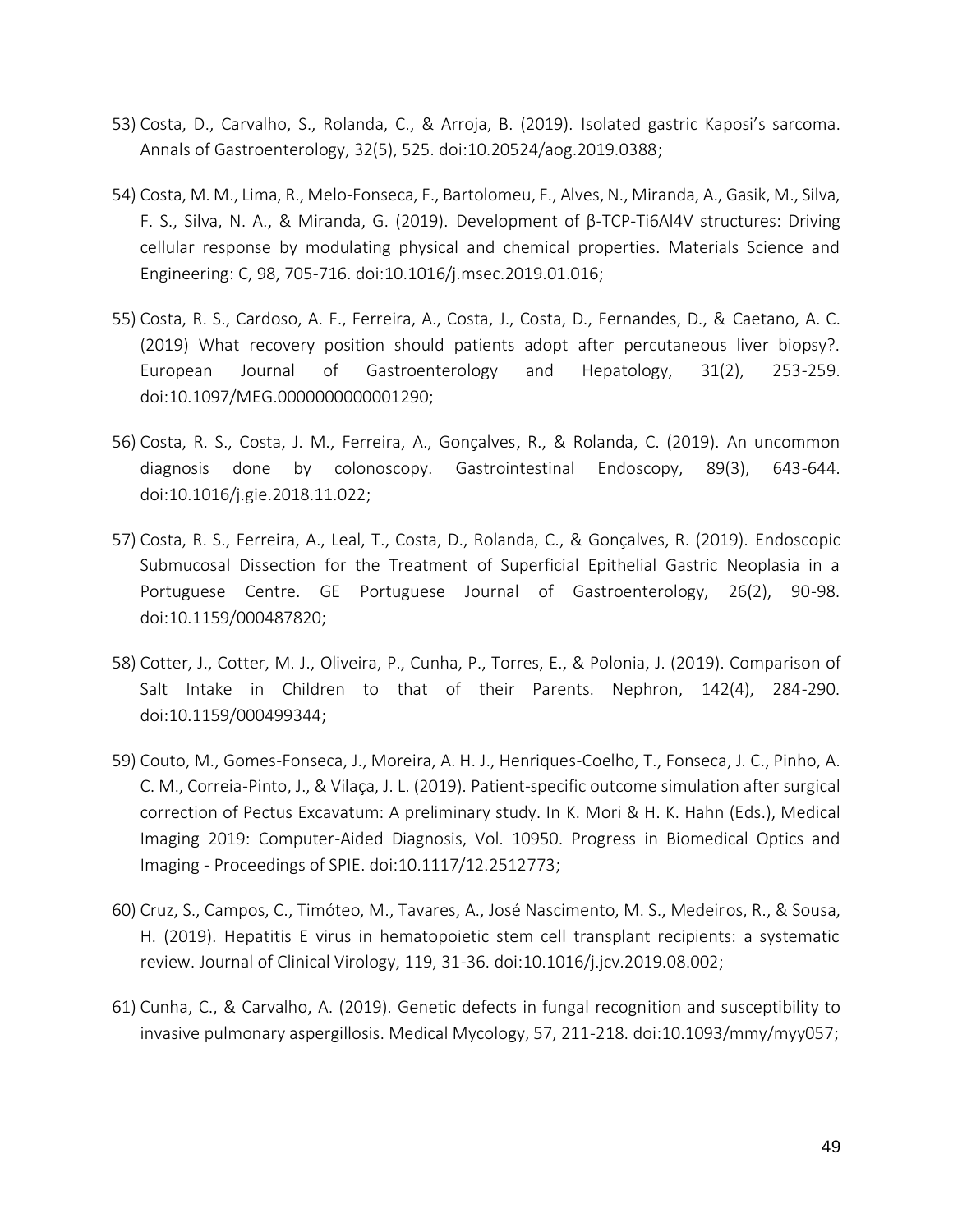- 62) da Silva, F. F., & Costa, P. (2019). Do we need warm leaders? Exploratory study of the role of voter evaluations of leaders' traits on turnout in seven European countries. European Journal of Political Research, 58(1), 117-140. doi:10.1111/1475-6765.12273;
- 63) Da Silva, J. D., Teixeira-Castro, A., & Maciel, P. (2019). From Pathogenesis to Novel Therapeutics for Spinocerebellar Ataxia Type 3: Evading Potholes on the Way to Translation. Neurotherapeutics, 16(4), 1009-1031. doi:10.1007/s13311-019-00798-1;
- 64) de Carvalho, A. C., de Mattos Pereira, L., Datorre, J. G., Dos Santos, W., Berardinelli, G. N., Matsushita, M. M., ... & Reis, R. M. (2019). Microbiota profile and impact of fusobacterium nucleatum in colorectal cancer patients of barretos cancer hospital. Frontiers in Oncology, 9(AUG). doi:10.3389/fonc.2019.00813;
- 65) de Carvalho, A. L. R. T., Strikoudis, A., Liu, H. Y., Chen, Y. W., Dantas, T. J., Vallee, R. B., Correia-Pinto, J., & Snoeck, H. W. (2019). Glycogen synthase kinase 3 induces multilineage maturation of human pluripotent stem cell-derived lung progenitors in 3D culture. Development, 146(2). doi:10.1242/dev.171652;
- 66) de Sousa Morais, N., Pereira, J. P., Mota, P., Carvalho-Dias, E., Torres, J. N., & Lima, E. (2019). Percutaneous nephrostomy vs ureteral stent for hydronephrosis secondary to ureteric calculi: impact on spontaneous stone passage and health-related quality of life -a prospective study. Urolithiasis, 47(6), 567-573. doi:10.1007/s00240-018-1078-2;
- 67) Deco, G., Cruzat, J., Cabral, J., Tagliazucchi, E., Laufs, H., Logothetis, N. K., & Kringelbach, M. L. (2019). Awakening: Predicting external stimulation to force transitions between different brain states. Proceedings of the National Academy of Sciences, 116(36), 18088-18097. doi:10.1073/pnas.1905534116;
- 68) Del-Ben, C. M., Shuhama, R., Costa, M. J., & De Almeida Troncon, L. E. (2019). Effect of changes to the formal curriculum on medical students - motivation towards learning: A prospective cohort study. Sao Paulo Medical Journal, 137(2), 112-118. doi:10.1590/1516- 3180.2018.0264090119;
- 69) Dioli, C., Patrício, P., Sousa, N., Kokras, N., Dalla, C., Guerreiro, S., Santos-Silva, M. A., Rego, A. C., Pinto, L., Ferreiro, E., & Sotiropoulos, I. (2019). Chronic stress triggers divergent dendritic alterations in immature neurons of the adult hippocampus, depending on their ultimate terminal fields. Translational Psychiatry, 9(1), 143. doi:10.1038/s41398-019-0477-7;
- 70) Dos Reis, T. F., Silva, L. P., de Castro, P. A., do Carmo, R. A., Marini, M. M., da Silveira, J. F., Ferreira, B. H., Rodrigues, F., Lind, A. L., Rokas, A., & Goldman, G. H. (2019). The Aspergillus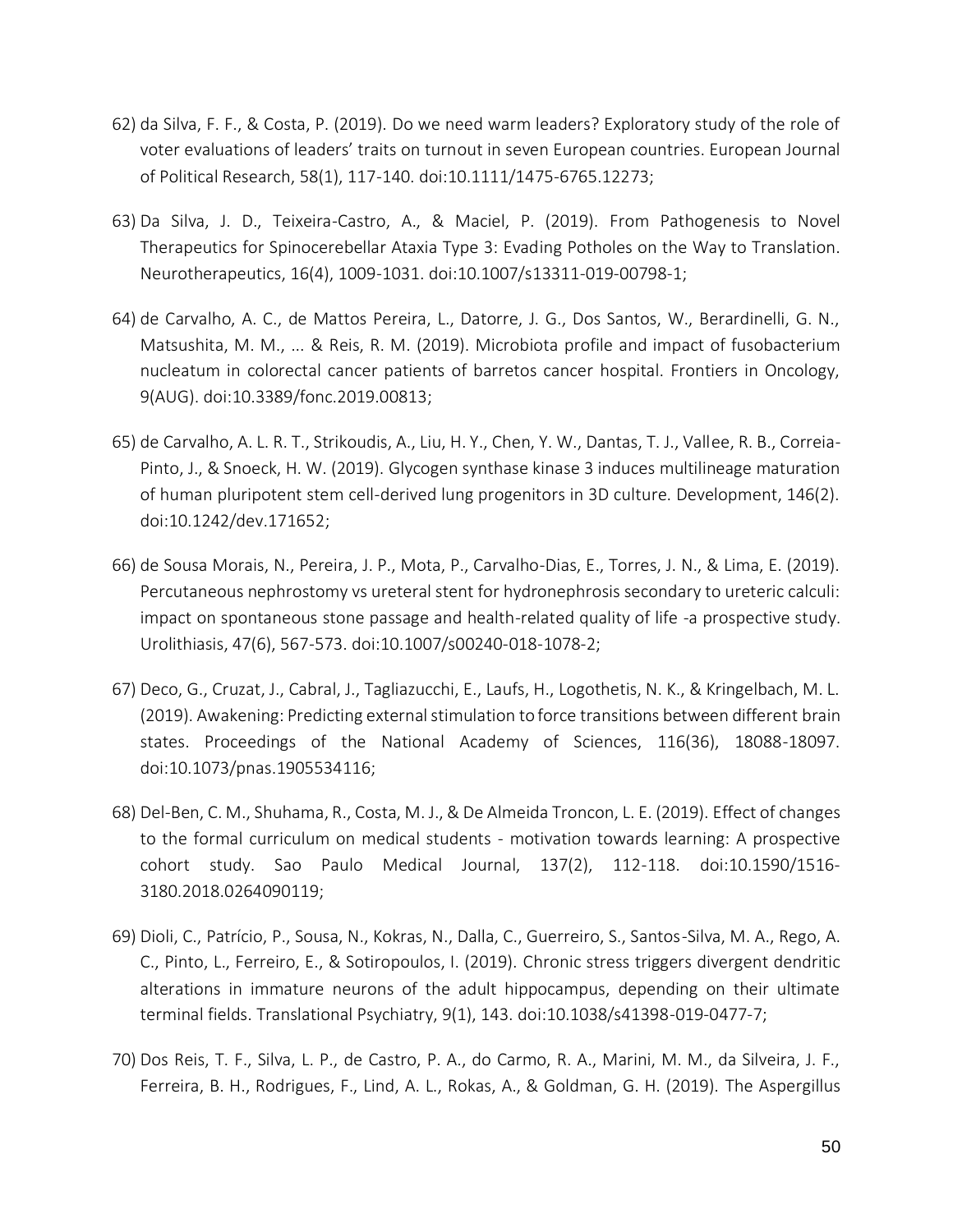fumigatus Mismatch Repair MSH2 Homolog Is Important for Virulence and Azole Resistance. mSphere, 4(4), e00416-19. doi:10.1128/mSphere.00416-19;

- 71) dos Santos, W., Sobanski, T., de Carvalho, A. C., Evangelista, A. F., Matsushita, M., Berardinelli, G. N., de Oliveira, M. A., Reis, R. M. & Guimarães, D. P. (2019). Mutation profiling of cancer drivers in Brazilian colorectal cancer. Scientific Reports, 9(1). doi:10.1038/s41598-019-49611- 1;
- 72) Duarte, D., Fraga, A. G., Pedrosa, J., Martel, F., & Vale, N. (2019). Increasing the potential of cell-penetrating peptides for cancer therapy using a new pentagonal scaffold. European Journal of Pharmacology, 860, 172554. doi:10.1016/j.ejphar.2019.172554;
- 73) Duarte, J. M., Gaspar, R., Caetano, L., Patrício, P., Soares-Cunha, C., Mateus-Pinheiro, A., Alves, N. D., Machado-Santos, A. R., Ferreira, S. G., Sardinha, V., Oliveira, J. F., Fontes-Ribeiro, C. A., Sousa, N., Cunha, R. A., Ambrósio, A. F., Pinto, L., Rodrigues, A. J., & Gomes, C. A. (2019). Region-specific control of microglia by adenosine A2A receptors: uncoupling anxiety and associated cognitive deficits in female rats. Glia, 67(1), 182-192. doi:10.1002/glia.23476;
- 74) Duarte-de-Araújo, A., Teixeira, P., Hespanhol, V., & Correia-de-Sousa, J. (2019). Characterisation of morbidity in a COPD hospital cohort. Pulmonology, 25(4), 200-207. doi:10.1016/j.pulmoe.2019.02.010;
- 75) Duarte-de-Araújo, A., Teixeira, P., Hespanhol, V., & Correia-de-Sousa, J. (2019). COPD: misuse of inhaler devices in clinical practice. International Journal of Chronic Obstructive Pulmonary Disease, 14, 1209-1217. doi:10.2147/COPD.S178040;
- 76) Duarte-de-Araújo, A., Teixeira, P., Hespanhol, V., & Correia-de-Sousa, J. (2019). Teaching inhalation technique in COPD outpatients: can a sustained improvement be achieved?. Pulmonology, 25(1), 53-55. doi:10.1016/j.pulmoe.2018.11.006;
- 77) Esménio, S., Soares, J. M., Oliveira-Silva, P., Gonçalves, Ó F., Decety, J., & Coutinho, J. (2019). Brain circuits involved in understanding our own and other's internal states in the context of romantic relationships. Social Neuroscience, 14(6), 729-738. doi:10.1080/17470919.2019.1586758;
- 78) Esménio, S., Soares, J. M., Oliveira-Silva, P., Zeidman, P., Razi, A., Gonçalves, Ó F., Friston, K., & Coutinho, J. (2019). Using resting-state DMN effective connectivity to characterize the neurofunctional architecture of empathy. Scientific Reports, 9(1). doi:10.1038/s41598-019- 38801-6;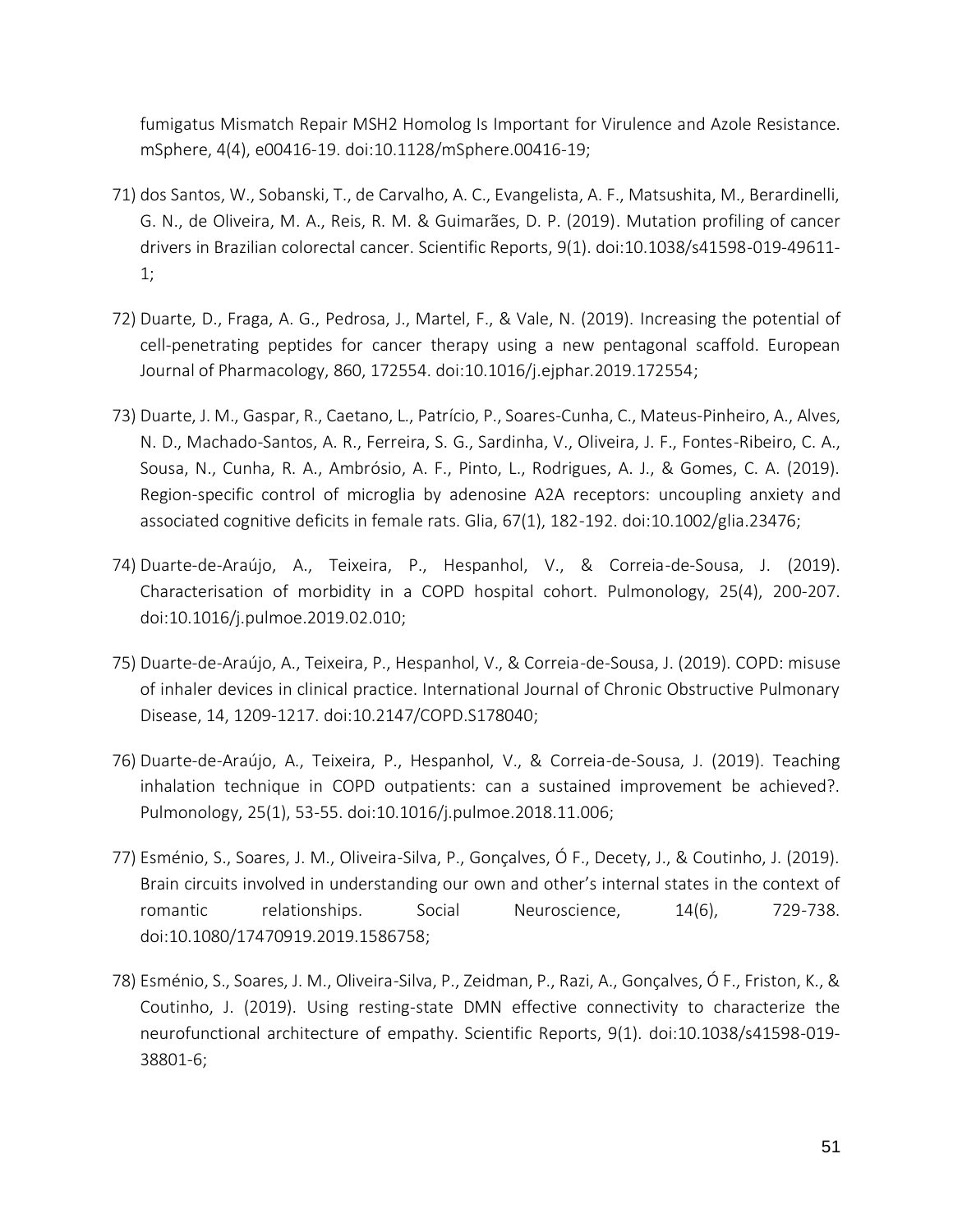- 79) Espregueira-Mendes, J., Andrade, R., Silva, L., Pereira, B., Sevivas, N., & Bastos, R. (2019). Meniscus Subluxation Retensioning: "Autotransplant". Arthroscopy Techniques, 8(3), E335- E341. doi:10.1016/j.eats.2018.11.007;
- 80) Estevão-Pereira, H., Lobo, J., Salta, S., Amorim, M., Lopes, P., Cantante, M., Reis, B.e, Antunes, L.f, Castro, F., Palma De Sousa, S., Gonçalves, C. S., Costa, B. M., Henrique, R., & Jerónimo, C. (2019). Overexpression of circulating MiR-30b-5p identifies advanced breast cancer. Journal of Translational Medicine, 17(1), 435. doi:10.1186/s12967-019-02193-y;
- 81) Esteves, M., Almeida, A. M., Silva, J., Silva Moreira, P., Carvalho, E., Pêgo, J. M., Almeida, A., Sotiropoulos, I., Sousa, N., & Leite-Almeida, H. (2019). MORPhA Scale: behavioral and electroencephalographic validation of a rodent anesthesia scale. Journal of Neuroscience Methods, 324, 108304. doi:10.1016/j.jneumeth.2019.05.013;
- 82) Esteves, M., Moreira, P. S., Marques, P., Castanho, T. C., Magalhães, R., Amorim, L., Portugal-Nunes, C., Soares, J. M., Coelho, A., Almeida, A., Santos, N. C., Sousa, N., & Leite-Almeida, H. (2019). Asymmetrical subcortical plasticity entails cognitive progression in older individuals. Aging Cell, 18(1), e12857. doi:10.1111/acel.12857;
- 83) Esteves, M., Sousa, N., & Leite-Almeida, H. (2019). Righteousness (and lefteousness) of the old brain. Aging, 11(14), 4779-4780. doi:10.18632/aging.102127;
- 84) Esteves, S., Oliveira, S., Duarte-Silva, S., Cunha-Garcia, D., Teixeira-Castro, A. & Maciel, P. (2018). Preclinical evidence supporting early initiation of citalopram treatment in Machado-Joseph disease. Molecular Neurobiology, 56(5), 3626-3637. doi:10.1007/s12035-018-1332-1;
- 85) Faria Gomes, I. N., Silva-Oliveira, R. J., Oliveira Silva, V. A., Rosa, M. N., Vital, P. S., Barbosa, M. C. S., dos Santos, F. V., Junqueira, J. G. M., Severino, V. G. P., Oliveira, B. G., Romão, W., Reis, R. M. & de Azambuja Ribeiro, R. I. M. (2019). Annona coriacea Mart. fractions promote cell cycle arrest and inhibit autophagic flux in human cervical cancer cell lines. Molecules, 24(21), 3693. doi:10.3390/molecules24213963;
- 86) Feichtinger, R. G., Mucha, B. E., ... Lopes, F., … Haack, T. B. & Dumont, N. A. (2019). Biallelic variants in the transcription factor PAX7 are a new genetic cause of myopathy. Genetics in Medicine, 21(11), 2521-2531. doi:10.1038/s41436-019-0532-z;
- 87) Fernandes, B., Côrte-Real, I., Vaz, P., Nogueira, R., Valente, F., & Braga, A. C. (2019). Prenatal ultrasound features in a case of Arnold Chiari malformation. In J. Belinha, R. M. Natal Jorge, J.C. Reis Campos, M. A.P. Vaz, J. M. R.S. Tavares (Eds.), Biodental Engineering V - Proceedings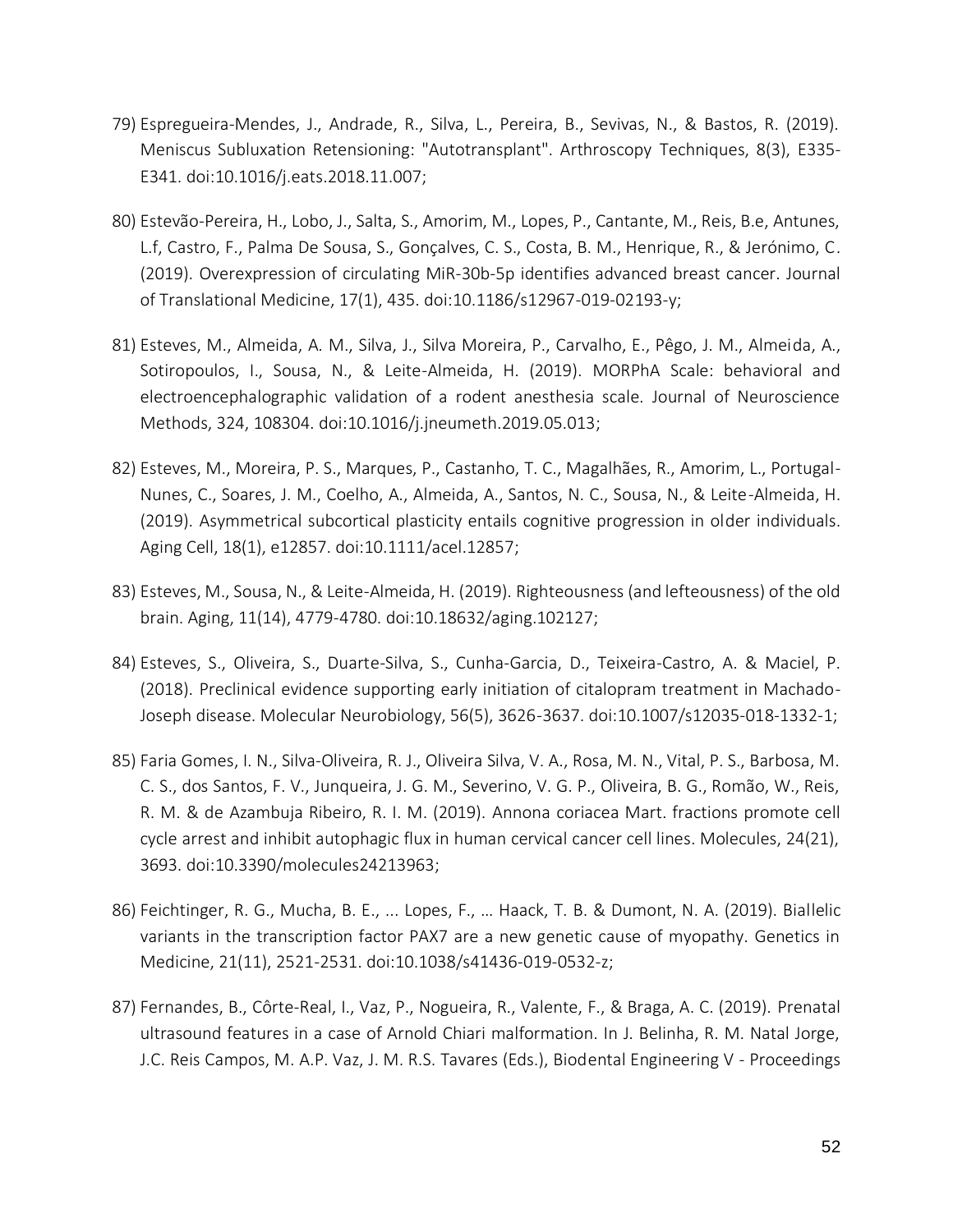of the 5th International Conference on Biodental Engineering, 2018 (pp. 109-110). doi:10.1201/9780429265297-22;

- 88) Fernandes, C., Fonseca, L., Ferreira, F., Gago, M., Costa, L., Sousa, N., Ferreira, C., Gama, J., Erlhagen, W., & Bicho, E. (2019). Artificial Neural Networks Classification of Patients with Parkinsonism based on Gait. Proceedings - 2018 IEEE International Conference on Bioinformatics and Biomedicine, BIBM 2018 (pp. 2024-2030). doi:10.1109/BIBM.2018.8621466;
- 89) Fernandes, H. M., Cabral, J., Van Hartevelt, T. J., Lord, L. D., Gleesborg, C., Moller, A., Deco, G., Whybrow, P. C., Petrovic, P., James, A. C., & Kringelbach, M. L. (2019). Disrupted brain structural connectivity in Pediatric Bipolar Disorder with psychosis. Scientific Reports, 9, 13638. doi:10.1038/s41598-019-50093-4;
- 90) Fernandes, J., Libânio, D., Giestas, S., Araújo, T., Ramada, J., Canena, J., & Lopes, L. (2019). Hybrid NOTES: Complete Endoscopic Resection of the Gastric Wall Assisted by Laparoscopy in a Gastric Fundus Gastrointestinal Stromal Tumor. GE Portuguese Journal of Gastroenterology, 26(3), 215-217. doi: 10.1159/000491709;
- 91) Fernandes, J., Libânio, D., Giestas, S., Ramada, J., Martinez-Ares, D., Canena, J. & Lopes, L. (2019). Esophageal Anastomotic Stricturotomy: Electroincision Therapy with a Needle Knife. GE-Portuguese Journal of Gastroenterology, 26(3), 137–138. doi: 10.1159/000489722;
- 92) Fernandes, J., Ramos, R., Vicente, C., Teles, T., Canena, J., Lopes, L., & Casteleiro, C. (2019). Esophageal laceration after percutaneous endoscopic gastrostomy tube removal attempt: Alternative route of extraction. Endoscopy, 51(9), E274-E275. doi:10.1055/a-0896-2430;
- 93) Fernandes, J., Ramos, R., Vicente, C., Teles, T., Canena, J., Lopes, L., & Casteleiro, C. (2019). Giant Lipoma Causing Intestinal Subocclusion: Detachable Snare Loop-Assisted Polypectomy. GE Portuguese Journal of Gastroenterology, 26(4), 293-294. doi: 10.1159/000492067;
- 94) Ferreira, A. C., Novais, A., Sousa, N., Sousa, J. C., & Marques, F. (2019). Voluntary running rescues the defective hippocampal neurogenesis and behaviour observed in lipocalin 2-null mice. Scientific Reports, 9, 1649. doi: 10.1038/s41598-018-38140-y;
- 95) Ferreira, B. H., Ramírez-Prado, J. H., Neves, G. W. P., Torrado, E., Sampaio, P., Felipe, M. S. S., Vasconcelos, A. T., Goldman, G. H., Carvalho, A., Cunha, C., Lopes-Bezerra, L. M., & Rodrigues, F. (2019). Ploidy determination in the pathogenic fungus Sporothrix spp. Frontiers in Microbiology, 10, 284. doi:10.3389/fmicb.2019.00284;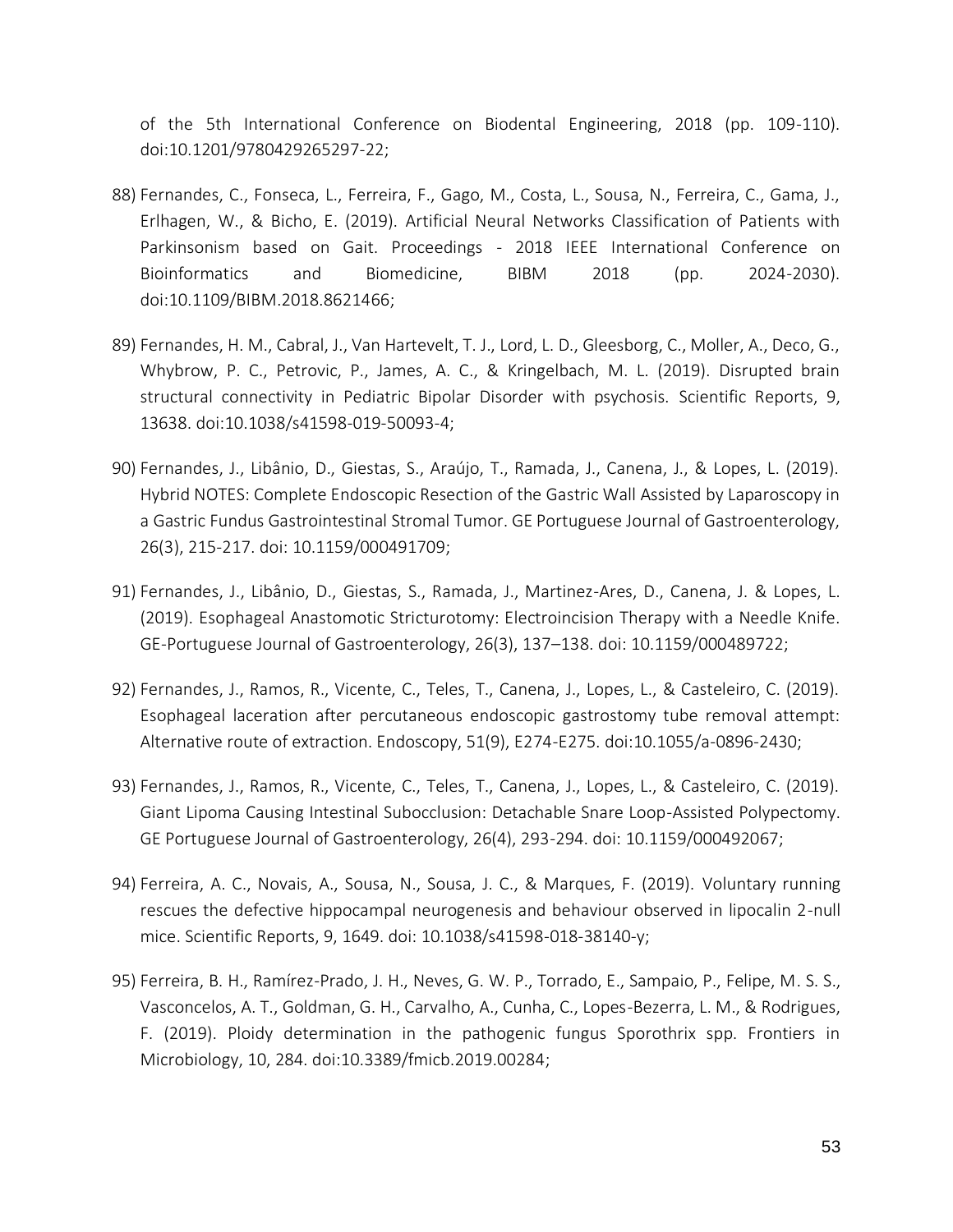- 96) Ferreira, D., Silva, A. P., Nobrega, F. L., Martins, I. M., Barbosa-Matos, C., Granja, S., Martins, S. F., Baltazar, F., & Rodrigues, L. R. (2019). Rational Identification of a Colorectal Cancer Targeting Peptide through Phage Display. Scientific Reports, 9(1), 3958. doi:10.1038/s41598- 019-40562-1;
- 97) Ferreira, F., Gago, M. F., Bicho, E., Carvalho, C., Mollaei, N., Rodrigues, L., Sousa, N., Rodrigues, P. P., Ferreira, C., & Gama, J. (2019). Gait stride-to-stride variability and foot clearance pattern analysis in Idiopathic Parkinson's Disease and Vascular Parkinsonism. Journal of Biomechanics, 92, 98-104. doi:10.1016/j.jbiomech.2019.05.039;
- 98) Ferreira, S., Pêgo, J. M., & Morgado, P. (2019). The efficacy of biofeedback approaches for obsessive-compulsive and related disorders: A systematic review and meta-analysis. Psychiatry Research, 272, 237-245. doi:10.1016/j.psychres.2018.12.096;
- 99) Ferreira, S., Veiga, C., Moreira, P., Magalhães, R., Coelho, A., Marques, P., Portugal-Nunes, C., Sousa, N., & Morgado, P. (2019). Reduced hedonic valuation of rewards and unaffected cognitive regulation in chronic stress. Frontiers in Neuroscience, 13, 724. doi:10.3389/fnins.2019.00724;
- 100) Ferreira-Mendes, J., Lopes, B. T., Faria-Correia, F., Salomão, M. Q., Rodrigues-Barros, S., & Ambrósio, R., Jr. (2019). Enhanced Ectasia Detection Using Corneal Tomography and Biomechanics. American Journal of Ophthalmology, 197, 7-16. doi:10.1016/j.ajo.2018.08.054;
- 101) Ferro, M., Vartolomei, M. D., ... Lima, E., ... Mirone, V.,& Lucarelli, G. (2019). An increased body mass index is associated with a worse prognosis in patients administered BCG immunotherapy for T1 bladder cancer. World Journal of Urology, 37(3), 507-514. doi:10.1007/s00345-018-2397-1;
- 102) Figueroa, C. A., Cabral, J., Mocking, R. J., Rapuano, K. M., van Hartevelt, T. J., Deco, G., Expert, P., Schene, A. H., Kringelbach, M. L., & Ruhé, H. G. (2019). Altered ability to access a clinically relevant control network in patients remitted from major depressive disorder. Human Brain Mapping, 40(9), 2771-2786. doi:10.1002/hbm.24559;
- 103) Fontenele, A. J., Vasconcelos, N. A. P., Feliciano, T., Aguiar, L. A. A., Soares-Cunha, C., Coimbra, B., Porta, L. D., Ribeiro, S., Rodrigues, A. J., Sousa, N., Carelli, P. V., & Copelli, M. (2019). Criticality between cortical states. Physical Review Letters, 122(20), 208101. doi: 10.1103/PhysRevLett.122.208101;
- 104) Fraga, A. G., Trigo, G., Murthy, R. K., Akhtar, S., Hebbur, M., Pacheco, A. R., Dominguez, J., Silva-Gomes, R., Gonçalves, C. M., Oliveira, H., Castro, A. G., Sharma, U., Azeredo, J., & Pedrosa,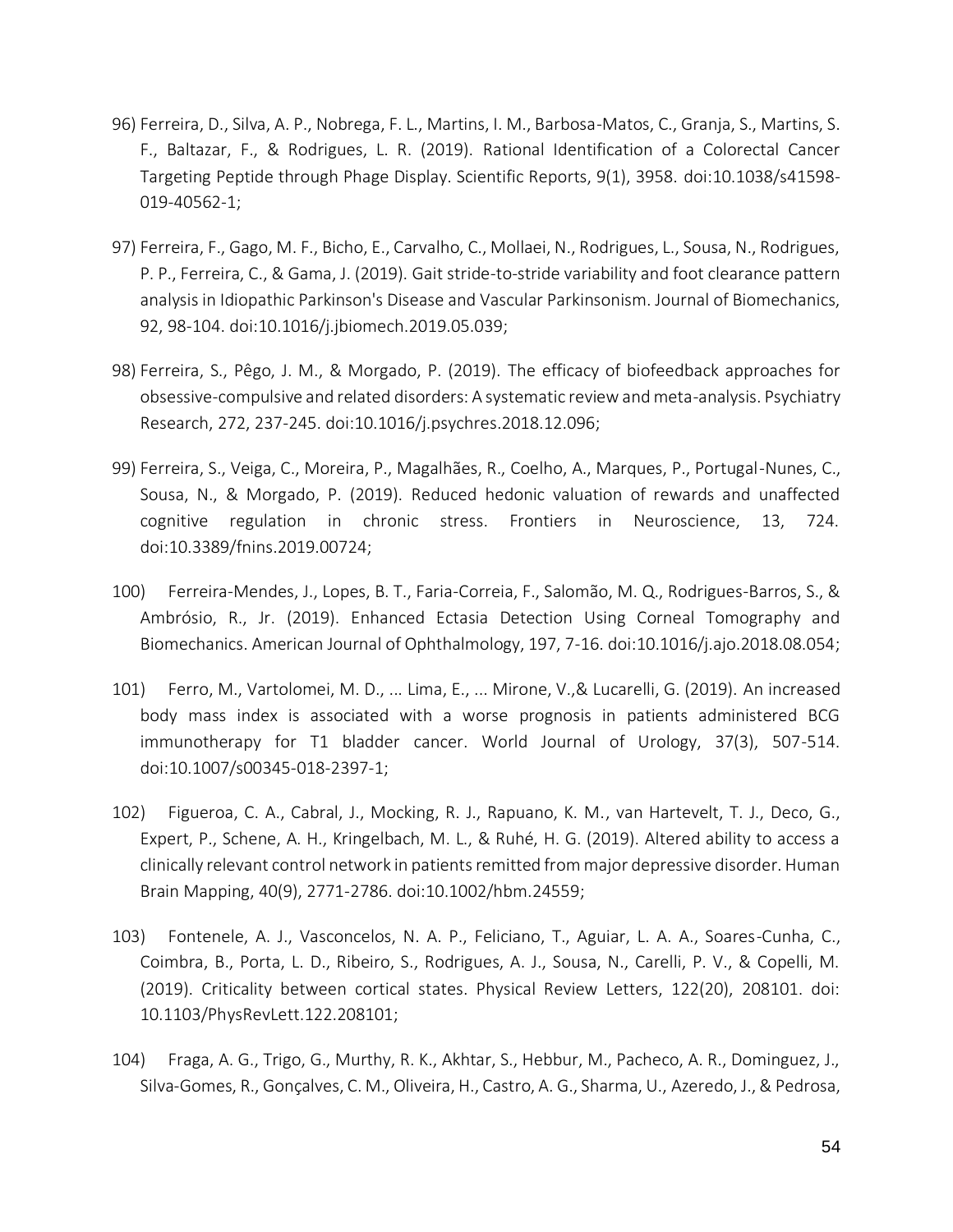J. (2019). Antimicrobial activity of Mycobacteriophage D29 Lysin B during Mycobacterium ulcerans infection. PLoS Neglected Tropical Diseases, 13(8), e0007113. doi:10.1371/journal.pntd.0007113;

- 105) Franco, A. R., Fernandes, E. M., Rodrigues, M. T., Rodrigues, F., Gomes, M. E., Leonor, I. B., Kaplan, D., & Reis, R. L. (2019). Antimicrobial coating of spider silk to prevent bacterial attachment on silk surgical sutures. Acta Biomaterialia, 99, 236-246 . doi:10.1016/j.actbio.2019.09.004;
- 106) Franco, Y. E. M., Okubo, M. Y., Torre, A. D., Paiva, P. P., Rosa, M. N., Silva, V. A. O., Reis, R. M., Ruiz, A. L. T. G., Imamura, P. M., de Carvalho, J. E., & Longato, G. B. (2019). Coronarin D induces apoptotic cell death and cell cycle arrest in human glioblastoma cell line. Molecules, 24(24), 4498. doi:10.3390/molecules24244498;
- 107) Fröberg, G., Wahren Borgström, E., Chryssanthou, E., Correia-Neves, M., Källenius, G., & Bruchfeld, J. (2019). A new mathematical model to identify contacts with recent and remote latent tuberculosis. ERJ Open Research, 5(2). doi:10.1183/23120541.00078-2019;
- 108) Gabriela-Freitas, M., Pinheiro, J., Raquel-Cunha, A., Cardoso-Carneiro, D., & Martinho, O. (2019). RKIP as an inflammatory and immune system modulator: Implications in cancer. Biomolecules, 9(12), 769. doi:10.3390/biom9120769;
- 109) Goios, A. (2019). 1000 words in 1 picture: How I combine art and science in medical illustrations. Medical Writing, 28(1), 60-61. https://journal.emwa.org/careers-in-medicalwriting/1000-words-in-1-picture/;
- 110) Gomes, A. C., Moreira, A. C., Silva, T., Neves, J. V., Mesquita, G., Almeida, A. A., Barreira-Silva, P., . . . Gomes, M. S. (2019). IFN-γ-dependent reduction of erythrocyte life span leads to anemia during mycobacterial infection. Journal of Immunology, 203(9), 2485-2496. doi:10.4049/jimmunol.1900382;
- 111) Gomes, E. D., Silva, N. A., & Salgado, A. J. (2019). Combinatorial Therapies in Spinal Cord Injury: Strategies to Induce Regeneration. Neural Regeneration Research, 14(1), 69-71. doi: 10.4103/1673-5374.243705;
- 112) Gomes‐Fonseca, J., Queirós, S., Morais, P., Pinho, A. C. M., Fonseca, J. C., Correia‐Pinto, J., Lima, E. & Vilaça, J. L. (2019) Surface‐based registration between CT and US for image‐guided percutaneous renal access–a feasibility study. Medical Physics, 46(3), 1115-1126. doi: 10.1002/mp.13369;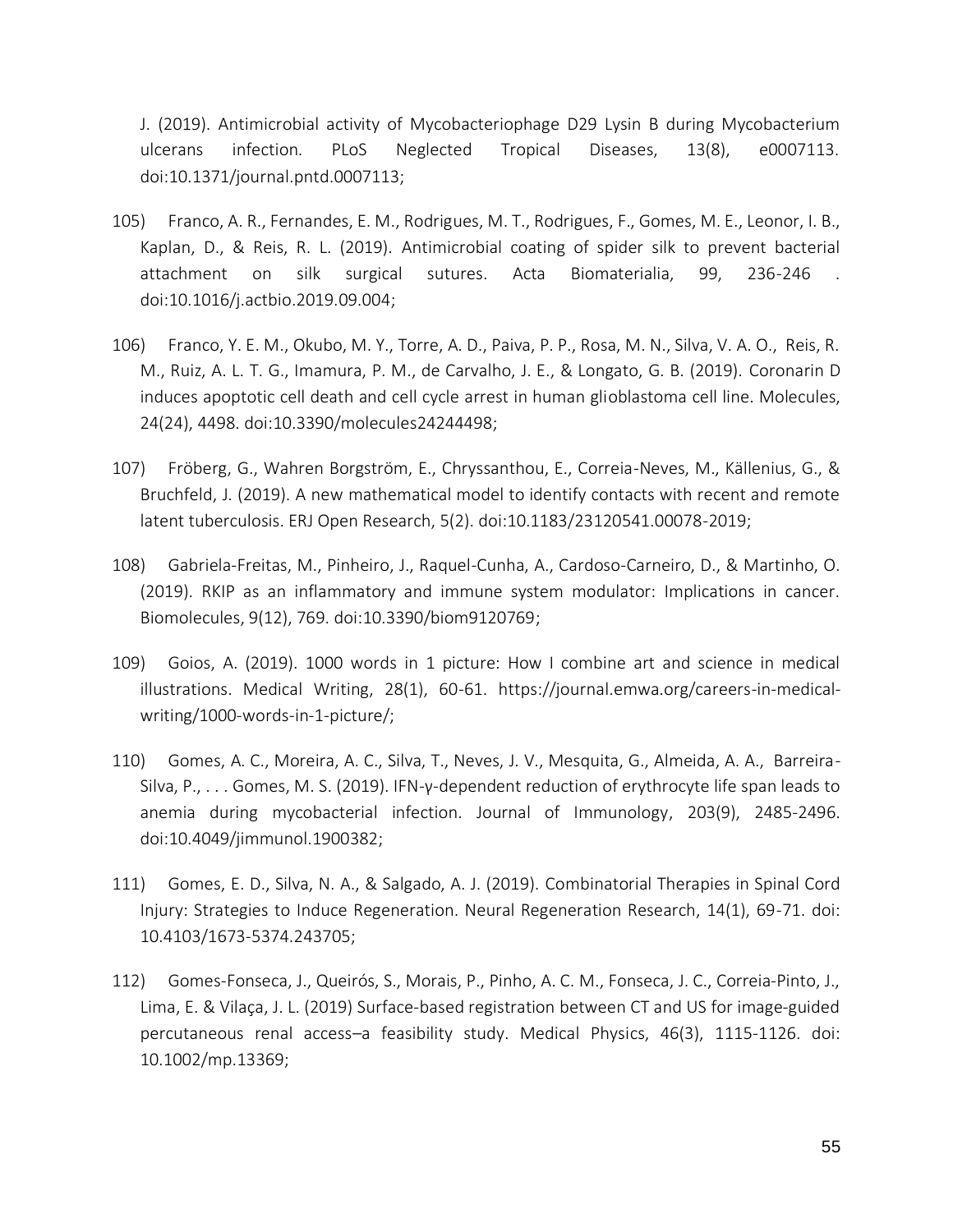- 113) Gonçalves, F., Carneiro, D., Pêgo, J., & Novais, P. (2019). Monitoring mental stress through mouse behaviour and decision-making patterns. In P. Novais, D. Duraes, J. J. Jung, A. Fernandez-Caballero, E. Navarro, P. Gonzalez, D. Carneiro, G. Villarrubia Gonzalez, A. Pinto, A. T. Campbell (Eds.), Advances in Intelligent Systems and Computing, Vol. 806. 9th International Symposium on Ambient Intelligence, ISAmI 2018 (pp. 40-47). doi:10.1007/978-3-030-01746-  $0_5;$
- 114) Gonçalves, J. C., Dantas, T. J., & Vallee, R. B. (2019). Distinct roles for dynein light intermediate chains in neurogenesis, migration, and terminal somal translocation. Journal of Cell Biology, 218(3), 808-819. doi:10.1083/jcb.201806112;
- 115) Goulão, M., Ghosh, B., Urban, M. W., Sahu, M., Mercogliano, C., Charsar, B. A., . . . Lepore, A. C. (2019). Astrocyte progenitor transplantation promotes regeneration of bulbospinal respiratory axons, recovery of diaphragm function, and a reduced macrophage response following cervical spinal cord injury. Glia, 67(3), 452-466. doi:10.1002/glia.23555;
- 116) Goulart, A., Ferreira, C., Rodrigues, A. J., Coimbra, B., Sousa, N., & Leão, P. (2019). The correlation between serum vascular endothelial growth factor (VEGF) and tumor VEGF receptor 3 in colorectal cancer. Annals of Surgical Treatment and Research, 97(1), 15-20. doi:10.4174/astr.2019.97.1.15;
- 117) Gressler, M., Heddergott, C., N'Go, I. C., Renga, G., Oikonomou, V., Moretti, S., Coddeville, B., Gaifem, J., Silvestre, R., Romani, L., Latge, J. P., & Fontaine, T. (2019). Definition of the Antiinflammatory Oligosaccharides Derived From the Galactosaminogalactan (GAG) From Aspergillus fumigatus. Frontiers in Cellular and Infection Microbiology, 9. doi:10.3389/fcimb.2019.00365;
- 118) Guimarães, D. P., Fregnani, J. H., Reis, R. M., Taveira, L. N., Scapulatempo-Neto, C., Matsushtita, M., Silva, S. R., Oliveira, C. Z., Longatto-Filho, A., Eklund, C., Paloheimo, L., Mauad, E., Suovaniemi, O., & Syrjänen, K. (2019). Comparison of a New-generation Fecal Immunochemical Test (FIT) With Guaiac Fecal Occult Blood Test (gFOBT) in Detecting Colorectal Neoplasia Among Colonoscopy-referral Patients. Anticancer Research, 39(1):261- 269. doi:10.21873/anticanres.13106;
- 119) Guimaraes, M. R., Soares, A. R., Cunha, A. M., Esteves, M., Borges, S., Magalhaes, R., Moreira, P. S., Rodrigues, A. J., Sousa, N., Almeida, A., & Leite-Almeida, H. (2019). Evidence for lack of direct causality between pain and affective disturbances in a rat peripheral neuropathy model. Genes, Brain and Behavior, 18(6), e12542. doi: 10.1111/gbb.12542;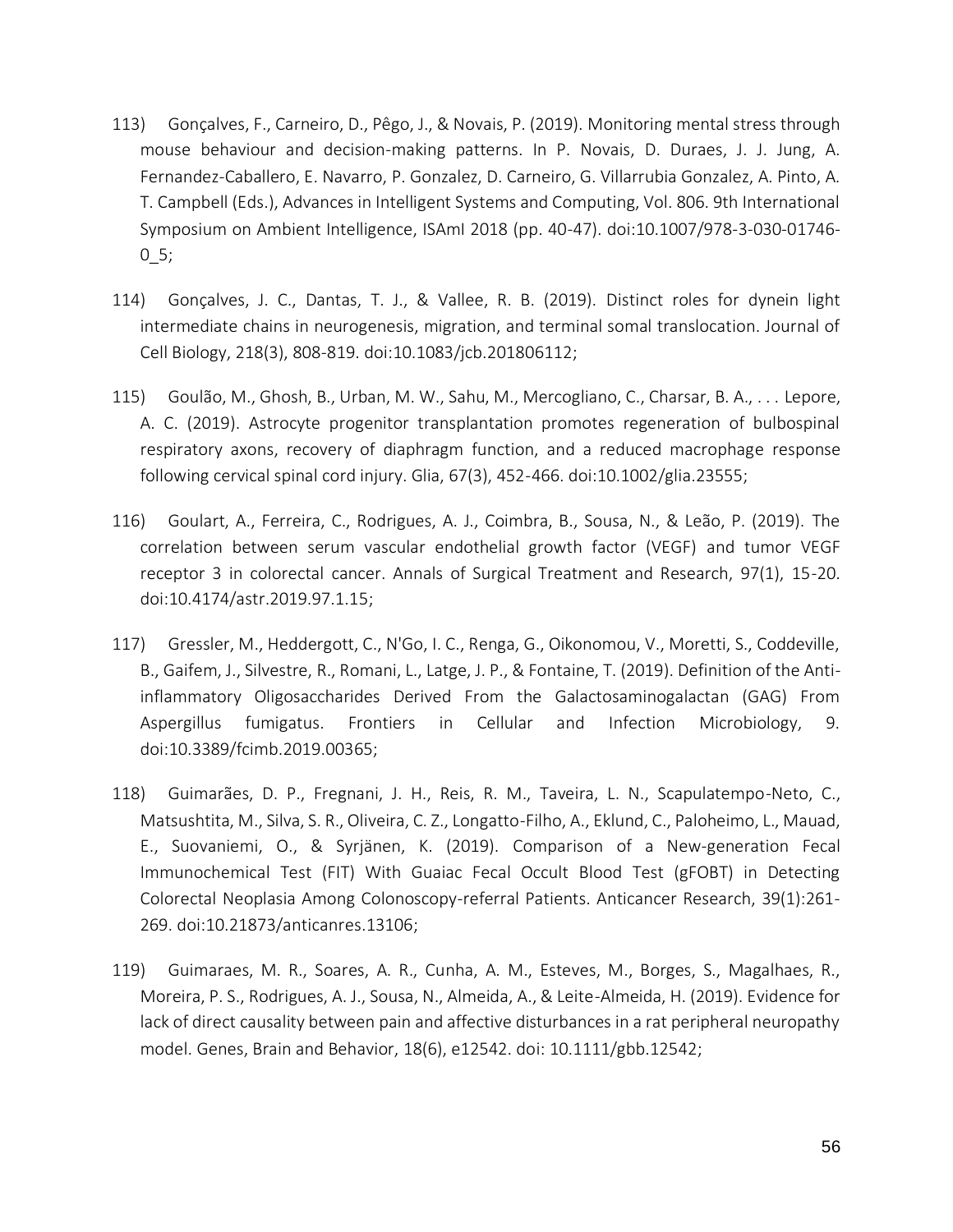- 120) Guimaraes, R., Guimaraes, M., Sousa, N., & Ferreira, A. (2019). Medical Student Secrecy, its Link to the Duty of Confidentiality and the Right to Access and Reuse Health Information. Acta Medica Portuguesa, 32(1), 11-13. doi:10.20344/amp.10958;
- 121) Guimarães, S., Carção, A. A., Carvalho, M. R., Vieira, M. J., Freitas, C., & Morgado, P. (2019). Quality of life and mental health in amblyopic children treated with and without occlusion therapy. Journal of AAPOS, 23(6), 339-340. doi:10.1016/j.jaapos.2019.09.009;
- 122) Guimaraes, S., Soares, A., Costa, P., & Silva, E. (2019). How Many Plusoptix S04 Measures Yield the Most Sensitive Amblyopia Screening? Journal of Pediatric Ophthalmology & Strabismus, 56(5), 305-312. doi:10.3928/01913913-20190702-01;
- 123) Gustavsson, N., Marote, A., Pomeshichik, Y., Russ, K., Azevedo, C., Chumarina, M., Goldwurn, S., Collin, A., Pinto, L., Salgado, A. J., Klementieva, O., Roybon, L., & Savchenko, E. (2019). Generation of an induced pluripotent stem cell line (CSC-46) from a patient with Parkinson's carrying a p.R301C mutation in the GBA gene. Stem Cell Research, 34, 101373. doi:10.1016/j.scr.2018.101373;
- 124) Haahtela, T., Von Hertzen, L., … Correia-Sousa, J., … Bousquet, J. & Billo, N. E. (2019). Helsinki by nature: The Nature Step to Respiratory Health. Clinical and Translational Allergy, 9(1), 57. doi:10.1186/s13601-019-0295-2;
- 125) Heggli, O. A., Cabral, J., Konvalinka, I., Vuust, P., & Kringelbach, M. L. (2019). A Kuramoto model of self-other integration across interpersonal synchronization strategies. PLoS Computational Biology, 15(10), e1007422. doi:10.1371/journal.pcbi.1007422;
- 126) Horwich, A., Babjuk, M., ... Pacheco-Figueiredo, L., ... Zigeuner, R., Witjes, J. A. (2019). EAU-ESMO consensus statements on the management of advanced and variant bladder cancer-an international collaborative multi-stakeholder effort: under the auspices of the EAU and ESMO Guidelines Committees. Annals of oncology: official journal of the European Society for Medical Oncology, 30(11), 1697-1727. doi:10.1093/annonc/mdz296;
- 127) Hosie, S., Ellis, M., Swaminathan, M., Ramalhosa, F., ... Bornstein, J. C., Hill-Yardin, E. L. (2019). Gastrointestinal dysfunction in patients and mice expressing the autism-associated R451C mutation in neuroligin-3. Autism Research, 12(7), 1043-1056. doi:10.1002/aur.2127;
- 128) Ibáñez-Redín, G., Furuta, R. H. M., Wilson, D., Shimizu, F. M., Materon, E. M., Arantes, L. M. R. B., Melendez, M. E., Carvalho, A. L., Reis, R. M., Chaur, M. N., Goncalves, D., & Oliveira, O. N., Jr. (2019). Screen-printed interdigitated electrodes modified with nanostructured carbon nano-onion films for detecting the cancer biomarker CA19-9. Materials Science and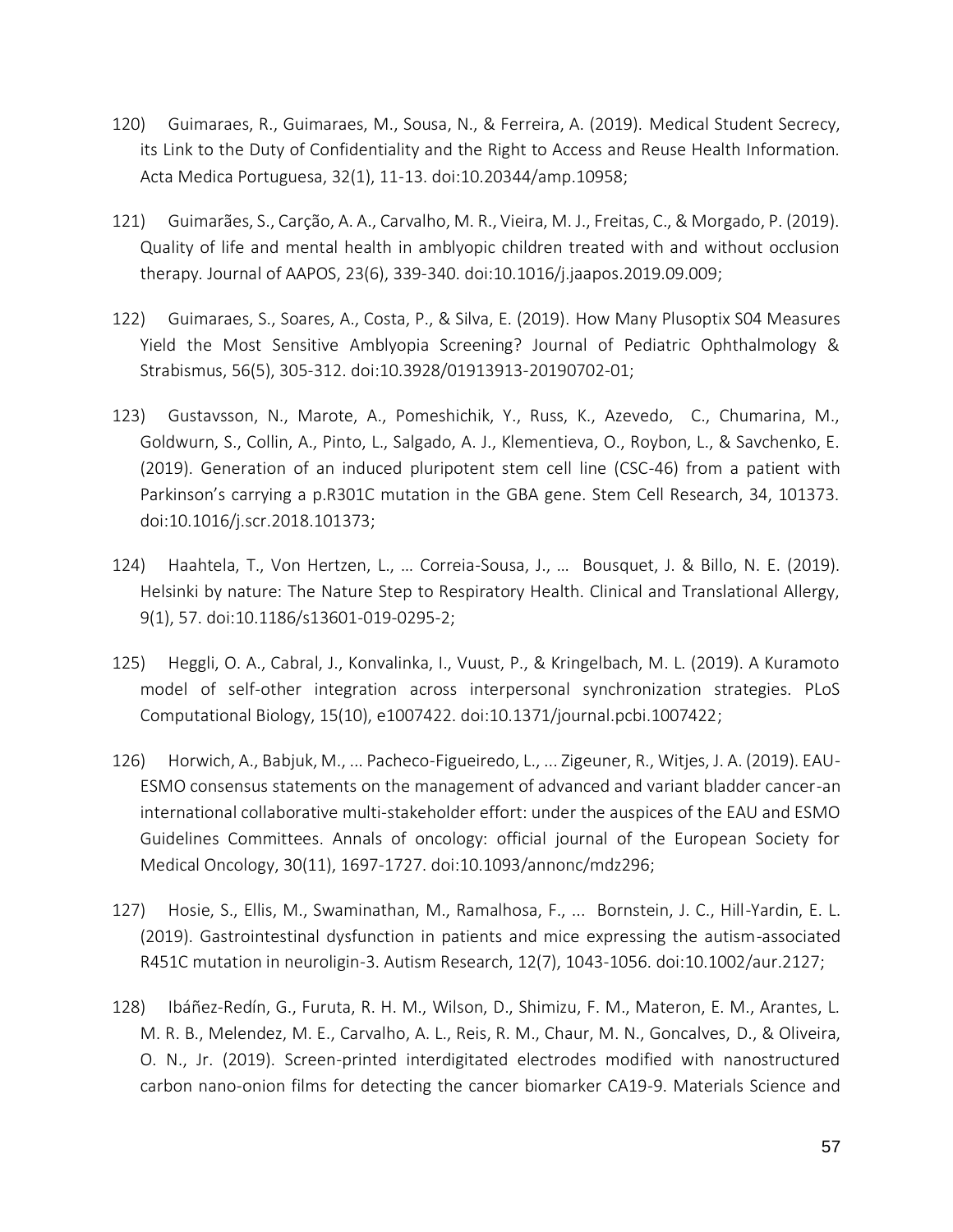Engineering C-Materials for Biological Applications, 99, 1502-1508. doi:10.1016/j.msec.2019.02.065;

- 129) Igreja Da Silva, J. I., Ribeiro, B., Cadilhe, A., & Nogueira-Silva, C. (2019). Paternal uniparental disomy for chromosome 14: Prenatal management. BMJ Case Reports, 12(12). doi:10.1136/bcr-2019-231705;
- 130) Jenks, J. D., Rawlings, S. A., Garcia-Vidal, C., Koehler, P., Mercier, T., Prattes, J., . . . Carvalho, A., & Hoenigl, M. (2019). Immune parameters for diagnosis and treatment monitoring in invasive mold infection. Journal of Fungi, 5(4). doi:10.3390/jof5040116;
- 131) Julião, M. (2019). The Use of Dignity Therapy Beyond Terminal Illness: A Case Report. Psychosomatics, 60(1), 101. doi:10.1016/j.psym.2018.05.004;
- 132) Keshwara, R., Hagen, K. R., Abreu-Mota, T., Papaneri, A. B., Liu, D., Wirblich, C., Johnson, R. F., & Schnell, M. J. (2019). A Recombinant Rabies Virus Expressing the Marburg Virus Glycoprotein is Dependent Upon ADCC for Protection Against Marburg Virus Disease in a Murine Model. Journal of Virology, 93(6), e01865-1. doi:10.1128/JVI.01865-18;
- 133) Khoshgoo, N., Kholdebarin, R., Pereira-Terra, P., Mahood, T. H., Falk, L., Day, C. A., Iwasiow, B. M., Zhu, F., Mulhall, D., Fraser, C., Correia-Pinto, J., & Keijzer, R. (2019). Prenatal microRNA miR-200b Therapy Improves Nitrofen-induced Pulmonary Hypoplasia Associated With Congenital Diaphragmatic Hernia. Annals of Surgery, 269(5), 979-987. doi:10.1097/SLA.0000000000002595;
- 134) Kokras, N., Sotiropoulos, I., Besinis, D., Tzouveka, E. L., Almeida, O. F. X., Sousa, N., & Dalla, C. (2019). Neuroplasticity-related correlates of environmental enrichment combined with physical activity differ between the sexes. European Neuropsychopharmacology, 29(1), 1-15. doi:10.1016/j.euroneuro.2018.11.1107;
- 135) Konstandi, M., Sotiropoulos, I., Matsubara, T., Malliou, F., Katsogridaki, A., Andriopoulou, C. E., & Gonzalez, F. E. (2019). Adrenoceptor-stimulated inflammatory response in stressinduced serum amyloid A synthesis. Psychopharmacology, 236(6); 1687-1699 . doi:10.1007/s00213-018-5149-4;
- 136) Kunicki, C., Moioli, R. C., Pais-Vieira, M., Peres, A. S. C., Morya, E., & Nicolelis, M. A. L. (2019). Frequency-specifc coupling in fronto-parieto-occipital cortical circuits underlie active tactile discrimination. Scientific Reports, 9, 5105. doi:10.1038/s41598-019-41516-3;
- 137) Lacagnina, A. F., Brockway, E. T., Crovetti, C. R., Shue, F., McCarty, M. J., Sattler, K. P., Lim, S. C., Santos, S. L., Denny, C. A. & Drew, M. R. (2019). Distinct hippocampal engrams control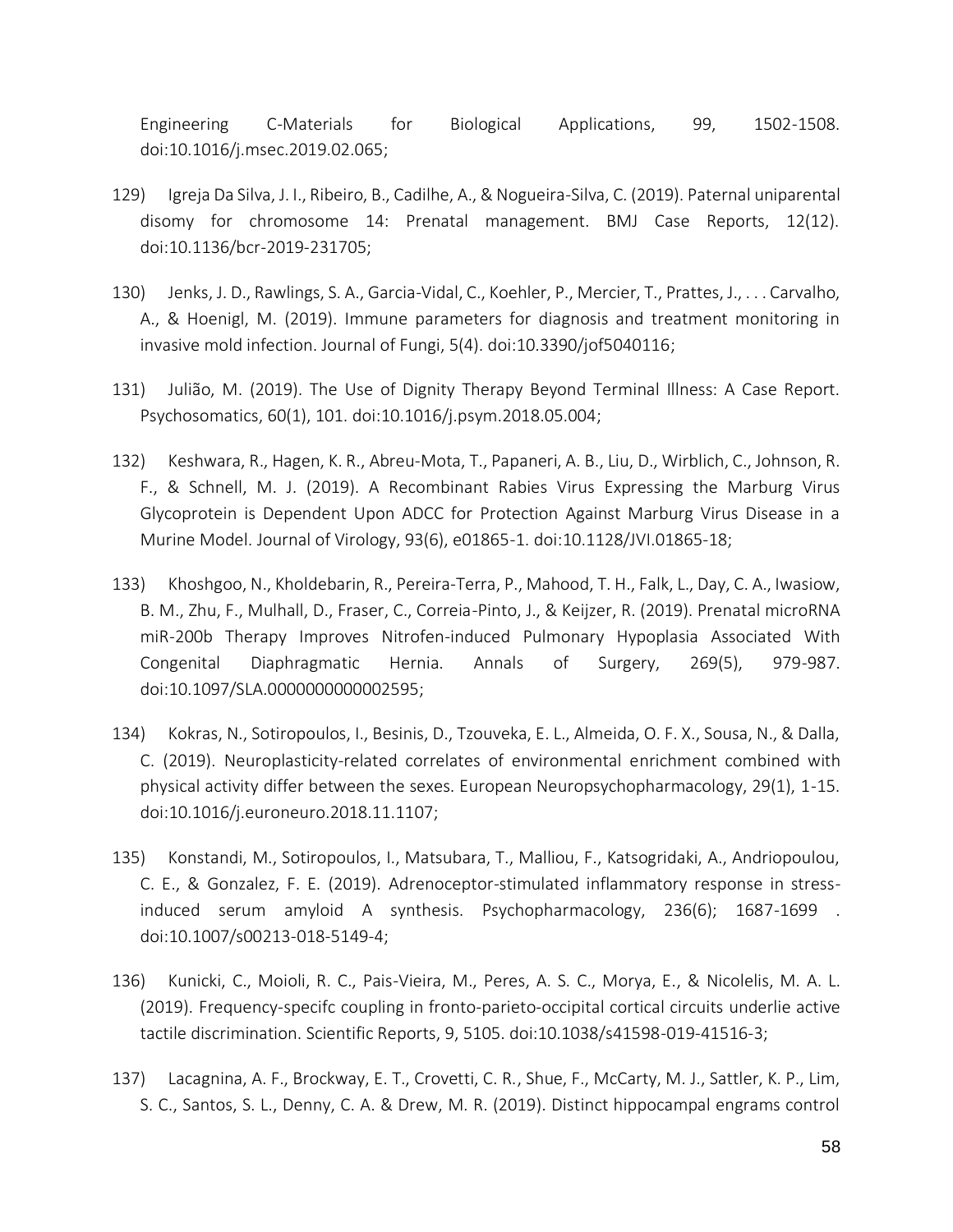extinction and relapse of fear memory. Nature Neuroscience, 22(5), 753-761. doi:10.1038/s41593-019-0361-z;

- 138) Lage, P., Sampaio-Marques, B., Ludovico, P., Mira, N. P., & Mendes-Ferreira, A. (2019). Transcriptomic and chemogenomic analyses unveil the essential role of com2-regulon in response and tolerance of Saccharomyces cerevisiae to stress induced by sulfur dioxide. Microbial Cell, 6(11), 509-523. doi:10.15698/mic2019.11.697;
- 139) Laurent, S., Boutouyrie, P., Cunha, P. G., Lacolley, P., & Nilsson, P. M. (2019). Concept of Extremes in Vascular Aging (From Early Vascular Aging to Supernormal Vascular Aging). Hypertension, 74(2), 218-228. doi:10.1161/HYPERTENSIONAHA.119.12655;
- 140) Laus, A. C., de Paula, F. E., ... Scapulatempo-Neto, C., & Reis, R. M. (2019). EGF+61 A>G polymorphism is not associated with lung cancer risk in the Brazilian population. Molecular Biology Reports, 46(2), 2417-2425. doi:10.1007/s11033-019-04702-0;
- 141) Leal, L. F., Cavagna, R. O., ... Neder, L., & Reis, R. M. (2019). Lack of KBTBD4 Mutations in Molecularly Classified Brazilian Medulloblastomas. Journal of neuropathology and experimental neurology, 78(9), 788-790. doi:10.1093/jnen/nlz066;
- 142) Leal, L. F., de Paula, F. E., De Marchi, P., de Souza Viana, L., Pinto, G., Carlos, C. D., Berardinelli, G., Miziara, J. E., da Silva, C. M., Albino Silva, E., Pereira, R., de Oliveira, M. A., Scapulatempo-Neto, C., & Reis, R. M. (2019). Mutational profile of Brazilian lung adenocarcinoma unveils association of EGFR mutations with high Asian ancestry and independent prognostic role of KRAS mutations. Scientific Reports, 9, 3209. doi:10.1038/s41598-019-39965-x;
- 143) Leão, P., Santos, C., Goulart, A., Caetano, A. C., Sousa, M., Hogemann, G., Parvaiz, A., & Figueiredo, N. (2019). TaTME: analysis of the evacuatory outcomes and EUS anal sphincter. Minimally Invasive Therapy and Allied Technologies, 28(6), 332-337. doi:10.1080/13645706.2019.1567555;
- 144) Levi, J. E., Martins, T. R., Longatto-Filho, A., Cohen, D. D., Cury, L., Fuza, L. M., Villa, L. L., & Eluf-Neto, J. (2019). High-Risk HPV Testing in Primary Screening for Cervical Cancer in the Public Health System, Sao Paulo, Brazil. Cancer Prevention Research, 12(8), 539-546. doi:10.1158/1940-6207.CAPR-19-0076;
- 145) Lima, A. C., Amorim, D., Laranjeira, I., Almeida, A., Ferreira, H., Pinto-Ribeiro, F., & Neves, N. M. (2019). Neutralization of pro-inflammatory cytokines by intra-articular injection of biofunctionalized nanoparticles as an advanced treatment for osteoarthritis. Transactions of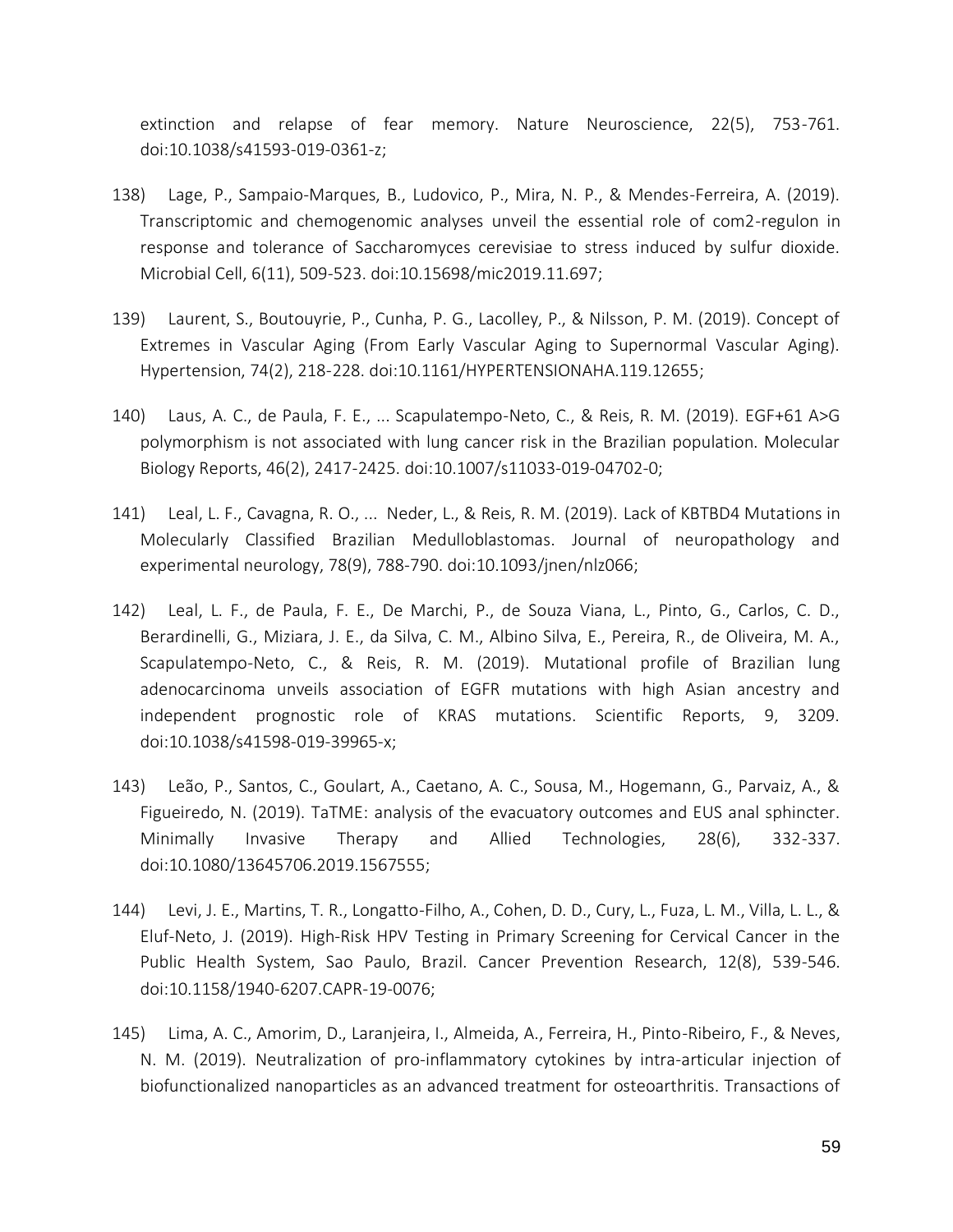the Annual Meeting of the Society for Biomaterials and the Annual International Biomaterials Symposium, Vol. 40. 42nd Society for Biomaterials Annual Meeting and Exposition 2019 (pp. 793);

- 146) Lin, C., Slama, J., . . . Longatto-Filho, A., . . . Heráclio, S. A., & Clifford, G. M. (2019). Cervical determinants of anal HPV infection and high-grade anal lesions in women: a collaborative pooled analysis. Lancet Infectious Diseases, 19(8), 880-891. doi:10.1016/S1473- 3099(19)30164-1;
- 147) Longatto-Filho, A. & Syrjanen, K. (2019). HPV: A Virus-Dinosaur Living among Us?. Acta Cytologica, 63(2), 83-84. doi:10.1159/000497814;
- 148) Lopes, F., Torres, F., Soares, G., van Karnebeek, C. D., Martins, C., Antunes, D., Silva, J., Muttucomaroe, L., Botelho, L. F., Sousa, S., Rendeiro, P., Tavares, P., Van Esch, H., Rajcan-Separovic, E., & Maciel, P. (2019). The role of AKT3 copy number changes in brain abnormalities and neurodevelopmental disorders: four new cases and literature review. Frontiers in Genetics, 10, 58. doi:10.3389/fgene.2019.00058;
- 149) Lopes, F., Torres, F., . . . Sousa, S., Marques C., Lopes, S., Gomes, C., Barros, G., . . . Fortuna AM., & Maciel, P. (2019). Genomic imbalances defining novel intellectual disability associated loci. Orphanet Journal of Rare Diseases, 14, 164. doi: 10.1186/s13023-019-1135-0;
- 150) Lopes, L., & Canena, J. (2019). ERCP in Portugal: A Wide Survey on the Prevention of Post-ERCP Pancreatitis and Papillary Cannulation Techniques. GE-Portuguese Journal of Gastroenterology, 26(1), 14-23. doi: 10.1159/000487150;
- 151) Lord, L. D., Expert, P., Atasoy, S., Roseman, L., Rapuano, K., Lambiotte, R., Nutt, D. J., Deco, G., Carhart-Harris, R. L., Kringelbach, M. L., & Cabral, J. (2019). Dynamical exploration of the repertoire of brain networks at rest is modulated by psilocybin. NeuroImage, 199, 127-142 . doi:10.1016/j.neuroimage.2019.05.060;
- 152) Lorenzi, A. T., Fregnani, J. H., Villa, L. L., Sichero, L., Nunes, E. M., & Longatto-Filho, A. (2019). Diversity of human papillomavirus typing among women population living in rural and remote areas of Brazilian territory. Papillomavirus Research, 8, 100186. doi:10.1016/j.pvr.2019.100186;
- 153) Lorenzi, N. P. C., Termini, L., Longatto Filho, A., Tacla, M., de Aguiar, L. M., Beldi, M. C., Ferreira-Filho, E. S., Baracat, E. C., & Soares-Júnior, J. M. (2019). Age-related acceptability of vaginal self-sampling in cervical cancer screening at two university hospitals: a pilot crosssectional study. BMC Public Health, 19(1), 963. doi:10.1186/s12889-019-7292-1;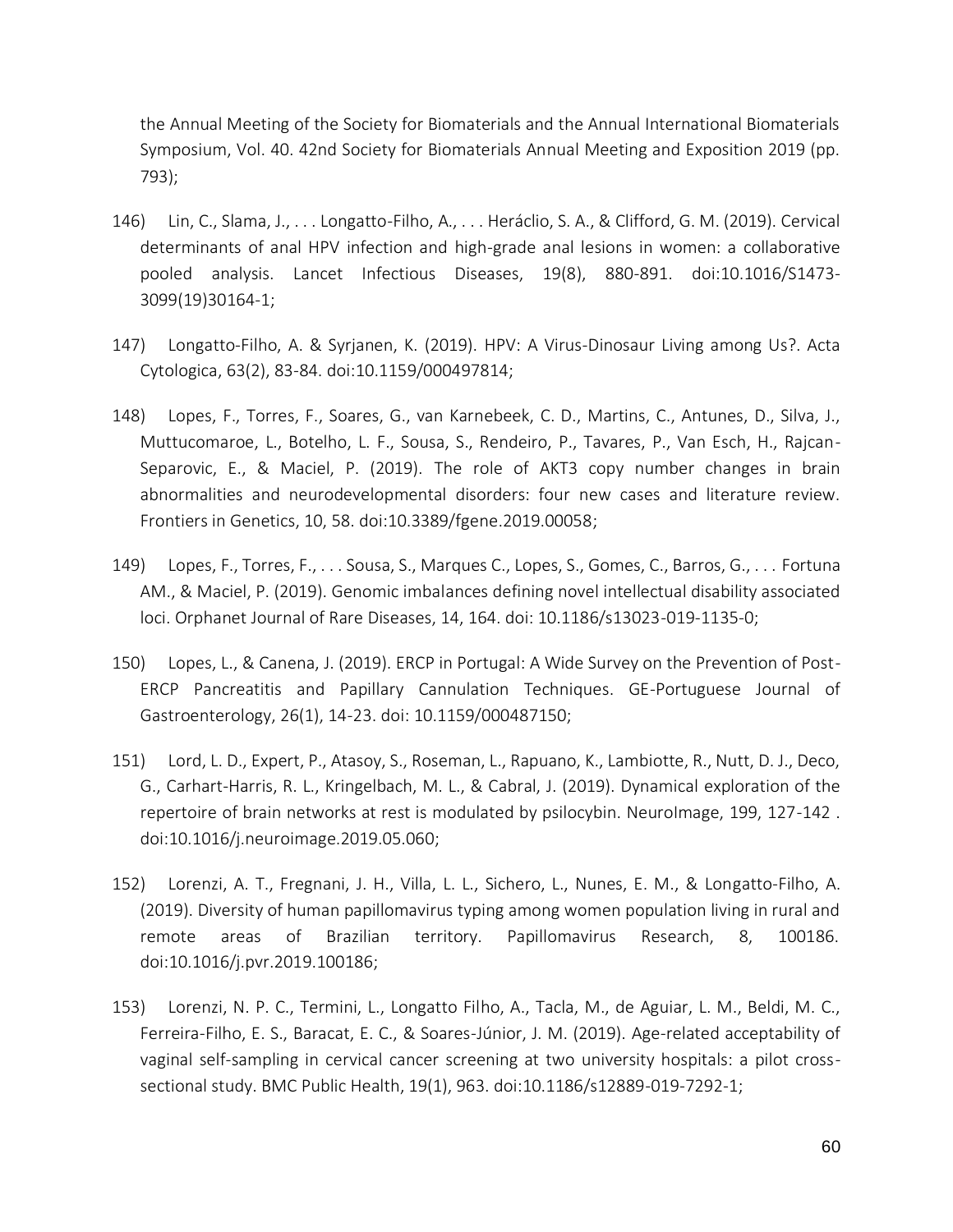- 154) Macedo, R., Pinto, M., Borges, V., Nunes, A., Oliveira, O., Portugal, I., Duarte, R., & Gomes, J. P. (2019). Evaluation of a gene-by-gene approach for prospective whole-genome sequencing-based surveillance of multidrug resistant Mycobacterium tuberculosis. Tuberculosis, 115, 81-88. doi:10.1016/j.tube.2019.02.006;
- 155) Machado, F., Magalhães, R., Mendes, P. M., & Sousa, N. (2019). Low intensity focused ultrasound modulation of neural circuits activity. 6th IEEE Portuguese Meeting on Bioengineering, ENBENG 2019 - Proceedings. doi:10.1109/ENBENG.2019.8692516;
- 156) Magalhães, R. D., Rosa, B., Marques, M., Boal Carvalho, P., Cardoso, H., Machado, F., . . . Cotter, J. (2019). How should we select suspected Crohn's disease patients for capsule enteroscopy? Scandinavian Journal of Gastroenterology, 54(8), 991-997. doi:10.1080/00365521.2019.1649455;
- 157) Magalhães, R., Novais, A., Barrière, D. A., Marques, P., Marques, F., Sousa, J. C., Cerqueira, J., Cachia, A., Jay, T. M., Bottlaender, M., Sousa, N., Mériaux, S., & Boumezbeur, F. (2019). A resting-state functional MR Imaging and Spectroscopy Study of the Dorsal Hippocampus in the Chronic Unpredictable Stress Rat Model. Journal of Neuroscience, 39(19), 3640-3650. doi:10.1523/JNEUROSCI.2192-18.2019;
- 158) Malheiro, B., Teixeira, P. M., Alves, L., Yaphe, J., & Correia de Sousa, J. (2019). Mapping Portuguese Research on Respiratory Diseases in Primary Care: A systematic review. Pulmonology, 25(3), 186-190. doi:10.1016/j.pulmoe.2019.01.005;
- 159) Malhone, C., & Longatto-Filho, A. (2019). Cervical, Ovarian and Endometrial Tumor Markers: Potential Clinical Value. Seminar in Ultrasound CT and MR, 40(4), 350-357. doi:10.1053/j.sult.2019.03.003;
- 160) Mariano, V. S., Pastrez, P. R. A., Mafra Costa, A., Guimarães, D. P., Cunha, T. R., Neto, S. A. Z., Scapulatempo-Neto, C., Syrjänen, K. J., & Longatto-Filho, A. (2019). Impact of Brush Cytology Analysis for the Diagnosis of Esophageal Squamous Cell Carcinoma: The Quality of Liquid-Based Preparation of Cytological Slides. Acta Cytologica, 63(3), 240-246. doi:10.1159/000496567;
- 161) Maricoto, T., Correia-De-Sousa, J., & Taborda-Barata, L. (2019). Inhaler technique education in elderly patients with asthma or COPD: Impact on disease exacerbations -a protocol for a single-blinded randomised controlled trial. BMJ Open, 9(1). doi:10.1136/bmjopen-2018-022685;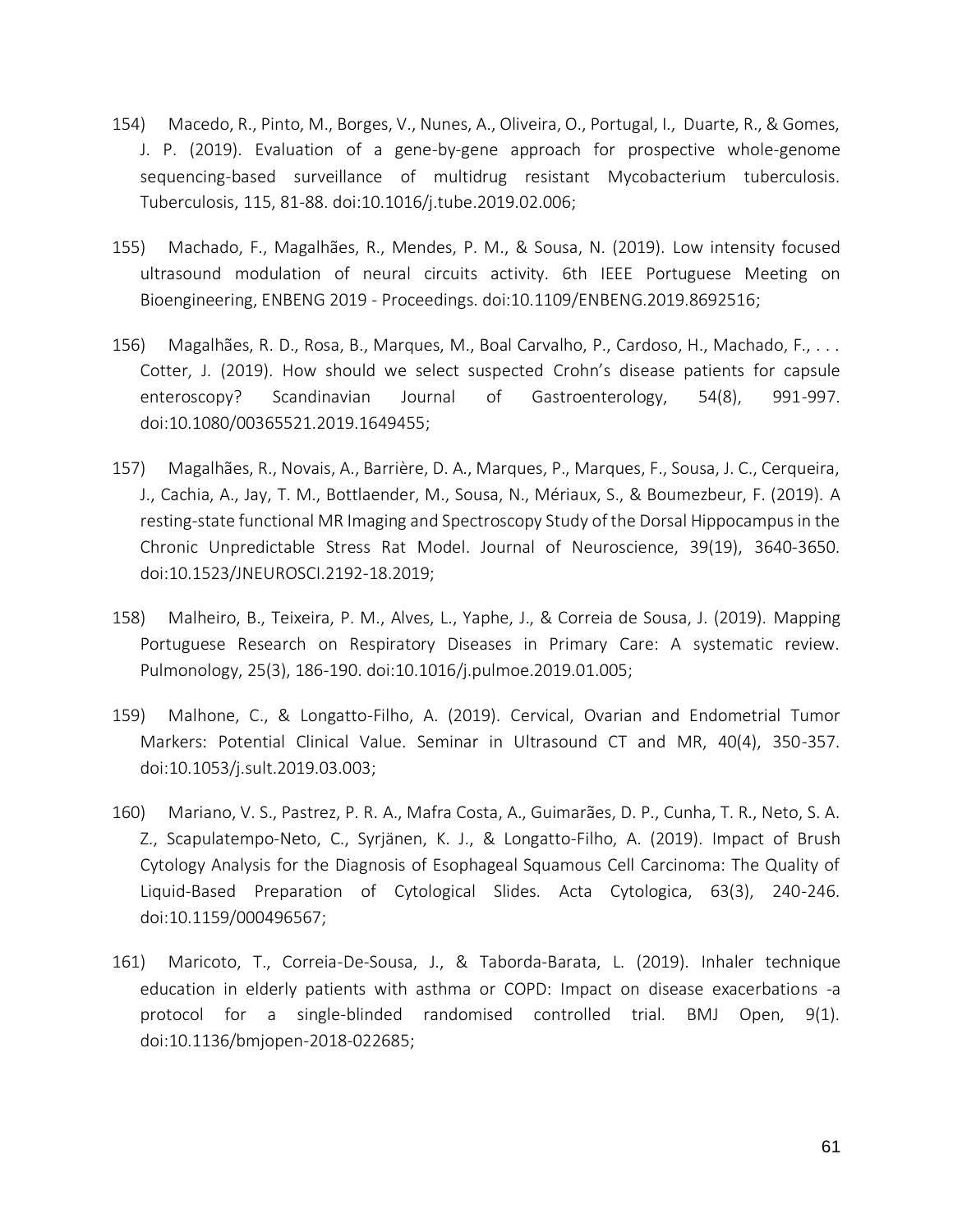- 162) Maricoto, T., Marques-Gomes, J., Correia-de-Sousa, J., & Taborda-Barata, L. (2019). Inhaler Review in Older Adults with Asthma or COPD: A Cost-Effectiveness Study and a Perspective in Portugal. Journal of the American Geriatrics Society, 67(7), 1430-1436. doi:10.1111/jgs.15834;
- 163) Maricoto, T., Monteiro, L., Gama, J. M. R., Correia-de-Sousa, J., & Taborda-Barata, L. (2019). Inhaler Technique Education and Exacerbation Risk in Older Adults with Asthma or Chronic Obstructive Pulmonary Disease: A Meta-Analysis. Journal of the American Geriatrics Society, 67(1), 57-66. doi:10.1111/jgs.15602;
- 164) Martins, I. M., Meirinho, S., Costa, R., Cravador, A., & Choupina, A. (2019). Cloning, characterization, in vitro and in planta expression of a necrosis-inducing Phytophthora protein 1 gene npp1 from Phytophthora cinnamomi. Molecular Biology Reports, 46(6), 6453-6462. doi:10.1007/s11033-019-05091-0;
- 165) Martins, J., Magalhães, C., Rocha, M., & Osório, N. S. (2019). Machine Learning-Enhanced T Cell Neoepitope Discovery for Immunotherapy Design. Cancer Informatics, 18, 117693511985208. doi:10.1177/1176935119852081;
- 166) Martins, S. P., Teixeira, P. M., Yaphe, J., Fonseca, J., & Correia de Sousa, J. (2019). A Comparison of the CARATKids and CARAT10 Questionnaires for the Evaluation of Control of Asthma and Allergic Rhinitis in Adolescents. Journal of Investigational Allergology and Clinical Immunology, 29(3), 239-240. doi:10.18176/jiaci.0365;
- 167) Matos, L. N., Rodrigues, M. F., Magalhães, R., Alves, V., & Novais, P. (2019). Interpretability of a Deep Learning Model for Rodents Brain Semantic Segmentation. In L. Iliadis, E. Pimenidis, I. Maglogiannis, J. MacIntyre (Eds.), IFIP Advances in Information and Communication Technology, Vol. 559. 15th IFIP WG 12.5 International Conference on Artificial Intelligence Applications and Innovations, AIAI 2019, (pp. 307-318). doi:10.1007/978-3-030-19823-7\_25;
- 168) Maximiano, C., & Antunes, H. (2019). A rare side effect of D-Penicillamine therapy: elastosis perforans serpiginosa. European Journal of Pediatric Dermatology, 29(2), 80-82. doi:10.26326/2281-9649.29.2.1968;
- 169) Medina-Ramírez, R. I., Álamo-Arce, D. D., Costa, M. J., & Rodríguez de Castro, F. (2019). Aprendizaje autorregulado: una estrategia para ?enseñar a aprender? en ciencias de la salud. Revista FEM, 22(1), 5-10. doi:10.33588/fem.221.981;
- 170) Meira, L., Chaves, C., Araújo, D., Almeida, L., Boaventura, R., Ramos, A., Carvalho, T., Osório, N. S., Castro, A. G., Rodrigues, F., Guimarães, J. T., Saraiva, M., & Bastos, H. N. (2019). Predictors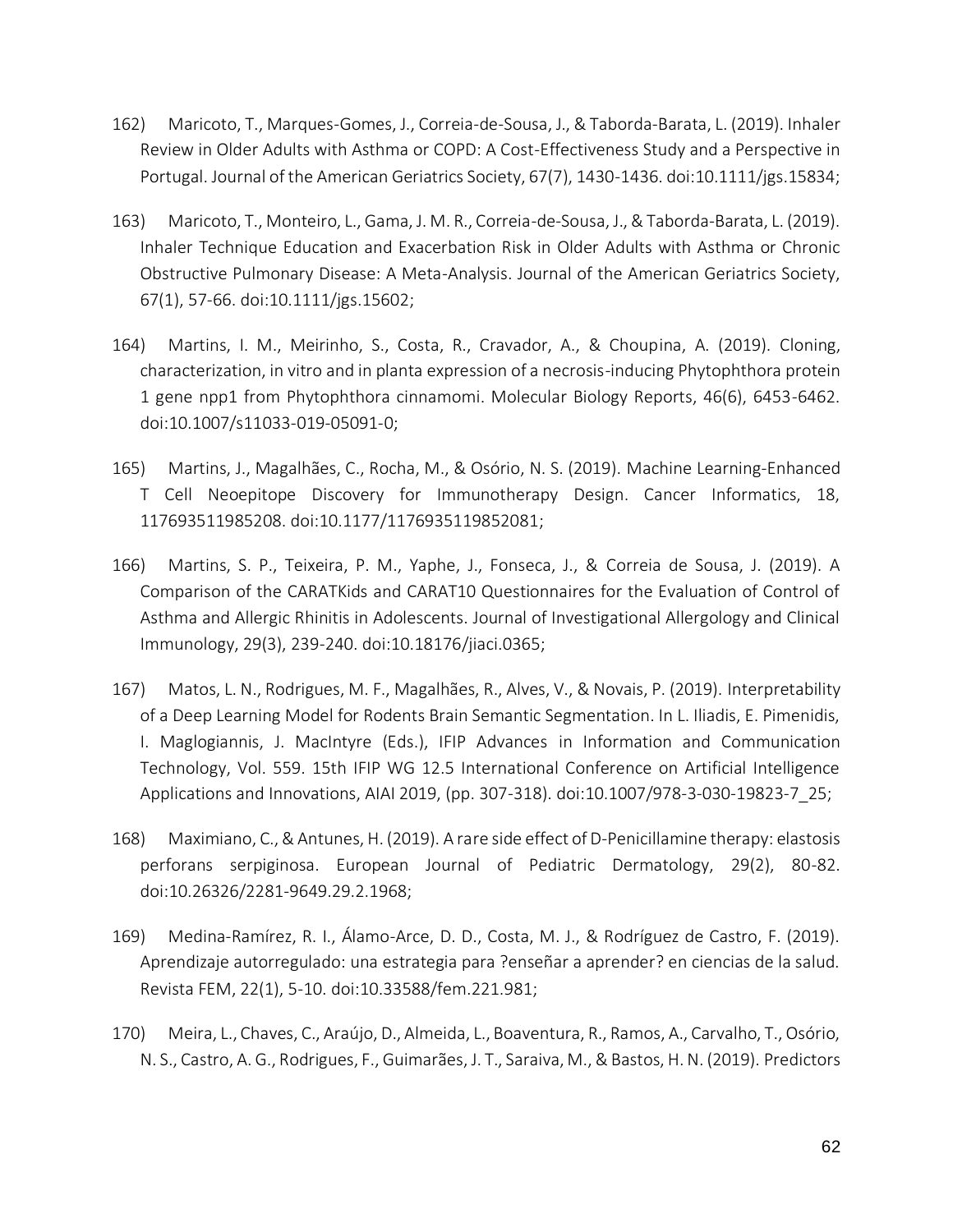and outcomes of disseminated tuberculosis in an intermediate burden setting. Pulmonology, 25(6), 320-327. doi:10.1016/j.pulmoe.2018.11.001;

- 171) Melo, V., Viana, C., Marques, I., Costa, C., & Martins, S. F. (2019). Visceral obesity is not correlated with lymph node metastases nor Colorectal cancer survival Obesidade visceral n\xc3\xa3o est\xc3\xa1 correlacionada a metastases nos linfonodos ou cancer coloretal. Journal of Coloproctology, 39(3), 203-210. doi:10.1016/j.jcol.2019.04.004;
- 172) Mendes, M. O., Rosa, A. I., Carvalho, A. N., Nunes, M. J., Dionísio, P., Rodrigues, E., Costa, D., Duarte-Silva, S., Maciel, P., Rodrigues, C. M. P., Gama, M. J., & Castro-Caldas, M. (2019). Neurotoxic effects of MPTP on mouse cerebral cortex: Modulation of neuroinflammation as a neuroprotective strategy. Molecular and Cellular Neurosciences, 96, 1-9. doi:10.1016/j.mcn.2019.01.003;
- 173) Mendes-Pinheiro, B., Anjo, S. I., Manadas, B., Da Silva, J. D., Marote, A., Behie, L. A., Teixeira, F.G., & Salgado, A. J. (2019). Bone Marrow Mesenchymal Stem Cells' Secretome Exerts Neuroprotective Effects in a Parkinson's Disease Rat Model. Frontiers in Bioengineering and Biotechnology, 7. doi:10.3389/fbioe.2019.00294;
- 174) Menditto, E., Costa, E. ... Correia de Sousa, J., ...Bousquet, J. & MASK Group (2019). Adherence to treatment in allergic rhinitis using mobile technology. The MASK Study. Clinical and Experimental Allergy, 49(4), 442-460. doi:10.1111/cea.13333;
- 175) Miranda, A. M., Bravo, F. V., Chan, R. B., Sousa, N., Di Paolo, G., & Oliveira, T. G. (2019). Differential lipid composition and regulation along the hippocampal longitudinal axis. Translational Psychiatry, 9(1), 144. doi:10.1038/s41398-019-0478-6;
- 176) Mondanelli, G., Iacono, A., Carvalho, A., Orabona, C., Volpi, C., Pallotta, M. T., Matino, D., Esposito, S. M. R., & Grohmann, U. (2019). Amino acid metabolism as drug target in autoimmune diseases. Autoimmunity Reviews, 18(4), 334-348. doi:10.1016/j.autrev.2019.02.004;
- 177) Monteiro, S., Dias de Castro, F., Leite, S., Moreira, M. J., & Cotter, J. (2019). Low fecal calprotectin predicts clinical remission in Crohn's disease patients: the simple answer to a challenging question. Scandinavian Journal of Gastroenterology, 54(1), 49-54. doi:10.1080/00365521.2018.1549683;
- 178) Monteiro, T., Alfonso, J. F., Freitas, R., Franqueira, N., Faria-Correia, F., Ambrósio, R., & Madrid-Costa, D. (2019). Comparison of Complication Rates between Manual and Femtosecond Laser-Assisted Techniques for Intrastromal Corneal Ring Segments Implantation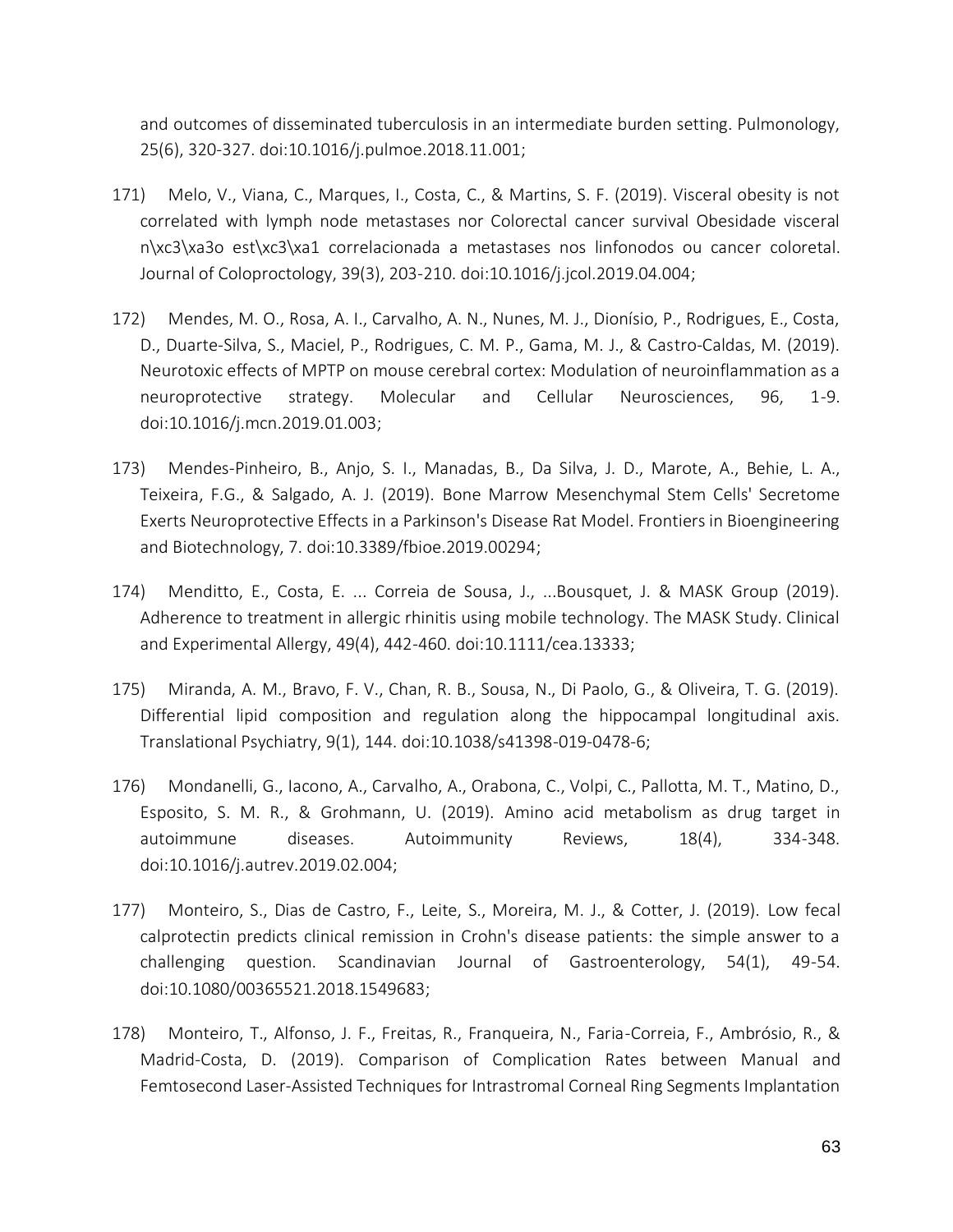in Keratoconus. Current Eye Research, 44(12), 1291-1298. doi:10.1080/02713683.2019.1635165;

- 179) Moosecker, S., Gomes, P., Dioli, C., Yu, S., Sotiropoulos, I., & Almeida, O. F. X. (2019). Activated PPARg Abrogates Misprocessing of Amyloid Precursor Protein, Tau Missorting and Synaptotoxicity. Frontiers in Cellular Neuroscience, 13, 239. doi:10.3389/fncel.2019.00239;
- 180) Morais, A., Come, J., Selemane, C., Pires, G., Tivane, A., Cossa, M., Tulsidás, S., Antunes, L., Costa, M. J., Sidat, M., Martins, M. R., Carrilho, C., & Santos, L. L. (2019). Understanding the bricks to build better surgical oncology unit at Maputo Central Hospital: prevalent surgical cancers and residents knowledge. The Pan African Medical Journal, 32, 83. doi:10.11604/pamj.2019.32.83.18126;
- 181) Morais, P., Queirós, S., Pereira, C., Moreira, A. H. J., Baptista, M. J., Rodrigues, N. F., D'Hooge, J., Barbosa, D., & Vilaça, J. L. (2019). Automatic left ventricular segmentation in 4D interventional ultrasound data using a patient-specific temporal synchronized shape prior. In E. D. Angelini & B. A. Landman (Eds.), Progress in Biomedical Optics and Imaging - Proceedings of SPIE, Vol. 10949. Medical Imaging 2019: Image Processing. doi:10.1117/12.2512759;
- 182) Morais, P., Vilaça, J. L., Queirós, S., De Meester, P., Budts, W., Tavares, J. M. R. S., & D'hooge, J. (2019). Semiautomatic Estimation of Device Size for Left Atrial Appendage Occlusion in 3-D TEE Images. IEEE Transactions on Ultrasonics, Ferroelectrics and Frequency Control, 66(5), 922-929. doi:10.1109/TUFFC.2019.2903886;
- 183) Moreira, P. S., Chaves, P., Almeida, P. R., & Dias, N. S. (2019). Scaling the assessment of emotion regulation effectiveness with a low-cost psychophysiological system. 2019 IEEE 7th International Conference on Serious Games and Applications for Health, SeGAH 2019. doi:10.1109/SeGAH.2019.8882437;
- 184) Moreira, P. S., Chaves, P., Dias, R., Dias, N., & Almeida, P. R. (2019). Validation of wireless sensors for psychophysiological studies. Sensors (Switzerland), 19(22). doi:10.3390/s19224824;
- 185) Moreira, P. S., Marques, P., Magalhães, R., Esteves, M., Sousa, N., Soares, J. M., & Morgado, P. (2019). The resting-brain of obsessive–compulsive disorder. Psychiatry Research: Neuroimaging, 290, 38-41. doi:10.1016/j.pscychresns.2019.06.008;
- 186) Morgado, P., Lemos, A. R., Almeida, S., Cerqueira, J. J., & Sousa, N. (2019). A structured remediation program for communication skills. International Journal of Medical Education, 10, 161-162. doi:10.5116/ijme.5d5a.72c3;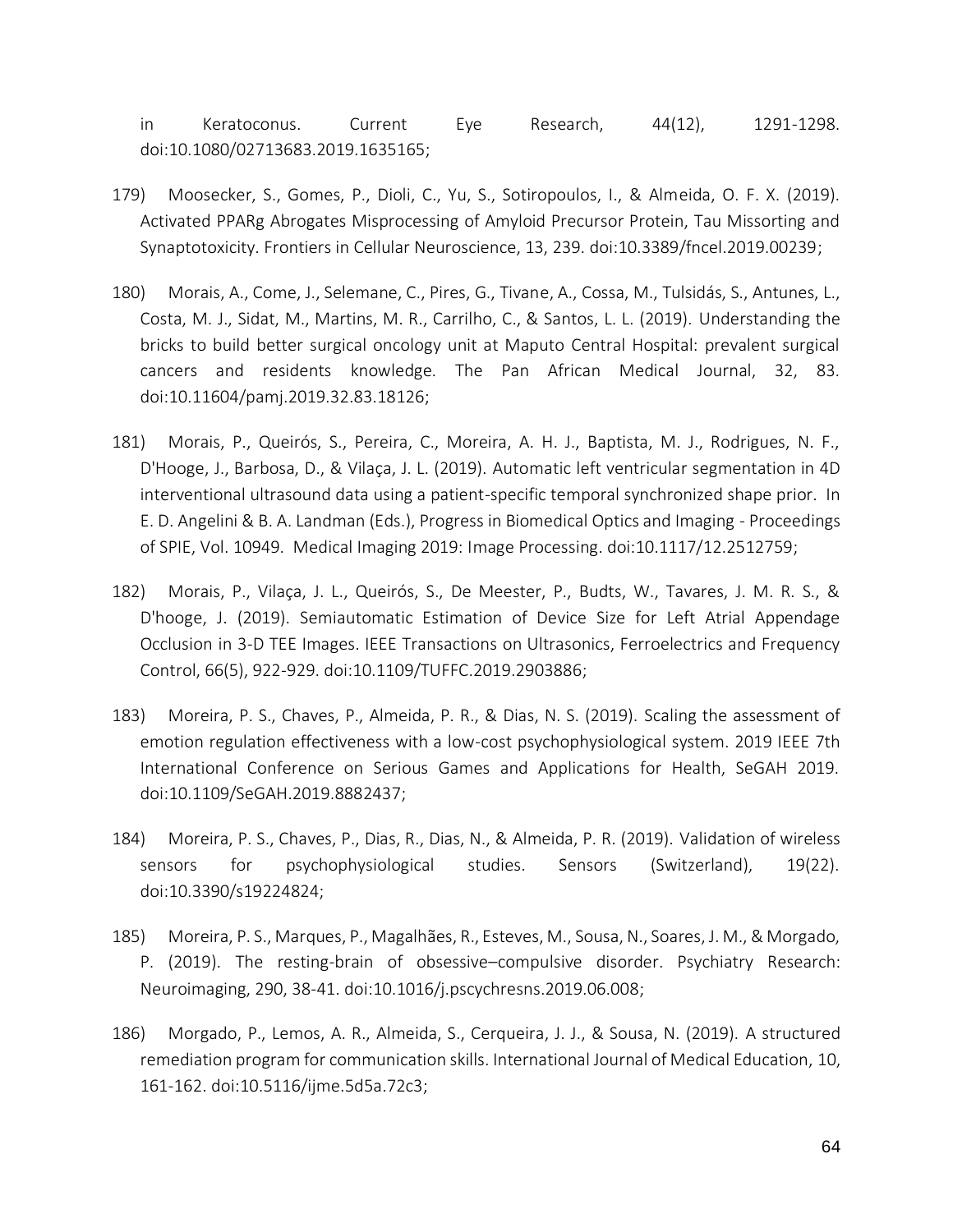- 187) Mota, C., Taipa, R., das Neves, S., Monteiro-Martins, S., Monteiro, S., Palha, J. A., Sousa, N., Sousa, J. C., & Cerqueira, J. J. (2019). Structural and molecular correlates of cognitive aging in the rat. Scientific Reports, 9(1), 2005. doi:10.1038/s41598-019-39645-w;
- 188) Moura, R. S. (2019). Retinoic Acid as a Modulator of Proximal-Distal Patterning and Branching Morphogenesis of the Avian Lung. In S. Ray (Ed.), Methods in Molecular Biology, Vol. 2019. Retinoid and Rexinoid Signaling (pp. 209-224). doi:10.1007/978-1-4939-9585-1\_15;
- 189) Munari, F. F., Carloni, A. C., Mariano, V. S., Syrjanen, K., Reis, R. M., & Longatto-Filho, A. (2019). The relationship between esophageal cancer, chagasic megaesophagus and hpv: Myths, tales or reality? Histology and Histopathology, 33(11), 1135-1149. doi:10.1670/HH-11- 993;
- 190) Mustonen, P., Karlsson, L., Kataja, E. L., Scheinin, N. M., Kortesluoma, S., Coimbra, B., Rodrigues, A. J., Sousa, N. & Karlsson, H. (2019). Maternal prenatal hair cortisol is associated with prenatal depressive symptom trajectories. Psychoneuroendocrinology, 109. doi:10.1016/j.psyneuen.2019.104383;
- 191) Nogueira, R., Melo, N., Novais e Bastos, H., Martins, N., Delgado, L., Morais, A., & Mota, C. P. (2019). Hypersensitivity pneumonitis: Antigen diversity and disease implications. Pulmonology, 25(2), 97-108. doi: 10.1016/j.pulmoe.2018.07.003;
- 192) Nora, L. C., Gonçales, R. A., Martins-Santana, L., Ferreira, B., Rodrigues, F., & Silva-Rocha, R. (2019). Synthetic and minimalist vectors for Agrobacterium tumefaciens-mediated transformation of fungi. Genetics and Molecular Biology, 42(2), 395-398. doi:10.1590/1678- 4685-GMB-2018-0221;
- 193) Novais, E. J., Diekman, B. O., Shapiro, I. M., & Risbud, M. V. (2019). p16Ink4a deletion in cells of the intervertebral disc affects their matrix homeostasis and senescence associated secretory phenotype without altering onset of senescence. Matrix Biology, 82, 54-70. doi:10.1016/j.matbio.2019.02.004;
- 194) Nunes, J., Direito-Santos, B., Costa, A., Tavares, N., Varanda, P., & Duarte, R. (2019). Acute proximal tibiofibular joint dislocation: a sports related injury?-two different cases. Annals of Joint, 4(2). doi:10.21037/aoj.2019.01.07;
- 195) O'Tuathaigh, C. M. P., Idris, A. N., Duggan, E., Costa, P., & Costa, M. J. (2019). Medical students' empathy and attitudes towards professionalism: Relationship with personality, specialty preference and medical programme. PLoS ONE, 14(5). doi:10.1371/journal.pone.0215675;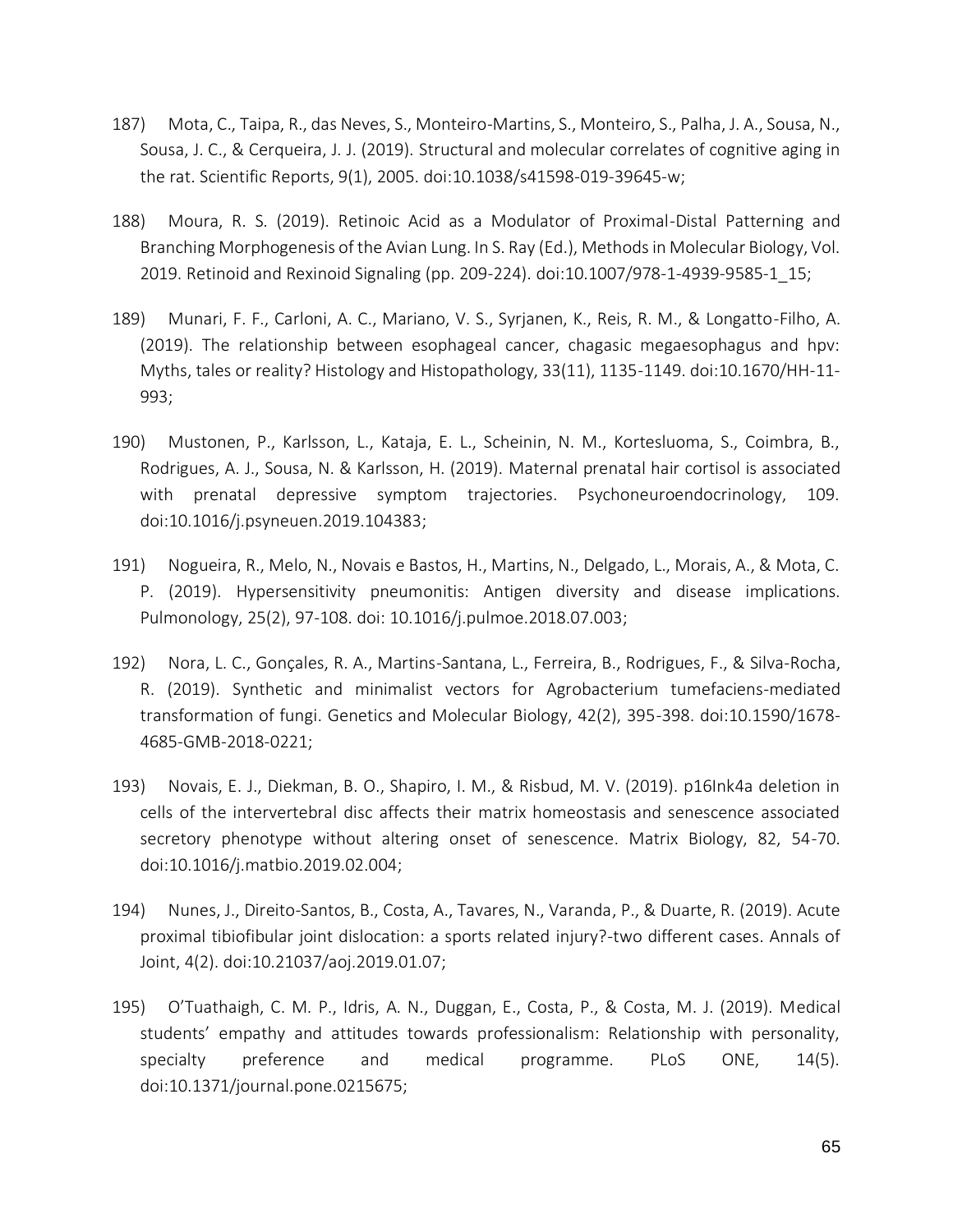- 196) Oliveira, A. I., Barroso, C., Osório, A., & Correia-Pinto, J. (2019). Minimally invasive surgical treatment of pilonidal disease: Mid-term retrospective analysis of a single center. Frontiers in Pediatrics, 7(JUN). doi:10.3389/fped.2019.00215;
- 197) Oliveira, C., Barros, A. A., Reis, R. L., Correia-Pinto, J., & Lima, E. (2019). New endoscopic procedure for bladder wall closure: results from the porcine model. Scientific Reports, 9(1), 18747. doi:10.1038/s41598-019-54304-w;
- 198) Oliveira, C., Granja, S., Neves, N. M., Reis, R. L., Baltazar, F., Silva, T. H., & Martins, A. (2019). Fucoidan from Fucus vesiculosus inhibits new blood vessel formation and breast tumor growth in vivo. Carbohydrate Polymers, 223. doi:10.1016/j.carbpol.2019.115034;
- 199) Oliveira, H., Mendes, A., Fraga, A. G., Ferreira, A., Pimenta, A. I., Mil-Homens, D., Fialho, A. M., Pedrosa, J., & Azeredo, J. (2019). Phage-encoded K2 capsule depolymerase is highly stable, refractory to resistance and protects larvae and mice from Acinetobacter baumannii sepsis. Applied and Environmental Microbiology, 85(17), e00934-19. doi:10.1128/AEM.00934-19;
- 200) Oliveira, O., Gaio, R., Carvalho, C., Correia-Neves, M., Duarte, R., & Rito, T. (2019). A nationwide study of multidrug-resistant tuberculosis in Portugal 2014-2017 using epidemiological and molecular clustering analyses. BMC Infectious Diseases, 19(1), 567. doi: 10.1186/s12879-019-4189-7;
- 201) O'Tuathaigh, C. M. P., Idris, A. N., Duggan, E., Costa, P., & Costa, M. J. (2019). Medical students' empathy and attitudes towards professionalism: Relationship with personality, specialty preference and medical programme. Plos One, 14(5). doi:10.1371/journal.pone.0215675;
- 202) Ozgun, A., Marote, A., Behie, L., Salgado, A. J., & Garpcan, B. (2019). Extremely Low Frequency Magnetic Field Induces Human Neuronal Differentiation Through NMDA Receptor Activation. Journal of Neural Transmission, 126(10), 1281-1290. doi:10.1007/s00702-019- 02045-5;
- 203) Padilha, J. M., Machado, P. P., Ribeiro, A., Ramos, J., & Costa, P. (2019). Clinical virtual simulation in nursing education: Randomized controlled trial. Journal of Medical Internet Research, 21(3). doi:10.2196/11529;
- 204) Pais-Vieira, M., Kunicki, C., Peres, A., & Sousa, N. (2019). Ceftriaxone modulates the acute corticosterone effects in local field potentials in the primary somatosensory cortex of anesthetized mice. Scientific Reports, 9(1). doi:10.1038/s41598-019-56827-8;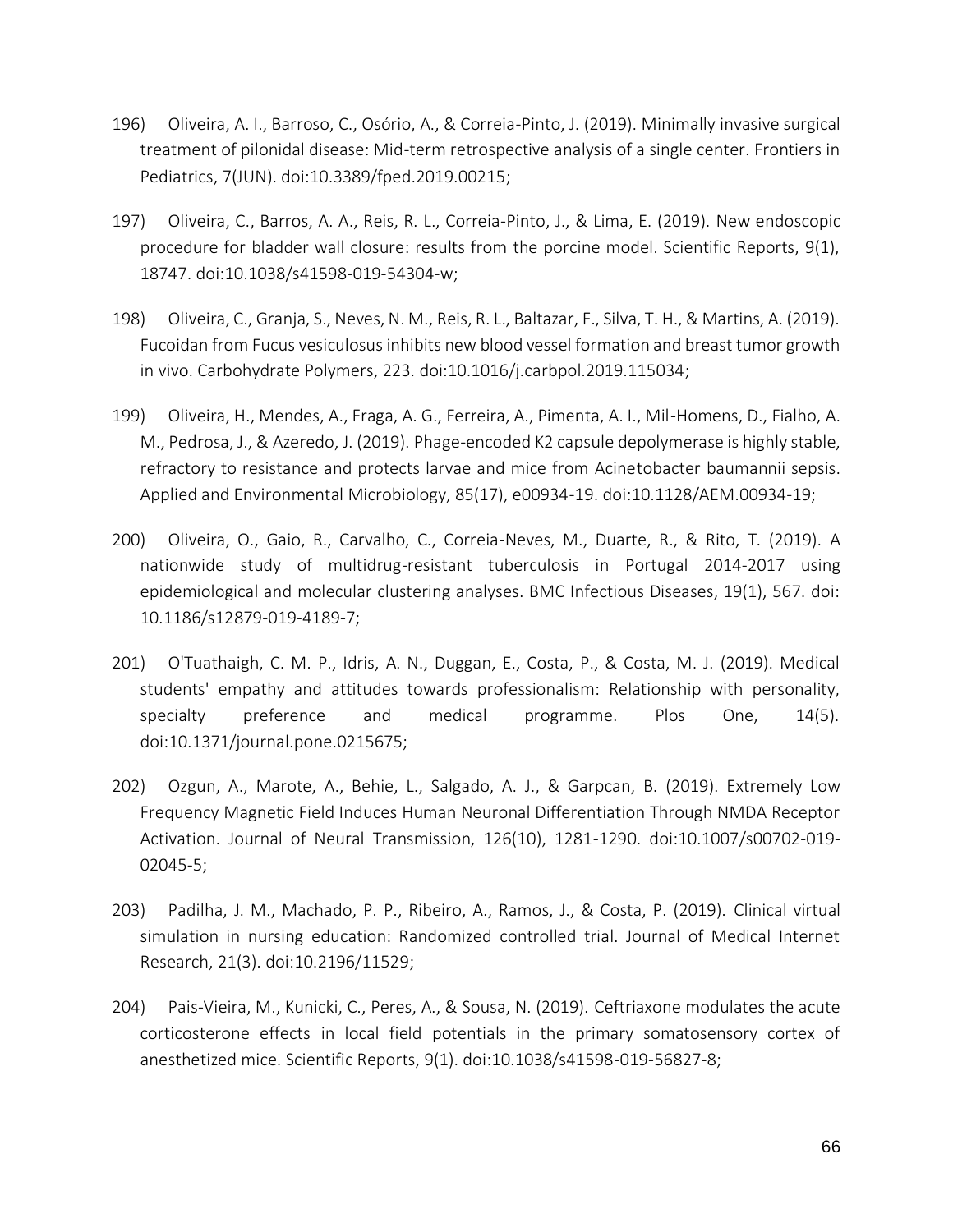- 205) Paredes, A. C., Costa, P., Fernandes, S., Lopes, M., Carvalho, M., Almeida, A., & Pinto, P. R. (2019). Effectiveness of hypnosis for pain management and promotion of health-related quality-of-life among people with haemophilia: a randomised controlled pilot trial. Scientific Reports, 9(1), 13399. doi:10.1038/s41598-019-49827-1;
- 206) Parsons, M. T., Tudini, E., Li, H., ... Reis, R. M., ... Goldgar, D. E., & Spurdle, A.B. (2019). Large scale multifactorial likelihood quantitative analysis of BRCA1 and BRCA2 variants: An ENIGMA resource to support clinical variant classification. Human Mutation, 40(9), 1557-1578. doi:10.1002/humu.23818;
- 207) Paul, F., Teixeira-Castro, A., Costa, M. D., Lindsay, V., Fiúza-Fernandes, J., Goua, M., Bermano, G., Russell, W., Maciel, P., & Kong Thoo Lin, P. (2019). GST-4-Dependent Suppression of Neurodegeneration in C. elegans Models of Parkinson's and Machado-Joseph Disease by Rapeseed Pomace Extract Supplementation. Frontiers in Neuroscience, 13, 1091. doi:10.3389/fnins.2019.01091;
- 208) Pedralli, M. L., Barbosa, E., & Cunha, P. G. (2019). Hypertension: Protective Effects of Physical Exercise on Cognition Function, Arterial Function and Brain Health. Artery Research, 25(3), 81-86. doi:10.2991/artres.k.191203.003;
- 209) Pedrosa, J., Duchenne, J., Queirós, S., Degtiarova, G., Gheysens, O., Claus, P., Voigt, J.-U., & D'hooge, J. (2019). Non-invasive myocardial performance mapping using 3D echocardiographic stress-strain loops. Physics in Medicine and Biology, 64(11), 115026. doi:10.1088/1361-6560/ab21f8;
- 210) Pereira, B. S., Pereira, H., Robles, R. V., Rivas, A. P., Nar, Ö O., Espregueira-Mendes, J., & Oliva, X. M. (2019). The distance from the peroneal tendons sheath to the sural nerve at the posterior tip of the fibula decreases from proximal to distal. Knee Surgery, Sports Traumatology, Arthroscopy, 27(9), 2852-2857. doi:10.1007/s00167-019-05438-x;
- 211) Pereira, D. S. M., Cardoso, B. D., Rodrigues, A. R. O., Amorim, C. O., Amaral, V. S., Almeida, B. G., Queiroz, M. J. R. P., Martinho, O., Baltazar, F., & Castanheira, E. M. S. (2019). Magnetoliposomes containing calcium ferrite nanoparticles for applications in breast cancer therapy. Pharmaceutics, 11(9). doi:10.3390/pharmaceutics11090477;
- 212) Pereira, I. M., Marote, A., Salgado, A. J., & Silva, N. A. (2019). Filling the Gap: Neural Stem Cells as A Promising Therapy for Spinal Cord Injury. Pharmaceuticals, 12(2), 65. doi:10.3390/ph12020065;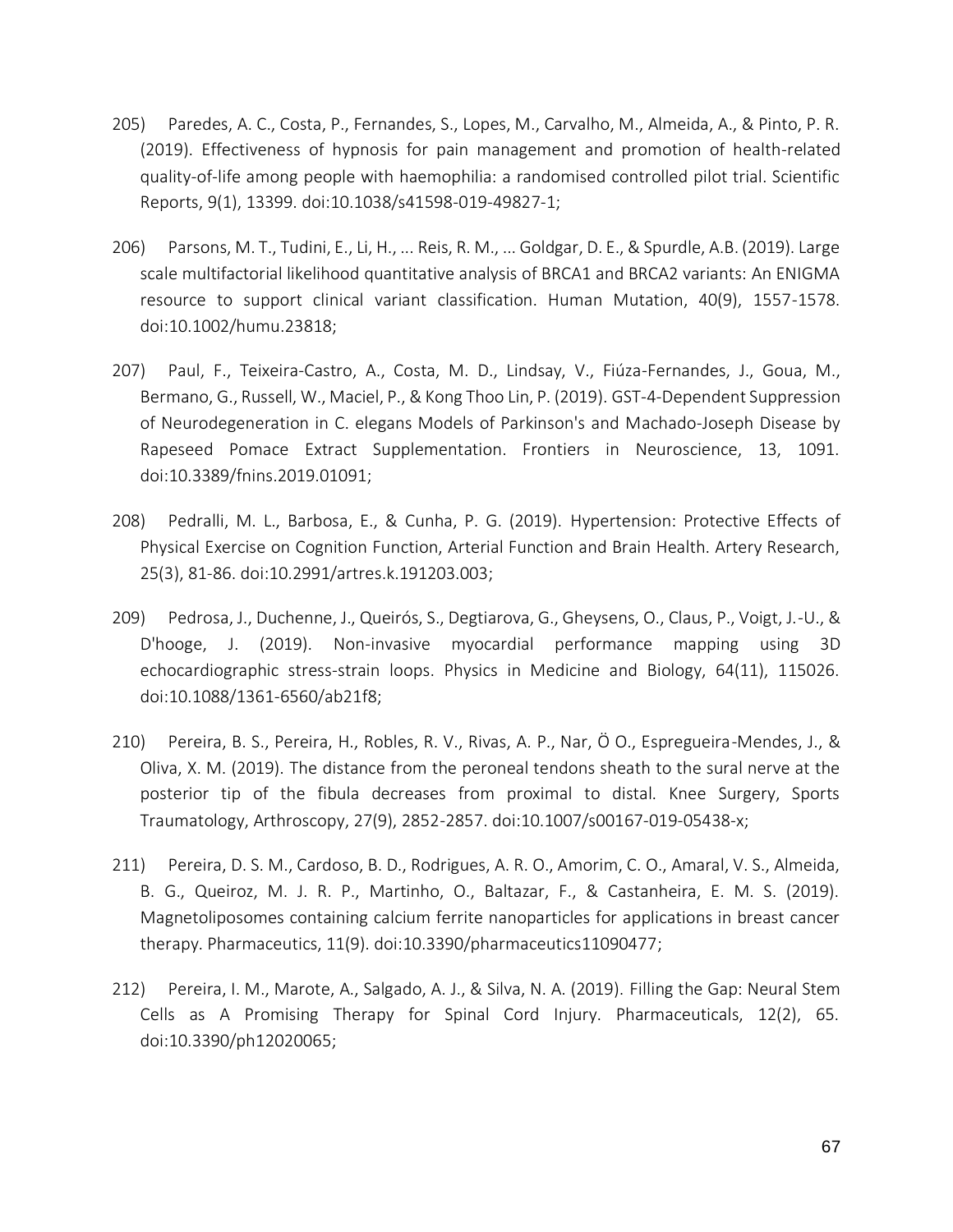- 213) Pereira, M. G., Paredes, A. C., Nabico, R., Ribeiro, C., & Ferreira, G. (2019). Quality of Life in Breast Cancer Patients: The Moderator Role of Family Stress. Anales De Psicologia, 35(2), 181-187. doi:10.6018/analesps.35.2.303561;
- 214) Pereira, P., Korbas, M., Pereira, V., Cappello, T., Maisano, M., Canário, J., Almeida, A., & Pacheco, M. (2019). A multidimensional concept for mercury neuronal and sensory toxicity in fish - From toxicokinetics and biochemistry to morphometry and behavior. Biochimica et Biophysica Acta - General Subjects, 1863(12), 129298. doi:10.1016/j.bbagen.2019.01.020;
- 215) Perez-Cabezas, B., Santarem, N., Cecilio, P., Silva, C.tia, Silvestre, R., Catita, J. A. M., & da Silva, A. C. (2019). More than just exosomes: distinct Leishmania infantum extracellular products potentiate the establishment of infection. Journal of Extracellular Vesicles, 8(1), 1541708. doi: 10.1080/20013078.2018.1541708;
- 216) Pertesi, M., Vallee, M., . . . Reis, R. M., . . . McKay, J., & Dumontet, C. (2019). Exome sequencing identifies germline variants in DIS3 in familial multiple myeloma. Leukemia, 33(9), 2324-2330. doi:10.1038/s41375-019-0452-6;
- 217) Peters, H., Zdravkovic, M., Costa, M. J., Celenza, A., Ghias, K., Klamen, D., Mossop, L., Rieder, M., Devi Nadarajah, V., Wangsaturaka, D., Wohlin, M., & Weggemans, M. (2019). Twelve tips for enhancing student engagement. Medical Teacher, 41(6), 632-637. doi: 10.1080/0142159X.2018.1459530;
- 218) Picó-Pérez, M., Alemany-Navarro, M., Dunsmoor, J. E., Radua, J., Albajes-Eizagirre, A., Vervliet, B., Cardoner, N., Benet, O., Harrison, B. J., Soriano-Mas, C., & Fullana, M. A. (2019). Common and distinct neural correlates of fear extinction and cognitive reappraisal: A metaanalysis of fMRI studies. Neuroscience & Biobehavioral Reviews, 104, 102-115. doi:10.1016/j.neubiorev.2019.06.029;
- 219) Pohl, F., Teixeira-Castro, A., Costa, M. D., Lindsay, V., Fiúza-Fernandes, J., Goua, M., Germano, G., Russell, W., Maciel, P., & Lin, P. K. T. (2019). Gst-4-dependent suppression of neurodegeneration in c. Elegans models of parkinson's and machado-joseph disease by rapeseed pomace extract supplementation. Frontiers in Neuroscience, 13, 1091. doi:10.3389/fnins.2019.01091;
- 220) Prati, B., da Silva Abjaude, W., Termini, L., Morale, M. G., Herbster, S., Longatto-Filho, A., Nunes, R. A. L., Camacho, L. C. C., Rabelo-Santos, S., Zeferino, L., Aguayo, F., & Boccardo, E. (2019). Three Prime Repair Exonuclease 1 (TREX1) expression correlates with cervical cancer cells growth in vitro and disease progression in vivo. Scientific Reports, 9, 351. doi:10.1038/s41598-018-37064-x;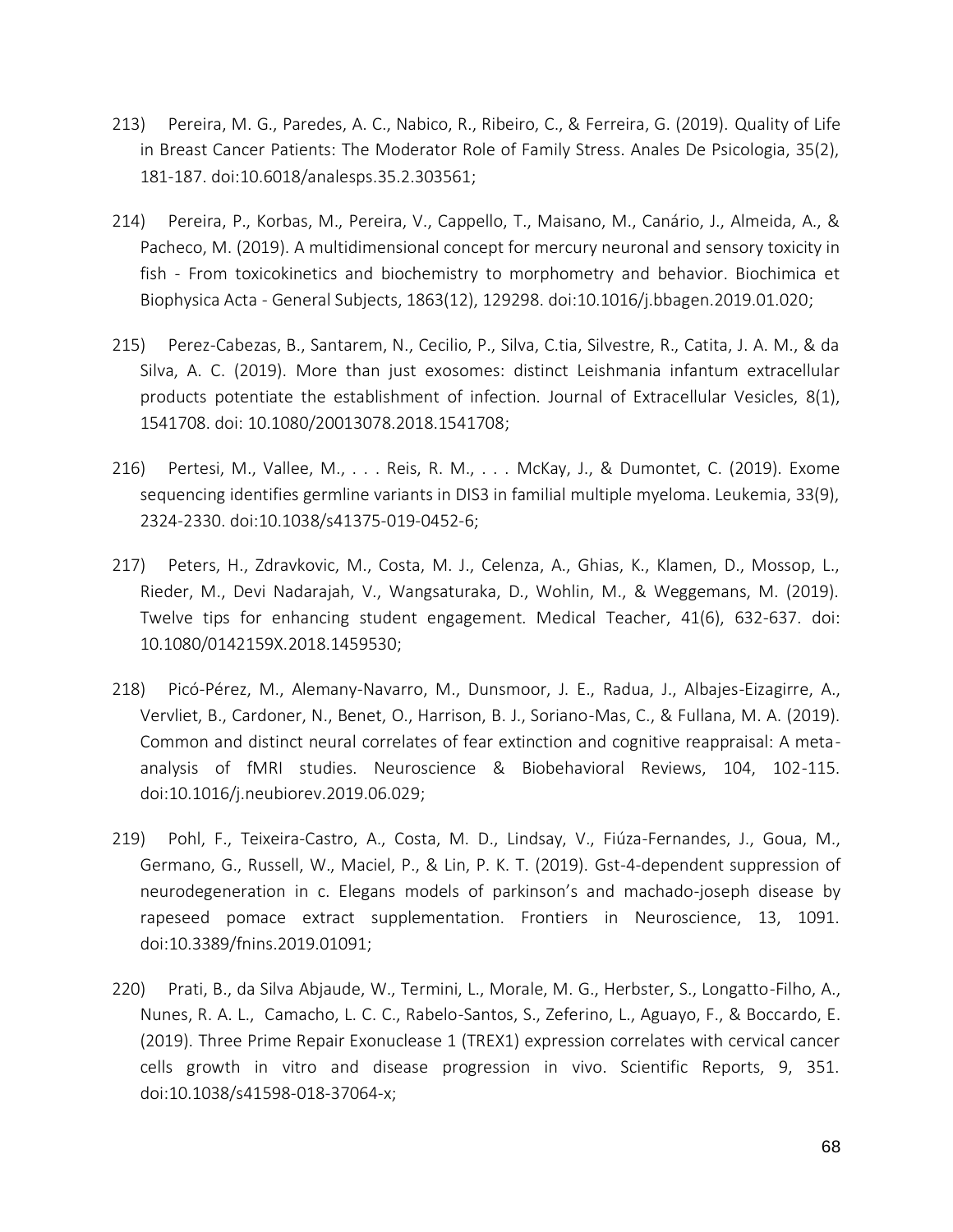- 221) Precioso, J., Rocha, V., Sousa, I., Araújo, A. C., Machado, J. C., & Antunes, H. (2019). Prevalence of Portuguese children exposed to secondhand smoke at home and in the car. Acta Medica Portuguesa, 32(7-8), 499-504. doi:10.20344/amp.11655;
- 222) Queirós, S., Gao, H., De Santis, G., Papachristidis, A., Fonseca, J. C., Vilaça, J. L., & D'Hooge, J. (2019). Three-dimensional color Doppler ultrasound simulation to mimic paravalvular regurgitation. In B. C. Byram & N. V. Ruiter (Eds.), Progress in Biomedical Optics and Imaging - Proceedings of SPIE, Vol. 10955. Medical Imaging 2019: Ultrasonic Imaging and Tomography. doi:10.1117/12.2512785;
- 223) Queirós, S., Morais, P., Fehske, W., Papachristidis, A., Voigt, J.-U., Fonseca, J. C., D'hooge, J. & Vilaça, J. L. (2019), Assessment of aortic valve tract dynamics using automatic tracking of 3D transesophageal echocardiographic images. The International Journal of Cardiovascular Imaging, 35(5), 881-895. doi:10.1007/s10554-019-01532-w;
- 224) Queiros, S., Morais, P., Fonseca, J. C., D'Hooge, J., & Vilaça, J. L. (2019). Semi-automatic aortic valve tract segmentation in 3D cardiac magnetic resonance images using shape-based B-spline explicit active surfaces. In E. D. Angelini, & B. A. Landman (Eds.), Progress in Biomedical Optics and Imaging - Proceedings of SPIE, Vol. 10949. Medical Imaging 2019: Image Processing. doi:10.1117/12.2512777;
- 225) Quintas-Neves, M., Teylan, M. A., Besser, L., Soares-Fernandes, J., Mock, C. N., Kukull, W. A., . . . Oliveira, T. G. (2019). Magnetic resonance imaging brain atrophy assessment in primary age-related tauopathy (PART). Acta Neuropathologica Communications, 7(1). doi:10.1186/s40478-019-0842-z;
- 226) Raposo-Lima, C., & Morgado, P. (2019). The Role of Environmental Factors in the Pathogenesis of Obsessive-Compulsive and Related Disorders. In L. F. Fontenelle, M. Yücel (Eds.), A Transdiagnostic Approach to Obsessions, Compulsions and Related Phenomena (pp. 39-50). doi:10.1017/9781108164313.006;
- 227) Raquel-Cunha, A., Cardoso-Carneiro, D., Reis, R. M., & Martinho, O. (2019). Current Status of Raf Kinase Inhibitor Protein (RKIP) in Lung Cancer: Behind RTK Signaling. Cells, 8(5), 442. doi:10.3390/cells8050442;
- 228) Rb-Silva, R., Goios, A., Kelly, C., Teixeira, P., João, C., Horta, A., & Correia-Neves, M. (2019). Definition of Immunological NonResponse to Antiretroviral Therapy: a Systematic Review. Journal of Acquired Immune Deficiency Syndromes (JAIDS), 82(5), 452–461. doi:10.1097/QAI.0000000000002157;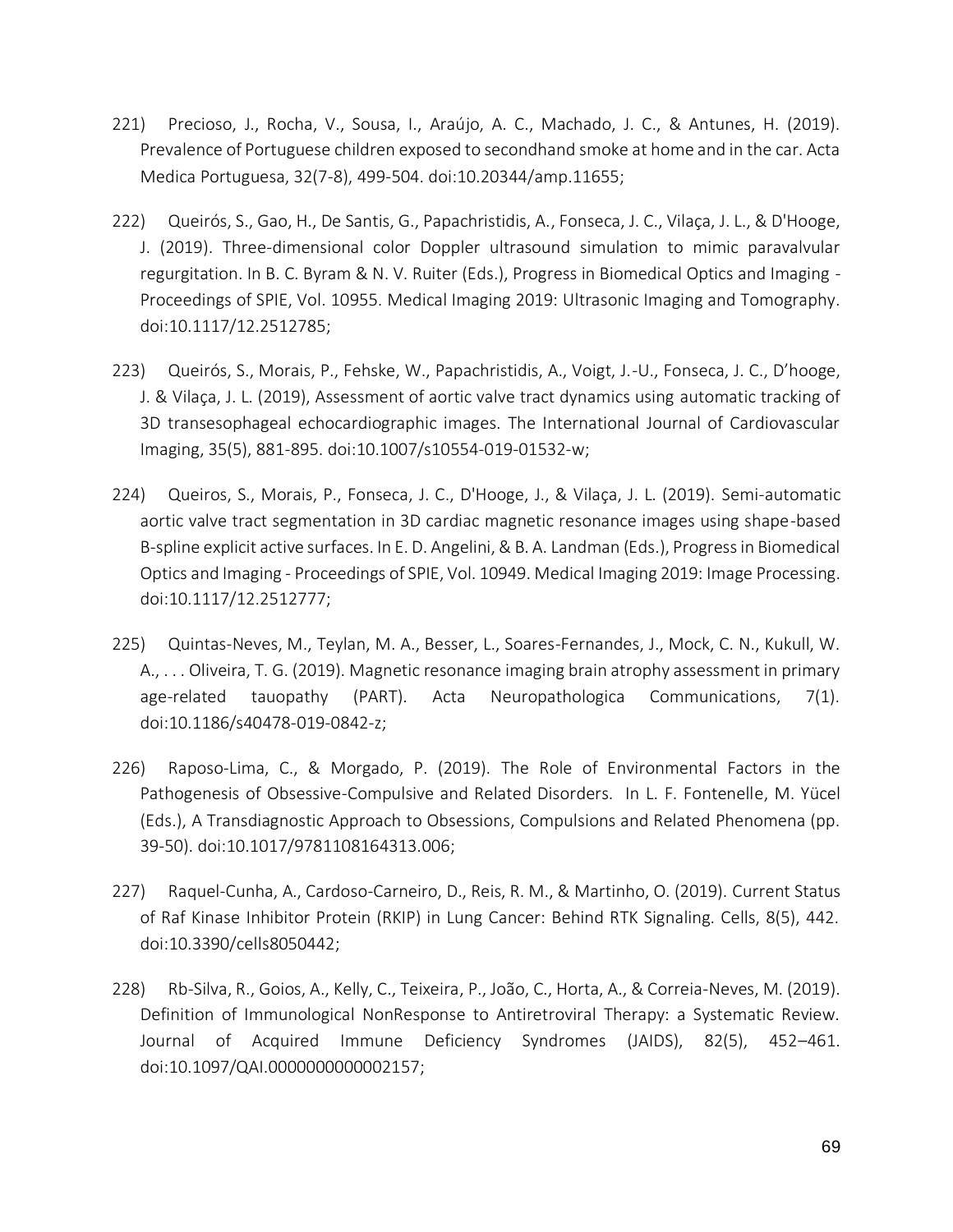- 229) Rb-Silva, R., Nobrega, C., Azevedo, C., Athayde, E., Canto-Gomes, J., Ferreira, I., Cheynier, R., Yates, A. J., Horta, A. & Correia-Neves, M. (2019). Thymic Function as a Predictor of Immune Recovery in Chronically HIV-Infected Patients Initiating Antiretroviral Therapy. Frontiers in Immunology, 10, 25. doi:10.3389/fimmu.2019.00025;
- 230) Resende, M., Cardoso, M. S., Fróis-Martins, R., Borges, M., Jordan, M. B., Castro, A. G., & Appelberg, R. (2019). TNF-mediated compensatory immunity to mycobacterium avium in the absence of macrophage activation by IFN-γ. Journal of Immunology, 203(9), 2451-2458. doi:10.4049/jimmunol.1801594;
- 231) Ribeiro, J. F., Pimenta, S., Fernandes, H. C., Goncalves, S. B., Souto, M. R., Goncalves, A. M., De Vasconcelos, N. A. P., Monteiro, P., & Correia, J. H. (2019). Low-cost Non-etched Silicon Neural Probe. 9th International IEEE EMBS Conference on Neural Engineering, NER, Vol. 2019 (pp. 657-660). doi:10.1109/NER.2019.8716910;
- 232) Ribeiro, J., Malta, M., Galaghar, A., Afonso, L. P., Libânio, D., Medeiros, R., . . . Sousa, H. (2019). Epstein-Barr virus is absent in gastric superficial neoplastic lesions. Virchows Archiv, 475(6), 757-762. doi:10.1007/s00428-019-02670-1;
- 233) Rito, T., Ferreira, J., Cavadas, B., Soares, P., Oliveira, O., Richards, M. B., Duarte, R., Pereira, L., & Correia-Neves, M. (2019). Association of leukotriene A4 hydrolase with tuberculosis susceptibility using genomic data in Portugal. Microorganisms, 7(12). doi:10.3390/microorganisms7120650;
- 234) Rito, T., Vieira, D., Silva, M., Conde-Sousa, E., Pereira, L., Mellars, P., Richards, M. B., & Soares, P. (2019). A dispersal of Homo sapiens from southern to eastern Africa immediately preceded the out-of-Africa migration. Scientific Reports, 9(1), 4728. doi:10.1038/s41598-019- 41176-3;
- 235) Rodrigues, D. F., Costa, V. M., Silvestre, R., Bastos, M. L., & Carvalho, F. (2019). Methods for the analysis of transcriptome dynamics. Toxicology Research, 8(5), 597-612. doi:10.1039/C9TX00088G;
- 236) Rodrigues, J. A., Amorim, R., Silva, M. F., Baltazar, F., Wolffenbuttel, R. F., & Correia, J. H. (2019). Photodynamic Therapy at Low-Light Fluence Rate: in vitro Assays on Colon Cancer Cells. IEEE Journal of Selected Topics in Quantum Electronics, 25, 1, 7202506. doi:10.1109/JSTQE.2018.2889426;
- 237) Ronaldson-Bouchard, K., Yeager, K., Teles, D., Chen, T., Ma, S., Song, L. J., . . . Vunjak-Novakovic, G. (2019). Engineering of human cardiac muscle electromechanically matured to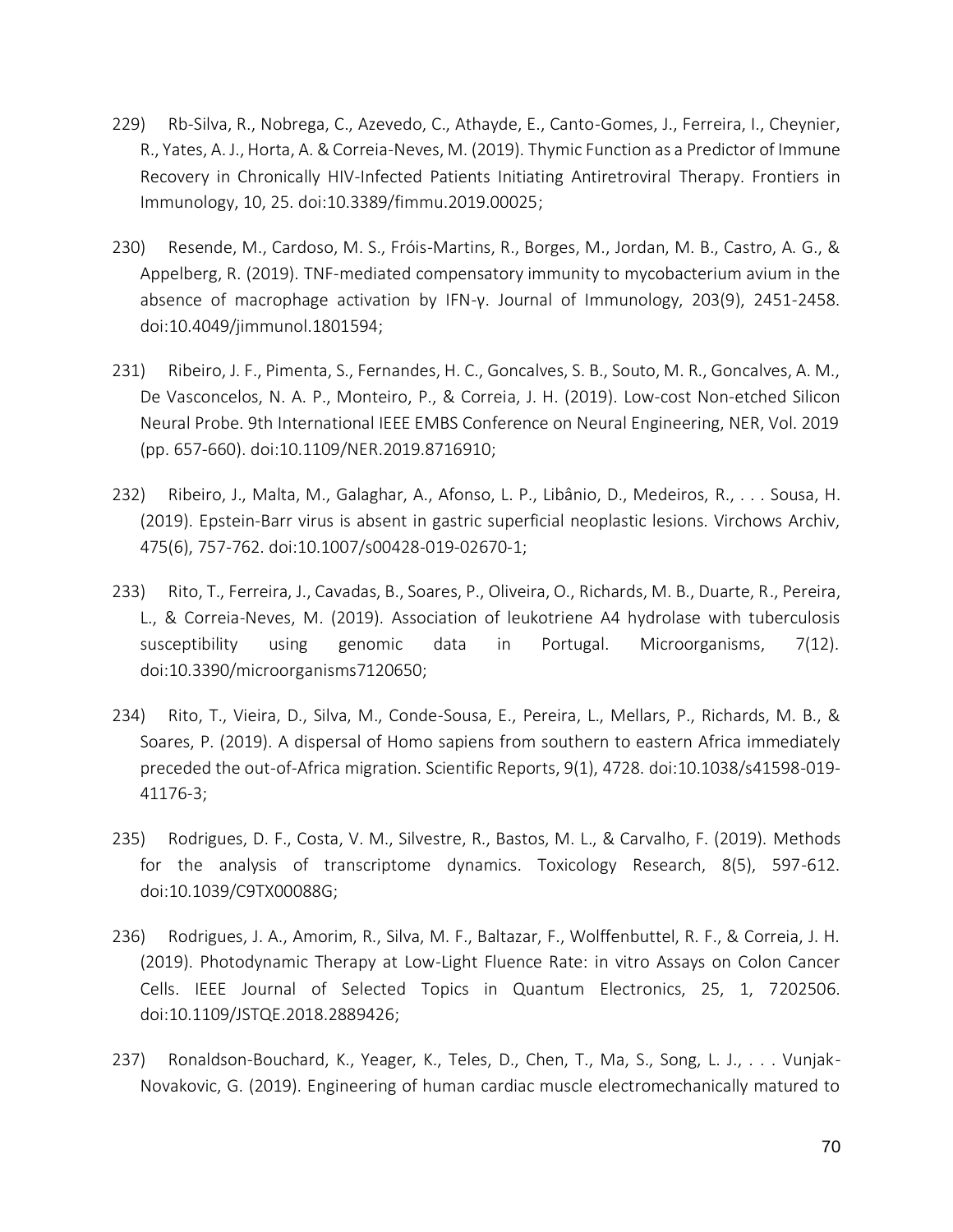an adult-like phenotype. Nature Protocols, 14(10), 2781-2817. doi:10.1038/s41596-019-0189- 8;

- 238) Rosa, M. N., Evangelista, A. F., Leal, L. F., de Oliveira, C. M., Silva, V. A. O., Munari, C. C., Munari, F. C., Matsushita, G. M., dos Reis, R., Andrade, C. E., de Pádua Souza, C., & Reis, R. M. (2019). Establishment, molecular and biological characterization of HCB-514, a novel human cervical cancer cell line. Scientific Reports, 9, 1913. doi:10.1038/s41598-018-38315-7;
- 239) Sampaio-Marques, B., Burhans, W. C., & Ludovico, P. (2019). Yeast at the Forefront of Research on Ageing and Age-Related Diseases. Progress in Molecular and Subcellular Biology, 58, 217-242. doi:10.1007/978-3-030-13035-0\_9;
- 240) Sampaio-Marques, B., Guedes, A., Vasilevskiy, I., Gonçalves, S., Outeiro, T. F., Winderickx, J., Burhans, W. C., & Ludovico, P. (2019). α-Synuclein toxicity in yeast and human cells is caused by cell cycle re-entry and autophagy degradation of ribonucleotide reductase 1. Aging Cell, 18(4), e12922. doi:10.1111/acel.12922;
- 241) Santos, E., Felgueiras, Ó, Oliveira, O., & Duarte, R. (2019). Factors associated with loss to follow-up in Tuberculosis treatment in the Huambo Province, Angola. Pulmonology, 25(3), 190-192. doi:10.1016/j.pulmoe.2019.03.003;
- 242) Sartelli, M., Abu-Zidan, F. M., ... Leao, P, … Baiocchi, G. L. & Catena, F. (2019). Physiological parameters for Prognosis in Abdominal Sepsis (PIPAS) Study: A WSES observational study. World Journal of Emergency Surgery, 14(1). doi:10.1186/s13017-019-0253-2;
- 243) Savchenko, E., Teku, G. N., Boza-Serrano, A., Russ, K., Berns, M., Deierborg, T., Lamas, N. J., Wichterle, H., Rothstein, J., Henderson, C. E., Vihinen, M., & Roybon, L. (2019). FGF family members differentially regulate maturation and proliferation of stem cell-derived astrocytes. Scientific Reports, 9, 9610. doi:10.1038/s41598-019-46110-1;
- 244) Silva, A. G., Lopes, C. F. B., Carvalho Junior, C. G., Thome, R. G., dos Santos, H. B., Reis, R. M., & Ribeiro, R. I. M. D. A. (2019). WIN55,212-2 induces caspase-independent apoptosis on human glioblastoma cells by regulating HSP70, p53 and Cathepsin D. Toxicology in Vitro, 57, 233-243. doi:10.1016/j.tiv.2019.02.009;
- 245) Silva, A. R., Magalhães, R., Arantes, C., Moreira, P. S., Rodrigues, M., Marques, P., Marques, J., Sousa, N., & Pereira, V. H. (2019). Brain functional connectivity is altered in patients with Takotsubo Syndrome. Scientific Reports, 9, 4187. doi:10.1038/s41598-019-40695-3;
- 246) Silva, A., Carvalho Júnior, C., Baeta Lopes, C., Santos, H., Thomé, R., Reis, R. M., & Ribeiro, R. M. (2019). WIN55,212-2 induces caspase-independent apoptosis on human glioblastoma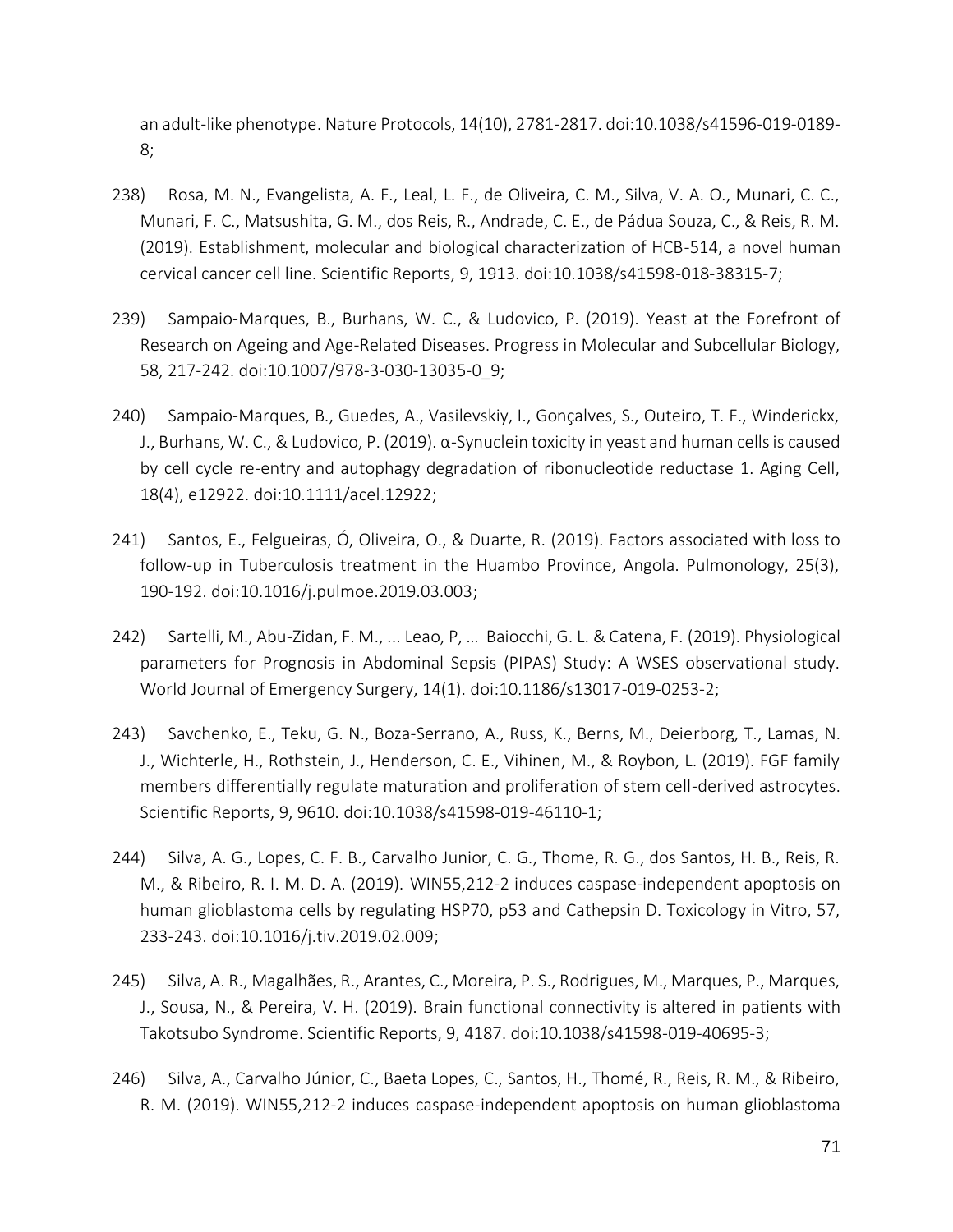cells by regulating HSP70, p53 and Cathepsin D. Toxicology in Vitro, 57, 233-243. doi:10.1016/j.tiv.2019.02.009;

- 247) Silva, E. M., Mariano, V. S., Pastrez, P. R. A., Pinto, M. C., Nunes, E. M., Sichero, L.,Villa, L. L., Scapulatempo-Neto, C., Syrjanen, K. J., & Longatto-Filho, A. (2019). Human papillomavirus is not associated to non-small cell lung cancer: data from a prospective cross-sectional study. Infectious Agents and Cancer, 14(1), 18. doi:10.1186/s13027-019-0235-8;
- 248) Silva, J. M., Rodrigues, S., Sampaio-Marques, M. B., Gomes, P., Neves-Carvalho, A., Dioli, C., Soares-Cunha, C., Mazuik, B. F., Takashima, A., Ludovico, P., Wolozin, B., Sousa, N., & Sotiropoulos, I. (2019). Dysregulation of autophagy and stress granule-related proteins in stress-driven Tau pathology. Cell Death and Differentiation, 26(8), 1411-1427. doi: 10.1038/s41418-018-0217-1;
- 249) Silva, J. O., Gomes, P., Goncalves, D., Viana, C., Nogueira, F., Goulart, A., Leao, P., Mota, M. J., Peixoto, P., Rodrigues, A. M., & Martins, S. F. (2019). Quality of Life (QoL) Among Ostomized Patients – a cross-sectional study using Stoma-care QoL questionnaire about the influence of some clinical and demographic data on patients' QoL. Journal of Coloproctology, 39(3), 48-55. doi:10.1016/j.jcol.2018.10.006;
- 250) Silva, M., Ferreira, P. E., Otienoburu, S. D., Calçada, C., Ngasala, B., Björkman, A., Mårtensson, A., Gil, J. P., & Veiga, M. I. (2019). Plasmodium falciparum K13 expression associated with parasite clearance during artemisinin-based combination therapy. Journal of Antimicrobial Chemotherapy, 74(7), 1890-1893. doi:10.1093/jac/dkz098;
- 251) Silva, M., Justeau, P., … Rito, T., ... Soares, P. A., & Richards, M. B. (2019). Untangling Neolithic and Bronze Age mitochondrial lineages in South Asia. Annals of Human Biology, 46(2), 140-144. doi:10.1080/03014460.2019.1623319;
- 252) Silva, V. A. O., Alves, A. L., Rosa, M. N., Silva, L., Melendez, M. E., Cury, F., Gomes, I., Tansini, A., Longato, G., Martinho, O., Oliveira, B. G., Pinto, F., Romão, W., Ribeiro, R, & Reis, R. M. (2019). Hexane partition from Annona crassiflora Mart. promotes cytotoxity and apoptosis on human cervical cancer cell lines. Investigational New Drugs, 37(4), 602-615. doi: 10.1007/s10637-018-0657-y;
- 253) Silva, V. A. O., Rosa, M. N., Martinho, O., Tanuri, A., Lima, J. P., Pianowski, L. F., & Reis, R. M. (2019). Modified ingenol semi-synthetic derivatives from Euphorbia tirucalli induce cytotoxicity on a large panel of human cancer cell lines. Investigational New Drugs, 37(5), 1029- 1035. doi:10.1007/s10637-019-00728-0;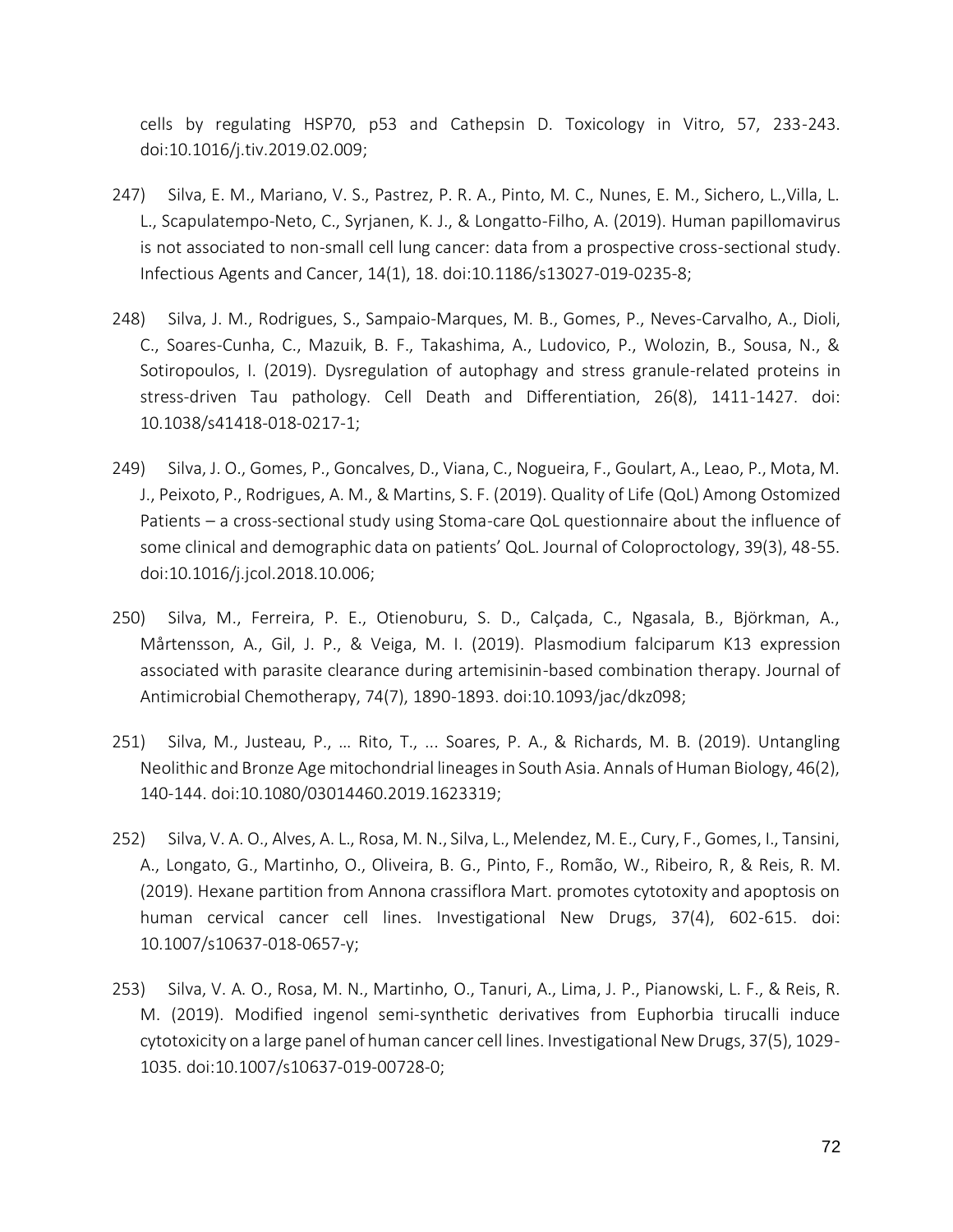- 254) Silva, V. A. O., Rosa, M. N., Tansini, A., Martinho, O., Tanuri, A., Evangelista, A. F., . . . Reis, R. M. (2019). Semi-synthetic ingenol derivative from euphorbia tirucalli inhibits protein kinase C isotypes and promotes autophagy and S-phase arrest on glioma cell lines. Molecules, 24(23). doi:10.3390/molecules24234265;
- 255) Silva, V. A. O., Rosa, M., Miranda-Gonçalves, V., Costa, A. M., Tansini, A., Evangelista, A. F., Martinho, O., Carloni, A., Jones, C., Lima, J. P., Pianowski, L., & Reis, R. M. (2019). Euphol, a tetracyclic triterpene, from Euphorbia tirucalli induces autophagy and sensitizes temozolomide cytotoxicity on glioblastoma cells. Investigational New Drugs, 37(2), 223-237. doi: 10.1007/s10637-018-0620-y;
- 256) Silva, V., Rodrigues Maia, B., & Miguelote, R. (2019). Depressive symptomatology in fullterm pregnancy in low risk women. Jornal Brasileiro de Psiquiatria, 68(2), 65-72. doi: 10.1590/0047-2085000000229;
- 257) Silveira, C. E. G., Carcano, C., Mauad, E. C., Faleiros, H., & Longatto-Filho, A. (2019). Cell phone usefulness to improve the skin cancer screening: preliminary results and critical analysis of mobile app development. Rural Remote Health, 19(1), 4895. doi:10.22605/RRH4895;
- 258) Simaes, C., Gomes, A. R., & Costa, P. (2019). A Multigroup Analysis of the Effect of Cognitive Appraisal on Nurses' Psychological Distress. Nursing Research, 68(3), E1-E11. doi:10.1097/nnr.0000000000000352;
- 259) Soares, J. C., Soares, A. C., Rodrigues, V. C., Melendez, M. E., Santos, A. C., Faria, E. F., Reis, R. M., Carvalho, A. L. & Oliveira, O. N. (2019). Detection of the Prostate Cancer Biomarker PCA3 with Electrochemical and Impedance-Based Biosensors. ACS Applied Materials and Interfaces, 11(50), 46645-46650. doi:10.1021/acsami.9b19180;
- 260) Somani, B. K., Van Cleynenbreugel, B., Gozen, A., Palou, J., Barmoshe, S., Biyani, S., . . . Veneziano, D. (2019). The European Urology Residents Education Programme Hands-on Training Format: 4 Years of Hands-on Training Improvements from the European School of Urology. European Urology Focus, 5(6), 1152-1156. doi:10.1016/j.euf.2018.03.002;
- 261) Sousa, H., Tavares, A., Campos, C., Marinho-Dias, J., Brito, M., Medeiros, R., Baldaque, I., Lobo, C., Leça, L., Monteiro, P., Tavares, F., & Henrique, R. (2019). High-Risk human papillomavirus genotype distribution in the Northern region of Portugal: Data from regional cervical cancer screening program. Papillomavirus Research, 8, 100179. doi:10.1016/j.pvr.2019.100179;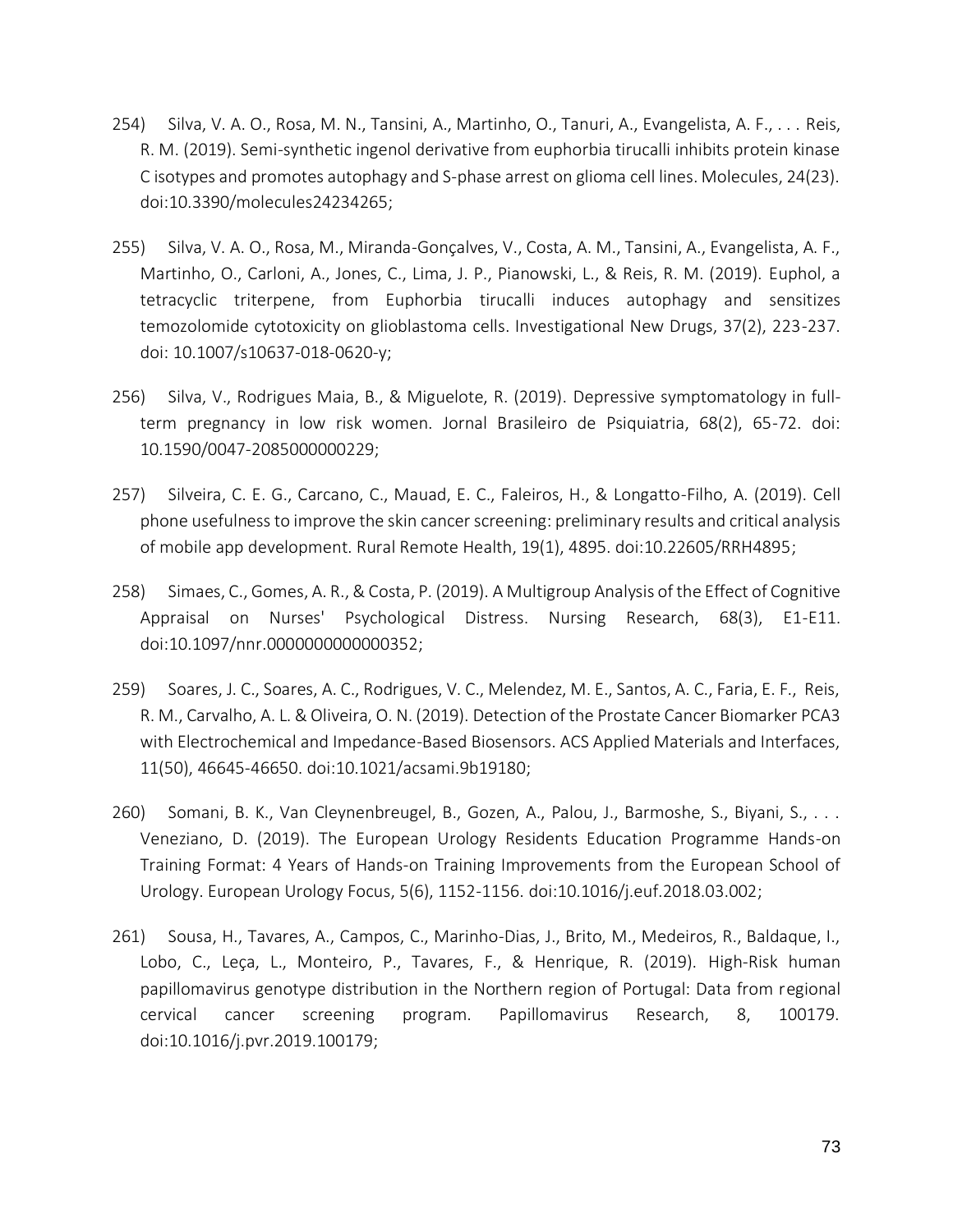- 262) Sousa, S. S., Sampaio, A., Marques, P., López-Caneda, E., Gonçalves, Ó F., & Crego, A. (2019). Functional and structural connectivity of the executive control network in college binge drinkers. Addictive Behaviors, 99. doi:10.1016/j.addbeh.2019.05.033;
- 263) Sousa-Lima, J., Moreira, P. S., Raposo-Lima, C., Sousa, N., & Morgado, P. (2019). Relationship between obsessive compulsive disorder and cortisol: Systematic review and meta-analysis. European Neuropsycopharmacology, 29(11), 1185-1198. doi:10.1016/j.euroneuro.2019.09.001;
- 264) Souza, K. C. B., Evangelista, A. F., Leal, L. F., Souza, C. P., Vieira, R. A., Causin, R. L., Neuber, A. C., Pessoa, D. P., Passos, G. A. S., Reis, R. M. V., & Marques, M. M. C. (2019). Identification of Cell-Free Circulating MicroRNAs for the Detection of Early Breast Cancer and Molecular Subtyping. Journal of Oncology, 2019. doi:10.1155/2019/8393769;
- 265) Stevner, A. B. A., Vidaurre, D., Cabral, J., Rapuano, K., Nielsen, S. F. V., Tagliazucchi, E., Laufs, H., Vuust, P., Deco, G., Woolrich, M. W., Van Someren, E., & Kringelbach, M. L. (2019). Discovery of key whole-brain transitions and dynamics during human wakefulness and non-REM sleep. Nature Communications, 10, 1035. doi:10.1038/s41467-019-08934-3;
- 266) Steward, T., Picó-Pérez, M., Mestre-Bach, G., Martínez-Zalacaín, I., Suñol, M., Jiménez-Murcia, S., Fernández-Formoso, J. A., Vilarrasa, N., García-Ruiz-de-Gordejuela, A., Veciana de Las Heras, M., Custal, N., Virgili, N., Lopez-Urdiales, R., Menchón, J. M., Granero, R., Soriano-Mas, C., & Fernandez-Aranda, F. (2019). A multimodal MRI study of the neural mechanisms of emotion regulation impairment in women with obesity. Translational Psychiatry, 9, 194. doi:10.1038/s41398-019-0533-3;
- 267) Tabbai, S., Moreno-Fernández, R. D., Zambrana-Infantes, E., Nieto-Quero, A., Chun, J., García-Fernández, M., Estivill-Torrús, G., Fonseca, F. R., Santín, L. J., Oliveira, T. G., Pérez-Martín, M., & Pedraza, C. (2019). Effects of the LPA1 Receptor Deficiency and Stress on the Hippocampal LPA Species in Mice. Frontiers in Molecular Neuroscience, 12, 146. doi:10.3389/fnmol.2019.00146;
- 268) Taipa, R., das Neves, S. P., Sousa, A. L., Fernandes, J., Pinto, C., Correia, A. P., Santos, E., Pinto, P. S., Carneiro, P., Costa, P., Santos, D., Alonso, I., Palha, J., Marques, F., Cavaco, S., & Sousa, N. (2019). Proinflammatory and anti-inflammatory cytokines in the CSF of patients with Alzheimer's disease and their correlation with cognitive decline. Neurobiology of Aging, 76, 125-132. doi:10.1016/j.neurobiolaging.2018.12.019;
- 269) Thompson, S. L., Welch, A. C., Ho, E. V., Bessa, J. M., Portugal-Nunes, C., Morais, M., Young, J. W., Knowles, J. A., & Dulawa, S. C. (2019). Btbd3 expression regulates compulsive-like and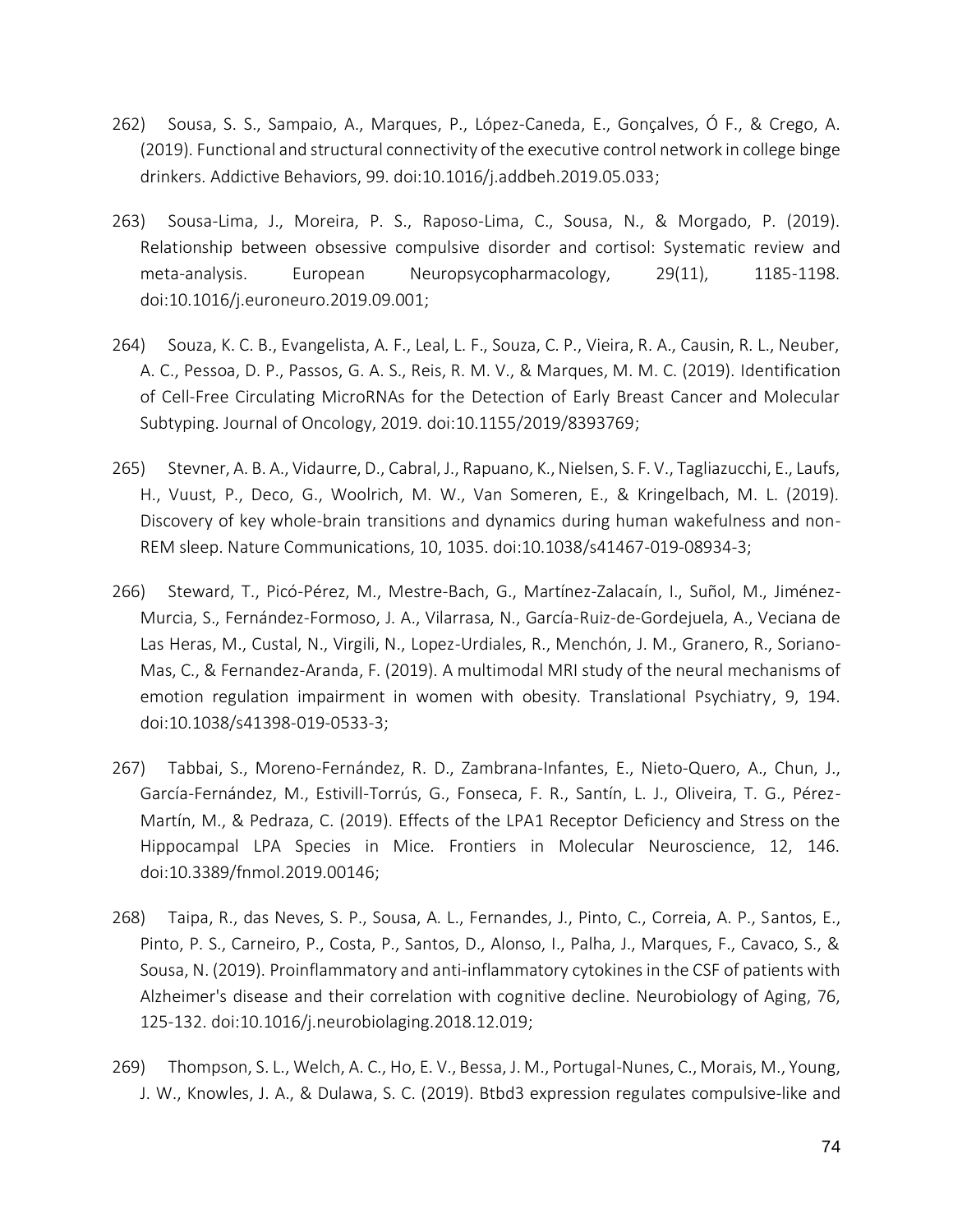exploratory behaviors in mice. Translational Psychiatry, 9, 222. doi:10.1038/s41398-019-0558- 7;

- 270) Torres, A., Cesar Machado, J., Vacas de Carvalho, L., van de Velden, M., & Costa, P. (2019). Same design, same response? Investigating natural designs in international logos. Journal of Product and Brand Management, 28(3), 317-329. doi:10.1108/JPBM-10-2017-1632;
- 271) Torres, J. P., Rodrigues, A., Morais, N., Anacleto, S., Rodrigues, R. M., Mota, P., Leao, R., & Lima, E. (2019). Efficacy and safety of a combined anesthetic technique for transrectal prostate biopsy: A single center, prospective, randomized study. Central European Journal of Urology, 72(3), 258-262. doi:10.5173/ceju.2019.1936;
- 272) Torres, S., Guerra, M. P., Miller, K., Costa, P., Cruz, I., Vieira, F. M., Brandão, I., Roma-Torres, A., & Rocha, M. (2019). Factorial Validity of the Toronto Alexithymia Scale (TAS-20) in Clinical Samples: A Critical Examination of the Literature and a Psychometric Study in Anorexia Nervosa. Journal of Clinical Psychology in Medical Settings, 26(1), 33-46. doi:10.1007/s10880- 018-9562-y;
- 273) Vale, A. C., Pereira, P. R., Barbosa, A. M., Torrado, E., & Alves, N. M. (2019). Optimization of silver-containing bioglass nanoparticles envisaging biomedical applications. Materials Science & Engineering C-Materials for Biological Applications, 94, 161-168. doi:10.1016/j.msec.2018.09.027;
- 274) Vale, A. C., Pereira, P., Barbosa, A. M., Torrado, E., Mano, J. F., & Alves, N. M. (2019). Antibacterial free-standing polysaccharide composite films inspired by the sea. International Journal of Biological Macromolecules, 133, 933-944. doi:10.1016/j.ijbiomac.2019.04.102;
- 275) Van Den Heuvel, M. P., Scholtens, L. H., … Marques, P., … Moreira., P. S., Morgado, P., ... Sousa, N., ... De Lange, S. C. & Cambridge Child Dev Project (2019). 10kin1day: A bottom-up neuroimaging initiative. Frontiers in Neurology, 10(MAY). doi:10.3389/fneur.2019.00425;
- 276) van Gemert F., de Jong C., … Postma M.J., de Sousa J.C. (2019). Effects and acceptability of implementing improved cookstoves and heaters to reduce household air pollution: a FRESH AIR study. npj Primary Care Respiratory Medicine, 29(1). doi:10.1038/s41533-019-0144-8;
- 277) Veloso, F., Torres, H. R., Gomes-Fonseca, J., Oliveira, B., Ruediger, M., Hahn, G., Pinho, A. C. M., Correia-Pinto, J., Morais, P., & Vilaca, J. L. (2019). Synthetic infant head shapes with deformational plagiocephaly: concept and 3D model parameterization. 2019 IEEE 7th International Conference on Serious Games and Applications for Health, SeGAH 2019. doi:10.1109/SeGAH.2019.8882444;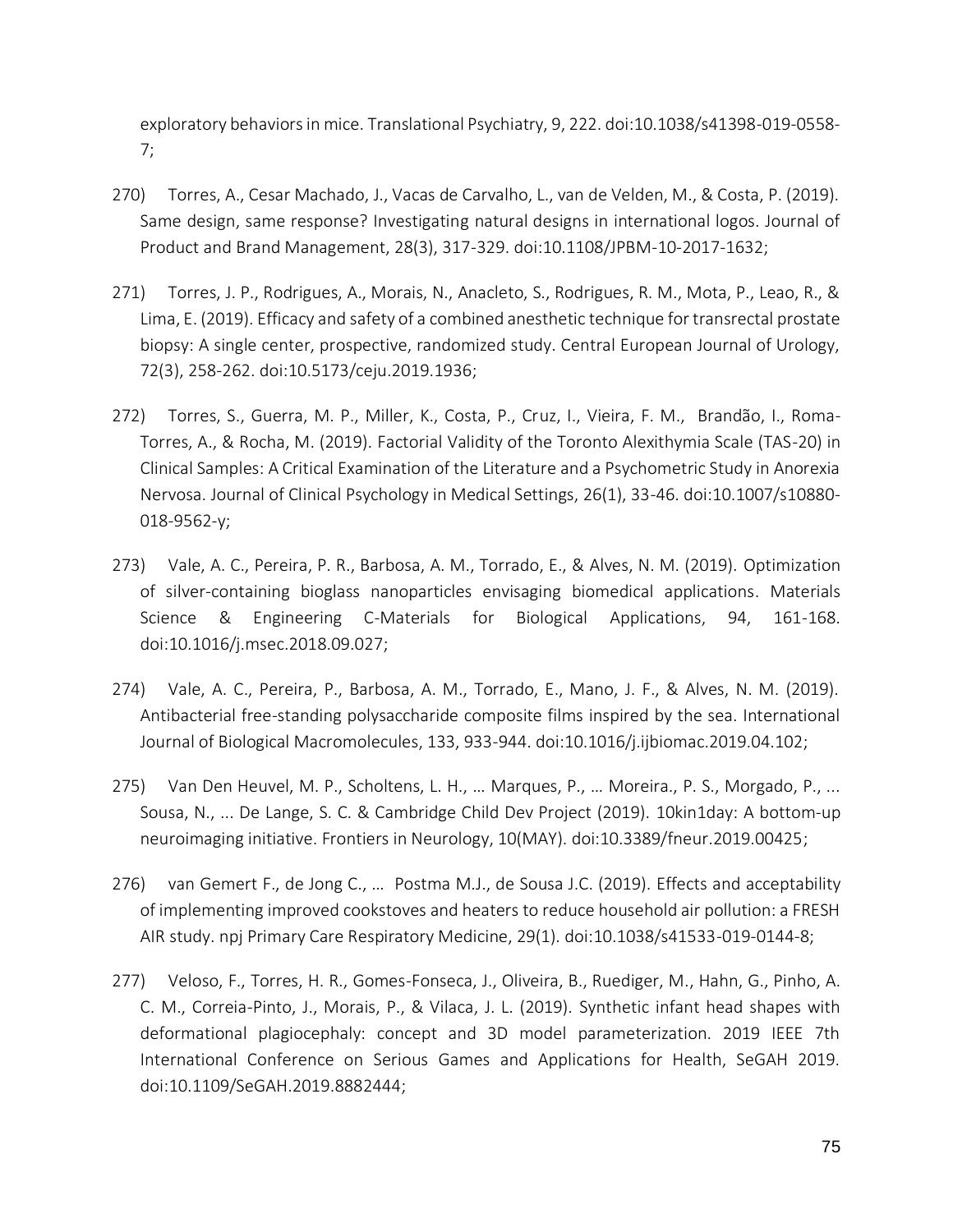- 278) Veneziano, D., Canova, A., Arnolds, M., Beatty, J. D., Biyani, C. S., Dehò, F., . . . Lima, B. (2019). Performance Improvement (Pi) score: an algorithm to score Pi objectively during E-BLUS hands-on training sessions. A European Association of Urology, Section of Uro-Technology (ESUT) project. BJU International, 123(4), 726-732. doi:10.1111/bju.14621;
- 279) Viana, C., Marques, I., Staubus, A., & Martins, S. F. (2019). Rectal carcinoid tumor: diagnosis and management. Journal of Coloproctology, 39(3), 184-189. doi:10.1016/j.jcol.2019.02.002;
- 280) Vicario, A., Cerezo, G. H., Coca, A., Gaseck, D., Zaninelli, A., Lovic, D., Manios, E., Hering, D., Sierra, C., Cunha, P. & ESH WG Hypertension Brain. (2019). Effects of antihypertensive drugs treatment on cognitive function: cognitive impairment, dementia and Alzheimer's disease. Revista de la Federacion Argentina de Cardiologia, 48(3), 98-106. url:http://www.fac.org.ar/2/revista/19v48n3/revision/01/vicario\_ingles.php;
- 281) Vicente, A. L. S. A., Bianchini, R. A., Laus, A. C., Macedo, G., Reis, R. M., & Vazquez, V. L. (2019). Comparison of protocols for removal of melanin from genomic DNA to optimize PCR amplification of DNA purified from highly pigmented lesions. Histology and Histopathology, 34(9), 1089-1096. doi:10.14670/HH-18-112;
- 282) Vicente, A. L., Crovador, C. S., Scapulatempo-Neto, C., Macedo, G., Reis, R. M., & Vazquez, V. L. (2019). Mutational Profile of drivers genes in Brazilian Melanomas. Journal of Global Oncology, 5, 1-14. doi:10.1200/JGO.19.00169;
- 283) Vieira, M. J., Guimarães, S. V., Costa, P., & Silva, E. (2019). Late ophthalmologic referral of anisometropic amblyopia: A retrospective study of different amblyopia subtypes. Acta Medica Portuguesa, 32(3), 179-182. doi:10.20344/amp.10623;
- 284) Vieira, P. M., Silva, C. P., Costa, D., Vaz, I. F., Rolanda, C., & Lima, C. S. (2019). Automatic Segmentation and Detection of Small Bowel Angioectasias in WCE Images. Annals Biomedical Engineering, 47(6), 1446-1462. doi:10.1007/s10439-019-02248-7;
- 285) Vilaça, N., Gallo, J., Fernandes, R., Figueiredo, F., Fonseca, A. M., Baltazar, F., Neves, I. C., & Bañobre-López, M. (2019). Synthesis, characterization and: In vitro validation of a magnetic zeolite nanocomposite with T 2-MRI properties towards theranostic applications. Journal of Materials Chemistry B, 7(21), 3351-3361. doi:10.1039/c9tb00078j;
- 286) Vilaça-Faria, H., Salgado, A. J., & Teixeira, F. G. (2019). Mesenchymal Stem Cells-derived Exosomes: A New Possible Therapeutic Strategy for Parkinson's Disease?. Cells, 8(2), 118. doi:10.3390/cells8020118;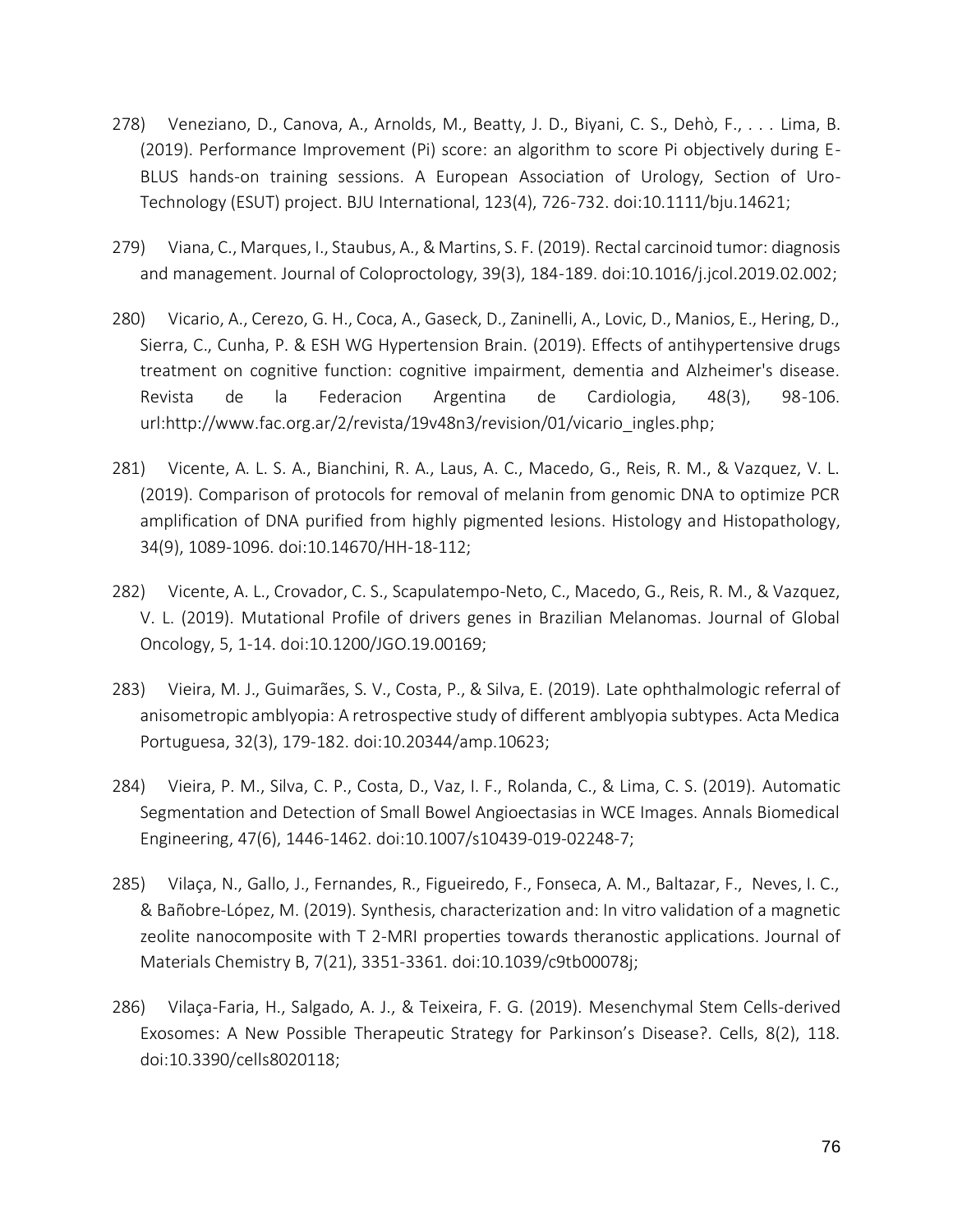- 287) Xará-Leite, F., Andrade, R., Moreira, P. S., Coutinho, L., Ayeni, O. R., Sevivas, N., & Espregueira-Mendes, J. (2019). Anatomic and non-anatomic reconstruction improves postoperative outcomes in chronic acromio-clavicular instability: a systematic review. Knee Surgery, Sports Traumatology, Arthroscopy, 27(12), 3779-3796. doi:10.1007/s00167-019- 05408-3;
- 288) Xavier, S. A., Machado, F. J., Magalhães, J. T., & Cotter, J. B. (2019). Acute lower gastrointestinal bleeding: are STRATE and BLEED scores valid in clinical practice?. Colorectal Disease, 21(3), 357-364. doi: 10.1111/codi.14529;
- 289) Xavier, S., Rosa, B., Monteiro, S., Arieira, C., Magalhaes, R., Curdia Goncalves, T., Boal Carvalho, P., Magalhaes, J., Moreira, M. J., & Cotter, J. (2019). Bowel preparation for small bowel capsule endoscopy - The later, the better!. Digestive and Liver Disease, 51(10), 1388- 1391. doi:10.1016/j.dld.2019.04.014;
- 290) Zhang, S., Caldeira-Dantas, S., Smith, C. J., & Snyder, C. M. (2019). Persistent viral replication and the development of T-cell responses after intranasal infection by MCMV. Medical Microbiology and Immunology, 208(3-4), 457-468. doi:10.1007/s00430-019-00589-7.

#### E. Research projects

- 1) Carvalho, A. | A Transdisciplinary Approach to the Identification of Personalized Biomarkers and Therapeutic Targets for Chronic Pulmonary Aspergillosis | Investigación en Ciencias de la Vida y de la Salud;
- 2) Costa, M. | Genetic screening for identification of novel therapeutic targets in SCA3 | National Ataxia Foundation (NAF);
- 3) Falcão, A. | The role of choroid plexus in myelination and in multiple sclerosis | "la caixa" Foundation;
- 4) Ferreira, P. | A point-of-care device for non-invasive multiplexed diagnosis of malaria MULTIMAL | European Commission;
- 5) Ferreira, P. | Implications of hemoglobin catabolism in antimalarial resistance | European Society of Clinical Microbiology and Infectious Diseases (ESCMID);
- 6) Lamas, N. | AAV-mediated delivery of FGF as a therapeutic strategy | AFM-Téléthon;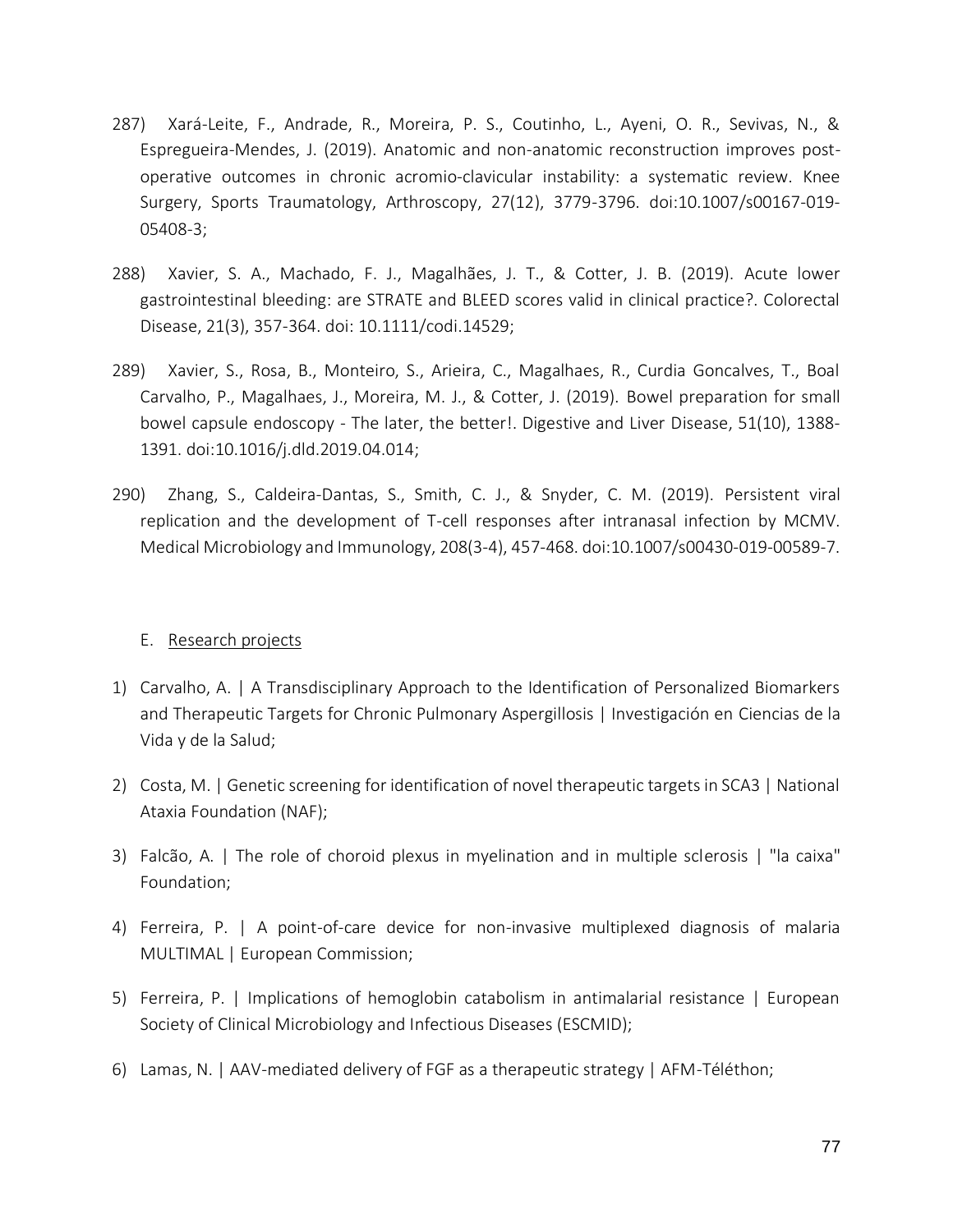- 7) Maciel, P. | Determining the Efficacy of NLX-112 in a Mouse Experimental Model of Cerebellar Ataxia | Department of Defense;
- 8) Oliveira, T. | The role of interneurons in spatial memory | FUNDAÇÃO BIAL;
- 9) Pedrosa, J. | UID/Multi/50026/2019 | FCT Base 2019 Proj. Estratégico.
- 10) Salgado, A. | Baclofen as a potential treatment to promote recovery from spinal cord injury | Wings for Life;
- 11) Santos, N. | Factores asociados con el envejecimiento sano y patológico en la muestra de personas mayores de 90 años de la región de Braga | CENIE;
- 12) Silvestre, R. | Feeding immunity: development of new nutraceuticals for visceral leishmaniasis | European Society of Clinical Microbiology and Infectious Diseases (ESCMID);
- 13) Sousa, N. | A brain-controlled exoskeleton for spinal cord lesion | Prémio Melo e Castro 2018.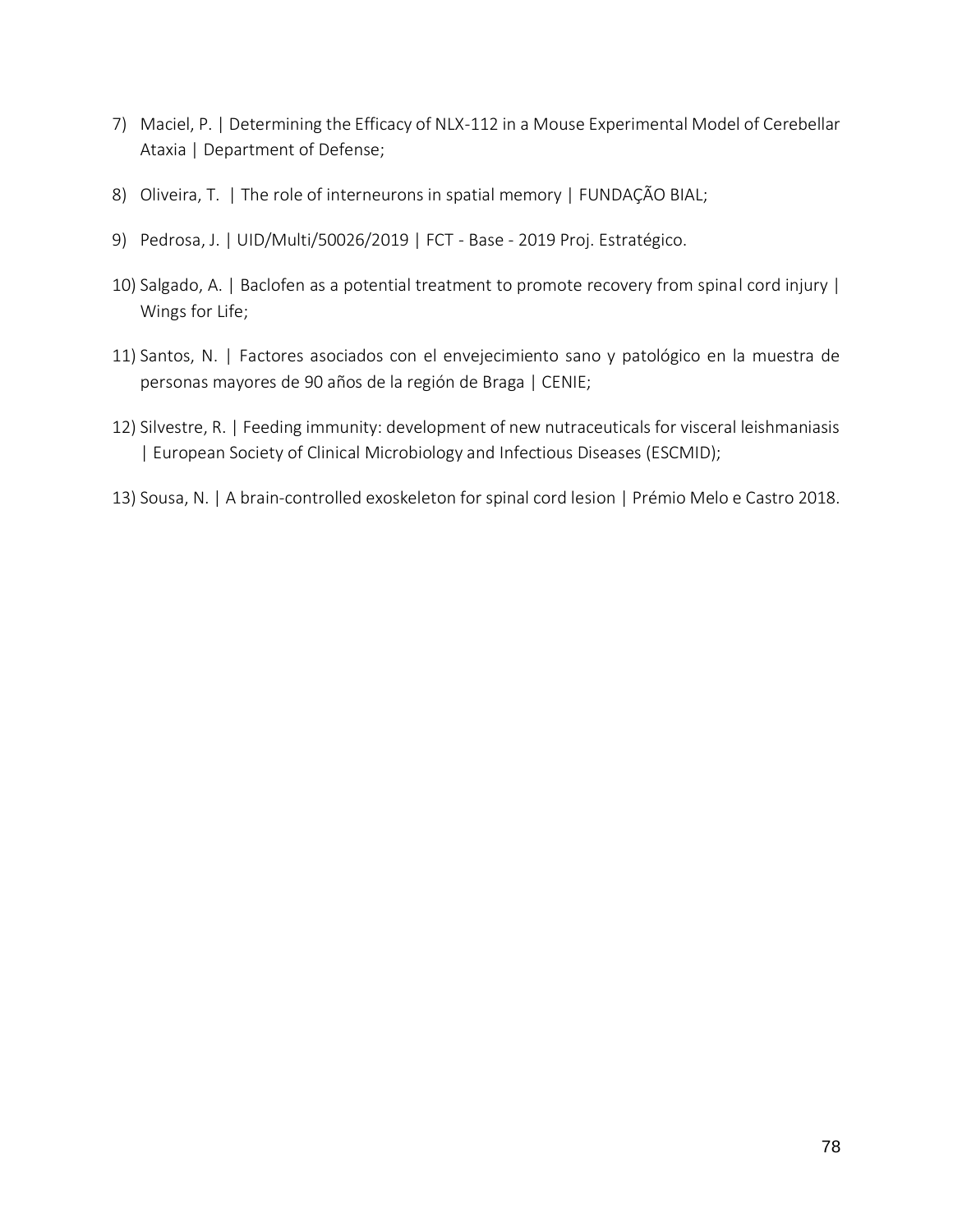### 3 - Intellectual Property

### A. Copyright

- 1) Assunção-Silva R., Gomes E., Silva N. & Salgado AJ. | Nanoengineered Biomaterials for Spinal Cord Injury Regeneration | Nanoengineered Biomaterials for Regenerative Medicine | Editor: M. Mozafri | Elsevier, Amsterdam | 2019 | 167-185 | ISBN: 978-0-12-813356-9;
- 2) Campos C., van de Veerdonk F., Gonçalves S., Cunha C., Netea M. & Carvalho A. | Host genetic signatures of susceptibility to fungal disease | Fungal Physiology and Immunopathogenesis | Editor: M. Rodrigues | Springer, Switzerland | 2019 | 237-263 | ISBN: 978-3-030-30236-8;
- 3) Miranda A., Igreja J. & Nogueira‐Silva C. | Embriologia, anatomia, malformações uterinas, doença in amatória pélvica, endometriose, leiomiomatose, adenomiose | Ginecologia Fundamental (capítulo 4.1) |Joaquim Neves (Editor) | Lidel, 2019;
- 4) Moura, R. | Retinoic Acid as a Modulator of Proximal-Distal Patterning and Branching Morphogenesis of the Avian Lung | Retinoid and Rexinoid Signaling | Editor: S. Ray | Springer, Switzerland | 2019 | 209-224 | ISBN: 978-1-4939-9584-4;
- 5) Raposo-Lima C. & Morgado P. | The Role of Environmental Factors in the Pathogenesis of Obsessive-Compulsive and Related Disorders | A Transdiagnostic Approach to Obsessions, Compulsions and Related Phenomena | Editor: L. F. Fontenelle, M. Yücel | Cambridge University Press: Victoria | 2019 | 39-50 | ISBN: 1107195772.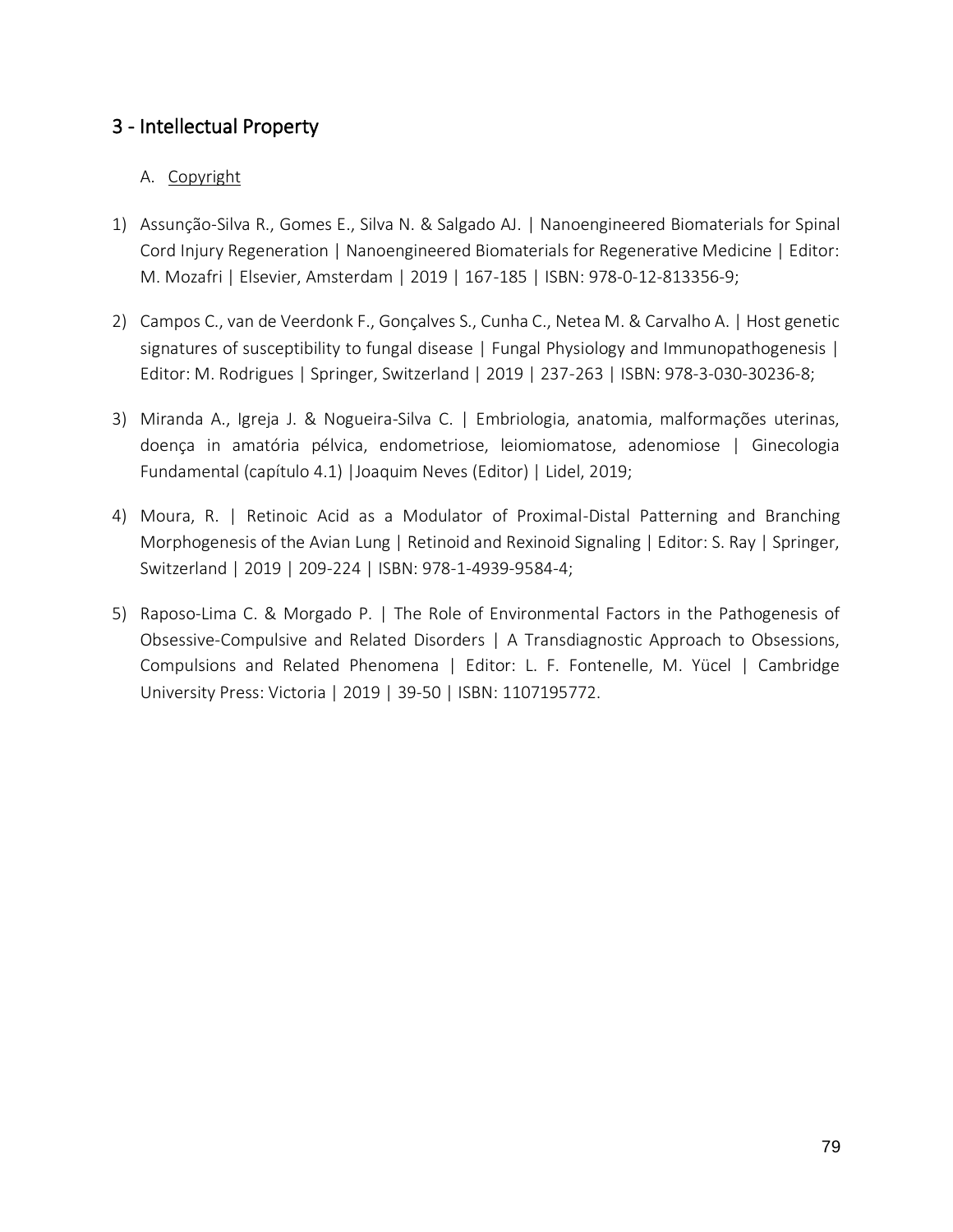## 4 - Scientific Recognition

#### A. Individual and/or team Prizes, Awards, Nominations:

- 1) Cabral J. | L'Oreal Portugal Award for Women in Science 2019;
- 2) Costa D. & Rolanda C. | Clinical performance of a new software to automatically detect Angioectasias in Small Bowel Capsule Endoscopy | Prémio Nacional de Gastrenterologia | Sociedade Portuguesa de Gastrenterologia;
- 3) Costa M. | National Ataxia Foundation seed grant 2019. |Prize attributed by NAF to assist investigators in the early or pilot phase of their studies in ataxias;
- 4) Gonçalves C., Vieira de Castro J., Pojo M., Martins E., Queirós S., Chautard E., Taipa R., Pires M., Pinto A., Pardal F., Custódia C., Faria C., Clara C., Reis R.M, Sousa N. & Costa B. | Best Paper Award 2019 - Paper with highest impact factor from ICVS/UMinho in 2018 | Universidade do Minho Instituto de Investigação em Ciências da Vida e Saúde;
- 5) Marote A., Mendes-Pinheiro B., Gomes E., Domingues A., Patrício P., Barata-Antunes S., Serre-Miranda C., Fernandes-Platzgummer A., Teixeira F., Lobato da Silva S., Roybon L., Pinto L., Salgado A. | Induced Pluripotent Stem Cell-derived Mesenchymal Stem Cells secretome as a new therapeutic tool for Parkinson's disease | 11th International Meeting of the Portuguese Society for Stem cells and Cell Therapies | October 10-12 | Lisbon, Portugal;
- 6) Oliveira-Pinto S. & Costa M. | Research grant from the Portuguese League Against Cancer (Liga Portuguesa Contra o Cancro) | Liga Portuguesa Contra o Cancro Núcleo Regional do Norte and Universidade do Minho Escola de Medicina;
- 7) Pinto L. | Nature Research Awards for Driving Global Impact 2019 (Runner up) | Prize attributed by Nature to early career researchers working in Healthcare interventions for the assessment, improvement or promotion of human health;
- 8) Pinto P., Paredes A., Costa P. & Almeida A. | Answering the call: a new measure to assess pain in people with haemophilia and description of pain experience among Portuguese patients |Prémio Grünenthal Dor 2018 |O trabalho consistiu no desenvolvimento de uma ferramenta – o Multidimensional Haemophilia Pain Questionnaire (MHPQ);
- 9) Soares-Cunha. | C Fulbright grant for professors of researchers | Grant attributed by Fulbright to professors or postdocs who wish to develop work at a university in the USA.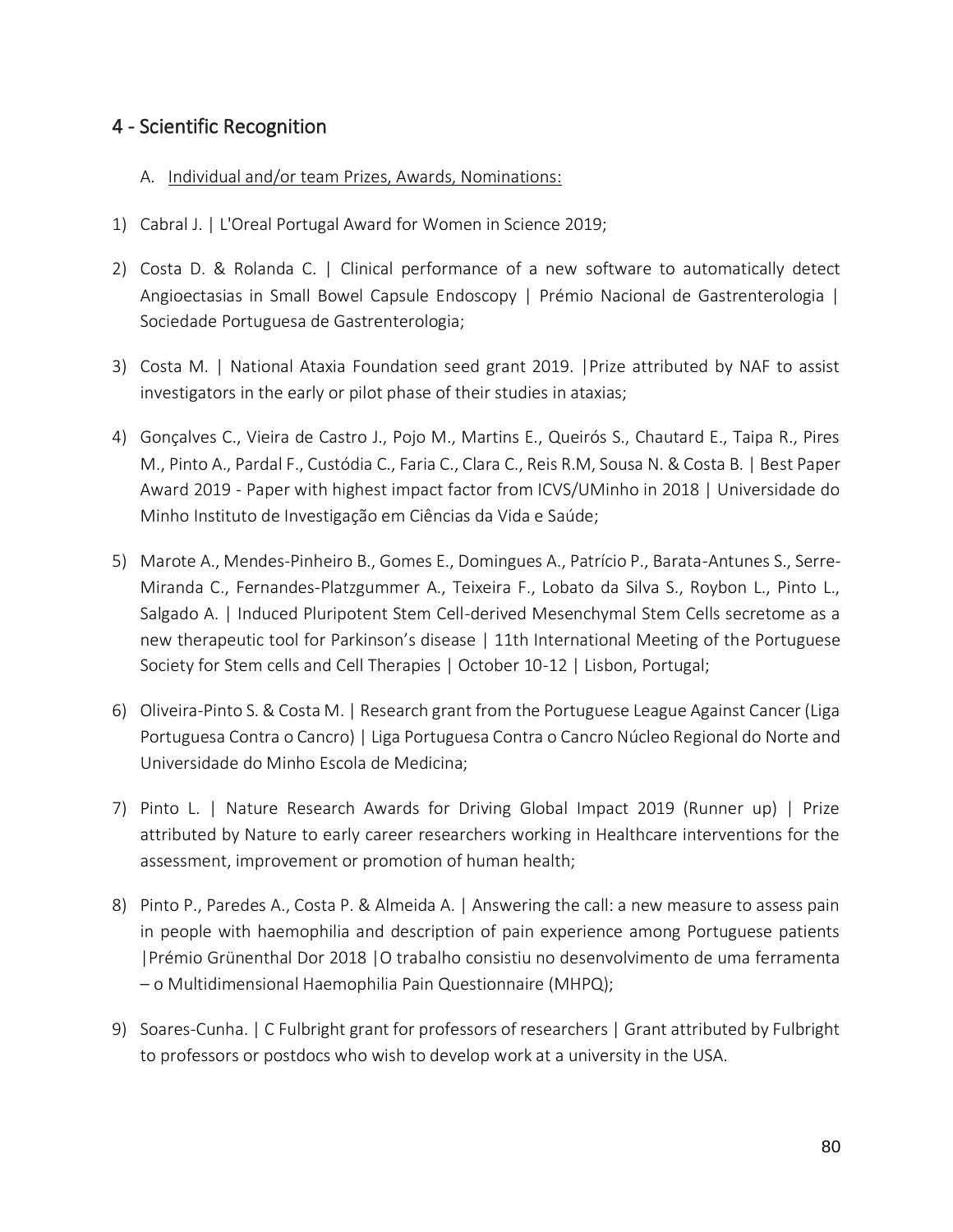#### B. Lectures by invitation in Universities/Institutes/Meetings

- 1) Baltazar F. | Altered metabolism as hallmark of cancer: role of lactate transporters | CIBB meeting 2019| December 20 | Coimbra, Portugal;
- 2) Baltazar F. | Expression of lactate transporters (MCTS) in human cancers and exploitation as therapeutic targets| 2nd International Proteomics & Metabolomics Conference and Advanced School | July 1 | Verona, Italy;
- 3) Carvalho A. | Antimold immune response: the impact of the host, the pathogen, and translational implications | 9th Trends in Medical Mycology (TIMM) | October 11-14 | Nice, France;
- 4) Carvalho A. | Debate: Shouldn't we be measuring the host's response to IFI? proposer | 29th European Congress of Clinical Microbiology and Infectious Diseases (ECCMID) | April 13-16 | Amsterdam, the Netherlands;
- 5) Carvalho A. |Genetic regulation of human antifungal immunity | Invited seminar at iBiMED | University of Aveiro | May 29 | Aveiro, Portugal;
- 6) Carvalho A. |Metabolic regulation of innate immunity to Aspergillus fumigatus | 9th Trends in Medical Mycology (TIMM) | 9th Trends in Medical Mycology (TIMM) | October 11-14 | Nice, France;
- 7) Carvalho A. |Novel molecular mechanisms regulating innate antifungal immunity | Invited Seminar at GENYO | June 28 |Granada, Spain;
- 8) Correia-Pinto J. | Faculty member in Round Table about MIS in Pediatric Surgery | 9th Annual Congress of the European Society of Paediatric Endoscopic Surgeons | September 11-13 | Vicenza, Italy;
- 9) Correia-Pinto J. | Fetal Growth Regulation of Branching Organs and its Postnatal Impact | 1st DevBioMed Symposium | December 13 | Lisbon, Portugal;
- 10) Correia-Pinto J. | Prenatal diagnosis of GI malformations | Annual meeting of the Associação Portuguesa Diagnóstico Pré-natal | October 4-5 | Viana do Castelo, Portugal;
- 11) Correia-Sousa J. | Asthma Management. Workshop: Basics, barriers and challenges of asthma management | 24th WONCA Europe Conference | June 28 | Bratislava, Slovakia;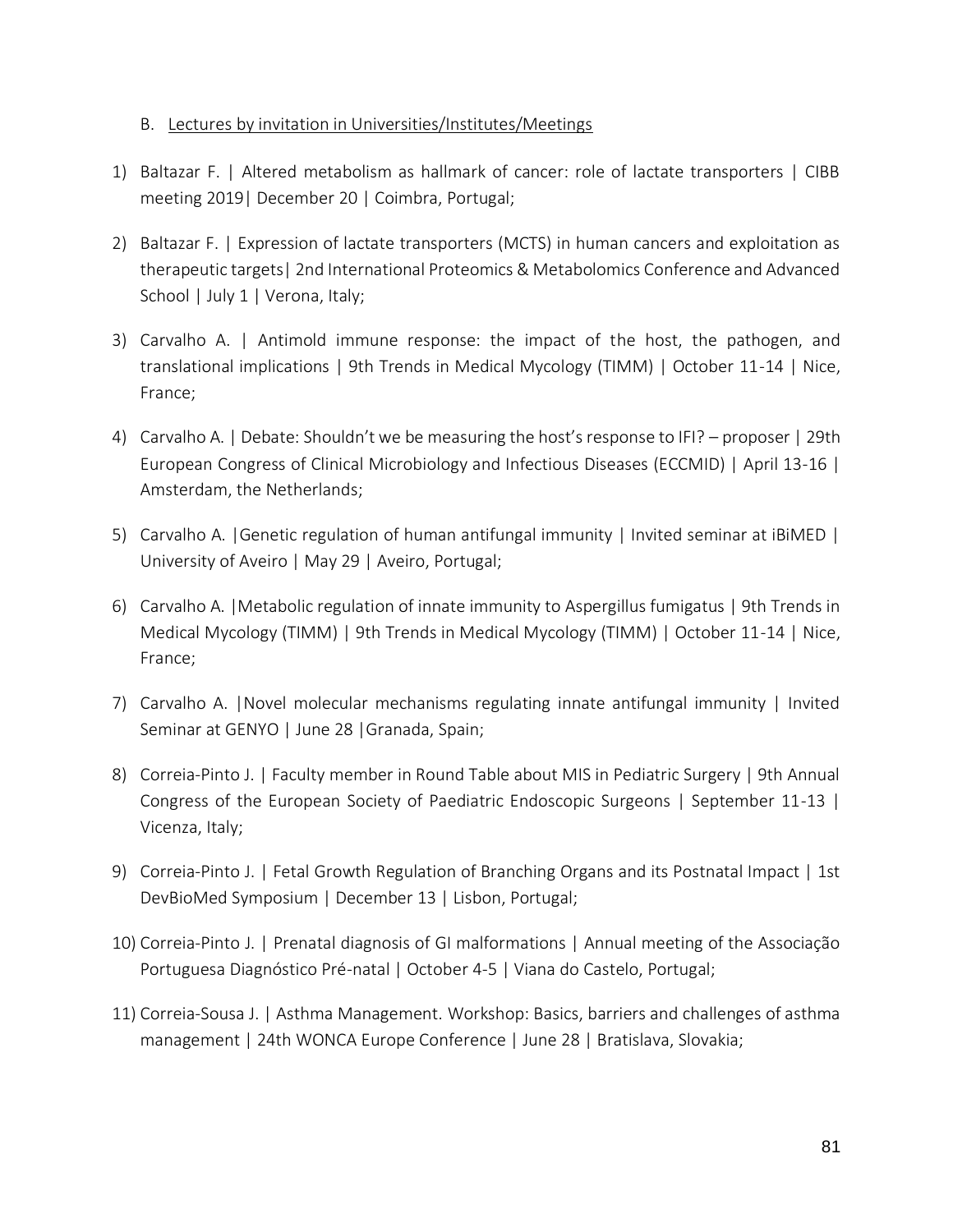- 12) Correia-Sousa J. | Asthma Right Care: more benefits, less harms | EUROPREV e-learning International Webinar | October 22 | Porto, Portugal;
- 13) Correia-Sousa J. | Como simplificar o tratamento da asma Desafiar Comportamentos apostando na Excelência | AstraZeneca Summit'19 - Leading the Future | October 12-13 | Peniche, Portugal;
- 14) Correia-Sousa J. | COPD Management | Workshop: Chronic Obstructive Respiratory Disease 2019 -Challenges based on new evidence | 24th WONCA Europe Conference | June 27 | Bratislava, Slovakia;
- 15) Correia-Sousa J. | GARD-CPLP: As oportunidades de colaboração | GARD CPLP Políticas, Programas e Serviços nos Estados Membros | 5º Congresso Nacional de Medicina Tropical | Instituto de Higiene e Medicina Tropical | April 9 | Lisboa, Portugal;
- 16) Correia-Sousa J. | Integration of respiratory health into primary health care | The European Academy of Allergy and Clinical Immunology (EAAC) Congress | Integration of respiratory health into primary health care | June 2 | Lisboa, Portugal;
- 17) Correia-Sousa J. | Multimorbidity management | Workshop: Management of multimorbidity in primary care | 24th WONCA Europe Conference | June 29 | Bratislava, Slovakia;
- 18) Correia-Sousa J. | Severe Asthma | Video-based expert roundtable entitled, "Severe Asthma: Improving Diagnosis, Treatment, and Referral of Difficult to Manage Patients | IPCRG in partnership with Medscape Education | May 23 | Bucharest, Romania;
- 19) Costa B. | Key cellular and molecular regulators of malignant brain tumors | Portuguese Society of Oncology - Research Course | June 14 | Coimbra, Portugal;
- 20) Costa S.| Macrophages as modulators of lung development and disease | IBIMED, Universidade de Aveiro | May 2019 | Aveiro, Portugal;
- 21) Ferreira P. | Malaria developments towards elimination | University of Petra | July 28 | Oman, Jordan.
- 22) Gonçalves C. | Hallmarks of Cancer | Cancer Therapy: from basic research to clinic postgraduated course from CBMA |School of Sciences, University of Minho | May 20 | Braga, Portugal;
- 23) Lamas N. | Harnessing the potential of human pluripotent stem cells to study Amyotrophic Lateral Sclerosis (ALS) and other neurological disorders | Seminário na Unidade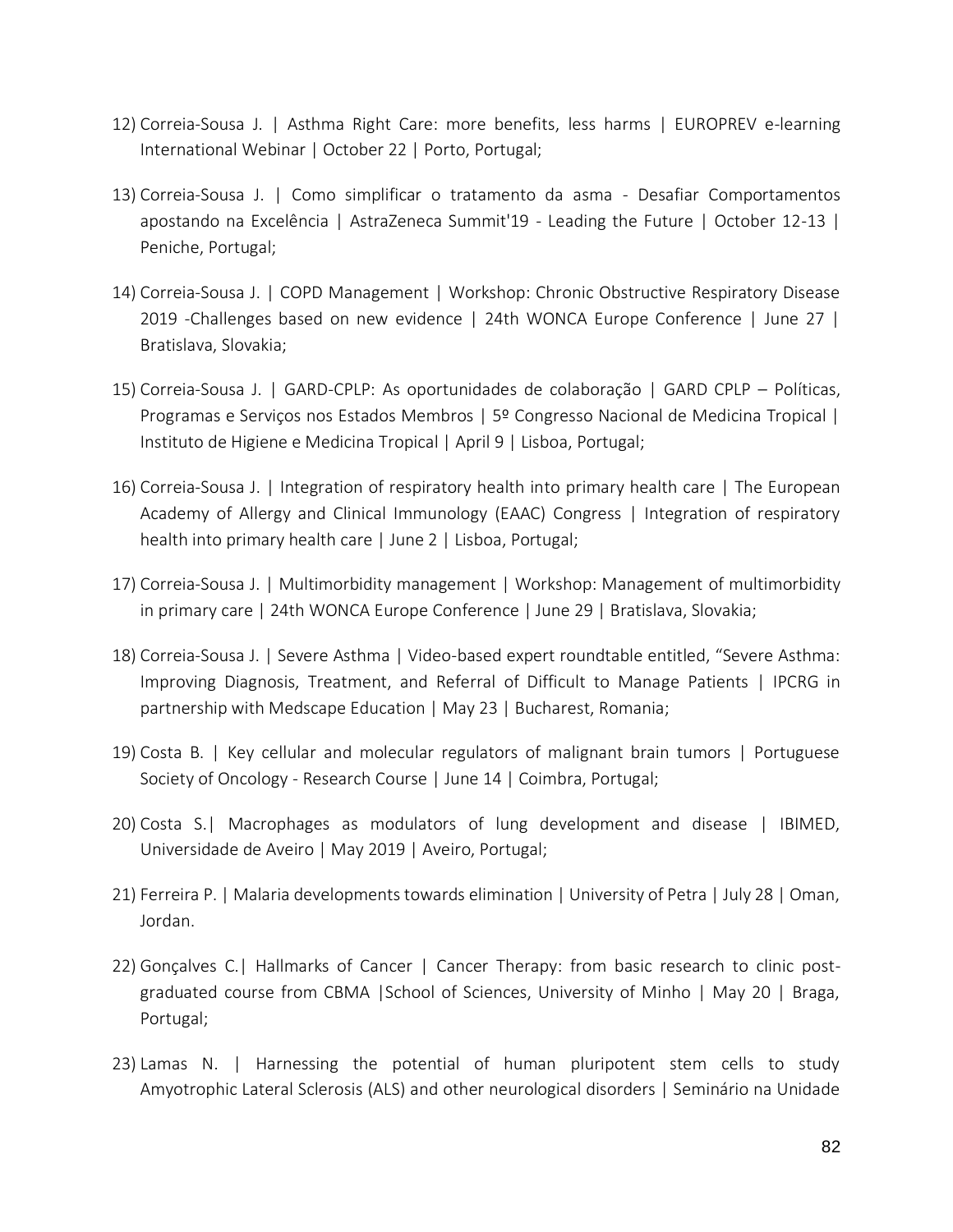Curricular Introdução à Medicina Regenerativa do Mestrado Integrado em Medicina | NOVA Medical School | Faculdade de Ciências Médicas da Universidade Nova de Lisboa | May 16 | Lisbo, Portugal;

- 24) Laranjeira I., Dias A. & Pinto-Ribeiro F. | Medicinal plants as anti-inflammatory agentes | Workshop on TCM and Herbal Medicine Research | June 17-21 | Braga, Portugal;
- 25) Lima E. | Minimally invasive surgery in urologic reconstruction: looking beyond the horizon | Society of Genitourinary Society of Genitourinary Reconstructive Surgeons - Annual Meeting | October 15-16 | Athens, Greece;
- 26) Ludovico P. | The role of proteolytic systems and metabolism in acute myeloid leukemia | CINBIO, University of Vigo | April 11 | Vigo, Spain;
- 27) Maciel P. | Disease-modifying therapies for MJD: lessons from preclinical trials | International MJD Conference | November 14-16 | Washington, USA;
- 28) Maciel P. | Evaluating the neuroprotective activity of plant extracts in Caenorhabditis elegans models of neurodegenerative diseases | 1st Sino-Portuguese International Congress on Traditional Chinese Medicine I3BS |University of Minho | June 14-21 | Braga, Portugal;
- 29) Maciel P. | Machado-Joseph disease: from mechanism to drug discovery and back | I3S | September 29 | Porto, Portugal;
- 30) Maciel P. | Molecular aspects of SCA1 and SCA | Movement Disorders Society | Karolinska Institute | October 18 |Stockholm, Sweeden;
- 31) Maciel P. | Whole-organism based drug screening for neurodegenerative diseases: from worm to mouse to human? | IBILI | March 5 | Coimbra, Portugal;
- 32) Martinho O. | Implications of RKIP Protein in Cancer Prognosis and Therapy Response | Seminary at "Unidade de Investigação em Patobiologia Molecular (UIPM) | Instituto Português de Oncologia de Lisboa Francisco Gentil EPE | December 12 | Lisbon, Portugal;
- 33) Martinho O. | Raf Kinase Inhibitory Protein (RKIP): a new predictor of EGFR targeted therapy response in solid tumors | VII International Symposium on Translational Oncology | September 13-14 | Barretos, São Paulo, Brazil;
- 34) Martinho O. | Research on Cell Signaling & Therapy applied to oncobiology | Jornadas da Ciência | University of Minho | March 13 | Braga, Portugal;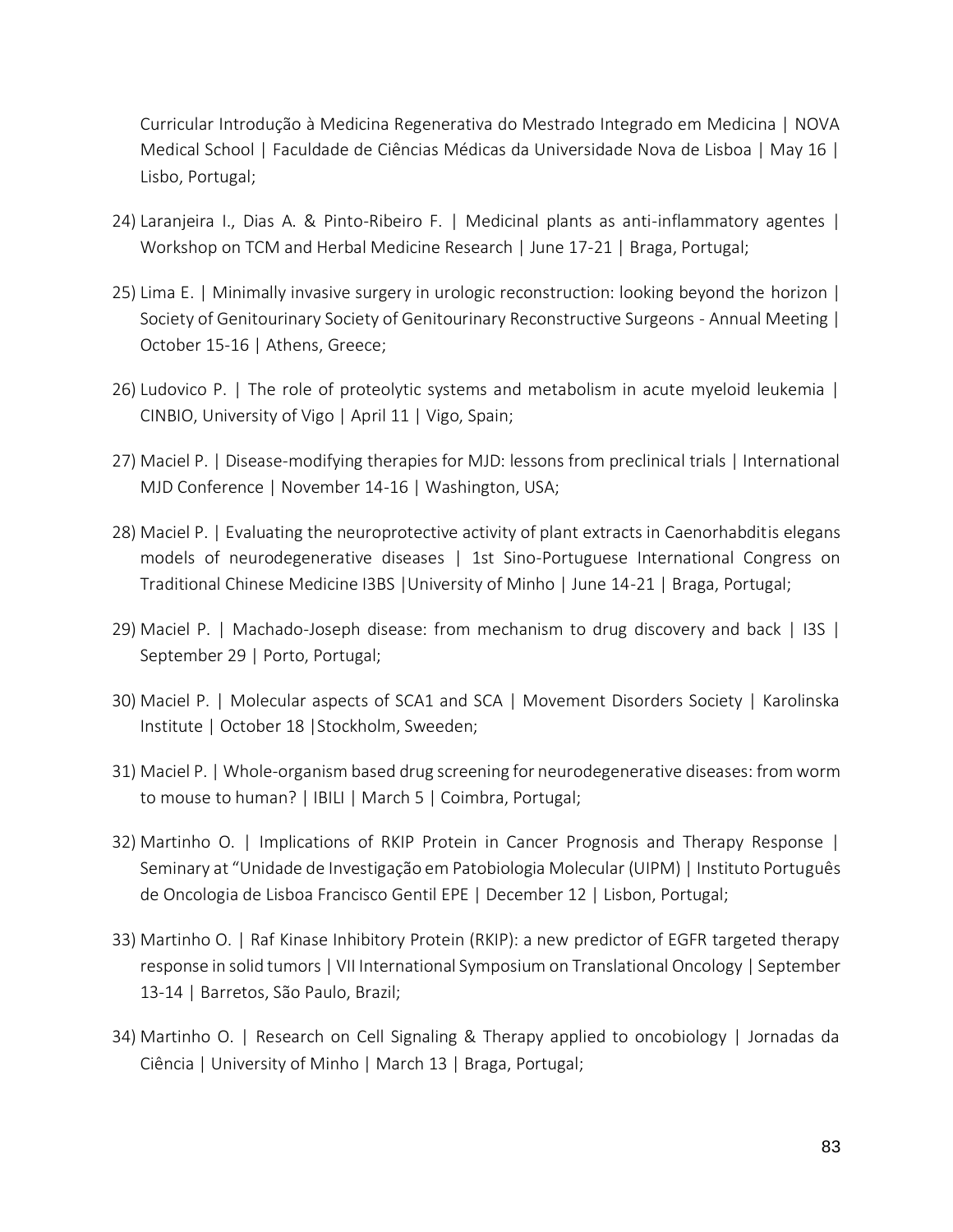- 35) Martinho O. | RKIP as a modulator of oncogene targeted therapy response in solid tumors |2nd International Symposium on Prognostic and Therapeutic Implications of RKIP in Cancer | May 9–10 | Crete, Greece;
- 36) Miguelote R.| Abortos de Repetição: Uma nova perspectiva | Reunião da Associação Portuguesa de Diagnóstico Pré-Natal | October 4-5 | Viana do Castelo, Portugal;
- 37) Miguelote R.| Qual o papel do parto com o mínimo de intervenção médica na realidade obstétrica atual | XI Jornadas Materno-Fetais | October 26 | Trofa, Portugal;
- 38) Monteiro P. | Challenges and opportunities in the next European Framework Programme Horizon Europe | Lusophone Academy of Pharmaceutical Sciences | June 17 | Lisbon, Portugal;
- 39) Monteiro P. | Dissecting brain networks and EBPS Biennial Meeting | August 27 | Braga, Portugal;
- 40) Monteiro P. |SHANK proteins: roles at the synapse and in autism spectrum disorder | Biozentrum/Pharmazentrum, University of Basel | July 18 | Basel, Switzerland;
- 41) Monteiro, P. | Invited peer reviewer for UK MRC Proposal evaluation 2019 (UK Medical Research Council), as an expert in Autism research field;
- 42) Moura R. | Developmental signaling pathways in lung branching morphogenesis | Biochemistry and Biophysics in the Post-Genomic Era | April 12 | Porto, Portugal;
- 43) Nogueira-Silva C. | A Importância do Aconselhamento na Vacinação Contra o HPV | 193ª Reunião da Sociedade Portuguesa de Ginecologia| June 6 – 8 |Carvoeiro, Portugal;
- 44) Nogueira-Silva C. | DIU no Século XXI | 193ª Reunião da Sociedade Portuguesa de Ginecologia|June 6 – 8 | Carvoeiro, Portugal;
- 45) Oliveira T. | Differential lipid composition and regulation along the hippocampal longitudinal axis |1st Membrane Trafficking Workshop | International Iberian Nanotechnology Institute | June 11 | Braga, Portugal;
- 46) Oliveira T. | The role of phospholipase D pathway in neurodegeneration | Portuguese Society for Neuroscience (SPN) | May 30 - June 1 | Lisboa, Portugal;
- 47) Oliveira T. | The role of the phospholipase D pathway in the nervous system functioning and Alzheimer's disease |Thomas Jefferson University | October 15 | Philadelphia, USA;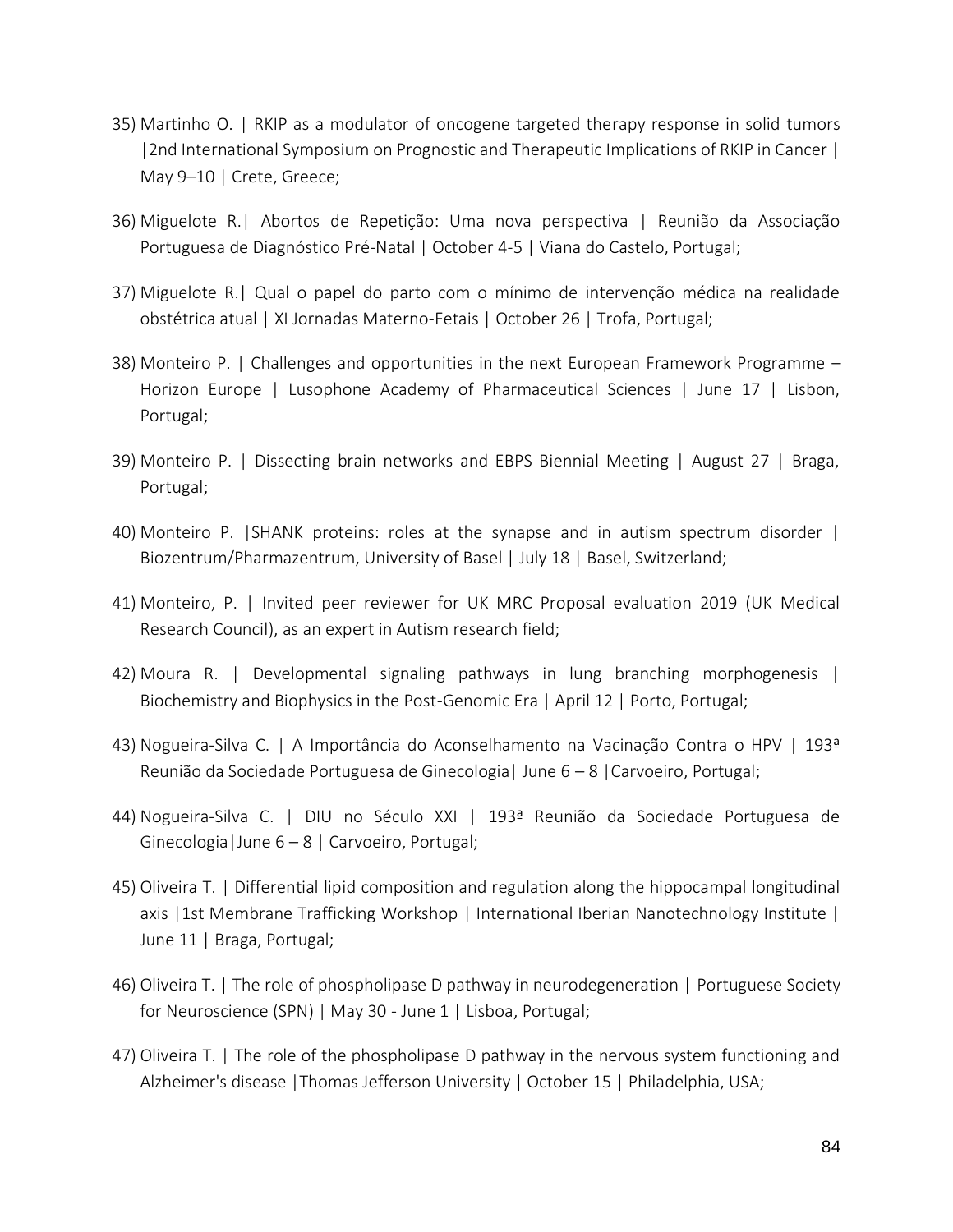- 48) Queirós S.| Advanced Course on Bioinformatics in Health Science | University of Minho | November 12 and 19 | Braga, Portugal;
- 49) Rito T. | Research and control of outbreaks and epidemiological clusters | Instituto de Saúde Pública da Universidade do Porto (ISPUP) | October 21 | Porto, Portugal;
- 50) Rodrigues AJ. | Impact of prenatal stress in the reward circuit: from rodents to humans and back | CompLifeSci Seminar Series | University of Turku | October 9 | Turku, Finland;
- 51) Rodrigues AJ. | Long term impact of prenatal glucocorticoid exposure in the brain | Prenatal and Early Life Stress – Implications For Later Childhood Development And Health Meeting | June 6-7 | Turku, Finland;
- 52) Rodrigues AJ. | Neurobiological basis of reward XVI Meeting of the Portuguese Society for Neuroscience (SPN) | May 31 – June 1 | Lisbon, Portugal;
- 53) Rodrigues AJ. | Nucleus accumbens circuits in reward and aversion | Behavioural and Cognitive Neuroscience Seminar Series | May 21 | Oxford University |Oxford, UK;
- 54) Rodrigues AJ. | Prenatal stress and consequences in brain development | XXVI Colombian Congress of Biological Psychiatry and Neuroscience | June 14 | Bogota, Colombia;
- 55) Rodrigues AJ. | The role of different neuronal populations of the reward circuit in behavior: Not everything is what it seems |University of Genève | April 1 | Genève, Switzerland;
- 56) Rolanda C. | Diferenciação e Acessibilidade em Gastrenterologia Inovação Endoscópica | Reunião Anual do NGHD | November 15 | Vilamoura, Portugal;
- 57) Rolanda C. | Formação em Endoscopia Digestiva Como adaptar a formação à evolução | May 29 | Vilamoura, Portugal;
- 58) Rolanda C. | Models and simulators in endoscopy training what's the evidence |1st Live SPED | February 22-23 | Porto, Portugal;
- 59) Rolanda C. | Treino em simuladores e modelos animais como otimizar? | 2ª Reunião Anual da SPED - Qualidade em CPRE e EUS | September 20 | Lisboa, Portugal;
- 60) Salgado AJ. | ECM-like Hydrogels, Stem Cells and their Secretome: A Tool Kit for CNS Repair | University of Wallongong | October 25 | Wallongong, Australia;
- 61) Salgado AJ. | Gellan Gum based Hydrogels as Tools to Induce Spinal Cord Injury Regeneration | 6th Biomaterials Day | Koçs University | December 9 | Istanbul, Turkey;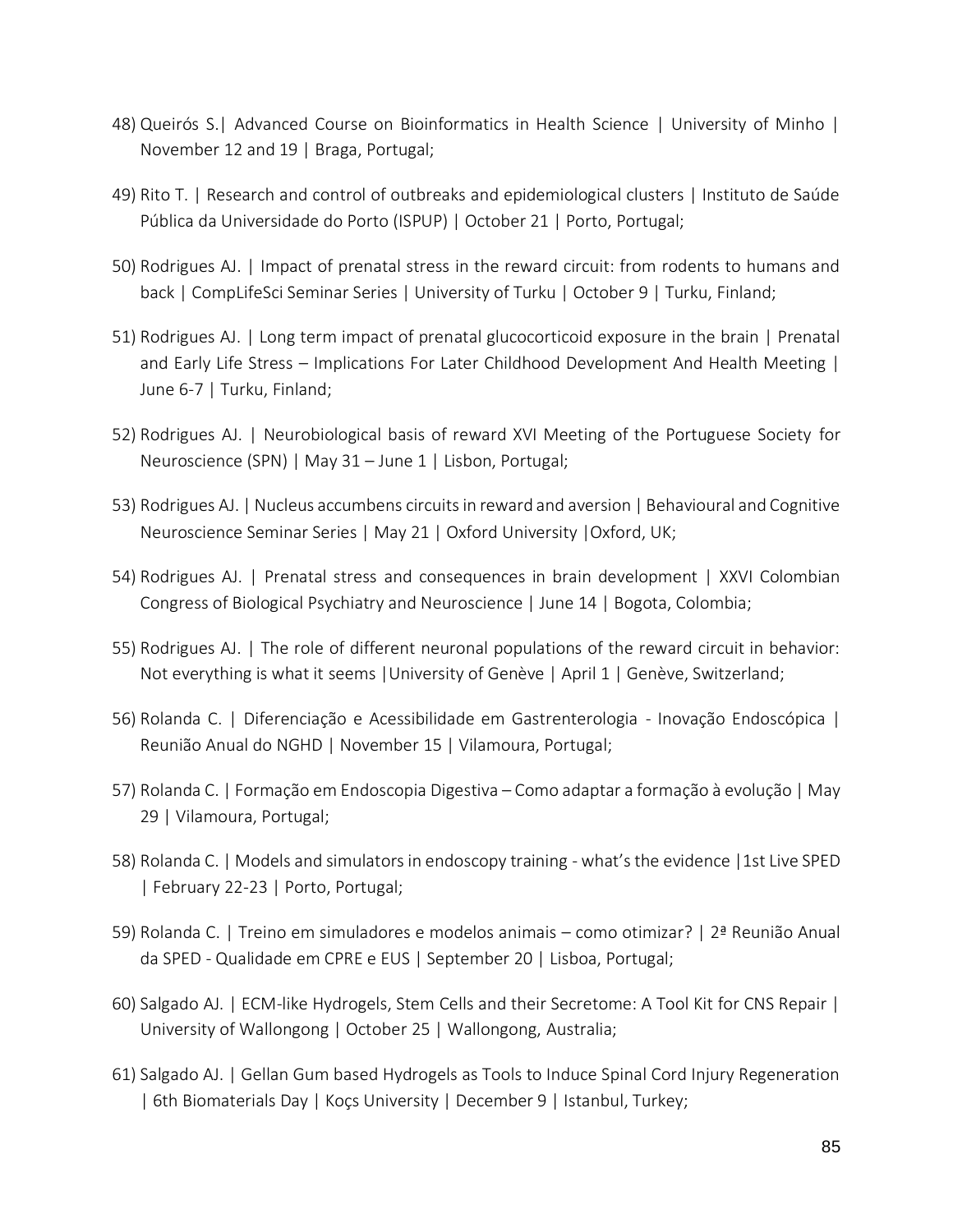- 62) Salgado AJ. | Impact of Stem Cell Secretome based Therapies in CNS Regenerative Medicine | University College of London | November 13 | London, UK;
- 63) Salgado AJ. | Impact of Stem Cells Secretome in the Injured Central Nervous System | TERMIS AP Congress 2019 | October 14 | Brisbane, Australia;
- 64) Salgado AJ. | Role of Mesenchymal Stem Cells in CNS Regenerative Medicine | V Bioengeering Week | Technical University of Lisbon | March 18-22 | Lisbon, Portugal;
- 65) Salgado AJ. | Stem Cells and Their Secretome for Spinal Cord Injury Regeneration | St. Vincents' Hospital – Biofabrication Lab | October 28 | Melbourne, Australia;
- 66) Salgado AJ. | Stem Cells Secretome and Biodegradable Hydrogels for CNS Regenerative Medicine Applications | University of Nottingham | November 12 | Nottingham, UK;
- 67) Salgado AJ. | Stem Cells Secretome as a Modulator of CNS Regeneration | TERMIS EU 2019 | May 30 | Rhodes, Greece;
- 68) Salgado AJ. | Stem Cells Secretome based Approaches in CNS Regenerative Medicine | 6th Symposium on Biotech Health | July 2 | Porto, Portugal;
- 69) Salgado AJ. | Stem Cells Secretome in Central Nervous Systems Regenerative Medicine | Faculty of Medicine of the University of Lisbon | September 12 |Lisbon, Portugal;
- 70) Salgado AJ. | Stem Cells Secretome in SCI Regenerative Medicine |1st Minho Meeting in Spinal Cord Injury | July 15 | Braga, Portugal;
- 71) Sampaio-Marques B. & Ludovico P. | Proteostasis control during aging: lessons from yeast | 11th Symposium on Metabolism | October 30 | Porto, Portugal;
- 72) Santos N. | Consentimento informado e ética O Doente no Centro dos Ensaios Clínicos |Associação Portuguesa de Leucemias e Linfomas | January 26 | Maia, Portugal;
- 73) Santos N. | Metodologia da Investigação e Análise de Dados para fazer a Diferença Como preparar e submeter projetos de investigação a comissões de ética | Sociedade Portuguesa de Anestesiologia |Congresso da Sociedade Portuguesa de Anestesiologia 2019 | March 23 | Figueira da Foz, Portugal;
- 74) Silva N. | Lesões Medulares e Terapias Moleculares | Encontro Sobre Lesões Vertebro Medulares | Associação Salvador | May 15 | Alcoitão, Portugal;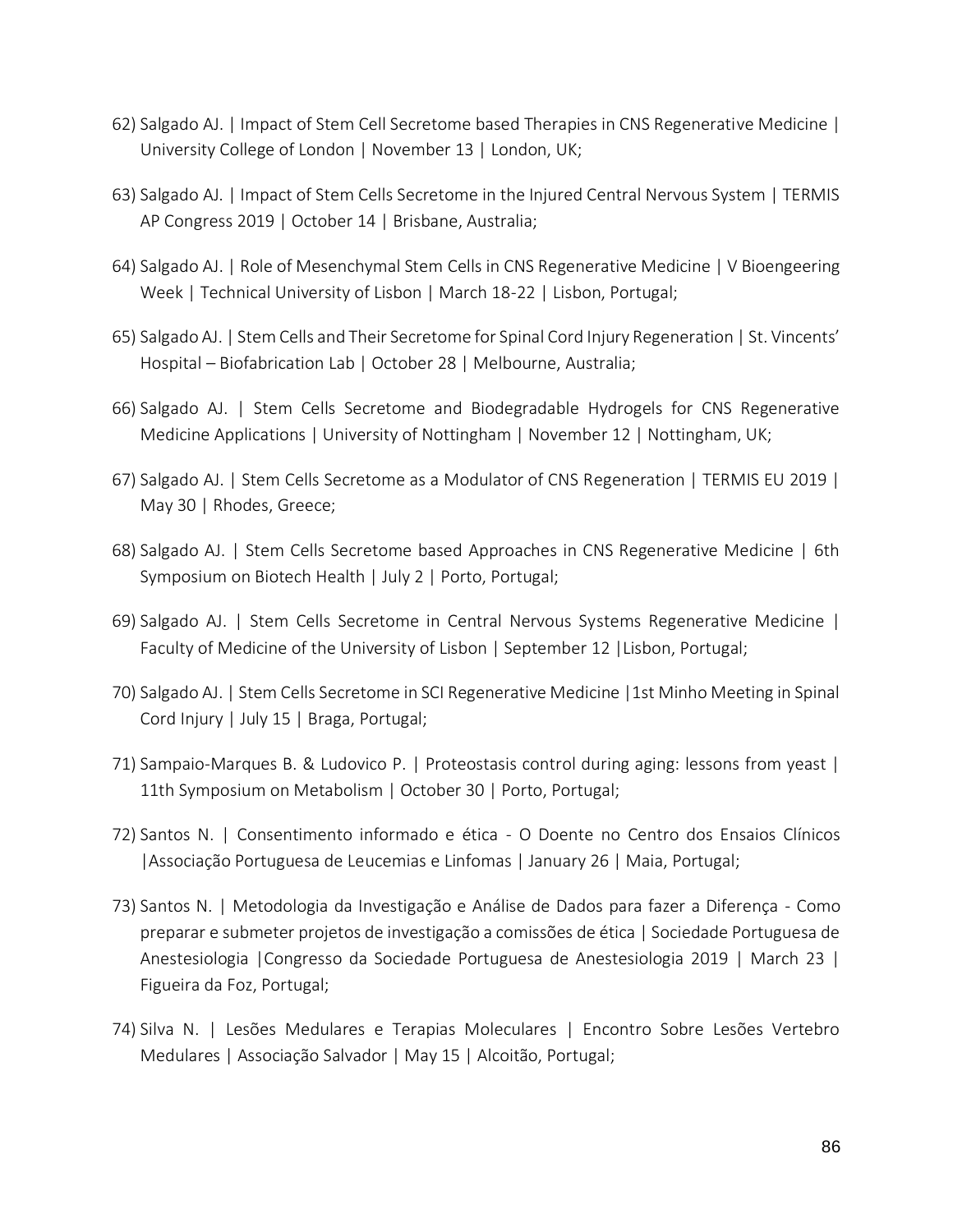- 75) Silva N. | Lesões Vertebro-Medulares: Onde Estamos e Para Onde Caminhamos? | 7as Jornadas de Ciências Biotecnológicas | Escola Superior Agrária | February 26 | Ponte de Lima, Portugal;
- 76) Silvestre R. | Leishmaniose na Europa: da epidemiologia à pesquisa | Universidade Federal da Bahia, June 12 | Salvador, Brasil;
- 77) Sotiropoulos I. | Chronic stress and Alzheimer's disease brain pathology| Uni Osnabruck Master/PhD course | 18 October | University of Osnabruck | Osnabruck, Germany;
- 78) Sotiropoulos I. | Endolysosomal sorting and degradation of Tau & its role in stress-driven hippocampal malfunction | AD/PD 2019, the 14th International Conference on Alzheimer's and Parkinson's Diseases| March 26-31 | Lisbon, Portugal;
- 79) Sotiropoulos I. | Lifetime Stress & brain pathology: exploring the link between depression and Alzheimer's disease| Max Planck Institute of Structural Biology - Master program of MPISB | October 20 | Dresden, Germany;
- 80) Sotiropoulos I. | Molecular underpinningsof sex-dependent hippocampal vulnerability in depression and Alzheimer's disease | Mediterranean Neuroscience Society (MNS) meeting | June 25| Marrakesh, Marocco;
- 81) Sotiropoulos I. | Ribonucleoprotein particles and granules, key hotspots for the biology and disease of the brain | 32nd ECNP Congress | September 10 | Copenhagen, Denmark;
- 82) Sotiropoulos I. | Tau therapeutics in brain pathology: from depression to Alzheimer's disease | LMU Medical School | September 19 | Munich, Germany;
- 83) Sotiropoulos I. | Tau-dependent and -independent mechanisms of adult cytogenesis suppression in stress-driven brain pathology  $\mid$  4th Eurogenesis Conference  $\mid$  June 13  $\mid$ Bordeaux, France;
- 84) Sousa H. | Código europeu contra o cancro Um dia pela vida em Bragança |i Liga Portuguesa Contra o Cancro NRN, 4 May 2019, Bragança, Portugal.
- 85) Sousa H. | Distribuição dos genótipos HPV de alto risco: resultados de um programa de rastreio de base populacional | 7º Curso Avançado de Ginecologia Oncológica | June 27-28 | Porto, Portugal;
- 86) Torrado E.| Impact of the inflammatory environment in the protective CD4 T cell response to Mycobacterium tuberculosis infection | MycoPorto 2019 | September 19-20 | Porto, Portugal;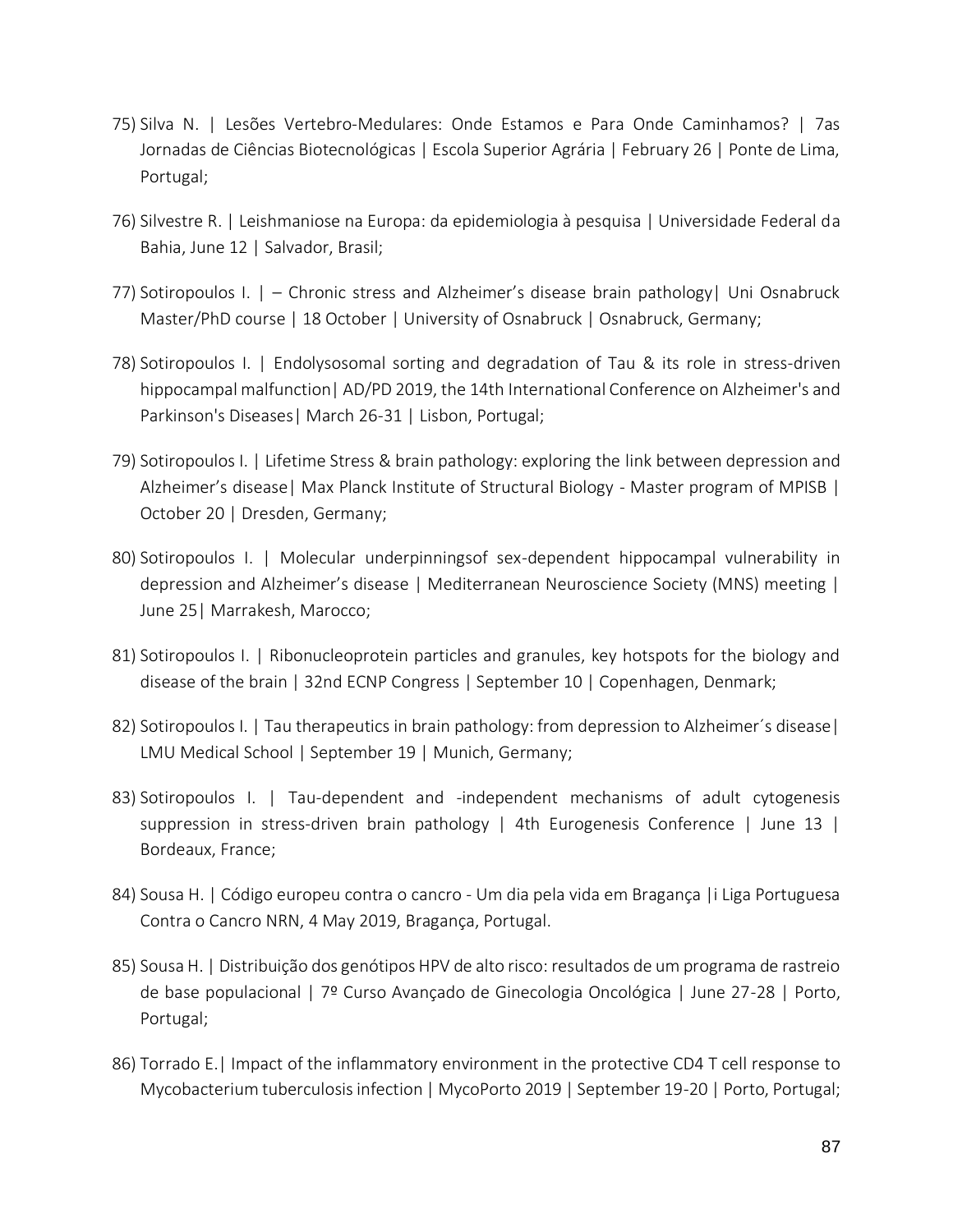- 87) Veiga, M. | Antimicrobial resistance: the molecular mechanism behing it | XV Congreso Internacional deInvestigación Científica (XV CIC) | June 5-8 | SantoDomingo, Dominican Republic;
- 88) Veiga, M. | Defining drug resistance pathways in the malaria parasite | Instituto de Investigação em Biomateriais, Biodegradáveis e Biomiméticos (i3Bs) | February 8 | Guimarães, Portugal;
- 89) Veiga, M. | Fatores genéticos do parasita da malária relevantes na resposta aos fármacos I Ciência - Concentra o Conhecimento | Jornadas da Ciência, with subordinate theme | Universidade do Minho |March 13 | Braga, Portugal;
- 90) Veiga, M. | Progress of molecular diagnosis to detect malaria disease | Institute of Microbiology and Parasitology (IMPA) |Autonomous University of Santo Domingo (UASD) | February 27 | Santo Domingo, Dominican Republic.

#### C. Live procedures/surgery in recognized Universities/Hospitals/Meetings

- 1) Correia-Pinto J. | Live Surgery by invitation for thoracoscopic repair of esophageal atresia (first step) at Hospital Dona Estefânia | June 06 | Lisbon, Portugal;
- 2) Correia-Pinto J. | Live Surgery by invitation for thoracoscopic repair of esophageal atresia (second step) at Hospital Dona Estefânia | June 27 | Lisbon, Portugal;
- 3) Correia-Pinto J. | Live Surgery by invitation for thoracoscopic repair of long-gap esophageal atresia (primary repair) at Hospital Dona Estefânia | October 17 | Lisbon, Portugal;
- 4) Lima E. | Live Laparoscopic Prostatectomy | Hospital Universitário de Coimbra | November | Coimbra, Portugal.
	- D. Editorial activity (Scientific Journals ...)
- 1) Baltazar F. | Associate Editor | BMC cancer;
- 2) Baltazar F. | Associate Editor | Frontiers in Nutrition;
- 3) Baltazar F. | Editorial Board | World Journal of Experimental Medicine;
- 4) Cabral J. | Editorial Board | NeuroImage;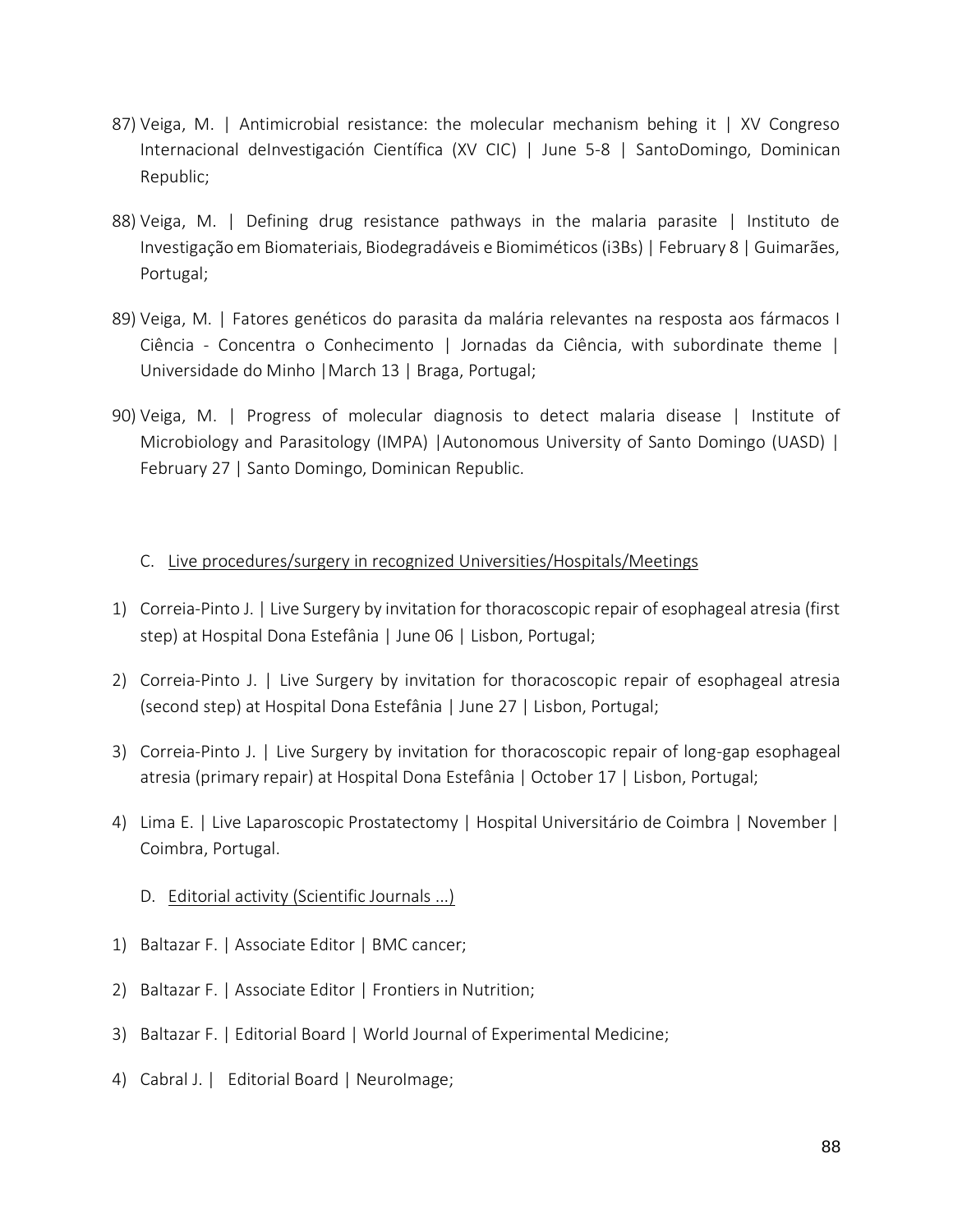- 5) Cabral J. | Associate Editor | Network Neuroscience;
- 6) Carvalho A. | Editorial Advisory Board Member | The Journal of Infectious Diseases;
- 7) Carvalho A. | Associate Editor | Frontiers in Microbiology;
- 8) Carvalho A. | Guest Editor | Current Opinion in Microbiology;
- 9) Carvalho A. | Guest Editor | Frontiers in Immunology;
- 10) Correia-Pinto J.| Associate Editor | European Journal of Pediatric Surgery;
- 11) Correia-Pinto J.| Associate Editor | Frontiers in Pediatrics;
- 12) Correia-Sousa J. | Editorial Adviser |The European Journal of General Practice (EJGP);
- 13) Correia-Sousa J. | Editorial board | The Portuguese version of the Journal Thorax / Archives of Disease in Childhood;
- 14) Correia-Sousa J. | Scientific Board | Revista Portuguesa de Medicina Geral e Familiar;
- 15) Ferreira P. | Editorial Board | Tropical Medicine and Health;
- 16) Leite-Almeida H. | Guest Associate Editor | Frontiers in Behavioral Neuroscience;
- 17) Lima, E. |Co-Editor | Acta urologica Portuguesa;
- 18) Lima, E. |Editorial Committee | Minerva Urologica e Nefrologica;
- 19) Longatto A. | Associate-Editor | Acta Cytologica;
- 20) Longatto A. | Editorial Board | Diagnostic Cytopathology;
- 21) Maciel P. | Associate Editor | Frontiers in Neuroscience;
- 22) Marques, F. |Guest Associate Editor | Cellular Neuropathology | Frontiers in Cellular Neurosciences;
- 23) Marques, F. |Guest Associate Editor | Cellular Neurophysiology | Frontiers in Cellular Neurosciences;
- 24) Marques, F. |Guest Editor | Frontiers in Cellular Neuroscience Research;
- 25) Martinho O. | Editorial Board | Journal of Molecular Oncology Research;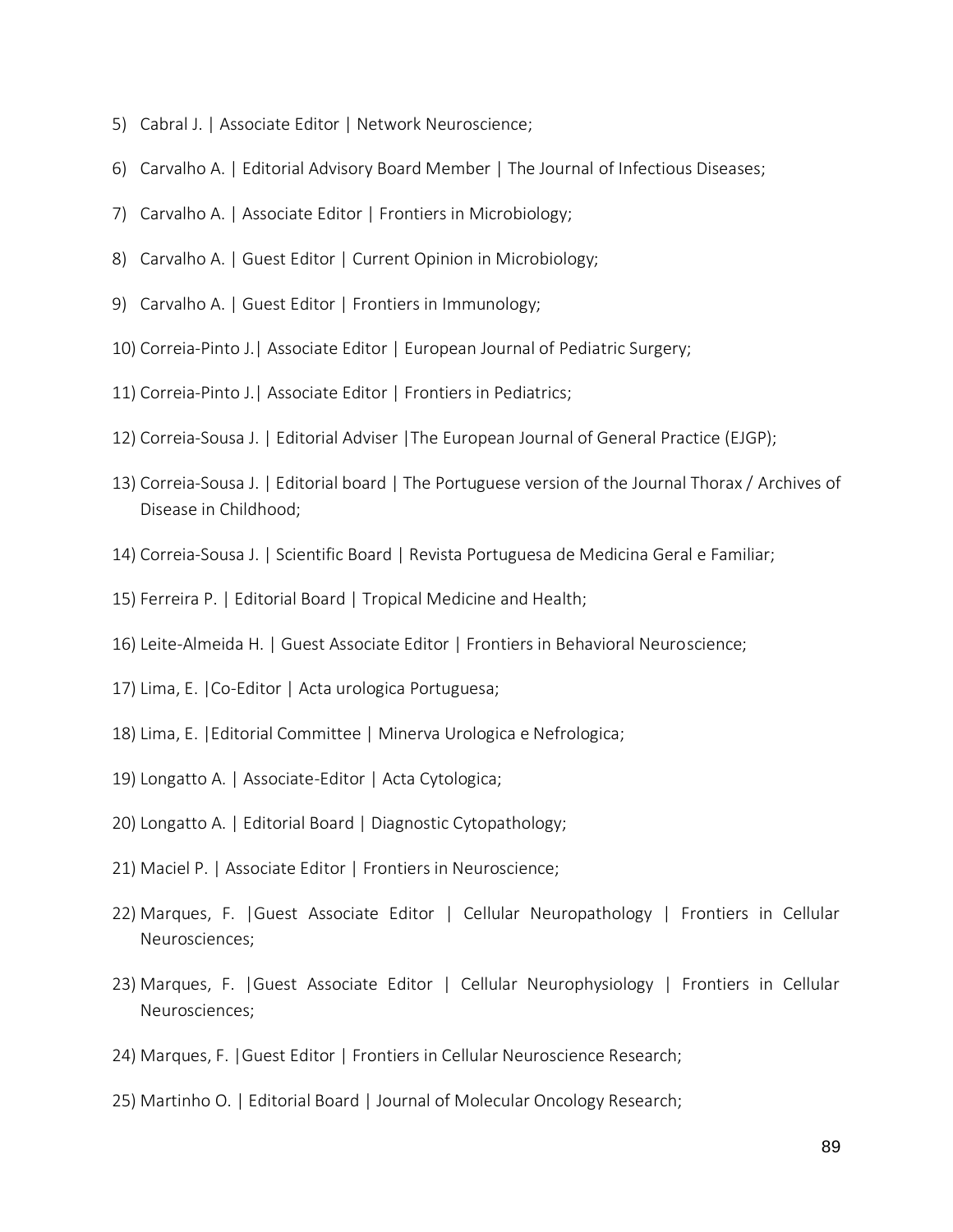- 26) Maunakea A., Bernstein A., Costa B. & Richardson J. | Guest Editor | Epigenetic Plasticity in Brain Development and Function | Frontiers in Genetics;
- 27) Morgado P. | Associate Editor | BMC Psychiatry;
- 28) Morgado P. | Associate Editor | Frontiers in Psychiatry;
- 29) Morgado P. | Associate Editor | Jornal Brasileiro de Psiquiatria;
- 30) Nogueira-Silva C.| Associate editor| Acta Obstétrica e Ginecológica Portuguesa;
- 31) Oliveira J. | Associate Editor | Frontiers in Cellular Neuroscience Non-neuronal cells;
- 32) Palha J. | Editor | Journal of Molecular Neuroscience;
- 33) Palha J. | Editor | Neurology, Psychiatry and Brain Research;
- 34) Reis R. | Editorial Member | Brazilian Journal of Medical and Biological Research;
- 35) Reis R. | Editorial Member | Neuropathology;
- 36) Reis R. | Editorial Member | Pathobiology;
- 37) Reis R. | Editorial Member | PlosOne;
- 38) Reis R. | Editorial Member | Surgical and Experimental Pathology;
- 39) Rodrigues AJ. | Associate Editor | Behavioral Endocrinology;
- 40) Rodrigues AJ. | Editorial board | Brain Research;
- 41) Rodrigues AJ. | Editorial board | Frontiers in Cellular Neuroscience;
- 42) Rodrigues F. | Associate-Editor | Fungi and Their Interactions, Frontiers in Microbiology;
- 43) Rodrigues F. | Associate-Editor | Microbial Physiology and Metabolism | Frontiers in Microbiology;
- 44) Rolanda C. | Editorial Board | Endoscopy;
- 45) Rolanda C. | Editorial Board | GE Portuguese Journal of Gastroenterology;
- 46) Salgado AJ. | Associate Editor | Biochimie;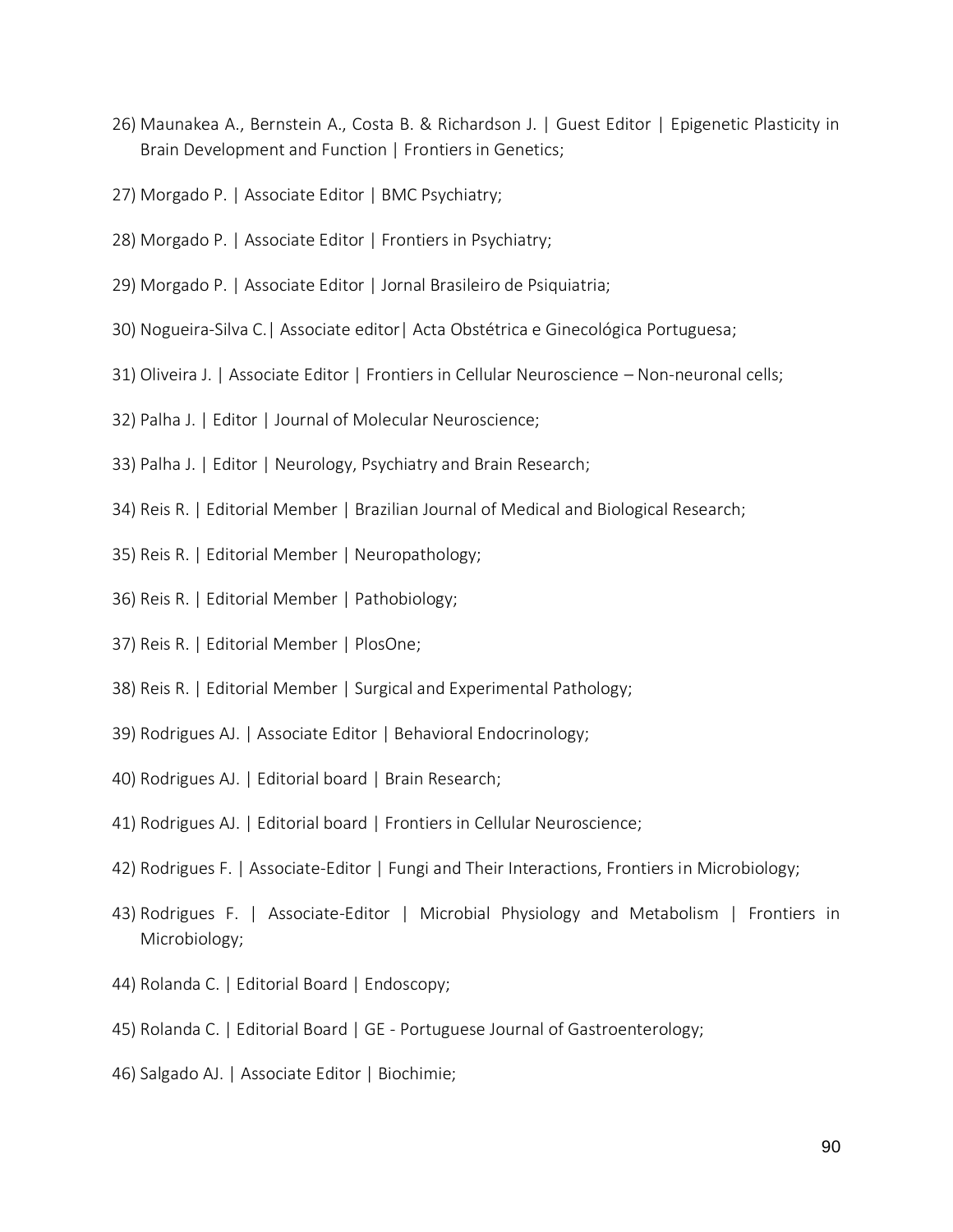- 47) Salgado AJ. | Associate Editor | Biomed Research International;
- 48) Salgado AJ. | Associate Editor | BMC Neuroscience;
- 49) Salgado AJ. | Associate Editor | Stem Cells International;
- 50) Silva N. | Guest Editor | Special Issue "Therapeutics Agents for Neural Repair" | Pharmaceuticals (MDPI);
- 51) Sousa N. | Editor-in-Chief | Frontiers in Behavioral Neuroscience
- 52) Veiga, M. | Editorial board | International Journal of Infectious Diseases and Therapy.
	- E. Scientific Advisor/Board Member/Jury of external Institutions/Foundations/Scientific Societies:
- 1) Baltazar F. | Board member of the Internacional Society of Cancer Metabolism;
- 2) Carvalho A. | Member of the Direction Board | Portuguese Society for Immunology;
- 3) Carvalho A. | Co-chair for the Working Group on Immunologic Markers for Diagnosis and Treatment Stratification of Invasive Mold Infection | European Confederation of Medical Mycology;
- 4) Carvalho A. | Evaluator for the ESCMID Research Grants | European Society of Clinical Microbiology and Infectious Diseases;
- 5) Carvalho A. | Evaluator for the Generic Call for Proposals | Agence Nationale de la Recherche (ANR);
- 6) Carvalho A. | Evaluator for the Marie Sklodowska-Curie Individual Fellowships (MSCA-IF) Life Sciences (LIF);
- 7) Carvalho A. | Evaluator for the The LEaDing Fellows Postdocs Programme;
- 8) Carvalho A. | Fellow of the European Confederation of Medical Mycology;
- 9) Carvalho A. | Member of the Direction Board of the Portuguese Society of Medical Mycology;
- 10) Carvalho A. | Member of the Medicina Clínica e Ciências da Saúde Panel | FCT Bolsas BD 2019;
- 11) Correia-Sousa J. | Member of the Board and past-president of the International Primary Care Respiratory Group;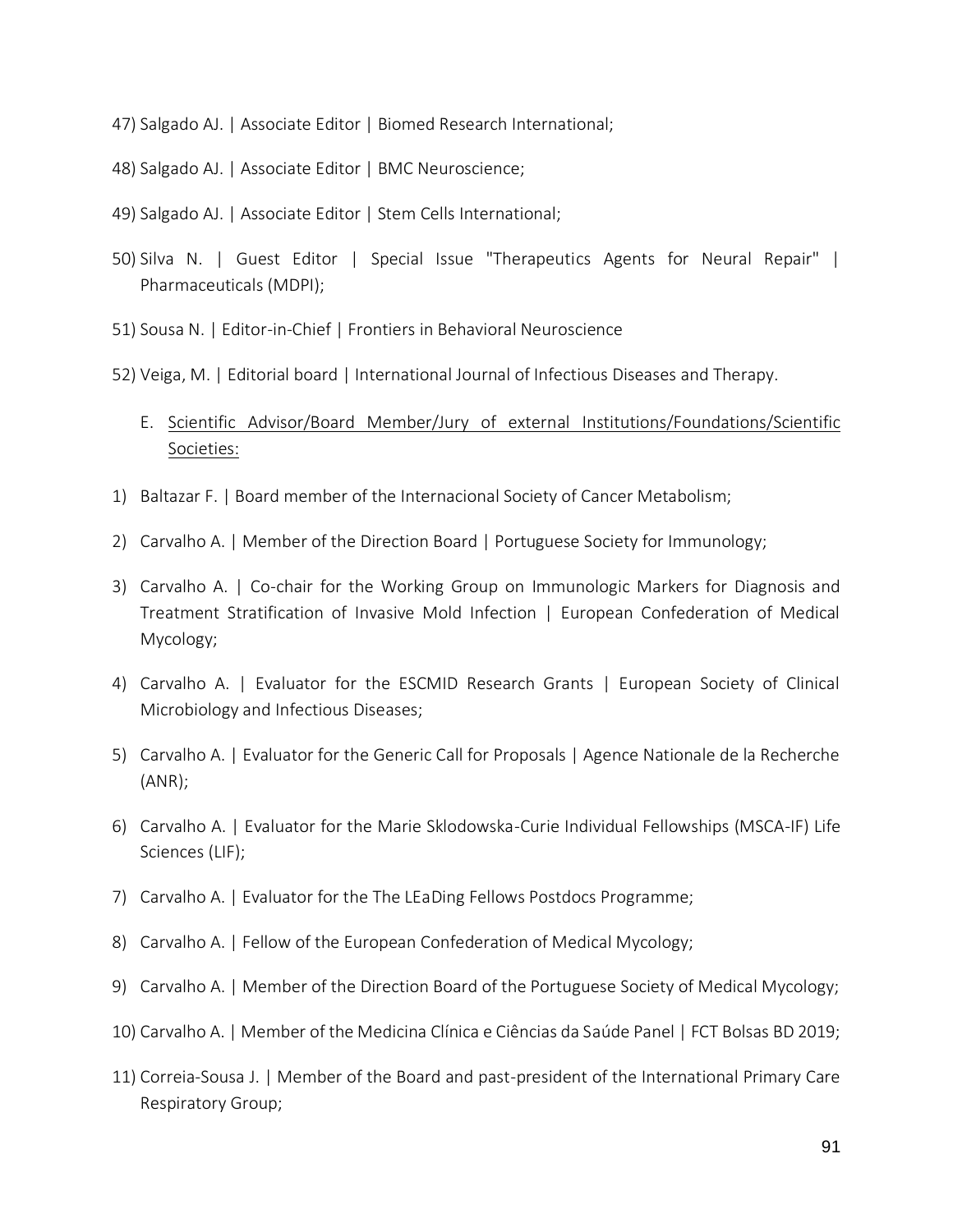- 12) Correia-Sousa J. | Member of the Board of Trustees of Fundação para a Saúde Serviço Nacional de Saúde;
- 13) Correia-Sousa J. | Member of the Planning Committee of the Global Alliance against Respiratory Diseases (GARD – World Health Organisation);
- 14) Leite-Almeida H. | Jury Programa de Estimulo a Projectos de Investigação Interdisciplinar e Translacional | PEPITA | FMUC;
- 15) Lopes L. | Board of Directors | Sociedade Portuguesa de Cirurgia Minimamente Invasiva;
- 16) Ludovico, P. | French National Institute of Cancer | Human Frontier Science Program |Projetos Pepita (Coimbra);
- 17) Maciel P. | Member of the Expert Committee for a Scientific Agenda for Portugal 2020-2030 (rapporteur for the theme "Precision Medicine and Biomarkers") | Portuguese Foundation for Science and Technology (FCT) | Ministry of Science and Higher Education, Portugal;
- 18) Maciel P. | Member of the Inter-Ministerial Committee for an Integrated Strategy for Rare Diseases (including the Portuguese Ministries of Health, Education, Social Security and Science and Higher Education);
- 19) Maciel P. | Scientific advisor of NIH funded project "Clinical trial readiness for spinocerebellar ataxias";
- 20) Marques, F. | Final report evaluation of the projects of "Investigação Científica e Desenvolvimento Tecnológico (IC&DT)" in the Neuroscience field | National Scientific Report Evaluation Committee | Portuguese Science Foundation (FCT);
- 21) Martinho O. | Reviewer of Graduate Women in Science (GWIS) Fellowship Program;.
- 22) Martinho O. | Supervisor and Jury of the Pos-graduation program in oncology (Master and PhD) | Instituto de Ensino e Pesquisa da Fundação Pio XII | Hospital de Câncer de Barretos | São Paulo, Brazil;
- 23) Miguelote R.| Consultor | Conselho Científico do Centro Académico Clínico do Hospital Senhora da Oliveira;
- 24) Miguelote R.| Presidente do Conselho Fiscal | Associação Portuguesa de Diagnóstico Pré-Natal.
- 25) Morgado P. | Board Member of Portuguese Society of Clinical Communication;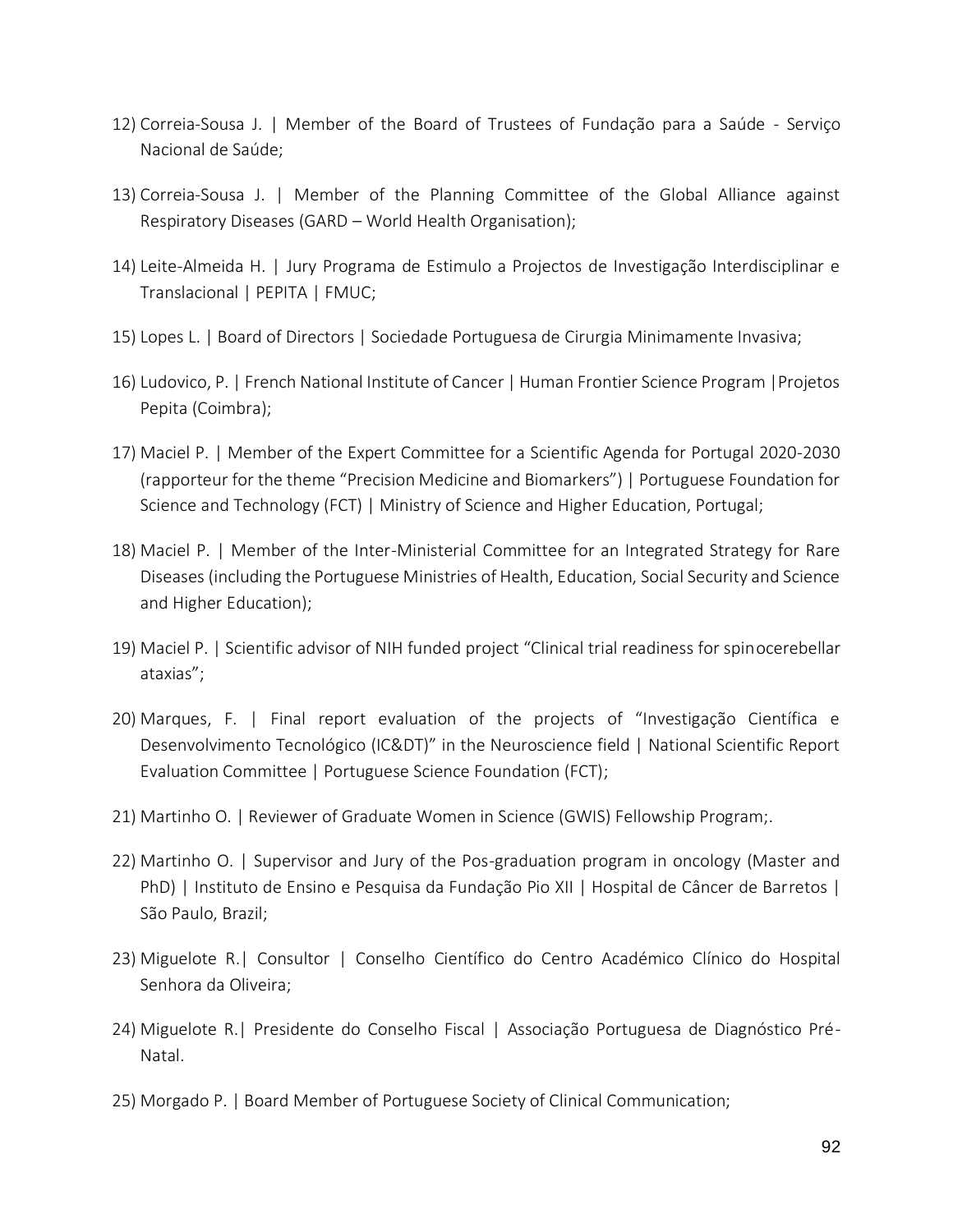- 26) Nogueira-Silva C.| General- secretary| Portuguese Society of Obstetrics and Maternal-Fetal Medicine;
- 27) Oliveira TG. | Member of the Board | Sphingolipid Club;
- 28) Oliveira TG. | Vice-President of the Portuguese Society for Neuroscience;
- 29) Palha J. | Member of the Finance Committee | Society for Neurosciences (USA);
- 30) Pinto L. | Co-founder Member of the European College of NeuroPsychopharmacolgy (ECNP) Thematic Working Group on Stress Resilience;
- 31) Pinto L. | Project Reviewer | Graduate Women in Science (GWIS) National Fellowships Program;
- 32) Rodrigues AJ. | Invited Associated Member of Colombian Association of Biological Psychiatry;
- 33) Salgado AJ. | President of the Portuguese Society for Stem Cells and Cell Therapies;
- 34) Salgado AJ. | Scientific Advisory Committee | IMEDTECH;
- 35) Silva N. | Evaluator for European Science Foundation;
- 36) Silvestre R. | Governing Bodies | Portuguese Society for Immunology | Secretary for the General Assembly;
- 37) Sousa H. | Bolsa de Investigação em Oncologia LPCC-NRN;
- 38) Sousa H. | Graduate women in science awards 2019;
- 39) Sousa N. | Board of Directors | BIAL Foundation.
	- F. Chairman, Organizing committee, Scientific Committee for Congresses of National / International Scientific Societies;
- 1) Afonso, J. | Member of the local organizing committee | 6th Annual ISCaM Meeting 2019 Cancer Metabolic Rewiring: Mapping the Road to Clinical Translation | October 17-19 | Braga, Portugal;
- 2) Baltazar F. | Chair Committee 6th Annual ISCaM Meeting 2019– Cancer Metabolic Rewiring: Mapping the Road to Clinical Translation| 6th Annual Meeting of the International Society of Cancer Metabolism | October 17-19 | Braga, Portugal;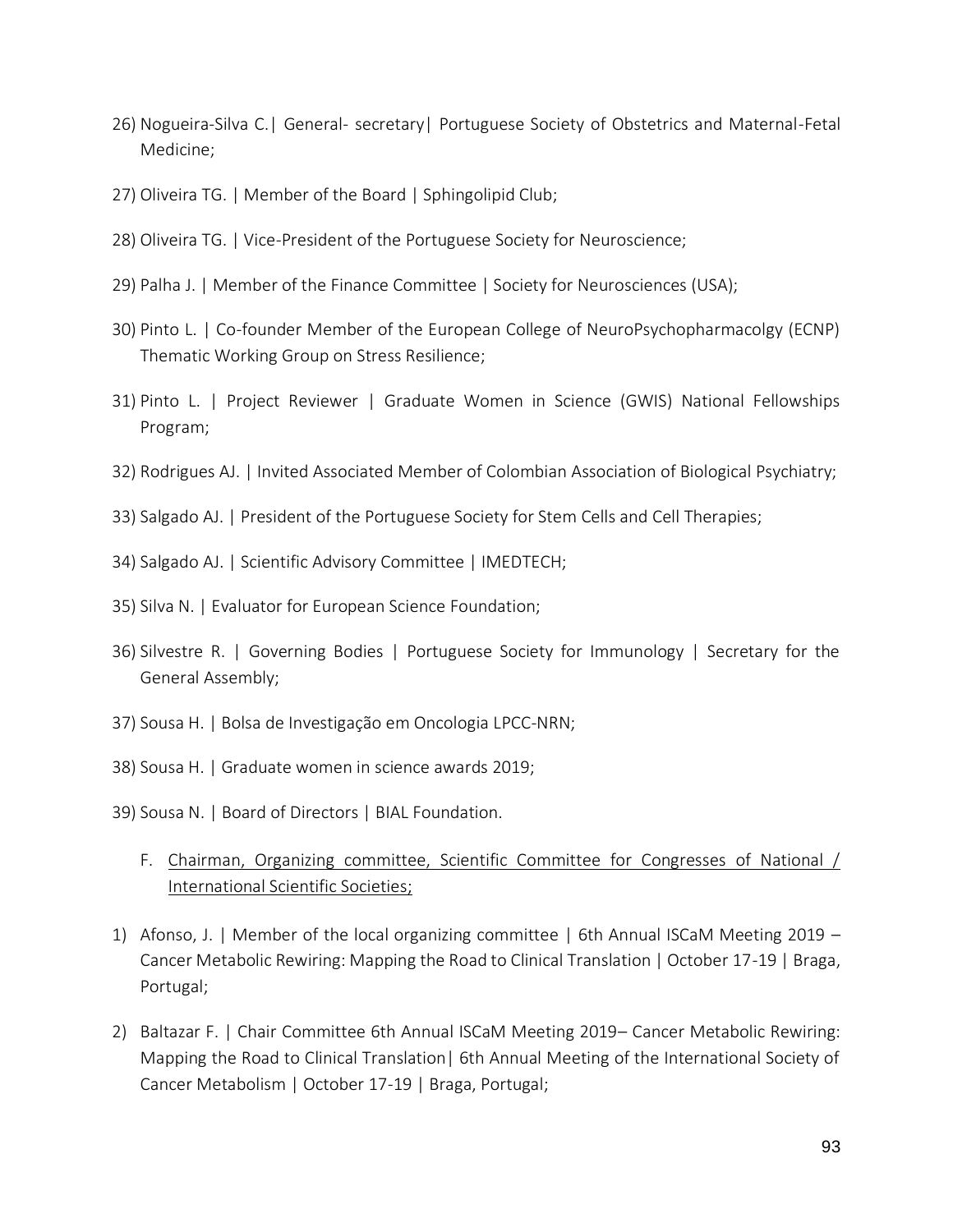- 3) Carvalho A. | Organizing Committee | The Frontiers of Research in Interstitial Lung Diseases | May 10 | Braga, Portugal;
- 4) Correia-Sousa J. | Chairman, course organizer and speaker | IPCRG 'Teach the Teacher' Workshop "Children with asthma" | April 27–29 | Kuala Lumpur, Malasia;
- 5) Correia-Sousa J. | Chairman, course organizer and speaker | Management of Chronic Respiratory Diseases in Primary Health Care | March 2-3 | CITY, Macau;
- 6) Correia-Sousa J. | Chairman, course organizer and speaker | Quality and Patient Safety in Primary Care | March 9-10 | CITY, Macau;
- 7) Correia-Sousa J. | Chairman, course organizer and speaker. |IPCRG 'Teach the Teacher' Workshop "Asthma Right Care for Community Pharmacists" | October 4–6 | Porto, Portugal;
- 8) Costa B. |Scientific committee member and invited chair, 6th Annual ISCaM Meeting 2019– Cancer Metabolic Rewiring: Mapping the Road to Clinical Translation | Cancer Metabolic Rewiring: Mapping the Road to Clinical Translation | October 17-19 | Braga, Portugal;
- 9) Costa M. |Organizing Committee | 6th Annual ISCaM Meeting 2019– Cancer Metabolic Rewiring: Mapping the Road to Clinical Translation | October 17-19 | Braga, Portugal;
- 10) Duarte-Silva S. | Organizing committee EBPS Biennial Meeting | August 28-31 | Braga, Portugal;
- 11) Gomes E.| Organizing committee | 1st Minho Meeting on Spinal Cord Injury | July 15 | Braga, Portugal;
- 12) Granja S. | Organizing Committee | 6th Annual ISCaM Meeting 2019 Cancer Metabolic Rewiring: Mapping the Road to Clinical Translation | October 17-19 | Braga, Portugal;
- 13) Maciel P. | Scientific Committee 2019 International Ataxia Research Conference (IARC)|November 14-16 |Washington, USA;
- 14) Marques F. | Chair committee | Not the usual suspects: new insights into damage and repair in the multiple sclerosis brain | 18th National Meeting of the Spanish Society of Neuroscience | September 4-6 | Santiago de Compostela, Spain;
- 15) Marques F. | Organizing committee | EBPS Biennial Meeting | August 28-31 | Braga, Portugal;
- 16) Miguelote R. | Comissão Cientifica | EBPS Biennial Meeting | Viana do Castelo, Portugal;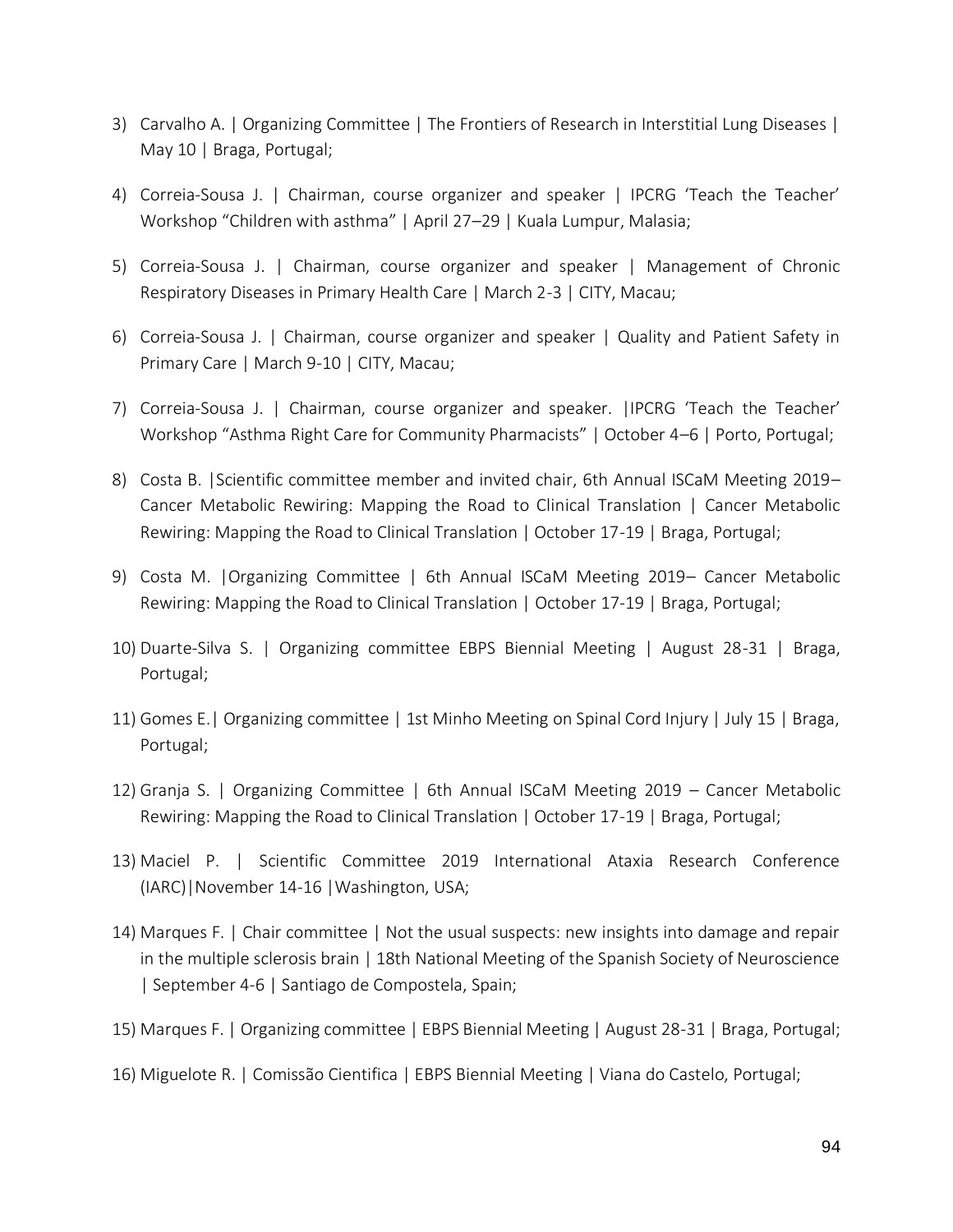- 17) Morgado P. | Organizing committee | National Congress of Clinical Communication | July 5-6 | Lisbon, Portugal;
- 18) Morgado P. | Scientific Committee | Congress of National Psychiatry | January30 February jan - 01 fev | Troia, Portugal;
- 19) Nascimento D. |Organizing Committee| ICVS Satellite Symposium Meeting: Decoding astrocyte-neuron dialogues that produce brain outputs | July 8 | Braga, Portugal;
- 20) Nogueira-Silva C. | Scientific Committee | Reunião da SPOMMF: Cuidados no Pós-Parto | April 12-13 | Lisboa, Portugal;
- 21) Nogueira-Silva C. | Scientific Committee | V Congresso Nacional de Obstetrícia e Medicina Materno-Fetal | November 28-30 | Figueira da Foz, Portugal;
- 22) Oliveira, J. | Member of Advisory Committee | Portuguese Society for Neuroscience (SPN) | May 30 - June 1 | Lisboa, Portugal;
- 23) Oliveira, J. | Organizing Committee | ICVS Satellite Meeting of GLIA 2019 | July 8 | Braga, Portugal;
- 24) Osório N. | Scientific committee | MycoPorto 2019 | September 19-20| Porto, Portugal;
- 25) Pêgo, JM. | Organizing Committee | EBMA 2019 Annual Conference | November 8 | Lodz, Poland;
- 26) Pinto L. | Organizer | Neuroinflammation and glial plasticity in anxiety and depression: Underlying mechanisms and novel therapeutic targets | 7th Mediterranean Neuroscience Conference | June 23-27 | Marrakech, Marocco;
- 27) Pinto L. | Organizing Committee | EBPS Biennial Meeting | 28-31 August | Braga, Portugal;
- 28) Pinto L. |Scientific Committee | XVI Meeting of the Portuguese Society for Neuroscience (SPN) | May 30 - June 1 | Lisbon, Portugal;
- 29) Queirós S. | Scientific Committee | 2019 IEEE 7th International Conference on Serious Games and Applications for Health (SeGAH) | August 05-07 | Kyoto, Japan;
- 30) Reis R. | Chair Genetic Committees | 10th Brazilian-German Frontiers of Science and Technology Symposium | September 5-8 | Munich, Germany;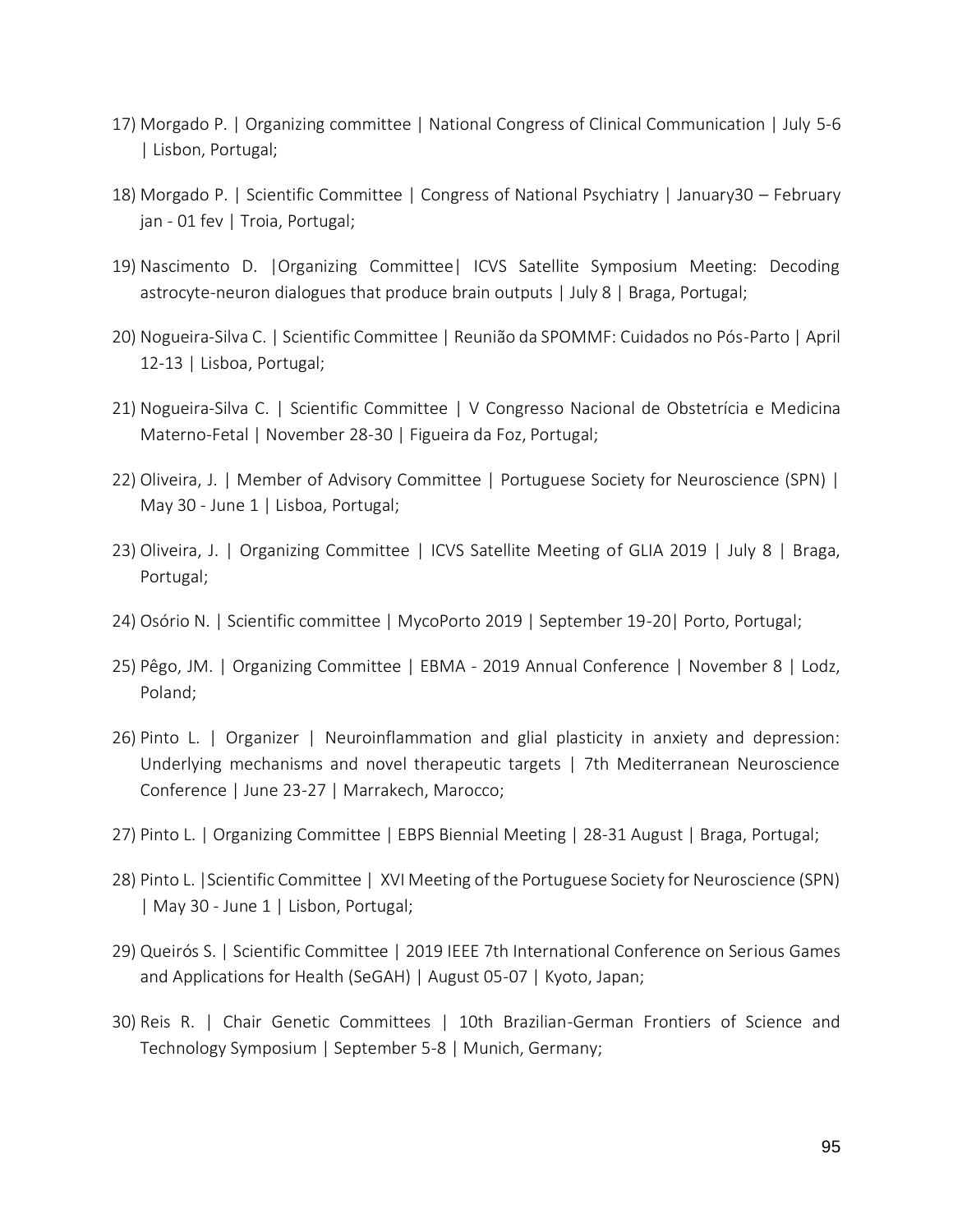- 31) Rodrigues AJ. | Organising committee | EBPS Biennial Meeting | August 28-31| Braga, Portugal;
- 32) Rolanda C. | Organizing and Scientific Committee | Curso Endoscopia I (IFE do 1º ano) teórico | Escola SPED - Cursos de Formação em Endoscopia para Internos de Gastrenterologia | April 27 | Lisboa, Portugal;
- 33) Rolanda C. | Organizing and Scientific Committee | Curso Endoscopia II (IFE do 2º ano) teórico | Escola SPED - Cursos de Formação em Endoscopia para Internos de Gastrenterologia | April 27 | Lisboa, Portugal;
- 34) Rolanda C. | Organizing and Scientific Committee | Curso Técnicas Básicas em endoscopia (3º ano) - hands-on modelo ex vivo | Escola SPED - Cursos de Formação em Endoscopia para Internos de Gastrenterologia | November 6 | Lisboa, Portugal;
- 35) Rolanda C. | Organizing Committee | 17ª Jornadas Luso-Galaicas de Endoscopia Digestiva. |Clube Endoscópico do Eixo Atlântico | April 12-13 | Sanxenxo, Spain;
- 36) Salgado AJ. | Meeting Chair | 1st Minho Meeting on Spinal Cord Injury | July 15 | Braga, Portugal;
- 37) Salgado AJ. | Organizing Committee | Endogenous Tissue Regeneration through Cells Instructive Biomaterials | TERMIS AP Congress 2019 | October 14-17 | Brisbane, Australia;
- 38) Salgado AJ. | Organizing Committee | Extracellular Vesicles as Diagnostic Markers and Regenerative Medicine Approaches | TERMIS AP Congress 2019 | October 14-17 | Brisbanem Australia;
- 39) Silva JM | Local Organizing Committee | EBPS Biennial Meeting | August 28-31 | Braga, Portugal;
- 40) Silva N. | Chair Committee | Minho Spinal Cord Injury Meeting | 1st International Meeting of the Portuguese Network for Spinal Cord Injury Research | July 15 | Braga, Portugal;
- 41) Silvestre R. | Organizing committee | XLV Annual Meeting of the Portuguese Society of Immunology| May 15-17 | Coimbra, Portugal;
- 42) Sotiropoulos I. | Organizing committee | EBPS Biennial Meeting | August 30 September 2 | Braga, Portugal;
- 43) Viana-Pereira M. | Organizing committee | Investigação em Cancro Pediátrico: Onde estamos? Para onde vamos? | November 8 | Lisbon, Portugal.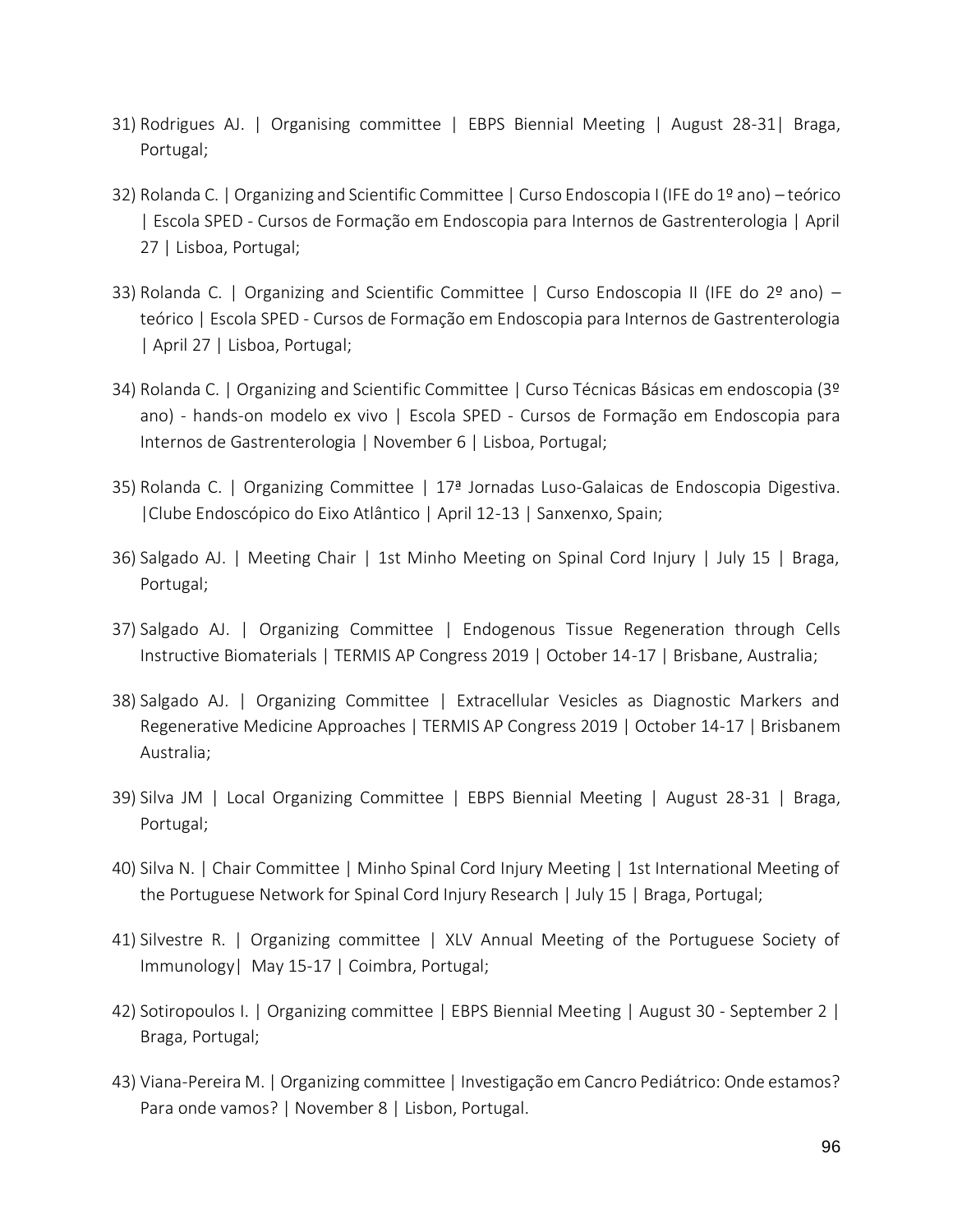## 5 - Translation & Entrepreneurship Initiatives

### A. Patents Business Ownership or Licensing/Selling

1) Patent (WO/2019/198061) sold to KARL STORZ SE & CO. KG, for commercialization of the technology KidneyNav that will allow to perform ureteroscopy-assisted percutaneous kidney access in an easier, precise and faster way without exposure radiation.

#### B. Spin-Offs / Start-ups (active and/or launched in 2019)

1) BnmL

Bn'ML - Behavioral & Molecular Lab appears in 2012 as a spin-off of the Portuguese University of Minho (UMinho), in close association with the Life and Health Sciences Research Institute (ICVS - member of the PT Government ICVS/3B's – Associate Laboratory), from the School of Medicine of the UMinho. Bn´ML delivers customized behavioral and molecular preclinical analysis services for testing the potential of new therapeutic compounds, thus improving the drug development process in an early stage.

2) iCognitus

iCognitus is a Spin-Off company associated with the University of Minho in Portugal, one of the few medical schools in the world that have been awarded the ASPIRE certificate. Was founded in 2013 by leading experts in online assessment and is a software house developing a complete exam management solution, which delivers powerful and actionable data to assess learning outcomes and increase student learning, engagement, and retention. Our mission is to build the tools needed to make that your reality. From development, to support, to marketing—our focus is on creating the best products and helping our clients be as successful as possible.

3) iSurgical3D.

The iSurgical3D is a company founded in 2010, full dedicated to research, development and marketing of prosthetics and orthotics and other medical devices to use in patients based on 3D technologies. This project aimed to find an electro-mechanical platform based in 3D technologies for virtual modelation of implants for the correction of Pectus Excavatum by the Nuss procedure. The success of this project, whose intellectual property has now been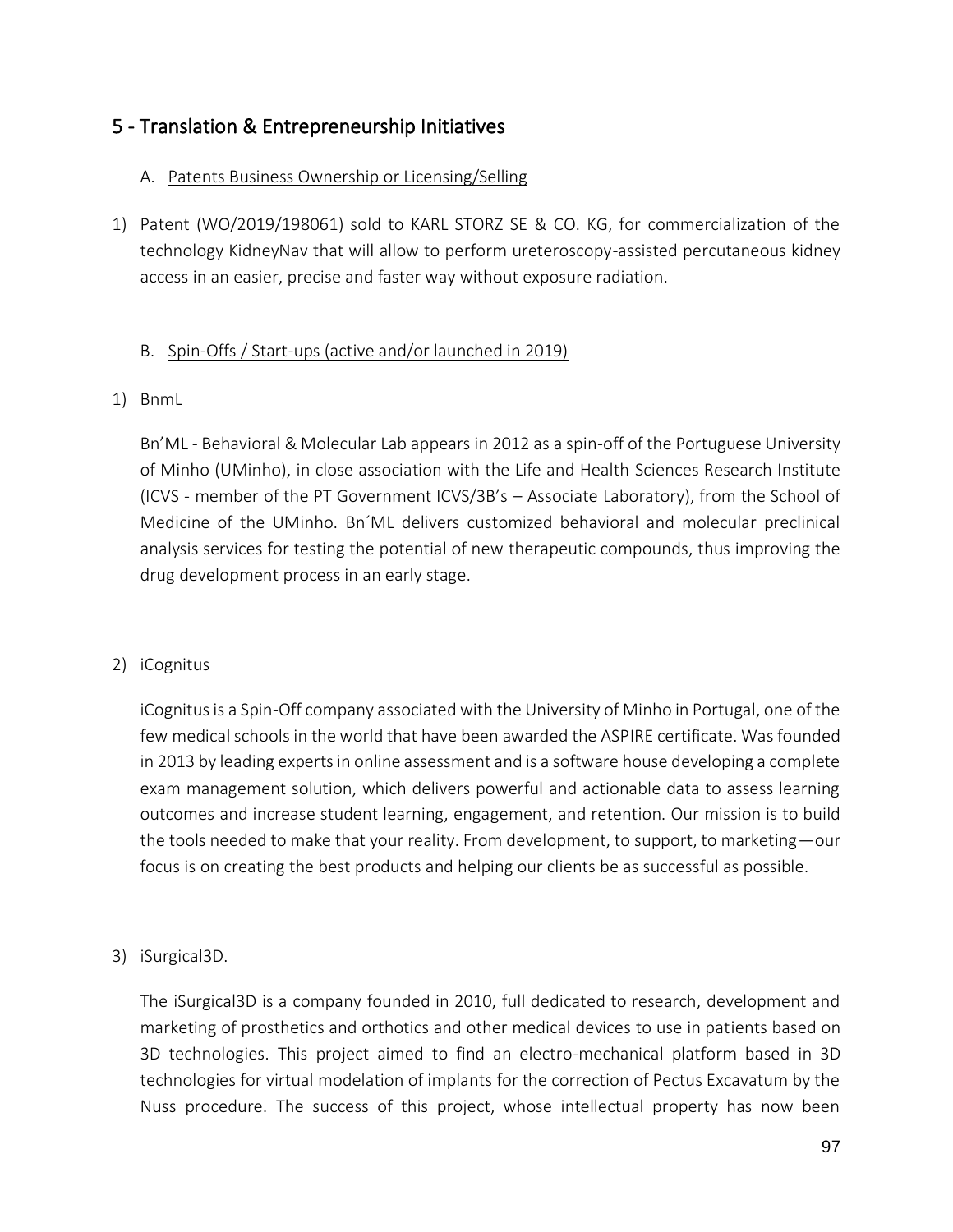patented, was the basis of the spirit that led to the creation of iSurgical3D, Spin-Off of the UMinho. Currently, iSurgical3D is developing a strategy to extend its methodology to other human diseases, including correction of Pectus Carinatum, scoliosis and dental molding. The experience of its employees makes iSurgical3D a company specialized in advanced solutions and customized for surge.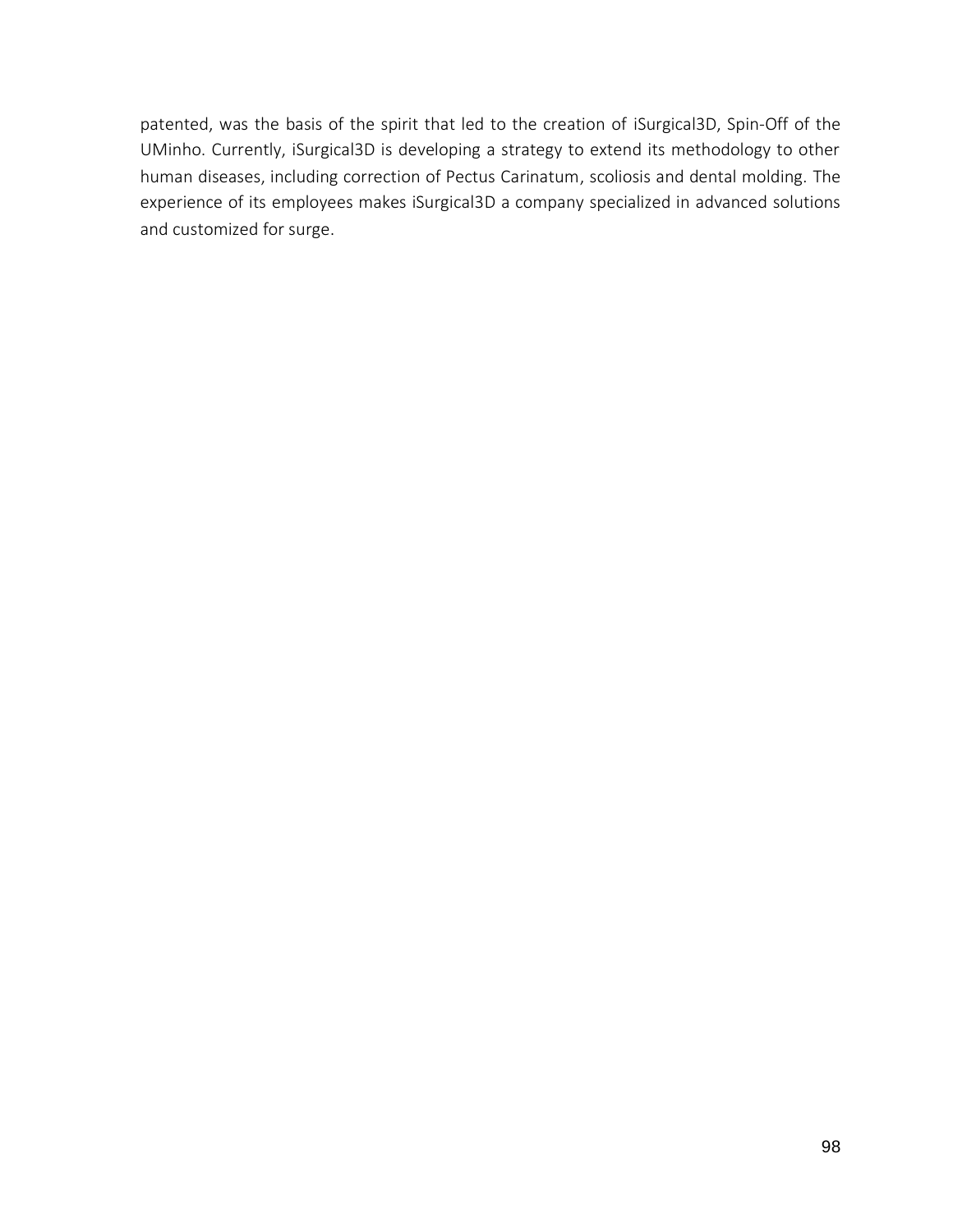# 6 - Science Outreach

ICVS research is focused on life and health sciences, including Microbiology and Infection, Neurosciences, Public Health, and Surgical Sciences. The work developed at ICVS is of paramount importance for the society, being public engagement in science since early ages crucial to promote health literacy and interest in science.

In the year of 2019, the ICVS continued to develop its program to promote scientific outreach. The program aims to promote strong bonds between scientists and the community, and also sharing scientific developments in different areas. During 2019, 8 major events took place: i) "Semana do Cérebro" 11 to 15 of March; ii) "Semana da Microbiologia e Infeção" 25 to 29 of March. iii) "ICVS Open Day" 12 of April; iv) "Dia da Imunologia" 29 of April; v) Semana ABC da Cirurgia" 29 of April to 3 of May; vi) "Olimpíadas da Saúde" 24 of May; vii) "Verão no Campus" 22 to 25 of July; and viii) "O Melhor Aluno na UMinho" 18 to 20 of December. These events gathered a total of 1728 participants that were directly involved in laboratory activities with a strong emphasis on handson scientific initiatives. This number represents an increase of participants of more than 30% when compared to the year of 2018.

- 1) Semana ABC da Cirurgia 29 de Abril a 3 de Maio de 2019,
- 2) ICVS Open Day 12 de Abril de 2019;
- 3) Olimpíadas da Saúde 24 de Maio de 2019;
- 4) Verão no Campus 22 a 25 de Julho de 2019;
- 5) O Melhor Aluno na UMinho 18 a 20 de Dezembro de 2019;
- 6) Dia da Imunologia 29 de Abril de 2019;
- 7) Semana do Cérebro 11 a 15 de Março 2019;
- 8) Semana da Microbiologia e Infeção 25 a 29 de Março 2019.